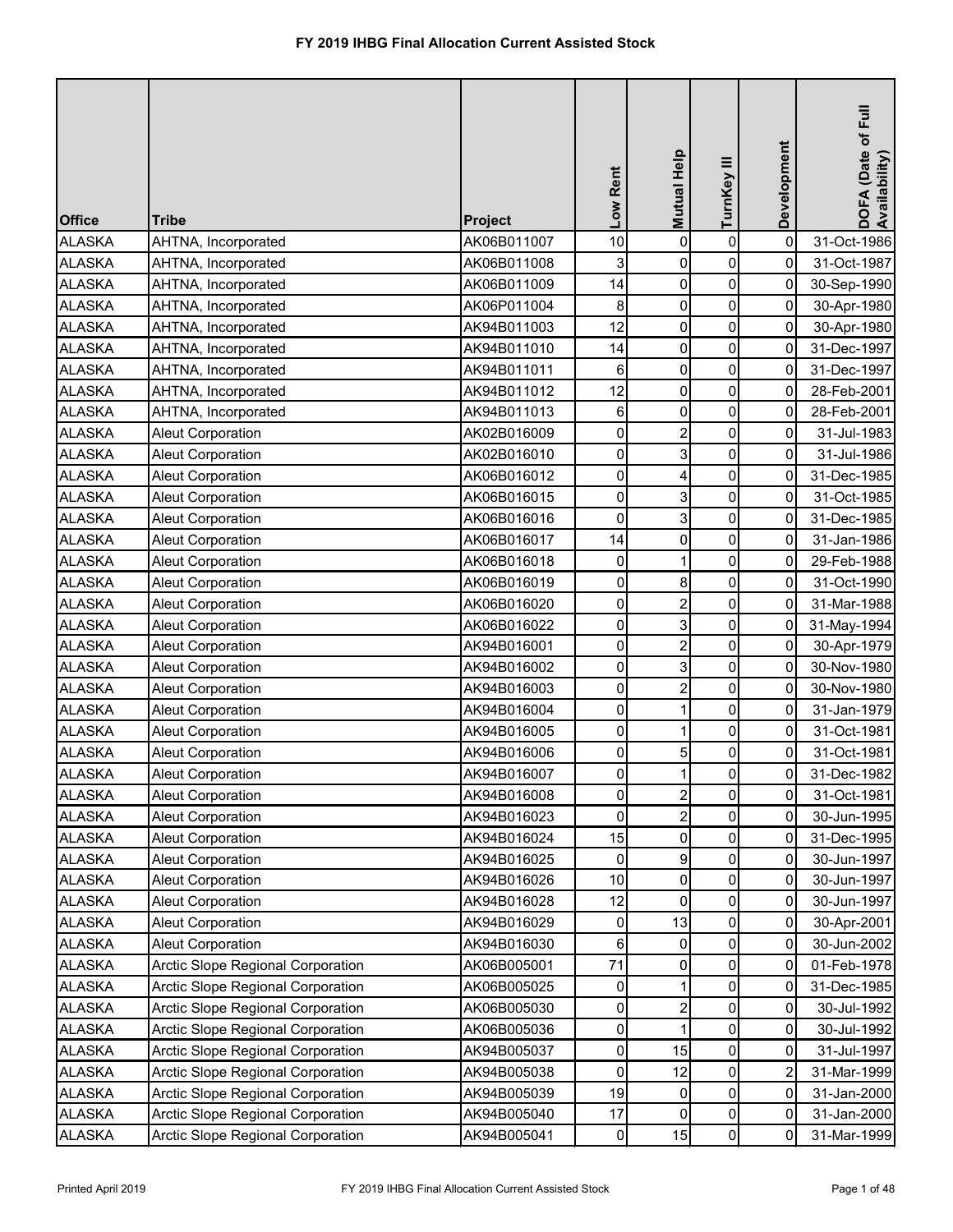| <b>Office</b> | <b>Tribe</b>                               | <b>Project</b> | Low Rent            | Mutual Help             | TurnKey III    | Development             | DOFA (Date of Full<br>Availability) |
|---------------|--------------------------------------------|----------------|---------------------|-------------------------|----------------|-------------------------|-------------------------------------|
| <b>ALASKA</b> | <b>Arctic Slope Regional Corporation</b>   | AK94B005042    | 0                   | $\overline{2}$          | $\mathbf 0$    | $\mathbf 0$             | 31-Dec-2002                         |
| <b>ALASKA</b> | <b>Arctic Slope Regional Corporation</b>   | AK94B005042    | 0                   | $\overline{2}$          | 0              | 0                       | 31-Dec-2002                         |
| <b>ALASKA</b> | Arctic Slope Regional Corporation          | AK94B005042    | 0                   | $\overline{2}$          | 0              | 0                       | 31-Dec-2002                         |
| <b>ALASKA</b> | <b>Arctic Slope Regional Corporation</b>   | AK94B005042    | 0                   | 3                       | 0              | 0                       | 31-Dec-2002                         |
| <b>ALASKA</b> | <b>Arctic Slope Regional Corporation</b>   | AK94B005042    | $\mathsf{O}\xspace$ | $\overline{2}$          | 0              | 0                       | 31-Dec-2002                         |
| <b>ALASKA</b> | Arctic Slope Regional Corporation          | AK94B005042    | 0                   | 3                       | 0              | 0                       | 31-Dec-2002                         |
| <b>ALASKA</b> | Arctic Slope Regional Corporation          | AK94B005042    | 0                   | $\overline{2}$          | 0              | 0                       | 31-Dec-2002                         |
| <b>ALASKA</b> | <b>Baranof Island Housing Authority</b>    | AK94B017003    | 20                  | 0                       | 0              | 0                       | 30-Jun-1996                         |
| <b>ALASKA</b> | <b>Baranof Island Housing Authority</b>    | AK94B017004    | 0                   | 5                       | 0              | 0                       | 30-Jun-1996                         |
| <b>ALASKA</b> | <b>Baranof Island Housing Authority</b>    | AK94B017005    | 0                   | 1                       | 0              | 0                       | 01-Sep-1999                         |
| <b>ALASKA</b> | <b>Baranof Island Housing Authority</b>    | AK94B017005    | 0                   | 3                       | 0              | 0                       | 01-Aug-2000                         |
| <b>ALASKA</b> | <b>Baranof Island Housing Authority</b>    | AK94B017005    | 0                   | 8                       | 0              | 0                       | 07-Nov-2001                         |
| <b>ALASKA</b> | <b>Bering Straits Regional Corporation</b> | AK02B008012    | 0                   | 0                       | 0              | 0                       | 30-Sep-1979                         |
| <b>ALASKA</b> | <b>Bering Straits Regional Corporation</b> | AK02B008018    | 0                   | 0                       | 0              | $\mathbf 0$             | 30-Sep-1982                         |
| <b>ALASKA</b> | <b>Bering Straits Regional Corporation</b> | AK02B008019    | 0                   | 0                       | 0              | 0                       | 31-Jan-1983                         |
| <b>ALASKA</b> | <b>Bering Straits Regional Corporation</b> | AK06B008023    | 0                   | 4                       | 0              | $\mathbf 0$             | 28-Feb-1991                         |
| <b>ALASKA</b> | <b>Bering Straits Regional Corporation</b> | AK06B008024    | 0                   | 0                       | 0              | 0                       | 30-Nov-1988                         |
| <b>ALASKA</b> | <b>Bering Straits Regional Corporation</b> | AK06B008029    | 0                   | 0                       | 0              | 0                       | 31-Dec-1992                         |
| <b>ALASKA</b> | <b>Bering Straits Regional Corporation</b> | AK06B008030    | 0                   | 3                       | 0              | 0                       | 31-Mar-1991                         |
| <b>ALASKA</b> | <b>Bering Straits Regional Corporation</b> | AK06B008031    | $\mathsf{O}\xspace$ | 3                       | 0              | 0                       | 31-Mar-1991                         |
| <b>ALASKA</b> | <b>Bering Straits Regional Corporation</b> | AK06B008032    | 0                   | $\overline{2}$          | 0              | 0                       | 28-Feb-1991                         |
| <b>ALASKA</b> | <b>Bering Straits Regional Corporation</b> | AK06P008009    | 17                  | 0                       | 0              | 0                       | 31-Mar-1978                         |
| <b>ALASKA</b> | Bering Straits Regional Corporation        | AK94B008006    | $\overline{0}$      | $\overline{0}$          | $\overline{0}$ | 0                       | 31-Mar-1977                         |
| <b>ALASKA</b> | <b>Bering Straits Regional Corporation</b> | AK94B008014    | 0                   | 0                       | 0              | 0                       | 30-Sep-1980                         |
| <b>ALASKA</b> | <b>Bering Straits Regional Corporation</b> | AK94B008015    | 0                   | 0                       | $\pmb{0}$      | 0                       | 31-Oct-1980                         |
| <b>ALASKA</b> | <b>Bering Straits Regional Corporation</b> | AK94B008016    | 0                   | 0                       | 0              | 0                       | 30-Sep-1980                         |
| <b>ALASKA</b> | <b>Bering Straits Regional Corporation</b> | AK94B008034    | 0                   | 0                       | 0              | 0                       | 31-Aug-1993                         |
| <b>ALASKA</b> | <b>Bering Straits Regional Corporation</b> | AK94B008035    | 0                   | 0                       | 0              | 0                       | 31-Oct-1992                         |
| <b>ALASKA</b> | <b>Bering Straits Regional Corporation</b> | AK94B008036    | 0                   | 23                      | 0              | 0                       | 30-Nov-1995                         |
| <b>ALASKA</b> | <b>Bering Straits Regional Corporation</b> | AK94B008037    | 0                   | 14                      | 0              | 0                       | 30-Nov-1995                         |
| <b>ALASKA</b> | <b>Bering Straits Regional Corporation</b> | AK94B008038    | 0                   | 20                      | 0              | 0                       | 31-Jan-1997                         |
| <b>ALASKA</b> | <b>Bering Straits Regional Corporation</b> | AK94B008039    | 0                   | 20                      | 0              | 0                       | 31-Oct-1996                         |
| <b>ALASKA</b> | <b>Bering Straits Regional Corporation</b> | AK94B008040    | 0                   | 19                      | 0              | $\mathbf 0$             | 31-Aug-1997                         |
| <b>ALASKA</b> | <b>Bering Straits Regional Corporation</b> | AK94B008041    | 0                   | 19                      | 0              | 0                       | 31-Aug-1997                         |
| <b>ALASKA</b> | <b>Bering Straits Regional Corporation</b> | AK94B008042    | 28                  | 0                       | 0              | 0                       | 31-Oct-1999                         |
| <b>ALASKA</b> | <b>Bering Straits Regional Corporation</b> | AK94B008043    | 0                   | 19                      | 0              | 0                       | 31-Dec-1999                         |
| <b>ALASKA</b> | <b>Bering Straits Regional Corporation</b> | AK94B008046    | 0                   |                         | 0              | $\overline{\mathbf{c}}$ | 30-Sep-1999                         |
| <b>ALASKA</b> | <b>Bering Straits Regional Corporation</b> | AK94B008047    | 0                   | 18                      | 0              | 0                       | 31-Jan-2000                         |
| <b>ALASKA</b> | <b>Bristol Bay Native Corporation</b>      | AK02P010011    | 12                  | 0                       | 0              | 0                       | 31-Dec-1982                         |
| <b>ALASKA</b> | <b>Bristol Bay Native Corporation</b>      | AK06B010023    | 15                  | 0                       | 0              | 0                       | 31-May-1986                         |
| <b>ALASKA</b> | <b>Bristol Bay Native Corporation</b>      | AK06B010029    | 0                   | 2                       | 0              | 0                       | 30-Nov-1995                         |
| <b>ALASKA</b> | <b>Bristol Bay Native Corporation</b>      | AK06B010033    | 0                   | 0                       | 0              | 0                       | 31-Dec-1992                         |
| <b>ALASKA</b> | <b>Bristol Bay Native Corporation</b>      | AK94B010035    | 0                   | $\overline{\mathbf{c}}$ | 0              | 0                       | 30-Nov-1995                         |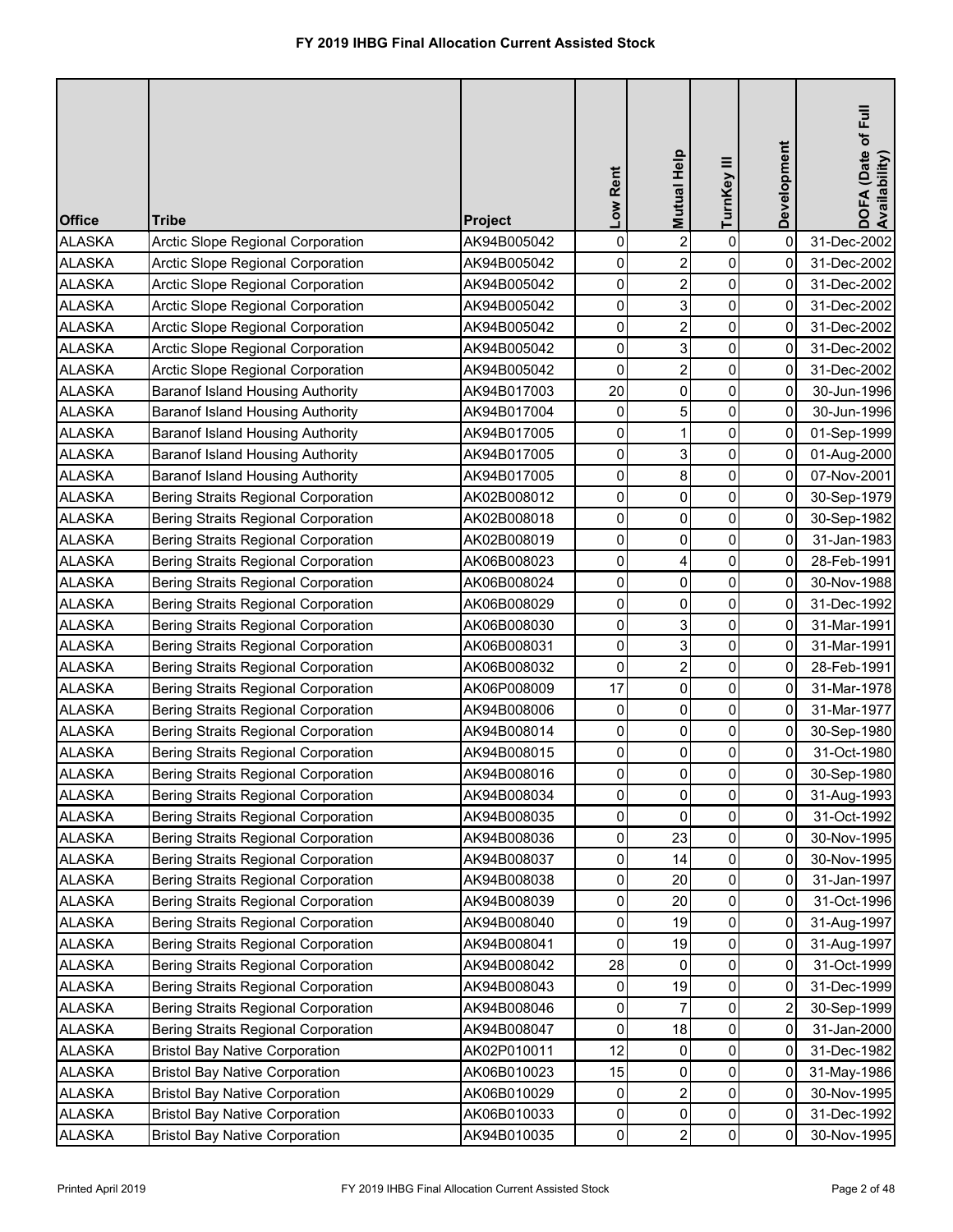| <b>Office</b> | <b>Tribe</b>                          | <b>Project</b> | Low Rent            | <b>Mutual Help</b> | TurnKey III    | Development | DOFA (Date of Full<br>Availability) |
|---------------|---------------------------------------|----------------|---------------------|--------------------|----------------|-------------|-------------------------------------|
| <b>ALASKA</b> | <b>Bristol Bay Native Corporation</b> | AK94B010037    | $\mathbf 0$         | 3                  | $\pmb{0}$      | $\mathbf 0$ | 31-Mar-1998                         |
| <b>ALASKA</b> | <b>Bristol Bay Native Corporation</b> | AK94B010038    | 1                   | 0                  | 0              | 0           | 31-May-1998                         |
| <b>ALASKA</b> | <b>Bristol Bay Native Corporation</b> | AK94B010039    | 3                   | 0                  | 0              | $\mathbf 0$ | 31-Mar-1998                         |
| <b>ALASKA</b> | <b>Bristol Bay Native Corporation</b> | AK94B010040    | 0                   |                    | 0              | 0           | 31-Mar-1998                         |
| <b>ALASKA</b> | <b>Bristol Bay Native Corporation</b> | AK94B010041    | 8                   | 0                  | 0              | $\mathbf 0$ | 31-Dec-1998                         |
| <b>ALASKA</b> | <b>Bristol Bay Native Corporation</b> | AK94B010042    | 0                   | 5                  | 0              | 0           | 31-Mar-1998                         |
| <b>ALASKA</b> | <b>Bristol Bay Native Corporation</b> | AK94B010043    | 0                   | 8                  | 0              | 0           | 01-Jan-2000                         |
| <b>ALASKA</b> | <b>Bristol Bay Native Corporation</b> | AK94B010044    | 1                   | 0                  | 0              | 0           | 01-Jan-2000                         |
| <b>ALASKA</b> | Calista Corporation                   | AK06B009069    | 12                  | $\mathbf 0$        | 0              | 0           | 30-Nov-1992                         |
| <b>ALASKA</b> | Calista Corporation                   | AK06B009072    | 0                   | 22                 | 0              | 0           | 31-Jul-1994                         |
| <b>ALASKA</b> | Calista Corporation                   | AK06B009073    | $\mathbf 0$         | 6                  | 0              | 0           | 31-Jan-1994                         |
| <b>ALASKA</b> | Calista Corporation                   | AK06P00961     | 20                  | $\mathbf 0$        | 0              | 0           | 31-Oct-1988                         |
| <b>ALASKA</b> | Calista Corporation                   | AK94B009083    | 0                   | 0                  | 0              | 0           | 31-Dec-1992                         |
| <b>ALASKA</b> | Calista Corporation                   | AK94B009084    | 0                   | 0                  | 0              | 0           | 30-Nov-1992                         |
| <b>ALASKA</b> | Calista Corporation                   | AK94B009085    | 0                   | 7                  | 0              | 0           | 28-Feb-1994                         |
| <b>ALASKA</b> | Calista Corporation                   | AK94B009086    | 0                   | 9                  | 0              | $\mathbf 0$ | 28-Feb-1994                         |
| <b>ALASKA</b> | Calista Corporation                   | AK94B009087    | 0                   | 21                 | 0              | 0           | 30-May-1995                         |
| <b>ALASKA</b> | Calista Corporation                   | AK94B009088    | 0                   | 12                 | 0              | 0           | 30-May-1995                         |
| <b>ALASKA</b> | Calista Corporation                   | AK94B009089    | 0                   | 27                 | 0              | 0           | 30-Jun-1995                         |
| <b>ALASKA</b> | Calista Corporation                   | AK94B009090    | $\mathsf{O}\xspace$ | 25                 | 0              | 0           | 30-Apr-1995                         |
| <b>ALASKA</b> | Calista Corporation                   | AK94B009093    | 0                   | 31                 | 0              | 0           | 30-Sep-1997                         |
| <b>ALASKA</b> | Calista Corporation                   | AK94B009094    | 0                   | 30                 | 0              | 0           | 31-Dec-1996                         |
| <b>ALASKA</b> | Calista Corporation                   | AK94B009095    | $\overline{0}$      | 9                  | $\overline{0}$ | 0           | 30-Jun-1997                         |
| <b>ALASKA</b> | Calista Corporation                   | AK94B009096    | $\mathbf 0$         | 23                 | 0              | 0           | 31-Jul-1997                         |
| <b>ALASKA</b> | Calista Corporation                   | AK94B009097    | $\mathbf 0$         | 20                 | 0              | 0           | 31-Jan-1998                         |
| <b>ALASKA</b> | Calista Corporation                   | AK94B009098    | $\mathbf 0$         | 5                  | $\pmb{0}$      | 0           | 28-Feb-2003                         |
| <b>ALASKA</b> | Calista Corporation                   | AK94B009098    | 0                   | 19                 | 0              | 0           | 31-Dec-1999                         |
| <b>ALASKA</b> | Calista Corporation                   | AK94B009099    | 0                   | 18                 | 0              | 0           | 30-Nov-1999                         |
| <b>ALASKA</b> | Calista Corporation                   | AK94B009102    | 0                   | 18                 | 0              | 0           | 31-Dec-1999                         |
| <b>ALASKA</b> | Calista Corporation                   | AK94B009103    | 0                   | 20                 | 0              | 0           | 31-Jul-2000                         |
| <b>ALASKA</b> | Chugach Alaska Corporation            | AK02B015005    | 0                   | 3                  | 0              | 0           | 31-Dec-1982                         |
| <b>ALASKA</b> | Chugach Alaska Corporation            | AK02B015006    | 0                   |                    | 0              | 0           | 30-May-1984                         |
| <b>ALASKA</b> | Chugach Alaska Corporation            | AK02B015016    | 0                   |                    | 0              | 0           | 30-May-1984                         |
| <b>ALASKA</b> | Chugach Alaska Corporation            | AK02P015008    | 23                  | 0                  | 0              | 0           | 31-Jan-1984                         |
| <b>ALASKA</b> | Chugach Alaska Corporation            | AK06B015007    | 0                   | 4                  | 0              | 0           | 31-Aug-1984                         |
| <b>ALASKA</b> | Chugach Alaska Corporation            | AK06B015011    | 0                   | 2                  | 0              | 0           | 31-Oct-1986                         |
| <b>ALASKA</b> | Chugach Alaska Corporation            | AK94B015003    | $\mathbf 0$         |                    | 0              | 0           | 28-Feb-1983                         |
| <b>ALASKA</b> | Chugach Alaska Corporation            | AK94B015004    | 0                   | $\overline{2}$     | 0              | 0           | 31-Jan-1983                         |
| <b>ALASKA</b> | Chugach Alaska Corporation            | AK94B015017    | 20                  | 0                  | 0              | 0           | 31-Mar-1994                         |
| <b>ALASKA</b> | Chugach Alaska Corporation            | AK94B015018    | 0                   | 13                 | 0              | 0           | 30-Jun-1998                         |
| <b>ALASKA</b> | Chugach Alaska Corporation            | AK94B015019    | $\overline{7}$      | 0                  | 0              | 0           | 30-Apr-1997                         |
| <b>ALASKA</b> | Chugach Alaska Corporation            | AK94B015020    | 16                  | 0                  | 0              | 0           | 30-Sep-1999                         |
| <b>ALASKA</b> | Chugach Alaska Corporation            | AK94B015021    | 15                  | 0                  | $\pmb{0}$      | 0           | 30-Aug-2000                         |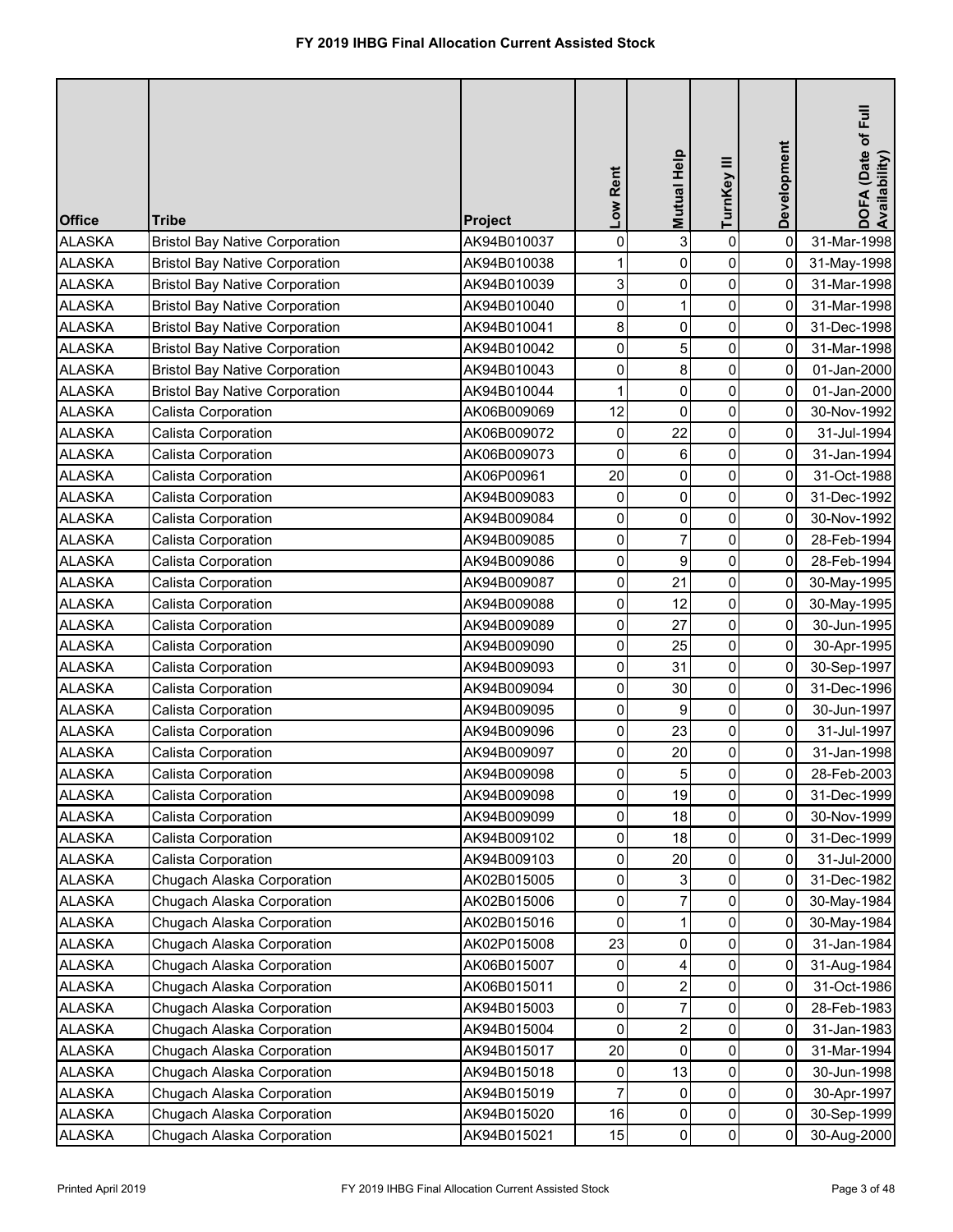| <b>Office</b> | <b>Tribe</b>                           | <b>Project</b> | Low Rent            | <b>Mutual Help</b> | TurnKey III | Development | DOFA (Date of Full<br>Availability) |
|---------------|----------------------------------------|----------------|---------------------|--------------------|-------------|-------------|-------------------------------------|
| <b>ALASKA</b> | Cook Inlet Native Regional Corporation | AK02B012012    | 24                  | 0                  | $\mathbf 0$ | $\mathbf 0$ | 28-Feb-1983                         |
| <b>ALASKA</b> | Cook Inlet Native Regional Corporation | AK02B012012    | 10                  | 0                  | 0           | 0           | 28-Feb-1983                         |
| <b>ALASKA</b> | Cook Inlet Native Regional Corporation | AK02B012013    | 60                  | $\pmb{0}$          | $\pmb{0}$   | 0           | 30-Jun-1984                         |
| <b>ALASKA</b> | Cook Inlet Native Regional Corporation | AK06B012017    | 60                  | $\mathbf 0$        | 0           | 0           | 31-Oct-1984                         |
| <b>ALASKA</b> | Cook Inlet Native Regional Corporation | AK06P012006    | 18                  | 0                  | $\pmb{0}$   | $\mathbf 0$ | 31-Dec-1979                         |
| <b>ALASKA</b> | Cook Inlet Native Regional Corporation | AK94B012030    | 75                  | 0                  | 0           | 0           | 31-Mar-1996                         |
| <b>ALASKA</b> | Cook Inlet Native Regional Corporation | AK94B012035    | 20                  | 0                  | $\pmb{0}$   | 0           | 31-May-1998                         |
| <b>ALASKA</b> | Doyon, Ltd.                            | AK06B007031    | 15                  | 0                  | $\pmb{0}$   | 0           | 30-Nov-1992                         |
| <b>ALASKA</b> | Doyon, Ltd.                            | AK94B007038    | 0                   |                    | 0           | 0           | 31-Oct-1997                         |
| <b>ALASKA</b> | Doyon, Ltd.                            | AK94B007044    | 6                   | $\pmb{0}$          | 0           | 0           | 31-May-1998                         |
| <b>ALASKA</b> | Koniag, Incorporated                   | AK02B013012    | 0                   | 0                  | $\pmb{0}$   | $\mathbf 0$ | 31-Oct-1985                         |
| <b>ALASKA</b> | Koniag, Incorporated                   | AK02P013011    | 48                  | 0                  | $\pmb{0}$   | 0           | 31-Jul-1983                         |
| <b>ALASKA</b> | Koniag, Incorporated                   | AK06B013013    | 0                   | 0                  | 0           | 0           | 31-Jan-1984                         |
| <b>ALASKA</b> | Koniag, Incorporated                   | AK06B013015    | 0                   | 0                  | 0           | 0           | 30-Nov-1987                         |
| <b>ALASKA</b> | Koniag, Incorporated                   | AK06B013016    | 0                   | $\mathbf 0$        | 0           | 0           | 30-Sep-1987                         |
| <b>ALASKA</b> | Koniag, Incorporated                   | AK94B013001    | 0                   | $\mathbf 0$        | 0           | $\mathbf 0$ | 30-Sep-1978                         |
| <b>ALASKA</b> | Koniag, Incorporated                   | AK94B013003    | 0                   | $\mathbf 0$        | 0           | 0           | 30-Sep-1978                         |
| <b>ALASKA</b> | Koniag, Incorporated                   | AK94B013004    | 0                   | $\mathbf 0$        | $\pmb{0}$   | 0           | 30-Sep-1978                         |
| <b>ALASKA</b> | Koniag, Incorporated                   | AK94B013006    | $\mathbf 0$         | $\mathbf 0$        | 0           | 0           | 30-Nov-1978                         |
| <b>ALASKA</b> | Koniag, Incorporated                   | AK94B013017    | 15                  | $\pmb{0}$          | $\pmb{0}$   | 0           | 30-Sep-1996                         |
| <b>ALASKA</b> | Koniag, Incorporated                   | AK94B013018    | 20                  | 0                  | 0           | 0           | 31-Dec-1996                         |
| <b>ALASKA</b> | Koniag, Incorporated                   | AK94B013019    | 4                   | 0                  | 0           | 0           | 30-Sep-1996                         |
| <b>ALASKA</b> | Koniag, Incorporated                   | AK94B013020    | $\overline{0}$      | 5                  | 0           | 0           | 30-Sep-2001                         |
| <b>ALASKA</b> | Koniag, Incorporated                   | AK94B013020    | $\mathbf 0$         | 5                  | 0           | 0           | 30-Sep-2001                         |
| <b>ALASKA</b> | Koniag, Incorporated                   | AK94B013021    | 3                   | 0                  | 0           | 0           | 30-Sep-2001                         |
| <b>ALASKA</b> | Metlakatla (Annette Island)            | AK02B002005    | $\pmb{0}$           | 0                  | 0           | 0           | 30-Jun-1983                         |
| <b>ALASKA</b> | Metlakatla (Annette Island)            | AK06B002006    | 25                  | 0                  | 0           | 0           | 30-Apr-1988                         |
| <b>ALASKA</b> | Metlakatla (Annette Island)            | AK06B002007    | 0                   | 0                  | 0           | 0           | 30-Sep-1986                         |
| <b>ALASKA</b> | Metlakatla (Annette Island)            | AK06B002008    | 15                  | $\mathbf{0}$       | 0           | 0           | 31-Aug-1989                         |
| <b>ALASKA</b> | Metlakatla (Annette Island)            | AK94B002009    | 0                   | 16                 | 0           | 0           | 30-Sep-1996                         |
| <b>ALASKA</b> | Metlakatla (Annette Island)            | AK94B002011    | 8                   | $\mathbf{0}$       | 0           | 0           | 01-Jun-1999                         |
| <b>ALASKA</b> | Metlakatla (Annette Island)            | AK94B002012    | 0                   | 11                 | 0           | 0           | 29-Aug-1997                         |
| <b>ALASKA</b> | <b>NANA Corporation</b>                | AK02P006017    | 43                  | $\Omega$           | 0           | 0           | 31-Mar-1983                         |
| <b>ALASKA</b> | <b>NANA Corporation</b>                | AK94B006040    | 20                  | 0                  | 0           | 0           | 01-Oct-1994                         |
| <b>ALASKA</b> | <b>NANA Corporation</b>                | AK94B006044    | 20                  | 0                  | 0           | 0           | 30-Sep-1994                         |
| <b>ALASKA</b> | <b>NANA Corporation</b>                | AK94B006045    | 0                   | 12                 | 0           | 0           | 30-Apr-1994                         |
| <b>ALASKA</b> | <b>NANA Corporation</b>                | AK94B006046    | 0                   | 18                 | 0           | 0           | 31-Aug-1995                         |
| <b>ALASKA</b> | <b>NANA Corporation</b>                | AK94B006047    | 0                   | 19                 | 0           | 0           | 30-Sep-1996                         |
| <b>ALASKA</b> | <b>NANA Corporation</b>                | AK94B006048    | 0                   | 5                  | 0           | 0           | 30-Nov-1995                         |
| <b>ALASKA</b> | <b>NANA Corporation</b>                | AK94B006049    | $\mathbf 0$         | 17                 | 0           | 0           | 30-Apr-1998                         |
| <b>ALASKA</b> | <b>NANA Corporation</b>                | AK94B006050    | 0                   | 8                  | 0           | 0           | 31-Mar-1998                         |
| <b>ALASKA</b> | <b>NANA Corporation</b>                | AK94B006051    | $\mathsf{O}\xspace$ |                    | $\pmb{0}$   | 0           | 31-Jan-2002                         |
| <b>ALASKA</b> | <b>NANA Corporation</b>                | AK94B006052    | $\pmb{0}$           | 16                 | $\pmb{0}$   | 0           | 04-Apr-1998                         |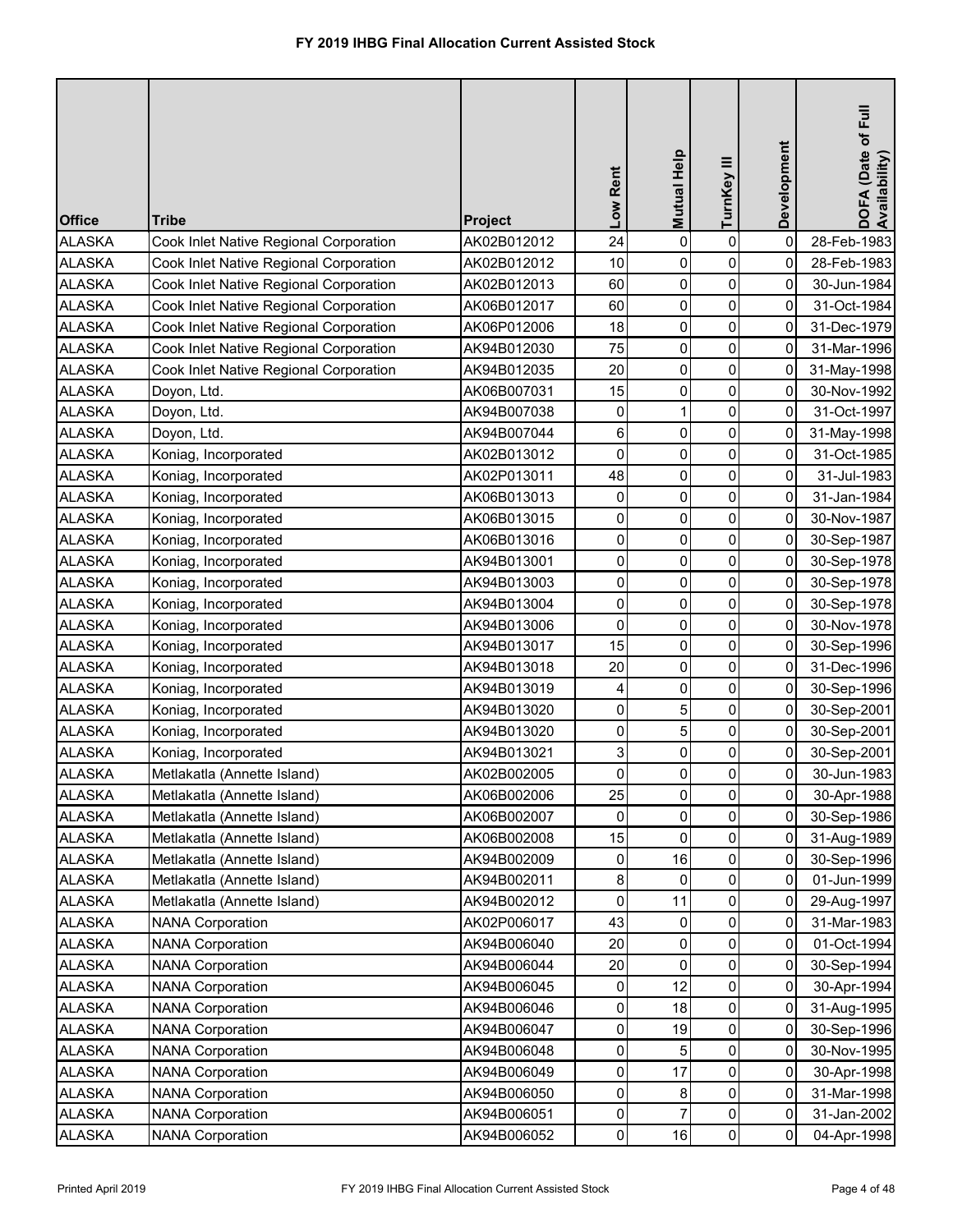| <b>Office</b> | Tribe                                  | Project     | Low Rent            | <b>Mutual Help</b> | TurnKey III    | Development | DOFA (Date of Full<br>Availability) |
|---------------|----------------------------------------|-------------|---------------------|--------------------|----------------|-------------|-------------------------------------|
| <b>ALASKA</b> | <b>NANA Corporation</b>                | AK94B006054 | $\mathbf 0$         | 10                 | $\mathbf 0$    | $\mathbf 0$ | 31-May-2002                         |
| <b>ALASKA</b> | <b>NANA Corporation</b>                | AK94B006055 | $\mathsf{O}\xspace$ | 15                 | 0              | 0           | 31-Aug-2002                         |
| <b>ALASKA</b> | Sitka Baranof Island Housing Authority | AK06B017001 | 0                   | $\pmb{0}$          | $\mathbf 0$    | 0           | 30-Sep-1987                         |
| <b>ALASKA</b> | Tlingit-Haida Central Council          | AK06B004024 | 12                  | 0                  | 0              | 0           | 31-Jan-1982                         |
| <b>ALASKA</b> | Tlingit-Haida Central Council          | AK06B004025 | 12                  | 0                  | 0              | 0           | 31-Jan-1982                         |
| <b>ALASKA</b> | Tlingit-Haida Central Council          | AK06B004026 | 12                  | 0                  | 0              | 0           | 31-Jan-1982                         |
| <b>ALASKA</b> | Tlingit-Haida Central Council          | AK06B004027 | 9                   | 0                  | $\mathbf 0$    | 0           | 31-Jan-1982                         |
| <b>ALASKA</b> | Tlingit-Haida Central Council          | AK06B004028 | 12                  | 0                  | 0              | 0           | 31-Jan-1982                         |
| <b>ALASKA</b> | Tlingit-Haida Central Council          | AK06B004032 | 10                  | $\mathbf 0$        | $\mathbf 0$    | 0           | 30-Sep-1987                         |
| <b>ALASKA</b> | Tlingit-Haida Central Council          | AK94B004044 | 0                   | 12                 | 0              | 0           | 31-Jan-1994                         |
| <b>ALASKA</b> | Tlingit-Haida Central Council          | AK94B004045 | 0                   | 9                  | $\mathbf 0$    | 0           | 22-Feb-1995                         |
| <b>ALASKA</b> | Tlingit-Haida Central Council          | AK94B004046 | 10                  | 0                  | 0              | 0           | 22-Feb-1995                         |
| <b>ALASKA</b> | <b>Tlingit-Haida Central Council</b>   | AK94B004047 | 0                   | 26                 | 0              | 0           | 29-Mar-1997                         |
| <b>ALASKA</b> | Tlingit-Haida Central Council          | AK94B004048 | 0                   | 11                 | 0              | 0           | 29-Oct-1995                         |
| <b>ALASKA</b> | <b>Tlingit-Haida Central Council</b>   | AK94B004049 | 20                  | 0                  | 0              | 0           | 29-Mar-1997                         |
| <b>ALASKA</b> | Tlingit-Haida Central Council          | AK94B004065 | 0                   | 18                 | 0              | 0           | 28-Feb-1998                         |
| <b>ALASKA</b> | Tlingit-Haida Central Council          | AK94B004066 | 6                   | $\overline{0}$     | $\overline{0}$ | 0           | 31-Aug-1997                         |
| <b>ALASKA</b> | <b>Tlingit-Haida Central Council</b>   | AK94B004067 | $\mathbf 0$         | 18                 | 0              | 0           | 30-Apr-1998                         |
| <b>ALASKA</b> | Tlingit-Haida Central Council          | AK94B004068 | 16                  | 0                  | 0              | 0           | 31-Aug-1997                         |
| <b>ALASKA</b> | <b>Tlingit-Haida Central Council</b>   | AK94B004069 | 17                  | 0                  | 0              | 0           | 31-Jan-1999                         |
| <b>ALASKA</b> | Tlingit-Haida Central Council          | AK94B004070 | 20                  | 0                  | 0              | 0           | 31-Aug-1999                         |
| <b>ALASKA</b> | <b>Tlingit-Haida Central Council</b>   | AK94B004071 | 3                   | 0                  | 0              | 0           | 31-May-1975                         |
| <b>ALASKA</b> | Tlingit-Haida Central Council          | AK94B004072 | 20                  | $\overline{0}$     | 0              | 0           | 30-Jun-2000                         |
| <b>ALASKA</b> | <b>TOTAL</b>                           |             | 1,155               | 961                | $\mathbf 0$    | 4           |                                     |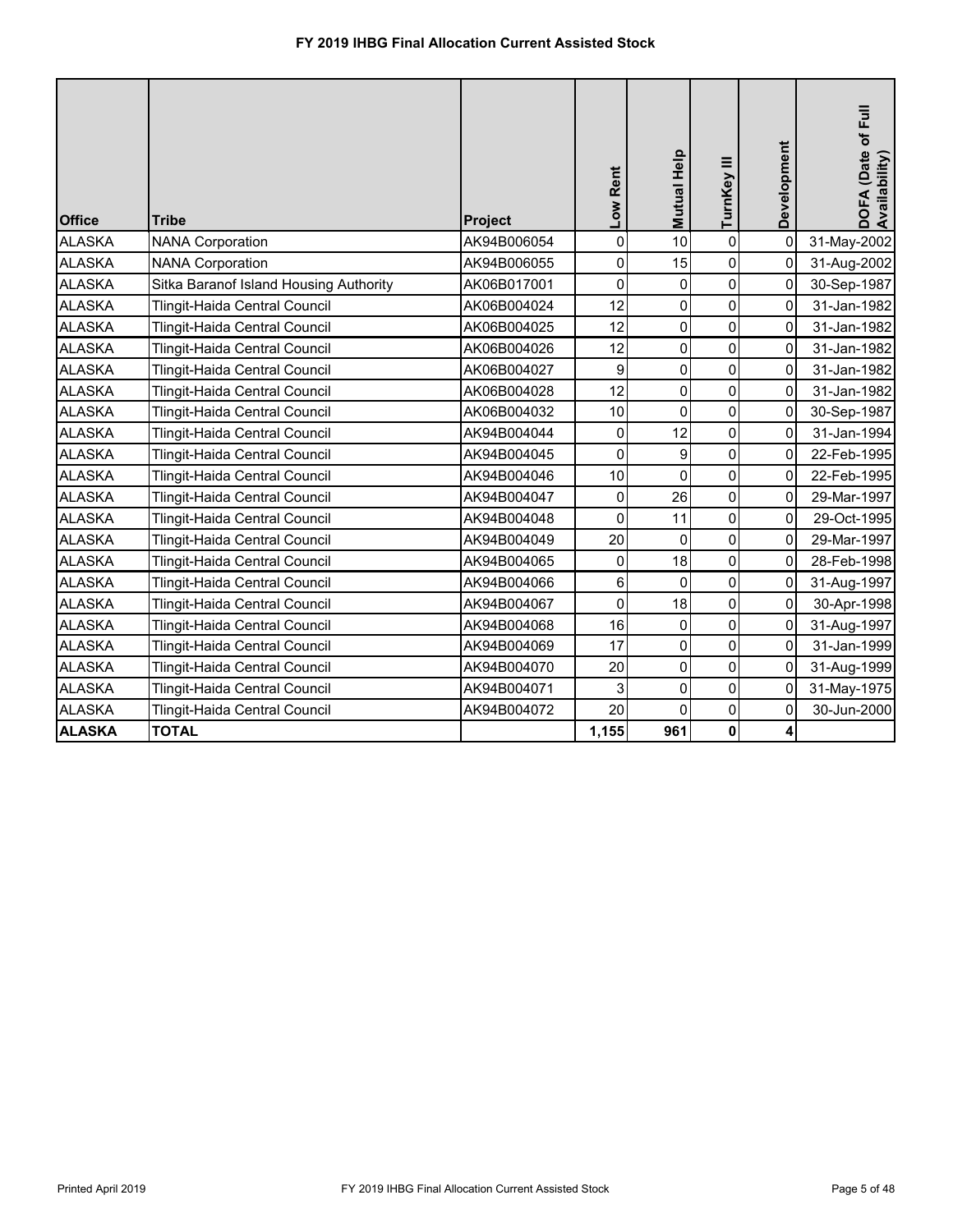| <b>Office</b>  | <b>Tribe</b>                           | Project     | Low Rent            | Mutual Help    | TurnKey III    | Development | DOFA (Date of Full<br>Availability) |
|----------------|----------------------------------------|-------------|---------------------|----------------|----------------|-------------|-------------------------------------|
| <b>CHICAGO</b> | Aroostook Band of Micmac               | ME93B034001 | 66                  | 0              | 0              | $\mathbf 0$ | 30-Mar-1997                         |
| <b>CHICAGO</b> | Aroostook Band of Micmac               | ME93B034002 | 0                   |                | 0              | 0           | 30-Dec-2005                         |
| <b>CHICAGO</b> | Aroostook Band of Micmac               | ME93B034002 | 0                   | 5              | 0              | 0           | 31-Dec-2001                         |
| <b>CHICAGO</b> | Aroostook Band of Micmac               | ME93B034002 | 0                   |                | 0              | 0           | 31-Oct-2001                         |
| <b>CHICAGO</b> | Aroostook Band of Micmac               | ME93B034002 | $\mathsf{O}\xspace$ | 4              | $\pmb{0}$      | 0           | 30-Sep-2002                         |
| <b>CHICAGO</b> | Aroostook Band of Micmac               | ME93B034002 | 0                   |                | 0              | 0           | 30-Nov-2001                         |
| <b>CHICAGO</b> | Aroostook Band of Micmac               | ME93B034002 | $\mathsf{O}\xspace$ |                | 0              | 0           | 30-Nov-2002                         |
| <b>CHICAGO</b> | Aroostook Band of Micmac               | ME93B034002 | 0                   |                | 0              | 0           | 30-Jun-2003                         |
| <b>CHICAGO</b> | <b>Bad River Band</b>                  | WI93B012001 | 14                  | $\pmb{0}$      | $\pmb{0}$      | 0           | 28-Feb-1967                         |
| <b>CHICAGO</b> | <b>Bad River Band</b>                  | WI93B012004 | 40                  | $\mathbf 0$    | 0              | 0           | 31-Oct-1978                         |
| <b>CHICAGO</b> | <b>Bad River Band</b>                  | WI93B012005 | 20                  | $\mathbf 0$    | 0              | 0           | 31-Oct-1985                         |
| <b>CHICAGO</b> | <b>Bad River Band</b>                  | WI93B012006 | 17                  | $\mathbf 0$    | 0              | 0           | 29-Jan-1988                         |
| <b>CHICAGO</b> | <b>Bad River Band</b>                  | WI93B012012 | 20                  | 0              | 0              | 0           | 31-Aug-1992                         |
| <b>CHICAGO</b> | <b>Bad River Band</b>                  | WI93B012013 | 17                  | $\mathbf 0$    | 0              | 0           | 30-Nov-1995                         |
| <b>CHICAGO</b> | <b>Bad River Band</b>                  | WI93B012015 | 5                   | $\mathbf 0$    | 0              | 0           | 30-Nov-1995                         |
| <b>CHICAGO</b> | <b>Bad River Band</b>                  | WI93B012016 | 16                  | $\mathbf 0$    | 0              | 0           | 31-Dec-1995                         |
| <b>CHICAGO</b> | <b>Bad River Band</b>                  | WI93B012017 | 18                  | 0              | 0              | 0           | 28-Feb-1998                         |
| <b>CHICAGO</b> | <b>Bay Mills Indian Community</b>      | MI93B062002 | 23                  | 0              | 0              | 0           | 30-Sep-1982                         |
| <b>CHICAGO</b> | <b>Bay Mills Indian Community</b>      | MI93B062004 | 0                   | 6              | 0              | 0           | 28-Sep-1992                         |
| <b>CHICAGO</b> | <b>Bay Mills Indian Community</b>      | MI93B062005 | $\pmb{0}$           | $\overline{2}$ | $\pmb{0}$      | 0           | 10-Oct-1993                         |
| <b>CHICAGO</b> | <b>Bay Mills Indian Community</b>      | MI93B062006 | 10                  | 0              | 0              | 0           | 30-Jun-1994                         |
| <b>CHICAGO</b> | <b>Bay Mills Indian Community</b>      | MI93B062007 | 0                   | 3              | 0              | 0           | 10-Oct-1994                         |
| <b>CHICAGO</b> | <b>Bay Mills Indian Community</b>      | MI93B062008 | $\overline{0}$      | 6 <sup>1</sup> | $\overline{0}$ | 0           | 29-Feb-1996                         |
| <b>CHICAGO</b> | <b>Bay Mills Indian Community</b>      | MI93B062009 | 8                   | $\Omega$       | 0              | 0           | 30-Apr-1997                         |
| <b>CHICAGO</b> | <b>Bay Mills Indian Community</b>      | MI93B062010 | $\pmb{0}$           | 14             | $\pmb{0}$      | 0           | 01-Nov-1999                         |
| <b>CHICAGO</b> | <b>Bay Mills Indian Community</b>      | MI93B062011 | 12                  | 0              | 0              | 0           | 31-Dec-1997                         |
| <b>CHICAGO</b> | <b>Bay Mills Indian Community</b>      | MI93B062012 | 0                   | 14             | 0              | 0           | 01-Nov-1999                         |
| <b>CHICAGO</b> | <b>Bay Mills Indian Community</b>      | MI93B062013 | 0                   | 16             | 0              | 0           | 01-Nov-1999                         |
| <b>CHICAGO</b> | Boise Forte Band of Minnesota Chippewa | MN93B081001 |                     | $\Omega$       | 0              | 0           | 01-Sep-1972                         |
| <b>CHICAGO</b> | Boise Forte Band of Minnesota Chippewa | MN93B081002 | 8                   | 0              | 0              | 0           | 01-May-1974                         |
| <b>CHICAGO</b> | Boise Forte Band of Minnesota Chippewa | MN93B081003 | 5                   | $\mathbf{0}$   | 0              | 0           | 31-Oct-1974                         |
| <b>CHICAGO</b> | Boise Forte Band of Minnesota Chippewa | MN93B081005 | 26                  | 0              | 0              | 0           | 30-Nov-1979                         |
| <b>CHICAGO</b> | Boise Forte Band of Minnesota Chippewa | MN93B081006 | 8                   | 0              | 0              | 0           | 30-Nov-1996                         |
| <b>CHICAGO</b> | Catawba Indian Nation                  | SC93B062001 | 23                  | $\Omega$       | 0              | 0           | 31-Aug-1998                         |
| <b>CHICAGO</b> | Catawba Indian Nation                  | SC93B062002 | 0                   | 19             | 0              | 0           | 18-Jul-1998                         |
| <b>CHICAGO</b> | Catawba Indian Nation                  | SC93B062003 | 10                  | 0              | 0              | 0           | 31-Aug-1998                         |
| <b>CHICAGO</b> | Catawba Indian Nation                  | SC93B062004 | 0                   |                | 0              | 0           | 01-Jul-1998                         |
| <b>CHICAGO</b> | <b>Coharie State Tribe</b>             | NC93B171003 | 20                  | 0              | 0              | 0           | 28-Apr-1993                         |
| <b>CHICAGO</b> | Eastern Cherokee                       | NC93B041001 | 37                  | 0              | 0              | 0           | 31-Dec-1966                         |
| <b>CHICAGO</b> | Eastern Cherokee                       | NC93B041008 | 25                  | 0              | 0              | 0           | 30-Sep-1978                         |
| <b>CHICAGO</b> | Eastern Cherokee                       | NC93B041014 | 63                  | 0              | 0              | 0           | 28-Feb-1983                         |
| <b>CHICAGO</b> | Eastern Cherokee                       | NC93B041024 | 0                   | 0              | 0              | 0           | 28-Feb-1993                         |
| <b>CHICAGO</b> | Eastern Cherokee                       | NC93B041025 | $\pmb{0}$           | 10             | $\pmb{0}$      | 0           | 25-Oct-1995                         |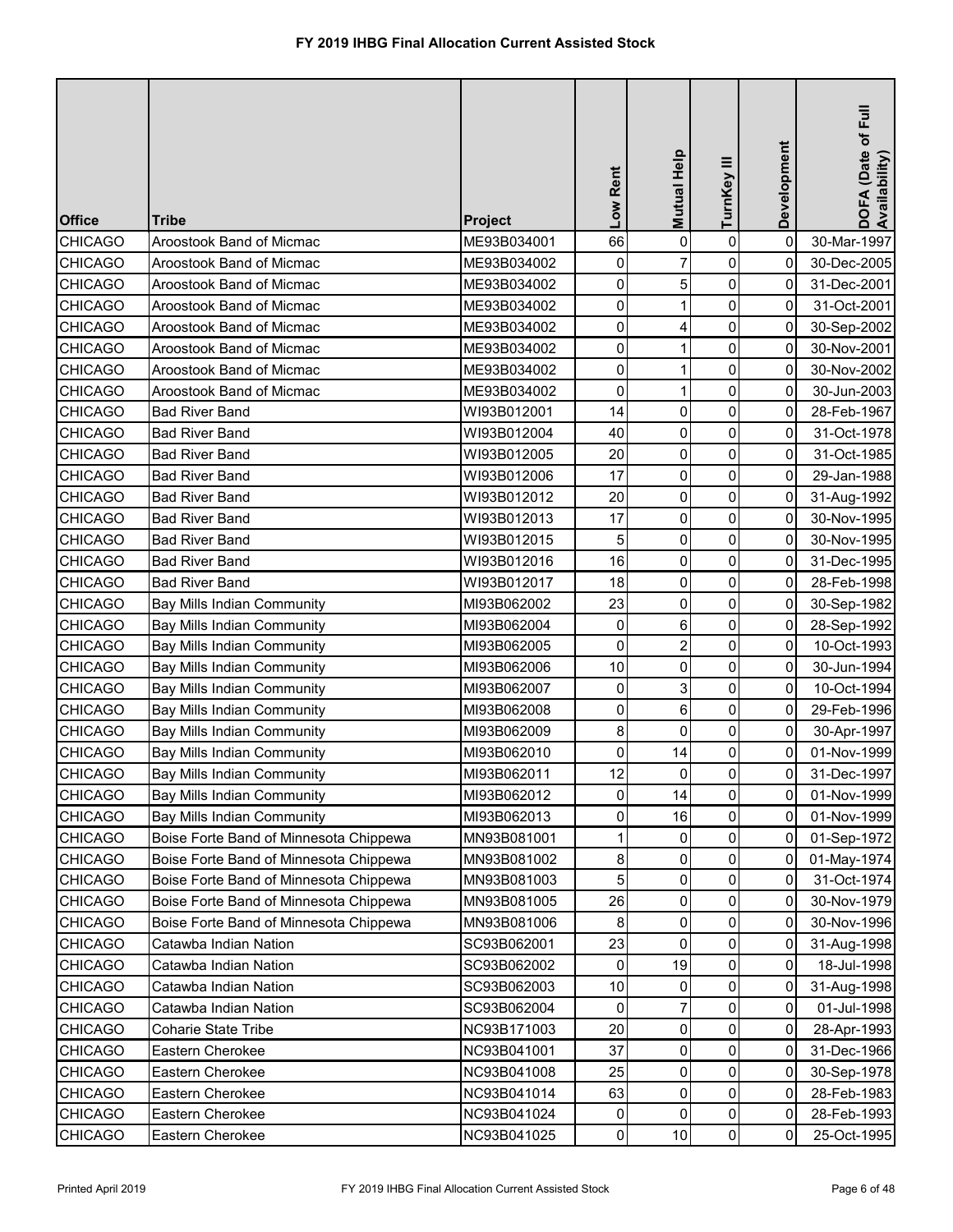| <b>Office</b>  | <b>Tribe</b>                           | Project     | Low Rent            | Mutual Help    | TurnKey III | Development | DOFA (Date of Full<br>Availability) |
|----------------|----------------------------------------|-------------|---------------------|----------------|-------------|-------------|-------------------------------------|
| <b>CHICAGO</b> | Eastern Cherokee                       | NC93B041026 | $\mathsf 0$         | 19             | 0           | $\mathbf 0$ | 30-Apr-2001                         |
| <b>CHICAGO</b> | Eastern Cherokee                       | NC93B041027 | 15                  | 0              | 0           | 6           | 31-Aug-2001                         |
| <b>CHICAGO</b> | Eastern Cherokee                       | NC93B041027 | 3                   | $\mathbf 0$    | $\pmb{0}$   | 0           | 06-Sep-2006                         |
| <b>CHICAGO</b> | Eastern Cherokee                       | NC93B041027 | 1                   | $\mathbf 0$    | 0           | 0           | 01-Sep-2007                         |
| <b>CHICAGO</b> | Eastern Cherokee                       | NC93B041028 | 0                   | 21             | $\pmb{0}$   | 0           | 31-Aug-2001                         |
| <b>CHICAGO</b> | Eastern Cherokee                       | NC93B041029 | 0                   | 21             | 0           | 0           | 30-Nov-2001                         |
| <b>CHICAGO</b> | Eastern Cherokee                       | NC93B041030 | 0                   | 24             | $\pmb{0}$   | 1           | 29-Oct-2003                         |
| <b>CHICAGO</b> | Eastern Cherokee                       | NC93B041030 | 0                   |                | 0           | 0           | 28-Sep-2007                         |
| <b>CHICAGO</b> | Eastern Cherokee                       | NC93B041030 | $\mathsf{O}\xspace$ |                | 0           | 0           | 28-Feb-2007                         |
| <b>CHICAGO</b> | Eastern Cherokee                       | NC93B041030 | 0                   | $\overline{2}$ | 0           | 0           | 07-Jul-2006                         |
| <b>CHICAGO</b> | Eastern Cherokee                       | NC93B041030 | $\mathsf{O}\xspace$ | 1              | 0           | 0           | 10-Oct-2006                         |
| <b>CHICAGO</b> | Eastern Cherokee                       | NC93B041030 | $\pmb{0}$           | $\overline{2}$ | $\pmb{0}$   | 0           | 31-Jan-2007                         |
| <b>CHICAGO</b> | Eastern Cherokee                       | NC93B041030 | $\pmb{0}$           |                | 0           | 0           | 22-Dec-2004                         |
| <b>CHICAGO</b> | Eastern Cherokee                       | NC93B041030 | $\mathbf 0$         | 7              | 0           | 0           | 30-Dec-2005                         |
| <b>CHICAGO</b> | Fond Du Lac Band of Minnesota Chippewa | MN93B015001 | 25                  | $\mathbf 0$    | 0           | 0           | 31-Aug-1967                         |
| <b>CHICAGO</b> | Fond Du Lac Band of Minnesota Chippewa | MN93B015003 | 35                  | $\mathbf 0$    | $\pmb{0}$   | $\mathbf 0$ | 31-Dec-1982                         |
| <b>CHICAGO</b> | Fond Du Lac Band of Minnesota Chippewa | MN93B015005 | 47                  | $\mathbf 0$    | 0           | 0           | 30-Nov-1983                         |
| <b>CHICAGO</b> | Fond Du Lac Band of Minnesota Chippewa | MN93B015007 | 11                  | $\mathbf 0$    | $\pmb{0}$   | 0           | 31-Aug-1984                         |
| <b>CHICAGO</b> | Fond Du Lac Band of Minnesota Chippewa | MN93B015008 | 20                  | $\mathbf 0$    | 0           | 0           | 31-Mar-1985                         |
| <b>CHICAGO</b> | Fond Du Lac Band of Minnesota Chippewa | MN93B015009 | 23                  | $\mathbf 0$    | $\pmb{0}$   | 0           | 31-Dec-1986                         |
| <b>CHICAGO</b> | Fond Du Lac Band of Minnesota Chippewa | MN93B015013 | 15                  | 0              | 0           | 0           | 30-Apr-1987                         |
| <b>CHICAGO</b> | Fond Du Lac Band of Minnesota Chippewa | MN93B015015 | 12                  | 0              | 0           | 0           | 31-Dec-1988                         |
| <b>CHICAGO</b> | Fond Du Lac Band of Minnesota Chippewa | MN93B015016 | 15                  | $\overline{0}$ | 0           | 0           | 31-Dec-1991                         |
| <b>CHICAGO</b> | Fond Du Lac Band of Minnesota Chippewa | MN93B015018 | 0                   |                | 0           | 0           | 28-Feb-1994                         |
| <b>CHICAGO</b> | Fond Du Lac Band of Minnesota Chippewa | MN93B015020 | 0                   | 6              | 0           | 0           | 31-Jan-1998                         |
| <b>CHICAGO</b> | Fond Du Lac Band of Minnesota Chippewa | MN93B015021 | 12                  | 0              | 0           | 0           | 31-Jan-1998                         |
| <b>CHICAGO</b> | Fond Du Lac Band of Minnesota Chippewa | MN93B015022 | 16                  | 0              | 0           | 0           | 16-Dec-1996                         |
| <b>CHICAGO</b> | Fond Du Lac Band of Minnesota Chippewa | MN93B015023 | 0                   |                | 0           | 9           | 31-Dec-2000                         |
| <b>CHICAGO</b> | Fond Du Lac Band of Minnesota Chippewa | MN93B015023 | 0                   | 6              | 0           | 0           | 31-Dec-2001                         |
| <b>CHICAGO</b> | Forest County Potawatami               | WI93B035001 | 7                   | 0              | 0           | 0           | 01-Jun-1971                         |
| <b>CHICAGO</b> | Forest County Potawatami               | WI93B035004 | 0                   | 13             | 0           | 0           | 31-May-1995                         |
| <b>CHICAGO</b> | Forest County Potawatami               | WI93B035005 | 0                   | 8              | 0           | 0           | 31-May-1995                         |
| <b>CHICAGO</b> | Forest County Potawatami               | WI93B035006 | 0                   | 14             | 0           | 0           | 31-Jan-1997                         |
| <b>CHICAGO</b> | Forest County Potawatami               | WI93B035007 | 8                   | 0              | 0           | 0           | 31-Mar-1998                         |
| <b>CHICAGO</b> | Forest County Potawatami               | WI93B035009 | 0                   | 4              | 0           | 0           | 31-Jul-1999                         |
| <b>CHICAGO</b> | Grand Portage Band of Minn. Chippewa   | MN93B175001 | 5                   | 0              | 0           | 0           | 31-Jan-1981                         |
| <b>CHICAGO</b> | Grand Portage Band of Minn. Chippewa   | MN93B175003 | 3                   | 0              | 0           | 0           | 31-Dec-1983                         |
| <b>CHICAGO</b> | Grand Portage Band of Minn. Chippewa   | MN93B175004 | 4                   | 0              | 0           | 0           | 30-Nov-1986                         |
| <b>CHICAGO</b> | Grand Portage Band of Minn. Chippewa   | MN93B175005 | 0                   | 8              | 0           | 0           | 11-Oct-1995                         |
| <b>CHICAGO</b> | <b>Grand Traverse Band</b>             | MI93B197001 | 30                  | 0              | 0           | 0           | 31-May-1989                         |
| <b>CHICAGO</b> | <b>Grand Traverse Band</b>             | MI93B197002 | 16                  | 0              | $\pmb{0}$   | 0           | 31-Aug-1989                         |
| <b>CHICAGO</b> | <b>Grand Traverse Band</b>             | MI93B197003 | 14                  | 0              | 0           | 0           | 30-Apr-1995                         |
| <b>CHICAGO</b> | <b>Grand Traverse Band</b>             | MI93B197004 | $\pmb{0}$           | 5              | $\pmb{0}$   | 0           | 31-Aug-1998                         |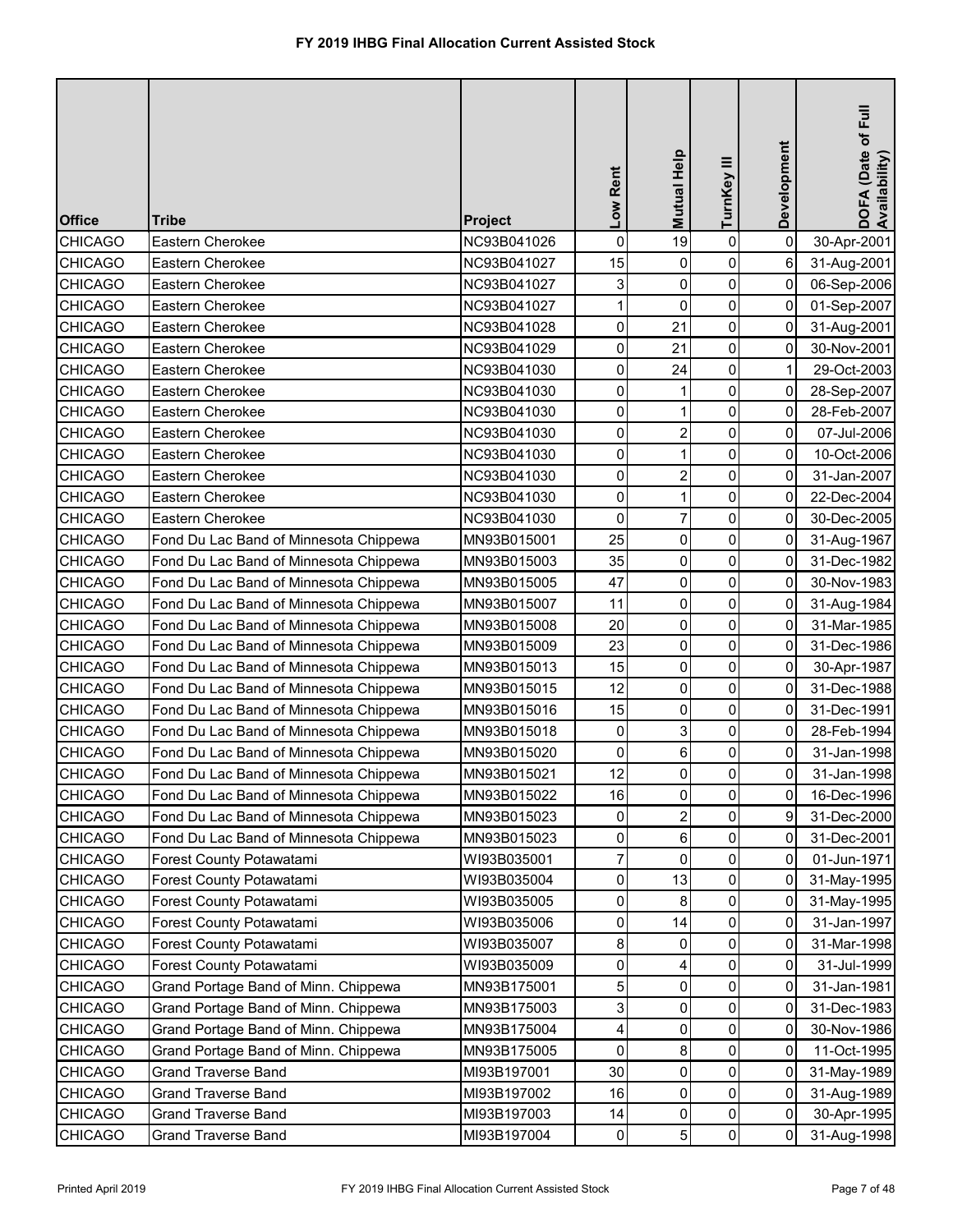| <b>Office</b>  | <b>Tribe</b>                     | Project     | Low Rent    | Mutual Help    | TurnKey III    | Development    | DOFA (Date of Full<br>Availability) |
|----------------|----------------------------------|-------------|-------------|----------------|----------------|----------------|-------------------------------------|
| <b>CHICAGO</b> | <b>Grand Traverse Band</b>       | MI93B197005 | $\pmb{0}$   | 4              | 0              | $\mathbf 0$    | 31-Aug-1998                         |
| <b>CHICAGO</b> | <b>Grand Traverse Band</b>       | MI93B197006 | 0           | 4              | 0              | 0              | 31-Aug-2000                         |
| <b>CHICAGO</b> | Haliwa-Saponi State Tribe        | NC93B171002 | 30          | $\mathbf 0$    | $\pmb{0}$      | $\mathbf 0$    | 31-Mar-1991                         |
| <b>CHICAGO</b> | Hannahville Community            | MI93B075001 | 15          | $\mathbf 0$    | 0              | 0              | 01-Jan-1971                         |
| <b>CHICAGO</b> | Ho-Chunk Nation                  | WI93B238001 | 21          | $\mathbf 0$    | $\pmb{0}$      | 0              | 31-May-1971                         |
| <b>CHICAGO</b> | Ho-Chunk Nation                  | WI93B238002 | 51          | 0              | 0              | 0              | 30-Jun-1983                         |
| <b>CHICAGO</b> | Ho-Chunk Nation                  | WI93B238003 | 10          | 0              | $\pmb{0}$      | 0              | 31-Mar-1973                         |
| <b>CHICAGO</b> | Ho-Chunk Nation                  | WI93B238004 | 39          | 0              | 0              | 0              | 31-Mar-1978                         |
| <b>CHICAGO</b> | Ho-Chunk Nation                  | WI93B238005 | 20          | 0              | 0              | 0              | 31-May-1973                         |
| <b>CHICAGO</b> | <b>Ho-Chunk Nation</b>           | WI93B238008 | 10          | $\mathbf 0$    | 0              | 0              | 31-Jul-1971                         |
| <b>CHICAGO</b> | Ho-Chunk Nation                  | WI93B238009 | $\mathbf 0$ | 5              | 0              | 0              | 28-Feb-1999                         |
| <b>CHICAGO</b> | <b>Ho-Chunk Nation</b>           | WI93B238010 | 0           | 3              | $\pmb{0}$      | 0              | 28-Feb-1999                         |
| <b>CHICAGO</b> | <b>Houlton Band of Maliseets</b> | ME93B033001 | 40          | 0              | 0              | 0              | 28-Feb-1994                         |
| <b>CHICAGO</b> | <b>Houlton Band of Maliseets</b> | ME93B033002 | 10          | $\mathbf 0$    | 0              | 0              | 31-Jan-1994                         |
| <b>CHICAGO</b> | <b>Houlton Band of Maliseets</b> | ME93B033003 | 15          | $\mathbf 0$    | 0              | 0              | 15-Sep-2003                         |
| <b>CHICAGO</b> | <b>Houlton Band of Maliseets</b> | ME93B033004 | 3           | $\mathbf 0$    | 0              | $\overline{2}$ | 15-Sep-2003                         |
| <b>CHICAGO</b> | <b>Houlton Band of Maliseets</b> | ME93B033005 | 0           | 8              | 0              | 6              | 15-Sep-2003                         |
| <b>CHICAGO</b> | Keweenaw Bay Indian Community    | MI93B065001 | 33          | $\mathbf 0$    | $\pmb{0}$      | 0              | 01-Dec-1972                         |
| <b>CHICAGO</b> | Keweenaw Bay Indian Community    | MI93B065002 | 45          | $\mathbf 0$    | 0              | 0              | 30-Jun-1981                         |
| <b>CHICAGO</b> | Keweenaw Bay Indian Community    | MI93B065003 | 50          | $\mathbf 0$    | $\pmb{0}$      | 0              | 28-Feb-1983                         |
| <b>CHICAGO</b> | Keweenaw Bay Indian Community    | MI93B065004 | 30          | 0              | 0              | 0              | 30-Nov-1985                         |
| <b>CHICAGO</b> | Keweenaw Bay Indian Community    | MI93B065005 | 50          | 0              | 0              | 0              | 30-Nov-1985                         |
| <b>CHICAGO</b> | Keweenaw Bay Indian Community    | MI93B065009 | 20          | $\overline{0}$ | $\overline{0}$ | $\overline{0}$ | 31-Oct-1993                         |
| <b>CHICAGO</b> | Keweenaw Bay Indian Community    | MI93B065010 | 20          | $\Omega$       | 0              | 0              | 31-Oct-1993                         |
| <b>CHICAGO</b> | Lac Courte Oreilles              | WI93B054001 | 23          | 0              | 0              | 0              | 01-Oct-1970                         |
| <b>CHICAGO</b> | Lac Courte Oreilles              | WI93B054003 | 15          | 0              | $\pmb{0}$      | 0              | 31-Oct-1974                         |
| <b>CHICAGO</b> | Lac Courte Oreilles              | WI93B054004 | 45          | 0              | 0              | 0              | 30-Jan-1979                         |
| <b>CHICAGO</b> | Lac Courte Oreilles              | WI93B054005 | 49          | 0              | 0              | 0              | 30-Nov-1980                         |
| <b>CHICAGO</b> | Lac Courte Oreilles              | WI93B054007 | 34          | $\mathbf 0$    | 0              | 0              | 30-Nov-1982                         |
| <b>CHICAGO</b> | Lac Courte Oreilles              | WI93B054008 | 24          | 0              | 0              | 0              | 31-Jul-1984                         |
| <b>CHICAGO</b> | Lac Courte Oreilles              | WI93B054009 | 20          | $\mathbf 0$    | 0              | 0              | 28-Feb-1984                         |
| <b>CHICAGO</b> | Lac Courte Oreilles              | WI93B054010 | 10          | $\mathbf{0}$   | 0              | 0              | 30-Sep-1985                         |
| <b>CHICAGO</b> | Lac Courte Oreilles              | WI93B054011 | 40          | $\Omega$       | 0              | 0              | 31-Aug-1986                         |
| <b>CHICAGO</b> | Lac Courte Oreilles              | WI93B054013 | 20          | $\Omega$       | 0              | 0              | 31-Dec-1988                         |
| <b>CHICAGO</b> | Lac Courte Oreilles              | WI93B054016 | 16          | 0              | 0              | 0              | 31-Dec-1996                         |
| <b>CHICAGO</b> | Lac Courte Oreilles              | WI93B054018 | 0           |                | 0              | 0              | 30-Sep-2000                         |
| <b>CHICAGO</b> | Lac Courte Oreilles              | WI93B054019 | 20          | 0              | 0              | 0              | 31-Aug-2001                         |
| <b>CHICAGO</b> | Lac Courte Oreilles              | WI93B054019 | 5           | 0              | 0              | 0              | 31-Dec-2001                         |
| <b>CHICAGO</b> | Lac Courte Oreilles              | WI93B054022 | 7           | 0              | 0              | 0              | 31-Jan-1975                         |
| <b>CHICAGO</b> | Lac Courte Oreilles              | WI93B054023 | 12          | 0              | 0              | 0              | 11-Mar-1999                         |
| <b>CHICAGO</b> | Lac Du Flambeau Band             | WI93B009004 | 16          | 0              | $\pmb{0}$      | 0              | 30-Jan-1979                         |
| <b>CHICAGO</b> | Lac Du Flambeau Band             | WI93B009005 | 20          | 0              | $\pmb{0}$      | 0              | 31-Jan-1980                         |
| <b>CHICAGO</b> | Lac Du Flambeau Band             | WI93B009006 | 24          | 0              | $\pmb{0}$      | 0              | 31-May-1982                         |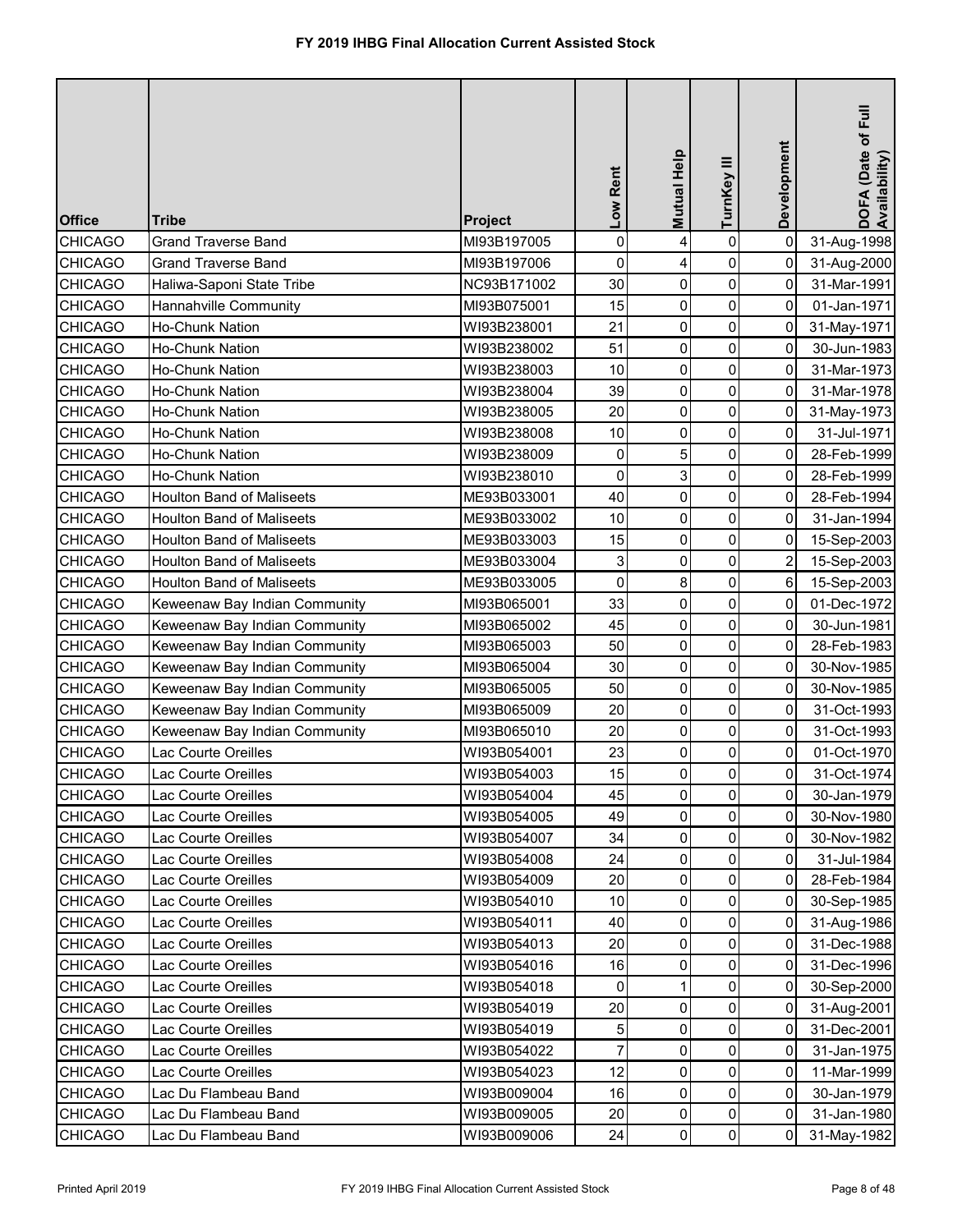| <b>Office</b>  | <b>Tribe</b>                          | <b>Project</b> | Low Rent                | <b>Mutual Help</b> | TurnKey III    | Development    | DOFA (Date of Full<br>Availability) |
|----------------|---------------------------------------|----------------|-------------------------|--------------------|----------------|----------------|-------------------------------------|
| <b>CHICAGO</b> | Lac Du Flambeau Band                  | WI93B009007    | 44                      | $\mathbf 0$        | 0              | $\mathbf 0$    | 29-Feb-1984                         |
| <b>CHICAGO</b> | Lac Du Flambeau Band                  | WI93B009008    | 21                      | 0                  | 0              | 0              | 31-Jan-1985                         |
| <b>CHICAGO</b> | Lac Du Flambeau Band                  | WI93B009009    | 16                      | 0                  | 0              | 0              | 28-Feb-1986                         |
| <b>CHICAGO</b> | Lac Du Flambeau Band                  | WI93B009015    | 13                      | 0                  | 0              | 0              | 30-Jun-1996                         |
| <b>CHICAGO</b> | Lac Du Flambeau Band                  | WI93B009019    | $\overline{\mathbf{c}}$ | 0                  | $\pmb{0}$      | 0              | 31-Aug-1998                         |
| <b>CHICAGO</b> | Lac Vieux Desert Band                 | MI93B085001    | 15                      | 0                  | 0              | 0              | 01-Oct-1970                         |
| <b>CHICAGO</b> | Lac Vieux Desert Band                 | MI93B085002    | 20                      | 0                  | 0              | 0              | 31-Oct-1983                         |
| <b>CHICAGO</b> | Leech Lake Band of Minnesota Chippewa | MN93B012002    | 49                      | 0                  | 0              | 0              | 01-May-1967                         |
| <b>CHICAGO</b> | Leech Lake Band of Minnesota Chippewa | MN93B012005    | 13                      | 0                  | $\pmb{0}$      | 0              | 01-Dec-1967                         |
| <b>CHICAGO</b> | Leech Lake Band of Minnesota Chippewa | MN93B012007    | 44                      | $\mathbf 0$        | 0              | 0              | 31-Oct-1978                         |
| <b>CHICAGO</b> | Leech Lake Band of Minnesota Chippewa | MN93B012009    | 51                      | $\mathbf 0$        | 0              | 0              | 31-Mar-1983                         |
| <b>CHICAGO</b> | Leech Lake Band of Minnesota Chippewa | MN93B012013    | 10                      | $\mathbf 0$        | 0              | 0              | 30-Sep-1985                         |
| <b>CHICAGO</b> | Leech Lake Band of Minnesota Chippewa | MN93B012015    | 30                      | $\pmb{0}$          | 0              | 0              | 31-Dec-1987                         |
| <b>CHICAGO</b> | Leech Lake Band of Minnesota Chippewa | MN93B012016    | 41                      | $\mathbf 0$        | 0              | 0              | 28-Feb-1989                         |
| <b>CHICAGO</b> | Leech Lake Band of Minnesota Chippewa | MN93B012017    | 10                      | $\mathbf 0$        | 0              | 0              | 31-Jul-1993                         |
| <b>CHICAGO</b> | Leech Lake Band of Minnesota Chippewa | MN93B012018    | 20                      | $\mathbf 0$        | 0              | $\mathbf 0$    | 30-Jun-1994                         |
| <b>CHICAGO</b> | Leech Lake Band of Minnesota Chippewa | MN93B012019    | 20                      | $\mathbf 0$        | 0              | 0              | 30-Apr-1996                         |
| <b>CHICAGO</b> | Leech Lake Band of Minnesota Chippewa | MN93B012020    | 0                       | 16                 | 0              | 0              | 30-Apr-1996                         |
| <b>CHICAGO</b> | Leech Lake Band of Minnesota Chippewa | MN93B012021    | 20                      | $\mathbf{0}$       | 0              | 0              | 27-Feb-1998                         |
| <b>CHICAGO</b> | Leech Lake Band of Minnesota Chippewa | MN93B012022    | $\pmb{0}$               | 17                 | $\pmb{0}$      | 0              | 29-May-1998                         |
| <b>CHICAGO</b> | Lumbee State Tribe                    | NC93B171001    | 112                     | 0                  | 0              | 0              | 29-Feb-1988                         |
| <b>CHICAGO</b> | Menominee Indian Tribe                | WI93B243001    | 147                     | 0                  | 0              | 0              | 30-Sep-1984                         |
| <b>CHICAGO</b> | Menominee Indian Tribe                | WI93B243006    | $\overline{0}$          | 1                  | $\overline{0}$ | $\overline{0}$ | 30-Jun-1988                         |
| <b>CHICAGO</b> | Menominee Indian Tribe                | WI93B243009    | 12                      | 0                  | 0              | 0              | 31-Jul-1990                         |
| <b>CHICAGO</b> | Menominee Indian Tribe                | WI93B243010    | 45                      | $\mathbf 0$        | $\pmb{0}$      | 0              | 30-Apr-1969                         |
| <b>CHICAGO</b> | Menominee Indian Tribe                | WI93B243011    | 60                      | 0                  | 0              | 0              | 30-Apr-1974                         |
| <b>CHICAGO</b> | Menominee Indian Tribe                | WI93B243014    | 14                      | 0                  | 0              | 0              | 31-May-1996                         |
| <b>CHICAGO</b> | Mille Lacs Band of Minnesota Chippewa | MN93B204001    | 29                      | 0                  | 0              | 0              | 31-Mar-1983                         |
| <b>CHICAGO</b> | Mille Lacs Band of Minnesota Chippewa | MN93B204003    | 19                      | $\mathbf{0}$       | 0              | 0              | 31-Aug-1995                         |
| <b>CHICAGO</b> | Mille Lacs Band of Minnesota Chippewa | MN93B204004    | 24                      | 0                  | 0              | 0              | 30-Jun-1996                         |
| <b>CHICAGO</b> | Mille Lacs Band of Minnesota Chippewa | MN93B204005    | 37                      | 0                  | 0              | 0              | 30-Jun-1997                         |
| <b>CHICAGO</b> | Mississippi Choctaw Tribe             | MS93B092001    | 29                      | 0                  | 0              | 0              | 01-Jun-1970                         |
| <b>CHICAGO</b> | Mississippi Choctaw Tribe             | MS93B092005    | 23                      | 0                  | $\pmb{0}$      | $\mathbf 0$    | 01-Apr-1975                         |
| <b>CHICAGO</b> | Mississippi Choctaw Tribe             | MS93B092006    | 26                      | 0                  | 0              | 0              | 30-Apr-1977                         |
| <b>CHICAGO</b> | Mississippi Choctaw Tribe             | MS93B092007    | 62                      | 0                  | 0              | 0              | 31-Mar-1983                         |
| <b>CHICAGO</b> | Mississippi Choctaw Tribe             | MS93B092017    | 0                       | $\Omega$           | 0              | 0              | 31-Aug-1993                         |
| <b>CHICAGO</b> | Mississippi Choctaw Tribe             | MS93B092018    | 0                       | 11                 | 0              | 0              | 31-Mar-1995                         |
| <b>CHICAGO</b> | Mississippi Choctaw Tribe             | MS93B092019    | 0                       | 4                  | 0              | 0              | 31-Mar-1995                         |
| <b>CHICAGO</b> | Mississippi Choctaw Tribe             | MS93B092020    | 30                      | $\mathbf{0}$       | 0              | 0              | 31-Aug-1996                         |
| <b>CHICAGO</b> | Mississippi Choctaw Tribe             | MS93B092021    | 0                       | 23                 | 0              | 0              | 30-Sep-1996                         |
| <b>CHICAGO</b> | Mississippi Choctaw Tribe             | MS93B092023    | 22                      | 0                  | 0              | 0              | 30-Sep-1996                         |
| <b>CHICAGO</b> | Mississippi Choctaw Tribe             | MS93B092024    | 0                       | 29                 | 0              | 0              | 31-May-1998                         |
| <b>CHICAGO</b> | Mississippi Choctaw Tribe             | MS93B092025    | $\pmb{0}$               | 29                 | $\pmb{0}$      | 0              | 30-Apr-2000                         |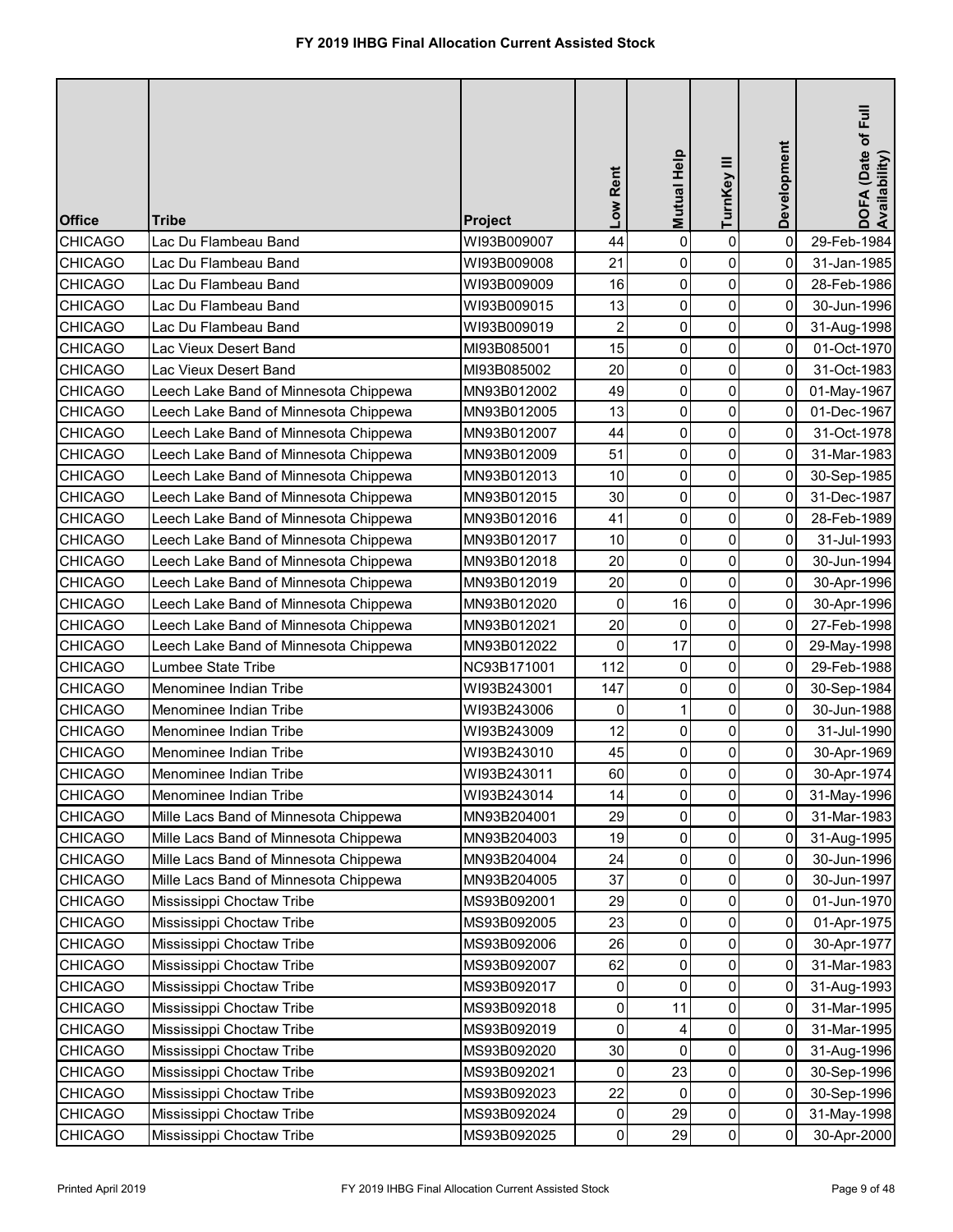| <b>Office</b>  | <b>Tribe</b>                           | Project     | Low Rent                | <b>Mutual Help</b> | TurnKey III         | Development    | DOFA (Date of Full<br>Availability) |
|----------------|----------------------------------------|-------------|-------------------------|--------------------|---------------------|----------------|-------------------------------------|
| <b>CHICAGO</b> | Mississippi Choctaw Tribe              | MS93B092026 | 33                      | 0                  | $\pmb{0}$           | $\pmb{0}$      | 29-Feb-2000                         |
| <b>CHICAGO</b> | <b>MOWA Band of Choctaw Indians</b>    | AL93B205001 | 30                      | 0                  | 0                   | 0              | 31-Dec-1993                         |
| <b>CHICAGO</b> | MOWA Band of Choctaw Indians           | AL93B205002 | 18                      | $\mathbf 0$        | $\mathbf 0$         | 0              | 30-Oct-1994                         |
| <b>CHICAGO</b> | <b>MOWA Band of Choctaw Indians</b>    | AL93B205003 | 0                       | 15                 | 0                   | 0              | 30-Jun-1996                         |
| <b>CHICAGO</b> | <b>MOWA Band of Choctaw Indians</b>    | AL93B205004 | $\overline{\mathbf{c}}$ | 0                  | $\pmb{0}$           | 0              | 09-Aug-1998                         |
| <b>CHICAGO</b> | Oneida Nation of New York              | NY93B445001 | 30                      | 0                  | $\pmb{0}$           | 0              | 30-Sep-1994                         |
| <b>CHICAGO</b> | Oneida Tribe                           | WI93B010001 | 24                      | 0                  | $\pmb{0}$           | $\overline{0}$ | 30-Apr-1967                         |
| <b>CHICAGO</b> | Oneida Tribe                           | WI93B010003 | 40                      | 0                  | $\mathbf 0$         | $\overline{0}$ | 31-May-1973                         |
| <b>CHICAGO</b> | Oneida Tribe                           | WI93B010004 | 25                      | 0                  | $\pmb{0}$           | $\overline{0}$ | 31-May-1976                         |
| <b>CHICAGO</b> | Oneida Tribe                           | WI93B010006 | 30                      | $\mathbf 0$        | $\mathbf 0$         | 0              | 30-Sep-1979                         |
| <b>CHICAGO</b> | Oneida Tribe                           | WI93B010008 | 50                      | 0                  | $\mathsf{O}\xspace$ | 0              | 30-Apr-1986                         |
| <b>CHICAGO</b> | Oneida Tribe                           | WI93B010010 | 0                       | $\mathbf 0$        | 0                   | 0              | 28-Feb-1993                         |
| <b>CHICAGO</b> | Oneida Tribe                           | WI93B010012 | 0                       |                    | 0                   | 0              | 14-Jan-1997                         |
| <b>CHICAGO</b> | Oneida Tribe                           | WI93B010014 | 20                      | $\mathbf 0$        | 0                   | 0              | 31-Jan-1997                         |
| <b>CHICAGO</b> | Oneida Tribe                           | WI93B010015 | 0                       |                    | 0                   | 0              | 31-Jan-1997                         |
| <b>CHICAGO</b> | Oneida Tribe                           | WI93B010016 | 5                       | 0                  | $\pmb{0}$           | 0              | 31-May-2000                         |
| <b>CHICAGO</b> | Passamaquody Indian Tribe              | ME93B014003 | 16                      | 0                  | 0                   | 0              | 31-May-1979                         |
| <b>CHICAGO</b> | Passamaquody Indian Tribe              | ME93B014004 | 22                      | 0                  | $\mathbf 0$         | 0              | 30-Sep-1981                         |
| <b>CHICAGO</b> | Passamaquody Indian Tribe              | ME93B014005 | 27                      | $\mathbf 0$        | 0                   | 0              | 31-Jan-1983                         |
| <b>CHICAGO</b> | Passamaquody Indian Tribe              | ME93B014008 | 10                      | 0                  | $\pmb{0}$           | 0              | 30-Nov-1990                         |
| <b>CHICAGO</b> | Passamaquody Indian Tribe              | ME93B014010 | 0                       | 16                 | $\pmb{0}$           | 0              | 30-Apr-1994                         |
| <b>CHICAGO</b> | Passamaquody Indian Tribe              | ME93B014011 | 0                       | 12                 | $\mathbf 0$         | $\overline{0}$ | 29-Jul-1999                         |
| <b>CHICAGO</b> | Penobscot Tribe                        | ME93B012001 | $\frac{4}{3}$           | $\overline{0}$     | 0                   | οI             | 31-Jul-1977                         |
| <b>CHICAGO</b> | Penobscot Tribe                        | ME93B012002 | 8 <sup>1</sup>          | 0                  | $\mathbf 0$         | 0              | 30-Jun-1977                         |
| <b>CHICAGO</b> | Penobscot Tribe                        | ME93B012003 | $\overline{0}$          | 0                  | $\pmb{0}$           | 0              | 30-Apr-1980                         |
| <b>CHICAGO</b> | Penobscot Tribe                        | ME93B012004 | 20                      | 0                  | 0                   | 0              | 31-Oct-1985                         |
| <b>CHICAGO</b> | Penobscot Tribe                        | ME93B012007 | 10                      | 0                  | 0                   | 0              | 30-Nov-1993                         |
| <b>CHICAGO</b> | Penobscot Tribe                        | ME93B012008 | 10                      | 0                  | 0                   | 0              | 31-Jul-1995                         |
| <b>CHICAGO</b> | <b>Pleasant Point</b>                  | ME93B013002 | 16                      | 0                  | 0                   | 0              | 29-Feb-1976                         |
| <b>CHICAGO</b> | <b>Pleasant Point</b>                  | ME93B013009 | 15                      | $\Omega$           | 0                   | 0              | 31-Jul-1996                         |
| <b>CHICAGO</b> | <b>Pleasant Point</b>                  | ME93B013010 | 0                       | $\overline{2}$     | 0                   | 0              | 08-Feb-1995                         |
| <b>CHICAGO</b> | <b>Pleasant Point</b>                  | ME93B013011 | 0                       | 6                  | 0                   | 0              | 30-Nov-1999                         |
| <b>CHICAGO</b> | <b>Pleasant Point</b>                  | ME93B013012 | 20                      | 0                  | 0                   | 0              | 31-Aug-1997                         |
| <b>CHICAGO</b> | <b>Pleasant Point</b>                  | ME93B013013 | 0                       | 12                 | 0                   | 0              | 30-Nov-1999                         |
| <b>CHICAGO</b> | Poarch Band of Creek Indians           | AL93B204001 | 20                      | 0                  | $\pmb{0}$           | 0              | 30-Sep-1987                         |
| <b>CHICAGO</b> | Poarch Band of Creek Indians           | AL93B204004 | 20                      | 0                  | 0                   | 0              | 31-Aug-1989                         |
| <b>CHICAGO</b> | Poarch Band of Creek Indians           | AL93B204005 | 15                      | 0                  | $\pmb{0}$           | 0              | 27-Feb-1995                         |
| <b>CHICAGO</b> | Poarch Band of Creek Indians           | AL93B204006 | 10                      | $\mathbf{0}$       | $\mathbf 0$         | 0              | 27-Feb-1995                         |
| <b>CHICAGO</b> | Poarch Band of Creek Indians           | AL93B204011 | $\overline{0}$          | 21                 | $\pmb{0}$           | 0              | 01-Sep-1999                         |
| <b>CHICAGO</b> | Pokagon Band of Potawatomi             | MI93B200001 | 0                       | 15                 | $\pmb{0}$           | 0              | 31-Aug-2004                         |
| <b>CHICAGO</b> | Red Cliff Band of Lake Superior Chippe | WI93B013001 | 20                      | 0                  | $\mathsf{O}\xspace$ | 0              | 01-Dec-1967                         |
| <b>CHICAGO</b> | Red Cliff Band of Lake Superior Chippe | WI93B013003 | 3                       | 0                  | $\pmb{0}$           | 0              | 30-Nov-1971                         |
| <b>CHICAGO</b> | Red Cliff Band of Lake Superior Chippe | WI93B013004 | 50                      | 0                  | $\overline{0}$      | 0              | 31-Mar-1979                         |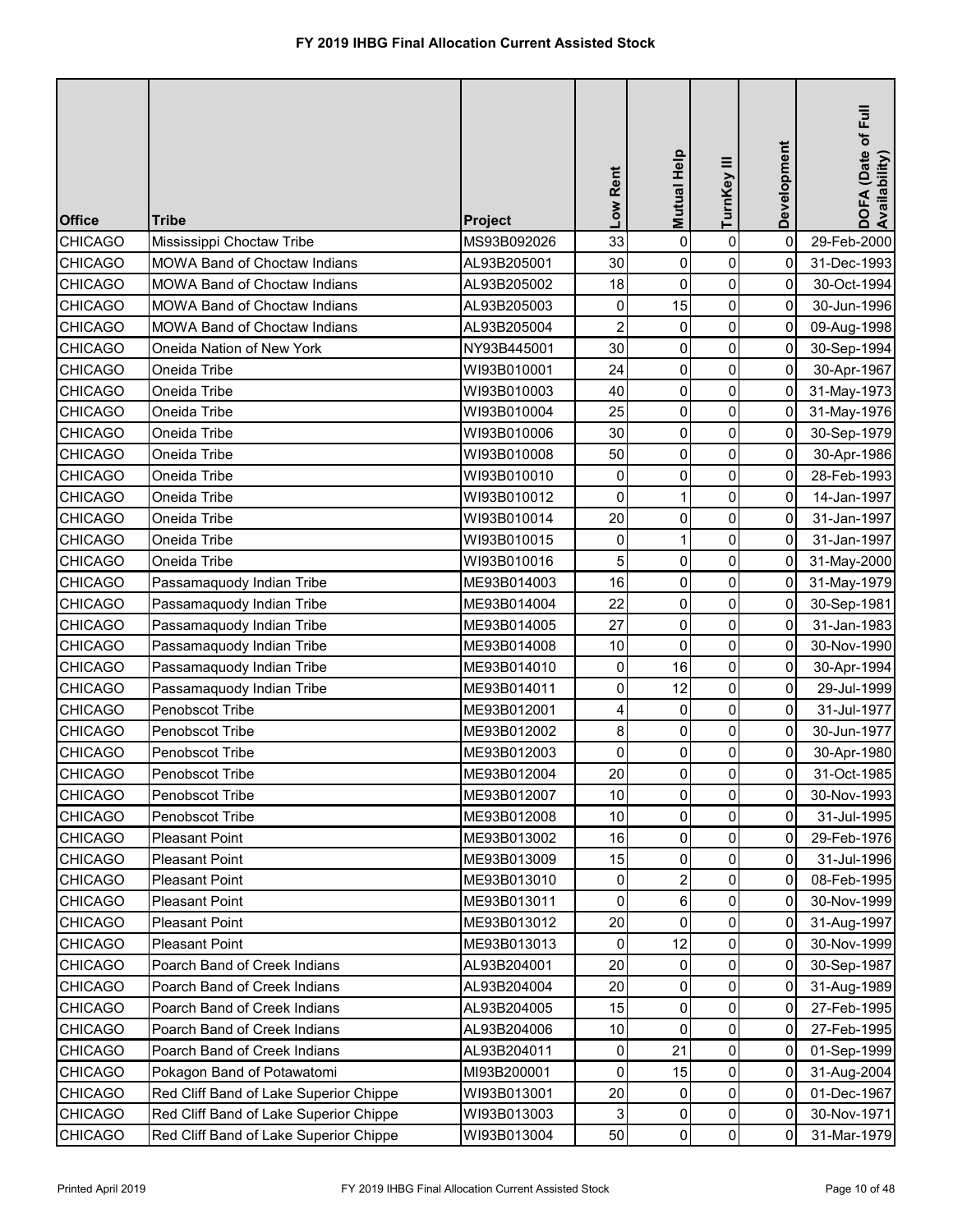| <b>Office</b>  | <b>Tribe</b>                           | <b>Project</b> | Low Rent | Mutual Help    | TurnKey III    | Development | DOFA (Date of Full<br>Availability) |
|----------------|----------------------------------------|----------------|----------|----------------|----------------|-------------|-------------------------------------|
| <b>CHICAGO</b> | Red Cliff Band of Lake Superior Chippe | WI93B013005    | 26       | $\mathbf 0$    | 0              | $\mathbf 0$ | 31-Oct-1984                         |
| <b>CHICAGO</b> | Red Cliff Band of Lake Superior Chippe | WI93B013009    | 18       | 0              | 0              | 0           | 31-Mar-1998                         |
| <b>CHICAGO</b> | Red Lake Band of Chippewa              | MN93B016001    | 12       | 0              | 0              | $\mathbf 0$ | 01-Sep-1967                         |
| <b>CHICAGO</b> | Red Lake Band of Chippewa              | MN93B016003    | 10       | 0              | 0              | 0           | 01-Sep-1966                         |
| <b>CHICAGO</b> | Red Lake Band of Chippewa              | MN93B016004    | 10       | 0              | $\pmb{0}$      | 0           | 01-Mar-1969                         |
| <b>CHICAGO</b> | Red Lake Band of Chippewa              | MN93B016011    | 17       | 0              | 0              | 0           | 30-Apr-1980                         |
| <b>CHICAGO</b> | Red Lake Band of Chippewa              | MN93B016013    | 58       | 0              | 0              | 0           | 31-Oct-1983                         |
| <b>CHICAGO</b> | Red Lake Band of Chippewa              | MN93B016014    | 20       | $\pmb{0}$      | 0              | 0           | 30-Aug-1984                         |
| <b>CHICAGO</b> | Red Lake Band of Chippewa              | MN93B016015    | 30       | 0              | $\pmb{0}$      | 0           | 31-Dec-1984                         |
| <b>CHICAGO</b> | Red Lake Band of Chippewa              | MN93B016024    | 31       | $\pmb{0}$      | 0              | 0           | 30-Sep-1993                         |
| <b>CHICAGO</b> | Red Lake Band of Chippewa              | MN93B016025    | 10       | 0              | 0              | 0           | 28-Feb-1994                         |
| <b>CHICAGO</b> | Red Lake Band of Chippewa              | MN93B016026    | 12       | 0              | 0              | 0           | 30-Sep-1994                         |
| <b>CHICAGO</b> | Red Lake Band of Chippewa              | MN93B016027    | 44       | 0              | 0              | 0           | 30-Nov-1995                         |
| <b>CHICAGO</b> | Red Lake Band of Chippewa              | MN93B016028    | 0        | 20             | 0              | $\mathbf 0$ | 01-May-1997                         |
| <b>CHICAGO</b> | Red Lake Band of Chippewa              | MN93B016029    | 40       | 0              | 0              | 0           | 01-Oct-1997                         |
| <b>CHICAGO</b> | Sac & Fox Tribe of the Mississippi, IA | IA93B112001    | 20       | $\mathbf 0$    | 0              | $\mathbf 0$ | 30-Jun-1981                         |
| <b>CHICAGO</b> | Saginaw Chippewa                       | MI93B043002    | 12       | $\mathbf 0$    | 0              | 0           | 30-Sep-1976                         |
| <b>CHICAGO</b> | Saginaw Chippewa                       | MI93B043003    | 19       | 0              | 0              | 0           | 31-Aug-1980                         |
| <b>CHICAGO</b> | Saginaw Chippewa                       | MI93B043004    | 8        | 0              | 0              | 0           | 22-Nov-1992                         |
| <b>CHICAGO</b> | Saginaw Chippewa                       | MI93B043007    | 9        | 0              | $\pmb{0}$      | 0           | 30-Jun-1999                         |
| <b>CHICAGO</b> | Saginaw Chippewa                       | MI93B043008    | 3        | 0              | 0              | 0           | 30-Jun-1999                         |
| <b>CHICAGO</b> | Saint Croix Chippewa                   | WI93B062001    | 24       | 0              | 0              | 0           | 01-May-1973                         |
| <b>CHICAGO</b> | Saint Croix Chippewa                   | WI93B062003    | 30       | $\overline{0}$ | $\overline{0}$ | 0           | 30-Nov-1982                         |
| <b>CHICAGO</b> | Saint Croix Chippewa                   | WI93B062004    | 8        | 0              | 0              | 0           | 30-Jun-1984                         |
| <b>CHICAGO</b> | Saint Croix Chippewa                   | WI93B062005    | 10       | 0              | $\pmb{0}$      | 0           | 30-Jun-1984                         |
| <b>CHICAGO</b> | Saint Croix Chippewa                   | WI93B062006    | 10       | 0              | 0              | 0           | 31-Aug-1986                         |
| <b>CHICAGO</b> | Saint Croix Chippewa                   | WI93B062009    | 20       | $\mathbf{0}$   | 0              | 0           | 31-Jan-1992                         |
| <b>CHICAGO</b> | Saint Croix Chippewa                   | WI93B062010    | 37       | 0              | 0              | 0           | 01-Dec-1973                         |
| <b>CHICAGO</b> | Saint Croix Chippewa                   | WI93B062011    | 10       | $\mathbf{0}$   | 0              | 0           | 30-Apr-1994                         |
| <b>CHICAGO</b> | Saint Croix Chippewa                   | WI93B062012    | 0        | 10             | 0              | 0           | 30-Sep-1997                         |
| <b>CHICAGO</b> | Saint Croix Chippewa                   | WI93B062013    | 21       | $\mathbf{0}$   | 0              | 0           | 30-Apr-1996                         |
| <b>CHICAGO</b> | Saint Croix Chippewa                   | WI93B062014    | 0        | 15             | 0              | 0           | 30-Apr-1996                         |
| <b>CHICAGO</b> | Sault Ste. Marie Tribe                 | MI93B149001    | 47       | $\Omega$       | 0              | $\mathbf 0$ | 31-Mar-1983                         |
| <b>CHICAGO</b> | Sault Ste. Marie Tribe                 | MI93B149003    | 40       | 0              | 0              | 0           | 31-May-1983                         |
| <b>CHICAGO</b> | Sault Ste. Marie Tribe                 | MI93B149005    | 86       | 0              | 0              | 0           | 30-Sep-1984                         |
| <b>CHICAGO</b> | Sault Ste. Marie Tribe                 | MI93B149006    | 25       | 0              | 0              | 0           | 30-Nov-1984                         |
| <b>CHICAGO</b> | Sault Ste. Marie Tribe                 | MI93B149007    | 12       | 0              | 0              | 0           | 31-Mar-1986                         |
| <b>CHICAGO</b> | Sault Ste. Marie Tribe                 | MI93B149008    | 9        | 0              | 0              | 0           | 31-Oct-1986                         |
| <b>CHICAGO</b> | Sault Ste. Marie Tribe                 | MI93B149009    | 11       | 0              | 0              | 0           | 31-Oct-1986                         |
| <b>CHICAGO</b> | Sault Ste. Marie Tribe                 | MI93B149010    | 0        | 6              | 0              | 0           | 31-Mar-1988                         |
| <b>CHICAGO</b> | Sault Ste. Marie Tribe                 | MI93B149012    | 20       | 0              | 0              | 0           | 30-Jun-1992                         |
| <b>CHICAGO</b> | Sault Ste. Marie Tribe                 | MI93B149013    | 10       | 0              | 0              | 0           | 30-Nov-1992                         |
| <b>CHICAGO</b> | Sault Ste. Marie Tribe                 | MI93B149014    | 51       | $\pmb{0}$      | $\pmb{0}$      | 0           | 30-Jun-1997                         |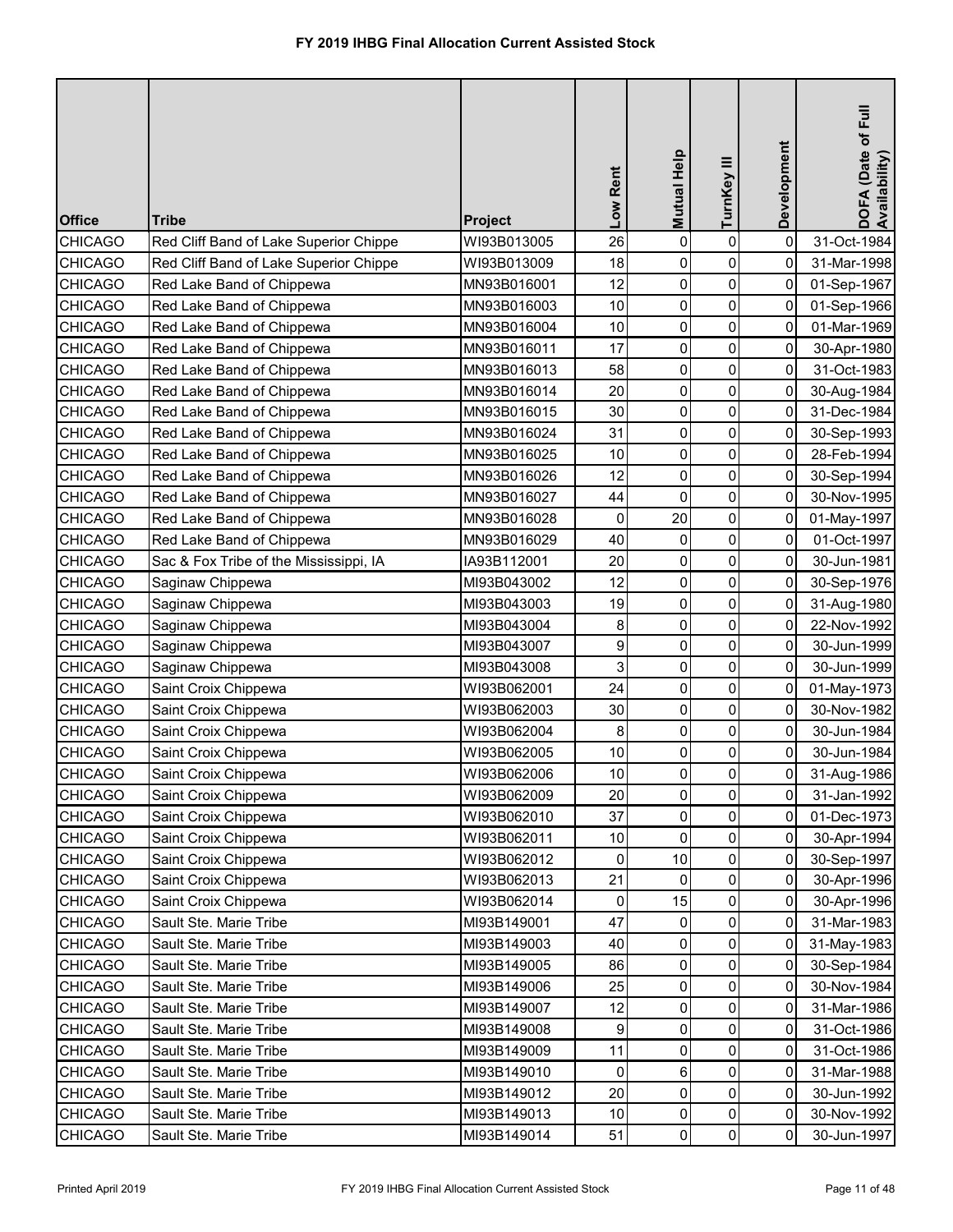| <b>Office</b>  | <b>Tribe</b>                        | <b>Project</b> | Low Rent                | Mutual Help    | TurnKey III    | Development    | DOFA (Date of Full<br>Availability) |
|----------------|-------------------------------------|----------------|-------------------------|----------------|----------------|----------------|-------------------------------------|
| <b>CHICAGO</b> | Sault Ste. Marie Tribe              | MI93B149015    | 39                      | $\mathbf 0$    | $\pmb{0}$      | $\mathbf 0$    | 30-Jun-1997                         |
| <b>CHICAGO</b> | Sault Ste. Marie Tribe              | MI93B149016    | 45                      | 0              | 0              | 0              | 30-Aug-1998                         |
| <b>CHICAGO</b> | Sault Ste. Marie Tribe              | MI93B149017    | 0                       | 9              | $\pmb{0}$      | 0              | 30-Sep-1996                         |
| <b>CHICAGO</b> | Sault Ste. Marie Tribe              | MI93B149018    | 0                       |                | 0              | 0              | 01-Jan-1998                         |
| <b>CHICAGO</b> | Sault Ste. Marie Tribe              | MI93B149019    | $\pmb{0}$               | 5              | $\pmb{0}$      | 0              | 31-Mar-2002                         |
| <b>CHICAGO</b> | Sault Ste. Marie Tribe              | MI93B149019    | $\pmb{0}$               | 11             | 0              | 0              | 31-Jul-2002                         |
| <b>CHICAGO</b> | Sault Ste. Marie Tribe              | MI93B149019    | $\pmb{0}$               | 9              | 0              | 0              | 31-Oct-2002                         |
| <b>CHICAGO</b> | Seneca Nation of New York           | NY93B040001    | 21                      | $\mathbf 0$    | 0              | 0              | 01-Dec-1964                         |
| <b>CHICAGO</b> | Seneca Nation of New York           | NY93B040002    | 17                      | 0              | $\pmb{0}$      | $\mathbf 0$    | 01-May-1967                         |
| <b>CHICAGO</b> | Seneca Nation of New York           | NY93B040005    | 34                      | $\mathbf 0$    | $\pmb{0}$      | 0              | 31-Oct-1981                         |
| <b>CHICAGO</b> | Seneca Nation of New York           | NY93B040007    | 51                      | $\mathbf 0$    | 0              | 0              | 31-Mar-1987                         |
| <b>CHICAGO</b> | Seneca Nation of New York           | NY93B040009    | 28                      | $\mathbf 0$    | 0              | 0              | 31-Mar-1989                         |
| <b>CHICAGO</b> | Seneca Nation of New York           | NY93B040010    | 12                      | 0              | 0              | 0              | 31-Jul-1997                         |
| <b>CHICAGO</b> | Seneca Nation of New York           | NY93B040011    | $\overline{7}$          | $\mathbf 0$    | 0              | 0              | 31-Jul-1997                         |
| <b>CHICAGO</b> | Seneca Nation of New York           | NY93B040014    | 1                       | $\mathbf 0$    | 0              | 0              | 01-Jan-1997                         |
| <b>CHICAGO</b> | Seneca Nation of New York           | NY93B040015    | 0                       | $\mathbf 0$    | $\pmb{0}$      | 25             |                                     |
| <b>CHICAGO</b> | Seneca Nation of New York           | <b>SA16</b>    | 10                      | $\mathbf 0$    | 0              | 0              | 22-Sep-1997                         |
| <b>CHICAGO</b> | Sokaogon Chippewa Tribe             | WI93B036001    | 14                      | $\mathbf 0$    | $\pmb{0}$      | 0              | 01-Dec-1972                         |
| <b>CHICAGO</b> | Sokaogon Chippewa Tribe             | WI93B036002    | 20                      | $\mathbf 0$    | 0              | 0              | 30-Jun-1980                         |
| <b>CHICAGO</b> | Sokaogon Chippewa Tribe             | WI93B036003    | 10                      | 0              | $\pmb{0}$      | 0              | 28-Feb-1986                         |
| <b>CHICAGO</b> | Sokaogon Chippewa Tribe             | WI93B036004    | 30                      | 0              | 0              | 0              | 30-Sep-1987                         |
| <b>CHICAGO</b> | Sokaogon Chippewa Tribe             | WI93B036006    | 11                      | 0              | 0              | 0              | 30-Nov-1989                         |
| <b>CHICAGO</b> | Sokaogon Chippewa Tribe             | WI93B036007    | 10 <sub>1</sub>         | $\overline{0}$ | $\overline{0}$ | $\overline{0}$ | 30-Jan-1994                         |
| <b>CHICAGO</b> | Sokaogon Chippewa Tribe             | WI93B036008    | 10                      | 0              | 0              | 0              | 30-Aug-1994                         |
| <b>CHICAGO</b> | Sokaogon Chippewa Tribe             | WI93B036009    | 0                       | 15             | $\pmb{0}$      | 0              | 30-Jun-1997                         |
| <b>CHICAGO</b> | Sokaogon Chippewa Tribe             | WI93B036010    | 15                      | 0              | 0              | 0              | 31-Aug-2000                         |
| <b>CHICAGO</b> | St. Regis Mohawk Tribe              | NY93B436004    | 10                      | 0              | 0              | 0              | 31-Mar-1990                         |
| <b>CHICAGO</b> | St. Regis Mohawk Tribe              | NY93B436005    |                         | 0              | 0              | 0              | 28-Feb-1991                         |
| <b>CHICAGO</b> | St. Regis Mohawk Tribe              | NY93B436008    | 0                       | 5              | 0              | 0              | 28-Feb-1994                         |
| <b>CHICAGO</b> | St. Regis Mohawk Tribe              | NY93B436009    | 6                       | 0              | 0              | 0              | 10-May-1995                         |
| <b>CHICAGO</b> | St. Regis Mohawk Tribe              | NY93B436010    | 0                       | 18             | 0              | 0              | 28-Feb-1995                         |
| <b>CHICAGO</b> | St. Regis Mohawk Tribe              | NY93B436011    | 0                       | 11             | 0              | 0              | 31-Jan-1997                         |
| <b>CHICAGO</b> | St. Regis Mohawk Tribe              | NY93B436012    | 18                      | $\Omega$       | 0              | 0              | 31-Dec-1999                         |
| <b>CHICAGO</b> | St. Regis Mohawk Tribe              | NY93B436013    | 27                      | 0              | 0              | 0              | 31-Dec-1999                         |
| <b>CHICAGO</b> | St. Regis Mohawk Tribe              | NY93B436014    | 0                       | 6              | 0              | 0              | 30-Apr-1997                         |
| <b>CHICAGO</b> | Stockbridge-Munsee Tribe            | WI93B014001    | 18                      | 0              | 0              | 0              | 01-Sep-1967                         |
| <b>CHICAGO</b> | Stockbridge-Munsee Tribe            | WI93B014004    | 6                       | 0              | 0              | 0              | 01-Dec-1972                         |
| <b>CHICAGO</b> | Stockbridge-Munsee Tribe            | WI93B014010    | 10                      | $\mathbf{0}$   | 0              | $\overline{2}$ | 01-Jul-1998                         |
| <b>CHICAGO</b> | <b>Upper Sioux Indian Community</b> | MN93B207006    | 0                       | 11             | 0              | 0              | 01-Dec-1999                         |
| <b>CHICAGO</b> | <b>Upper Sioux Indian Community</b> | MN93B207006    | $\pmb{0}$               | 4              | 0              | 0              | 01-Jan-2001                         |
| <b>CHICAGO</b> | Wampanoag Tribe of Gay Head         | MA93B176001    | 17                      | 0              | 0              | 0              | 31-Mar-1996                         |
| <b>CHICAGO</b> | Wampanoag Tribe of Gay Head         | MA93B176003    | 6                       | 0              | 0              | 0              | 30-Sep-1998                         |
| <b>CHICAGO</b> | Wampanoag Tribe of Gay Head         | MA93B176003    | $\overline{\mathbf{c}}$ | $\pmb{0}$      | $\pmb{0}$      | 0              | 31-Oct-2003                         |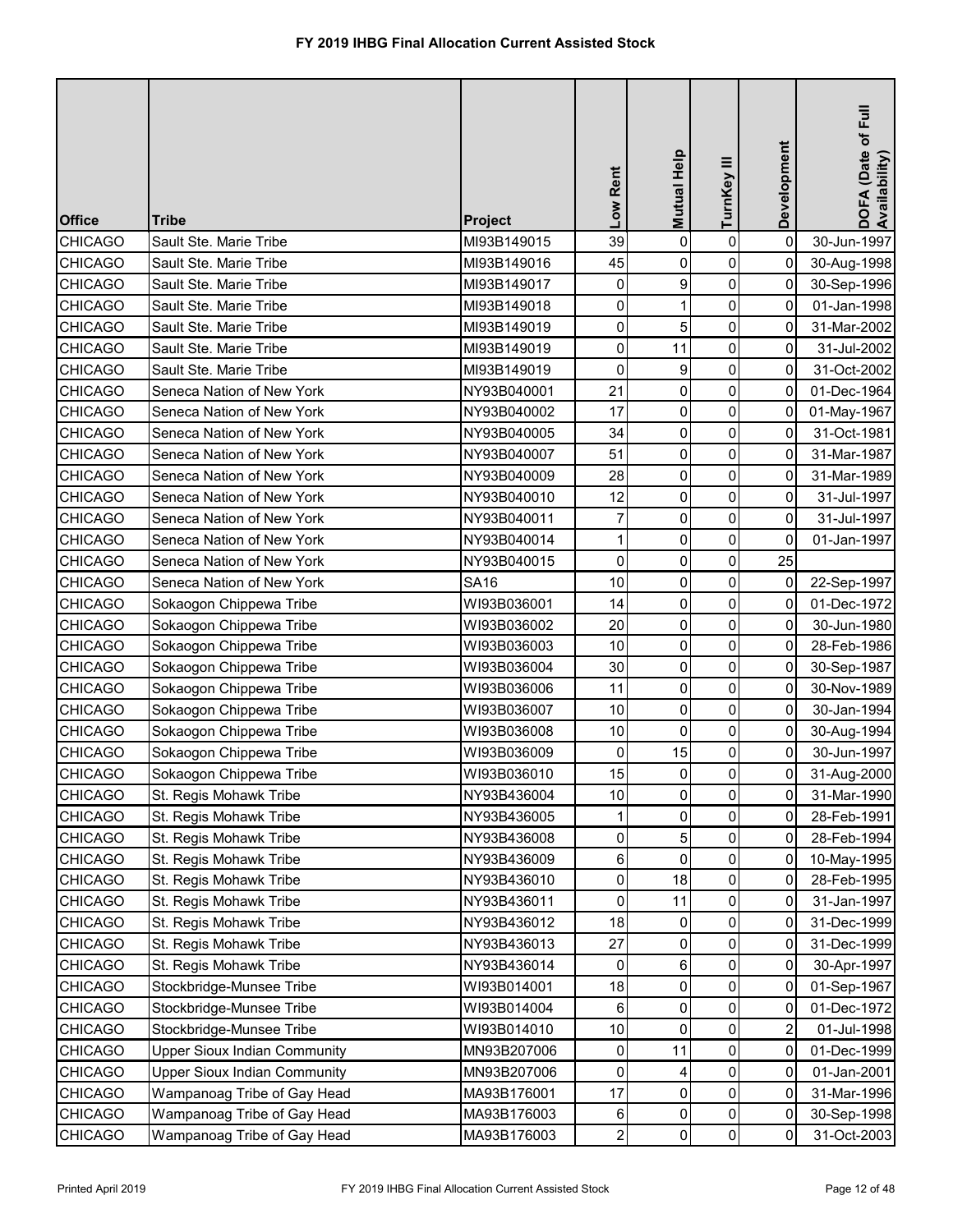| <b>Office</b>  | <b>Tribe</b>                           | <b>Project</b> | Rent<br>Mo⊤ | Help<br>Mutual | nKey     | Development | of Full<br>(Date<br>(bility<br>DOFA<br>Availal |
|----------------|----------------------------------------|----------------|-------------|----------------|----------|-------------|------------------------------------------------|
| <b>CHICAGO</b> | White Earth Band of Minnesota Chippewa | MN93B013001    | 50          | 0              | 0        | 0           | 01-Apr-1968                                    |
| <b>CHICAGO</b> | White Earth Band of Minnesota Chippewa | MN93B013005    | 15          | 0              | 0        | 0           | 01-Jan-1968                                    |
| <b>CHICAGO</b> | White Earth Band of Minnesota Chippewa | MN93B013006    | 50          | 0              | $\Omega$ | 0           | 30-Jul-1979                                    |
| <b>CHICAGO</b> | White Earth Band of Minnesota Chippewa | MN93B013008    | 8           | 0              | 0        | 0           | 31-Oct-1981                                    |
| <b>CHICAGO</b> | White Earth Band of Minnesota Chippewa | MN93B013009    | 60          | 0              | 0        | $\Omega$    | 30-Jun-1984                                    |
| <b>CHICAGO</b> | White Earth Band of Minnesota Chippewa | MN93B013015    | 20          | 0              | 0        | $\Omega$    | 31-Dec-1990                                    |
| <b>CHICAGO</b> | White Earth Band of Minnesota Chippewa | MN93B013016    | 20          | 0              | 0        | 0           | 31-Jan-1992                                    |
| <b>CHICAGO</b> | White Earth Band of Minnesota Chippewa | MN93B013019    | 20          | 0              | 0        | 0           | 31-Dec-1995                                    |
| <b>CHICAGO</b> | White Earth Band of Minnesota Chippewa | MN93B013021    | 13          | 0              | 0        | 0           | 31-Jul-1998                                    |
| <b>CHICAGO</b> | White Earth Band of Minnesota Chippewa | MN93B013022    | 25          |                | 0        | 0           | 01-Jun-1999                                    |
| <b>CHICAGO</b> | <b>TOTAL</b>                           |                | 5,191       | 698            | 0        | 51          |                                                |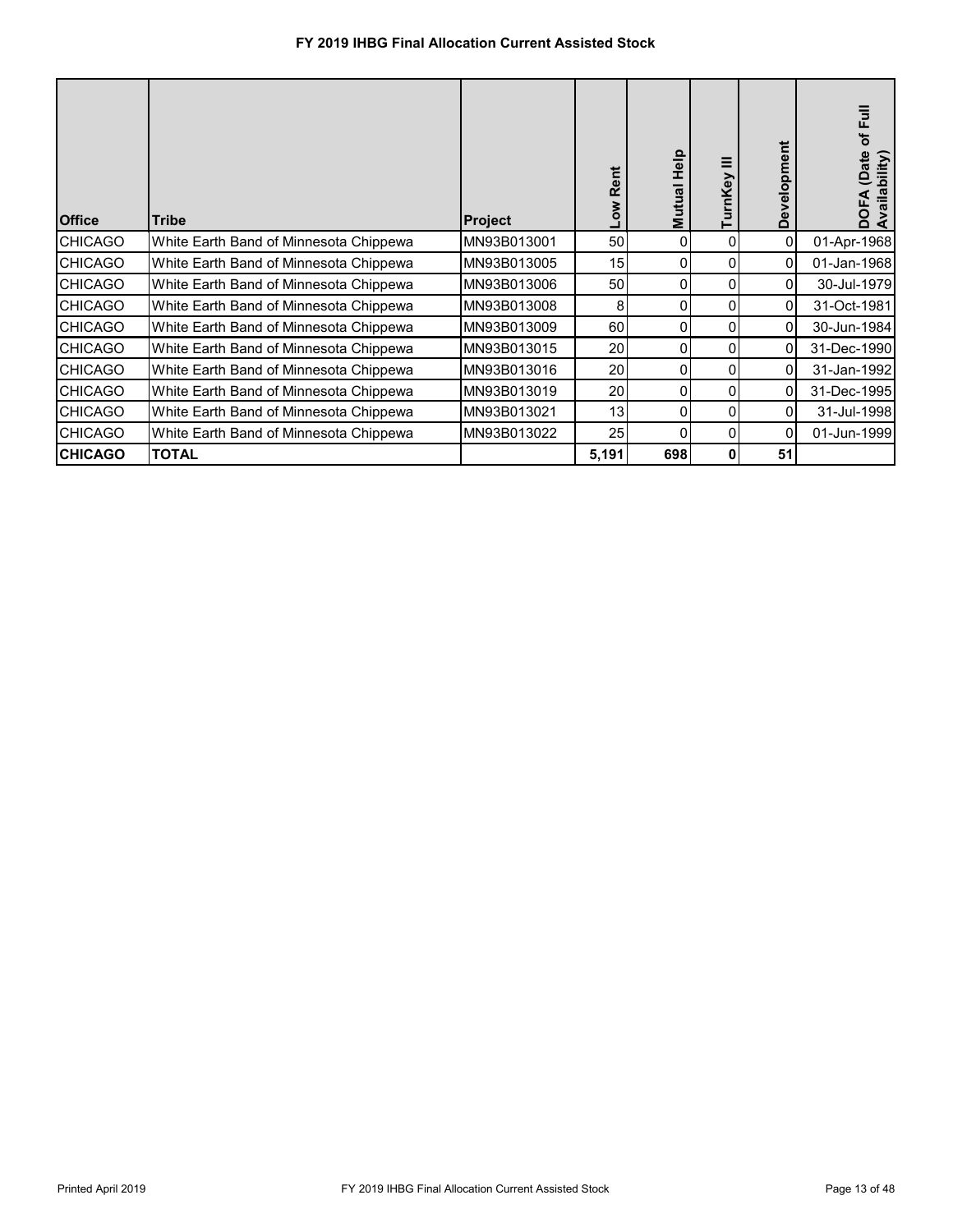| <b>Office</b> | <b>Tribe</b>                          | <b>Project</b> | Low Rent       | Mutual Help    | TurnKey III | Development         | DOFA (Date of Full<br>Availability) |
|---------------|---------------------------------------|----------------|----------------|----------------|-------------|---------------------|-------------------------------------|
| <b>DENVER</b> | <b>Blackfeet Tribe</b>                | MT10B008001    | 50             | $\mathbf 0$    | $\pmb{0}$   | $\mathbf 0$         | 31-Jan-1966                         |
| <b>DENVER</b> | <b>Blackfeet Tribe</b>                | MT10B008006    | 55             | 0              | 0           | 0                   | 31-Mar-1971                         |
| <b>DENVER</b> | <b>Blackfeet Tribe</b>                | MT10B008007    | 55             | 0              | 0           | 0                   | 31-Dec-1973                         |
| <b>DENVER</b> | <b>Blackfeet Tribe</b>                | MT10B008008    | 6              | 0              | 0           | 0                   | 30-Jun-1977                         |
| <b>DENVER</b> | <b>Blackfeet Tribe</b>                | MT10B008011    | 14             | 0              | $\pmb{0}$   | 0                   | 31-May-1977                         |
| <b>DENVER</b> | <b>Blackfeet Tribe</b>                | MT10B008012    | 25             | 0              | 0           | 0                   | 28-Feb-1975                         |
| <b>DENVER</b> | <b>Blackfeet Tribe</b>                | MT10B008013    | 10             | 0              | 0           | 0                   | 31-May-1975                         |
| <b>DENVER</b> | <b>Blackfeet Tribe</b>                | MT10B008014    | 43             | 0              | 0           | 0                   | 30-Sep-1975                         |
| <b>DENVER</b> | <b>Blackfeet Tribe</b>                | MT10B008018    | 50             | $\pmb{0}$      | $\pmb{0}$   | $\mathsf{O}\xspace$ | 31-Aug-1981                         |
| <b>DENVER</b> | <b>Blackfeet Tribe</b>                | MT10B008020    | 50             | 0              | 0           | 0                   | 31-Jul-1982                         |
| <b>DENVER</b> | <b>Blackfeet Tribe</b>                | MT10B008022    | 20             | 0              | 0           | 0                   | 31-Jan-1984                         |
| <b>DENVER</b> | <b>Blackfeet Tribe</b>                | MT10B008023    | 20             | $\mathbf 0$    | 0           | 0                   | 31-Mar-1984                         |
| <b>DENVER</b> | <b>Blackfeet Tribe</b>                | MT10B008024    | 25             | $\pmb{0}$      | $\pmb{0}$   | 0                   | 30-Nov-1981                         |
| <b>DENVER</b> | <b>Blackfeet Tribe</b>                | MT10B008036    | 11             | 0              | 0           | 0                   | 31-Oct-1985                         |
| <b>DENVER</b> | <b>Blackfeet Tribe</b>                | MT10B008037    | 10             | 0              | 0           | 0                   | 30-Sep-1986                         |
| <b>DENVER</b> | <b>Blackfeet Tribe</b>                | MT10B008045    | 50             | $\mathbf 0$    | 0           | 0                   | 31-Jul-1988                         |
| <b>DENVER</b> | <b>Blackfeet Tribe</b>                | MT10B008046    | 50             | 0              | 0           | 0                   | 30-Sep-1988                         |
| <b>DENVER</b> | <b>Blackfeet Tribe</b>                | MT91B008049    | 10             | 0              | 0           | 0                   | 30-Apr-1992                         |
| <b>DENVER</b> | <b>Blackfeet Tribe</b>                | MT91B008050    | 50             | $\mathbf 0$    | 0           | 0                   | 30-Nov-1994                         |
| <b>DENVER</b> | <b>Blackfeet Tribe</b>                | MT91B008051    | 0              | 29             | $\pmb{0}$   | $\mathbf 0$         | 30-Jun-1997                         |
| <b>DENVER</b> | <b>Blackfeet Tribe</b>                | MT91B008052    | 25             | $\mathbf 0$    | 0           | 0                   | 30-Jun-1995                         |
| <b>DENVER</b> | <b>Blackfeet Tribe</b>                | MT91B008053    | 0              | 47             | 0           | 0                   | 30-Jun-1997                         |
| <b>DENVER</b> | <b>Blackfeet Tribe</b>                | MT91B008055    | 20             | $\overline{0}$ | 0           | 0                   | 31-Mar-2000                         |
| <b>DENVER</b> | <b>Cheyenne River Sioux</b>           | SD10B005001    | 46             | 0              | 0           | 0                   | 28-Feb-1966                         |
| <b>DENVER</b> | <b>Cheyenne River Sioux</b>           | SD10B005002    | 32             | 0              | 0           | 0                   | 31-Aug-1968                         |
| <b>DENVER</b> | <b>Cheyenne River Sioux</b>           | SD10B005004    | 156            | 0              | 0           | 0                   | 31-Dec-1974                         |
| <b>DENVER</b> | <b>Cheyenne River Sioux</b>           | SD10B005005    | 68             | 0              | 0           | 0                   | 31-May-1976                         |
| <b>DENVER</b> | <b>Cheyenne River Sioux</b>           | SD10B005008    | 53             | 0              | 0           | 0                   | 30-Nov-1977                         |
| <b>DENVER</b> | <b>Cheyenne River Sioux</b>           | SD10B005012    | 58             | 0              | 0           | 0                   | 30-Sep-1981                         |
| <b>DENVER</b> | <b>Cheyenne River Sioux</b>           | SD10B005014    | 56             | 0              | 0           | 0                   | 30-Sep-1980                         |
| <b>DENVER</b> | <b>Cheyenne River Sioux</b>           | SD10B005016    | 94             | $\mathbf 0$    | 0           | 0                   | 31-Dec-1986                         |
| <b>DENVER</b> | <b>Cheyenne River Sioux</b>           | SD91B005020    | 0              | 33             | 0           | 0                   | 30-Sep-1994                         |
| <b>DENVER</b> | <b>Cheyenne River Sioux</b>           | SD91B005021    | 15             | $\Omega$       | 0           | 0                   | 30-Jun-1994                         |
| <b>DENVER</b> | <b>Cheyenne River Sioux</b>           | SD91B005023    | $\overline{2}$ | 0              | 0           | 0                   | 31-Aug-1976                         |
| <b>DENVER</b> | <b>Cheyenne River Sioux</b>           | SD91B005024    | 91             | 0              | 0           | 0                   | 30-Sep-1998                         |
| <b>DENVER</b> | <b>Cheyenne River Sioux</b>           | SD91B005026    | 27             | 0              | 0           | 0                   | 30-Apr-1999                         |
| <b>DENVER</b> | Chippewa Cree of the Rocky Boy's Res. | MT10B011004    | 0              | 0              | 0           | 0                   | 31-May-1972                         |
| <b>DENVER</b> | Chippewa Cree of the Rocky Boy's Res. | MT10B011007    | 30             | 0              | 0           | 0                   | 31-Dec-1971                         |
| <b>DENVER</b> | Chippewa Cree of the Rocky Boy's Res. | MT10B011008    | 0              | 0              | $\pmb{0}$   | 0                   | 31-Oct-1974                         |
| <b>DENVER</b> | Chippewa Cree of the Rocky Boy's Res. | MT10B011009    | 0              | 0              | 0           | 0                   | 30-Nov-1974                         |
| <b>DENVER</b> | Chippewa Cree of the Rocky Boy's Res. | MT10B011011    | 0              | 0              | 0           | 0                   | 31-Jul-1977                         |
| <b>DENVER</b> | Chippewa Cree of the Rocky Boy's Res. | MT10B011012    | 40             | 0              | 0           | 0                   | 30-Jan-1980                         |
| <b>DENVER</b> | Chippewa Cree of the Rocky Boy's Res. | MT10B011013    | 36             | 0              | $\pmb{0}$   | 0                   | 31-May-1986                         |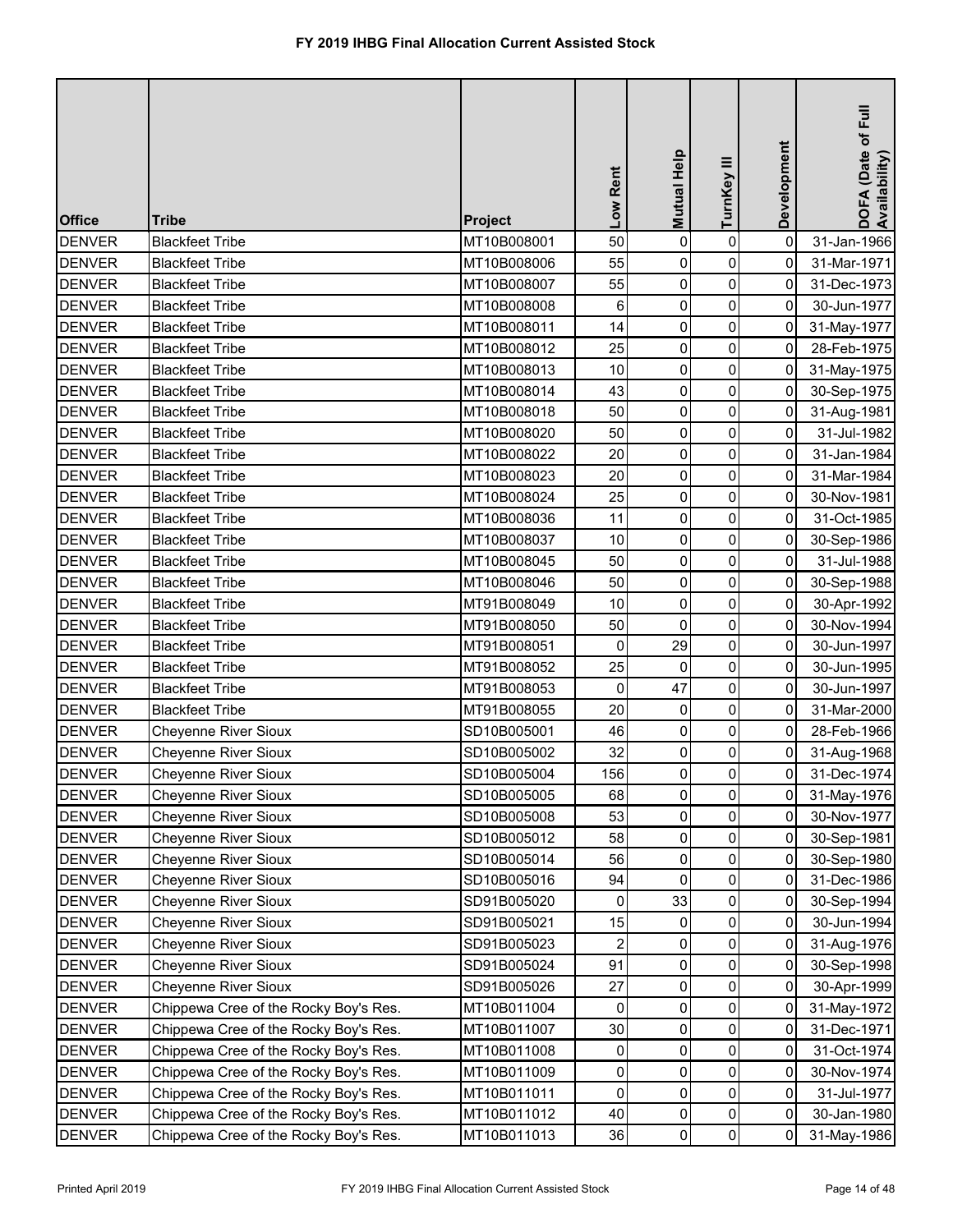| <b>Office</b> | <b>Tribe</b>                          | <b>Project</b> | Low Rent | <b>Mutual Help</b> | TurnKey III    | Development    | DOFA (Date of Full<br>Availability) |
|---------------|---------------------------------------|----------------|----------|--------------------|----------------|----------------|-------------------------------------|
| <b>DENVER</b> | Chippewa Cree of the Rocky Boy's Res. | MT91B011021    | 43       | $\mathbf 0$        | 0              | $\mathbf 0$    | 30-Sep-1990                         |
| <b>DENVER</b> | Chippewa Cree of the Rocky Boy's Res. | MT91B011023    | 15       | 0                  | 0              | 0              | 30-Aug-1994                         |
| <b>DENVER</b> | Chippewa Cree of the Rocky Boy's Res. | MT91B011024    | 45       | 0                  | $\mathsf{O}$   | 0              | 31-Oct-1995                         |
| DENVER        | Chippewa Cree of the Rocky Boy's Res. | MT91B011025    | 20       | 0                  | 0              | 0              | 31-Oct-1995                         |
| <b>DENVER</b> | Chippewa Cree of the Rocky Boy's Res. | MT91B011026    | 40       | 0                  | $\pmb{0}$      | 0              | 31-Dec-1996                         |
| <b>DENVER</b> | Chippewa Cree of the Rocky Boy's Res. | MT91B011027    | 5        | 0                  | 0              | 0              | 30-Aug-1994                         |
| <b>DENVER</b> | Chippewa Cree of the Rocky Boy's Res. | MT91B011028    | 22       | 0                  | 0              | 0              | 31-Mar-1999                         |
| <b>DENVER</b> | <b>Crow Creek Sioux</b>               | SD10B004001    | 50       | 0                  | 0              | 0              | 30-Apr-1966                         |
| <b>DENVER</b> | <b>Crow Creek Sioux</b>               | SD10B004003    | 20       | $\pmb{0}$          | $\pmb{0}$      | 0              | 30-Sep-1969                         |
| <b>DENVER</b> | <b>Crow Creek Sioux</b>               | SD10B004004    | 6        | $\mathbf 0$        | $\pmb{0}$      | 0              | 31-Aug-1972                         |
| <b>DENVER</b> | <b>Crow Creek Sioux</b>               | SD10B004006    | 36       | 0                  | 0              | 0              | 31-Dec-1973                         |
| <b>DENVER</b> | <b>Crow Creek Sioux</b>               | SD10B004008    | 15       | 0                  | 0              | 0              | 30-Nov-1976                         |
| <b>DENVER</b> | <b>Crow Creek Sioux</b>               | SD10B004010    | 31       | $\mathbf 0$        | 0              | 0              | 31-Jan-1981                         |
| <b>DENVER</b> | <b>Crow Creek Sioux</b>               | SD91B004013    | 10       | $\mathbf 0$        | 0              | $\mathbf 0$    | 30-Nov-1994                         |
| <b>DENVER</b> | <b>Crow Creek Sioux</b>               | SD91B004014    | 0        | 10                 | 0              | 0              | 30-Apr-1994                         |
| <b>DENVER</b> | <b>Crow Creek Sioux</b>               | SD91B004015    | 0        | 1                  | 0              | $\mathbf 0$    | 31-Oct-1995                         |
| <b>DENVER</b> | <b>Crow Creek Sioux</b>               | SD91B004016    | 10       | $\mathbf 0$        | 0              | 0              | 31-Mar-1997                         |
| <b>DENVER</b> | <b>Crow Creek Sioux</b>               | SD91B004017    | 20       | 0                  | 0              | 0              | 30-Jun-1998                         |
| <b>DENVER</b> | Crow Tribe                            | MT10B014004    | 37       | 0                  | 0              | 0              | 31-Dec-1973                         |
| <b>DENVER</b> | Crow Tribe                            | MT10B014006    | 5        | 0                  | $\pmb{0}$      | 0              | 31-Dec-1973                         |
| <b>DENVER</b> | Crow Tribe                            | MT10B014008    | 40       | 0                  | 0              | 0              | 30-Nov-1979                         |
| <b>DENVER</b> | Crow Tribe                            | MT10B014009    | 14       | 0                  | 0              | 0              | 31-Aug-1981                         |
| <b>DENVER</b> | Crow Tribe                            | MT10B014010    | 44       | $\overline{0}$     | $\overline{0}$ | $\overline{0}$ | 31-Jul-1981                         |
| <b>DENVER</b> | Crow Tribe                            | MT10B014012    |          | 0                  | 0              | 0              | 30-Sep-1980                         |
| <b>DENVER</b> | Crow Tribe                            | MT10B014019    | 39       | $\Omega$           | $\pmb{0}$      | 0              | 31-Oct-1985                         |
| <b>DENVER</b> | Crow Tribe                            | MT91B014024    | 0        | 23                 | 0              | 0              | 31-Jan-1996                         |
| <b>DENVER</b> | Eastern Shoshone                      | WY91B019008    | 0        |                    | $\overline{0}$ | 0              | 30-Jun-1995                         |
| <b>DENVER</b> | Eastern Shoshone                      | WY91B019010    | 20       | 0                  | 0              | 0              | 31-Aug-1972                         |
| <b>DENVER</b> | Eastern Shoshone                      | WY91B019011    | 28       | 0                  | 0              | 0              | 31-Aug-1978                         |
| <b>DENVER</b> | Eastern Shoshone                      | WY91B019012    | 19       | 0                  | 0              | 0              | 31-Oct-1983                         |
| <b>DENVER</b> | Eastern Shoshone                      | WY91B019013    | 34       | 0                  | 0              | 0              | 31-Mar-1986                         |
| <b>DENVER</b> | Eastern Shoshone                      | WY91B019014    | 10       | $\Omega$           | 0              | 0              | 30-Sep-1991                         |
| <b>DENVER</b> | Eastern Shoshone                      | WY91B019015    | 0        | 26                 | 0              | 0              | 31-Aug-2000                         |
| <b>DENVER</b> | Eastern Shoshone                      | WY91B019016    | 0        | 15                 | 0              | 0              | 30-Apr-2002                         |
| <b>DENVER</b> | <b>Flandreau Santee Sioux</b>         | SD10B049002    | 10       | 0                  | 0              | 0              | 31-Dec-1979                         |
| <b>DENVER</b> | <b>Flandreau Santee Sioux</b>         | SD10B049003    | 10       | 0                  | 0              | 0              | 31-Dec-1980                         |
| <b>DENVER</b> | Flandreau Santee Sioux                | SD10B049005    | 15       | 0                  | 0              | 0              | 30-Sep-1985                         |
| <b>DENVER</b> | Flandreau Santee Sioux                | SD91B049007    | 15       | 0                  | 0              | 0              | 24-Feb-1993                         |
| <b>DENVER</b> | Fort Belknap Indian Community         | MT10B010005    | 47       | 0                  | 0              | 0              | 31-Aug-1971                         |
| <b>DENVER</b> | Fort Belknap Indian Community         | MT10B010009    | 47       | 0                  | 0              | 0              | 31-Dec-1976                         |
| <b>DENVER</b> | Fort Belknap Indian Community         | MT10B010012    | 15       | 0                  | 0              | 0              | 30-Nov-1979                         |
| <b>DENVER</b> | Fort Belknap Indian Community         | MT10B010014    | 20       | 0                  | 0              | 0              | 30-Sep-1981                         |
| <b>DENVER</b> | Fort Belknap Indian Community         | MT10B010015    | 10       | 0                  | 0              | 0              | 30-Jun-1982                         |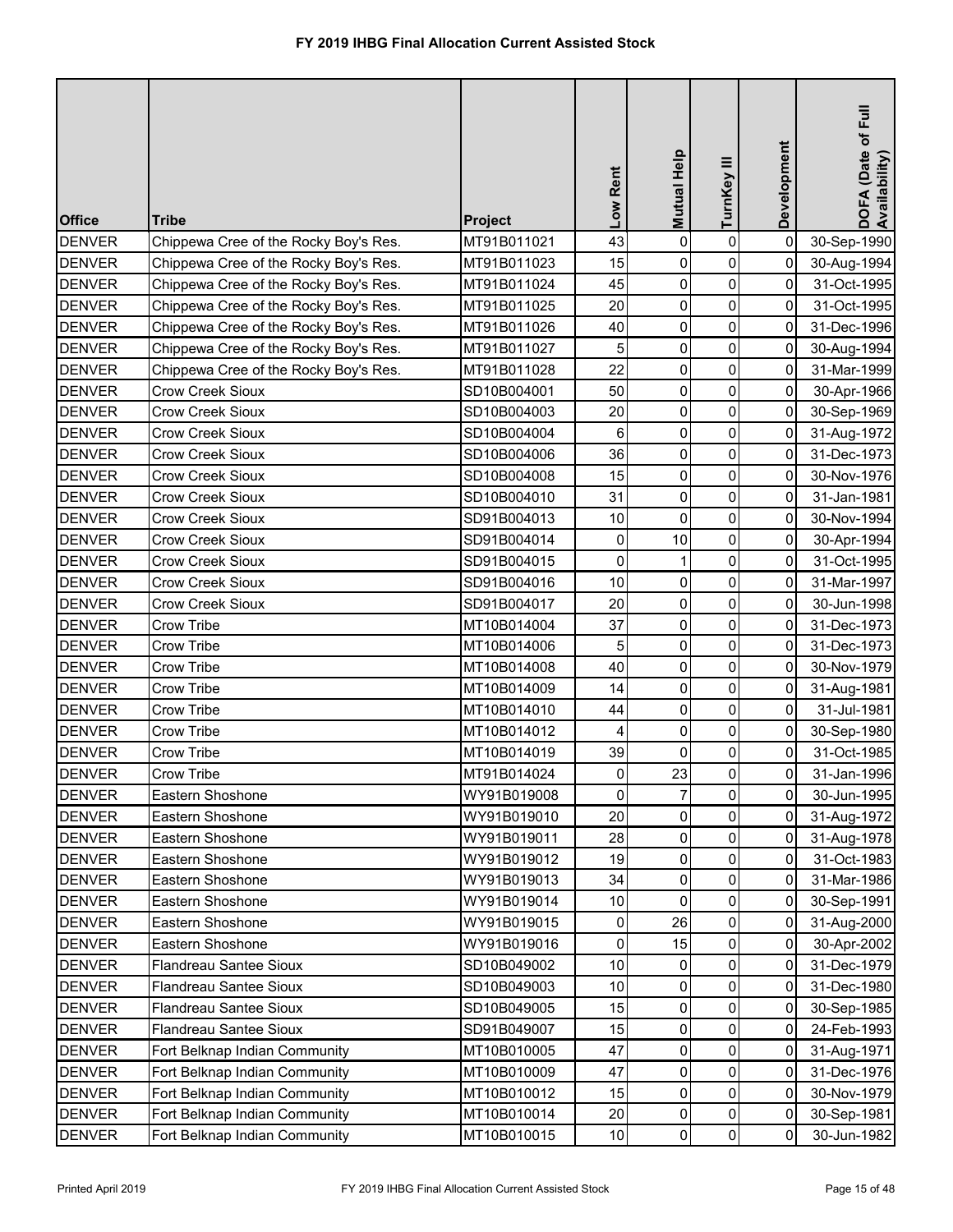| <b>Office</b> | <b>Tribe</b>                    | Project     | Low Rent       | <b>Mutual Help</b> | TurnKey III    | Development    | DOFA (Date of Full<br>Availability) |
|---------------|---------------------------------|-------------|----------------|--------------------|----------------|----------------|-------------------------------------|
| <b>DENVER</b> | Fort Belknap Indian Community   | MT10B010016 | 10             | $\mathbf 0$        | 0              | $\mathbf 0$    | 30-Jun-1982                         |
| <b>DENVER</b> | Fort Belknap Indian Community   | MT10B010019 | 14             | 0                  | 0              | 0              | 30-Nov-1984                         |
| <b>DENVER</b> | Fort Belknap Indian Community   | MT10B010020 | 9              | $\mathbf 0$        | $\pmb{0}$      | 0              | 30-Nov-1984                         |
| <b>DENVER</b> | Fort Belknap Indian Community   | MT10B010023 | 24             | $\mathbf 0$        | 0              | 0              | 31-Oct-1987                         |
| <b>DENVER</b> | Fort Belknap Indian Community   | MT91B010024 | 0              | 24                 | $\pmb{0}$      | 0              | 31-Aug-1994                         |
| <b>DENVER</b> | Fort Belknap Indian Community   | MT91B010025 | 0              | 23                 | 0              | 0              | 31-Jul-1994                         |
| <b>DENVER</b> | Fort Belknap Indian Community   | MT91B010026 | 25             | 0                  | $\pmb{0}$      | 0              | 31-Dec-1995                         |
| <b>DENVER</b> | Fort Belknap Indian Community   | MT91B010027 | 20             | 0                  | 0              | 0              | 31-Jan-1996                         |
| <b>DENVER</b> | Fort Belknap Indian Community   | MT91B010030 | 1              | 0                  | 0              | 0              | 26-Mar-2002                         |
| <b>DENVER</b> | Fort Peck Assiniboine and Sioux | MT10B009001 | 30             | $\pmb{0}$          | 0              | 0              | 31-Jul-1964                         |
| <b>DENVER</b> | Fort Peck Assiniboine and Sioux | MT10B009002 | 26             | 0                  | $\mathbf 0$    | 0              | 30-Sep-1964                         |
| <b>DENVER</b> | Fort Peck Assiniboine and Sioux | MT10B009006 | 46             | 0                  | 0              | 0              | 30-Jun-1970                         |
| <b>DENVER</b> | Fort Peck Assiniboine and Sioux | MT10B009010 | 10             | 0                  | 0              | 0              | 30-Nov-1975                         |
| <b>DENVER</b> | Fort Peck Assiniboine and Sioux | MT10B009011 | 17             | 0                  | 0              | 0              | 30-Jun-1978                         |
| <b>DENVER</b> | Fort Peck Assiniboine and Sioux | MT10B009014 | 48             | $\mathbf 0$        | 0              | 0              | 31-May-1979                         |
| <b>DENVER</b> | Fort Peck Assiniboine and Sioux | MT10B009015 | 46             | $\mathbf 0$        | 0              | $\overline{0}$ | 31-Mar-1981                         |
| <b>DENVER</b> | Fort Peck Assiniboine and Sioux | MT10B009016 | 0              |                    | 0              | 0              | 30-May-1980                         |
| DENVER        | Fort Peck Assiniboine and Sioux | MT10B009017 | $\mathbf 0$    | 1                  | 0              | 0              | 31-Mar-1982                         |
| <b>DENVER</b> | Fort Peck Assiniboine and Sioux | MT10B009018 | 16             | $\mathbf 0$        | 0              | 0              | 28-Feb-1982                         |
| <b>DENVER</b> | Fort Peck Assiniboine and Sioux | MT10B009020 | 16             | 0                  | $\pmb{0}$      | $\mathbf 0$    | 31-Mar-1983                         |
| <b>DENVER</b> | Fort Peck Assiniboine and Sioux | MT10B009021 | 60             | 0                  | 0              | 0              | 30-Jun-1983                         |
| <b>DENVER</b> | Fort Peck Assiniboine and Sioux | MT10B009022 | 0              | 3                  | 0              | 0              | 30-Sep-1983                         |
| <b>DENVER</b> | Fort Peck Assiniboine and Sioux | MT10B009025 | 38             | $\overline{0}$     | $\overline{0}$ | 01             | 31-Dec-1985                         |
| <b>DENVER</b> | Fort Peck Assiniboine and Sioux | MT10B009031 | 0              | 6                  | 0              | 0              | 30-Jun-1989                         |
| <b>DENVER</b> | Fort Peck Assiniboine and Sioux | MT10B009032 | 42             | 0                  | 0              | $\Omega$       | 31-Jul-1988                         |
| <b>DENVER</b> | Fort Peck Assiniboine and Sioux | MT91B009033 | 44             | 0                  | $\pmb{0}$      | 0              | 31-Dec-1989                         |
| <b>DENVER</b> | Fort Peck Assiniboine and Sioux | MT91B009034 | 0              | $\overline{2}$     | 0              | 0              | 30-Jun-1991                         |
| <b>DENVER</b> | Fort Peck Assiniboine and Sioux | MT91B009035 | 16             | 0                  | 0              | 0              | 30-Jun-1993                         |
| <b>DENVER</b> | Fort Peck Assiniboine and Sioux | MT91B009036 | 22             | 0                  | 0              | 0              | 30-Apr-1994                         |
| <b>DENVER</b> | Fort Peck Assiniboine and Sioux | MT91B009037 | 10             | $\mathbf{0}$       | 0              | 0              | 30-Jun-1995                         |
| <b>DENVER</b> | Fort Peck Assiniboine and Sioux | MT91B009039 | 22             | $\mathbf{0}$       | 0              | 0              | 30-Jun-1995                         |
| <b>DENVER</b> | Fort Peck Assiniboine and Sioux | MT91B009041 | 0              | $\overline{2}$     | 0              | 0              | 30-Jun-1978                         |
| <b>DENVER</b> | Fort Peck Assiniboine and Sioux | MT91B009042 | 0              |                    | 0              | 0              | 31-Aug-1972                         |
| <b>DENVER</b> | Fort Peck Assiniboine and Sioux | MT91B009043 | 0              |                    | 0              | 0              | 31-Aug-1972                         |
| <b>DENVER</b> | Fort Peck Assiniboine and Sioux | MT91B009044 | 0              | $\overline{2}$     | 0              | 0              | 30-Jun-1970                         |
| <b>DENVER</b> | Fort Peck Assiniboine and Sioux | MT91B009046 | 0              | 3                  | 0              | 0              | 30-Jun-1970                         |
| <b>DENVER</b> | Fort Peck Assiniboine and Sioux | MT91B009047 | $\overline{3}$ | 0                  | 0              | 0              | 31-Aug-1972                         |
| <b>DENVER</b> | Fort Peck Assiniboine and Sioux | MT91B009048 | $\mathbf 0$    | 10                 | 0              | 0              | 30-Jun-1970                         |
| <b>DENVER</b> | Fort Peck Assiniboine and Sioux | MT91B009049 | 19             | 0                  | 0              | 0              | 31-Dec-1999                         |
| <b>DENVER</b> | <b>Goshute Reservation</b>      | NV99B015012 | 8              | 0                  | 0              | 0              | 31-May-1986                         |
| <b>DENVER</b> | <b>Goshute Reservation</b>      | NV99B015016 | 4              | 0                  | $\pmb{0}$      | 0              | 30-Jun-1995                         |
| <b>DENVER</b> | <b>Goshute Reservation</b>      | UT91B034001 | 15             | 0                  | $\pmb{0}$      | 0              | 31-Dec-2000                         |
| <b>DENVER</b> | Lower Brule Sioux               | SD10B003003 | 20             | 0                  | $\pmb{0}$      | 0              | 31-Dec-1970                         |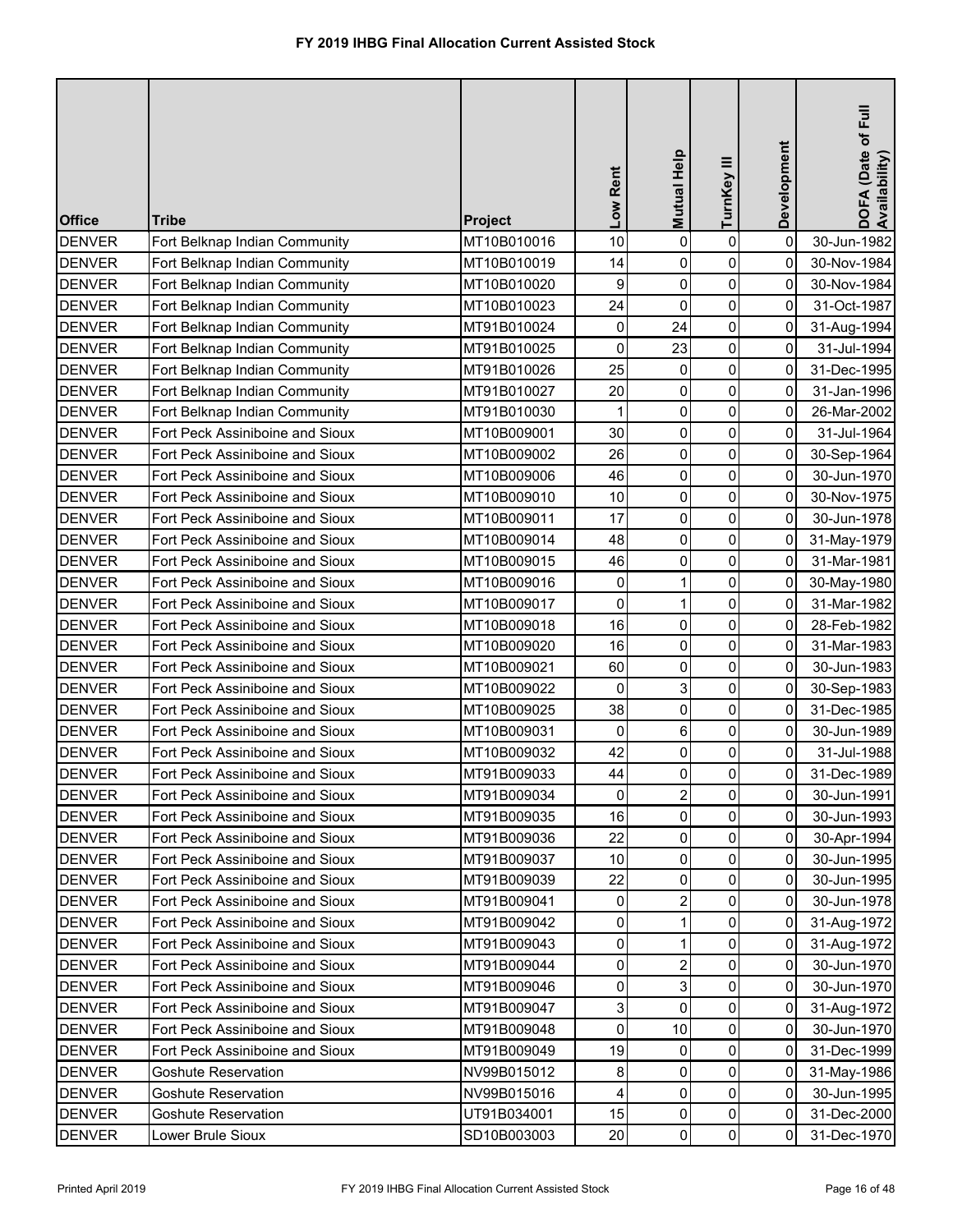| <b>Office</b> | <b>Tribe</b>               | Project     | Low Rent       | <b>Mutual Help</b> | TurnKey III         | Development    | DOFA (Date of Full<br>Availability) |
|---------------|----------------------------|-------------|----------------|--------------------|---------------------|----------------|-------------------------------------|
| <b>DENVER</b> | Lower Brule Sioux          | SD10B003005 | 10             | 0                  | $\pmb{0}$           | 0              | 31-Dec-1974                         |
| <b>DENVER</b> | Lower Brule Sioux          | SD10B003007 | 19             | 0                  | $\mathsf{O}\xspace$ | 0              | 31-Mar-1977                         |
| <b>DENVER</b> | Lower Brule Sioux          | SD10B003009 | 24             | $\pmb{0}$          | $\pmb{0}$           | 0              | 28-Feb-1980                         |
| <b>DENVER</b> | Lower Brule Sioux          | SD10B003011 | 10             | $\mathbf 0$        | $\mathbf 0$         | 0              | 30-Sep-1981                         |
| <b>DENVER</b> | Lower Brule Sioux          | SD10B003014 | 12             | 0                  | $\pmb{0}$           | 0              | 31-Oct-1985                         |
| <b>DENVER</b> | Lower Brule Sioux          | SD91B003018 | 10             | 0                  | 0                   | 0              | 31-Jul-1990                         |
| <b>DENVER</b> | Lower Brule Sioux          | SD91B003019 | 29             | 0                  | $\overline{0}$      | 0              | 30-Nov-1995                         |
| <b>DENVER</b> | Lower Brule Sioux          | SD91B003020 | 19             | 0                  | $\pmb{0}$           | 0              | 30-Nov-1996                         |
| <b>DENVER</b> | Lower Brule Sioux          | SD91B003021 | $\pmb{0}$      | 16                 | $\mathbf 0$         | 0              | 31-Dec-1999                         |
| <b>DENVER</b> | Lower Brule Sioux          | SD91B003022 | $\overline{7}$ | 0                  | $\pmb{0}$           | 0              | 30-Jun-2000                         |
| <b>DENVER</b> | Northern Arapahoe          | WY91B018004 | 42             | $\pmb{0}$          | $\mathbf 0$         | 0              | 31-Aug-1972                         |
| <b>DENVER</b> | Northern Arapahoe          | WY91B018014 | 28             | $\pmb{0}$          | $\mathbf 0$         | $\overline{0}$ | 31-Aug-1978                         |
| <b>DENVER</b> | Northern Arapahoe          | WY91B018015 | 23             | 0                  | $\pmb{0}$           | 0              | 30-Nov-1983                         |
| <b>DENVER</b> | Northern Arapahoe          | WY91B018016 | 23             | 0                  | $\mathsf{O}\xspace$ | 0              | 31-Dec-1984                         |
| <b>DENVER</b> | Northern Arapahoe          | WY91B018017 | 40             | 0                  | $\mathbf 0$         | 0              | 31-Mar-1986                         |
| <b>DENVER</b> | Northern Arapahoe          | WY91B018018 | 10             | $\pmb{0}$          | $\mathsf{O}\xspace$ | 0              | 30-Sep-1991                         |
| <b>DENVER</b> | Northern Cheyenne          | MT10B012005 | 40             | 0                  | 0                   | 0              | 30-Jun-1973                         |
| <b>DENVER</b> | Northern Cheyenne          | MT10B012013 | 14             | 0                  | $\mathsf{O}\xspace$ | 0              | 31-May-1981                         |
| <b>DENVER</b> | Northern Cheyenne          | MT10B012020 | 96             | $\mathbf 0$        | $\mathbf 0$         | 0              | 31-Mar-1984                         |
| <b>DENVER</b> | Northern Cheyenne          | MT91B012009 | 35             | $\pmb{0}$          | $\pmb{0}$           | 0              | 31-Aug-1978                         |
| <b>DENVER</b> | Northern Cheyenne          | MT91B012026 | 45             | 0                  | $\mathsf{O}\xspace$ | 0              | 30-Nov-1990                         |
| <b>DENVER</b> | Northern Cheyenne          | MT91B012027 | 0              | 13                 | $\mathsf{O}\xspace$ | 0              | 29-Feb-1996                         |
| <b>DENVER</b> | Northern Cheyenne          | MT91B012028 | 36             | $\overline{0}$     | $\overline{0}$      | 01             | 31-Dec-1991                         |
| <b>DENVER</b> | Northern Cheyenne          | MT91B012029 | 18             | $\Omega$           | 0                   | 0              | 31-May-2001                         |
| <b>DENVER</b> | NW Band of Shoshoni Nation | UT91B033001 | 15             | 0                  | $\pmb{0}$           | 0              | 30-Nov-1999                         |
| <b>DENVER</b> | Oglala Lakota Sioux Tribe  | SD10B001001 | 51             | 0                  | $\pmb{0}$           | 0              | 30-Sep-1963                         |
| <b>DENVER</b> | Oglala Lakota Sioux Tribe  | SD10B001002 | 23             | 0                  | $\mathbf 0$         | 0              | 30-Sep-1964                         |
| <b>DENVER</b> | Oglala Lakota Sioux Tribe  | SD10B001003 | 76             | 0                  | 0                   | 0              | 30-Jun-1966                         |
| <b>DENVER</b> | Oglala Lakota Sioux Tribe  | SD10B001004 | 50             | 0                  | $\mathbf 0$         | 0              | 30-Sep-1970                         |
| <b>DENVER</b> | Oglala Lakota Sioux Tribe  | SD10B001005 | 243            | 0                  | 0                   | 0              | 31-Mar-1974                         |
| <b>DENVER</b> | Oglala Lakota Sioux Tribe  | SD10B001006 | 99             | 0                  | $\mathbf 0$         | 0              | 31-Dec-1974                         |
| <b>DENVER</b> | Oglala Lakota Sioux Tribe  | SD10B001008 | 195            | 0                  | 0                   | 0              | 31-May-1973                         |
| <b>DENVER</b> | Oglala Lakota Sioux Tribe  | SD10B001015 | 20             | 0                  | $\mathbf 0$         | 0              | 31-Mar-1981                         |
| <b>DENVER</b> | Oglala Lakota Sioux Tribe  | SD10B001016 | 50             | 0                  | 0                   | 0              | 31-Dec-1979                         |
| <b>DENVER</b> | Oglala Lakota Sioux Tribe  | SD10B001019 | 25             | 0                  | $\pmb{0}$           | 0              | 31-Oct-1987                         |
| <b>DENVER</b> | Oglala Lakota Sioux Tribe  | SD10B001020 | 30             | $\mathbf{0}$       | 0                   | 0              | 31-May-1988                         |
| <b>DENVER</b> | Oglala Lakota Sioux Tribe  | SD10B001023 | 30             | 0                  | $\pmb{0}$           | 0              | 31-May-1988                         |
| <b>DENVER</b> | Oglala Lakota Sioux Tribe  | SD10B001024 | 13             | 0                  | 0                   | 0              | 31-Oct-1978                         |
| <b>DENVER</b> | Oglala Lakota Sioux Tribe  | SD10B001027 | 24             | 0                  | $\mathbf 0$         | 0              | 31-Dec-1981                         |
| <b>DENVER</b> | Oglala Lakota Sioux Tribe  | SD91B001029 | 30             | 0                  | $\overline{0}$      | 0              | 30-Apr-1991                         |
| <b>DENVER</b> | Oglala Lakota Sioux Tribe  | SD91B001030 | 40             | 0                  | $\pmb{0}$           | 0              | 30-Jun-1994                         |
| <b>DENVER</b> | Oglala Lakota Sioux Tribe  | SD91B001032 | 45             | 0                  | $\overline{0}$      | 0              | 31-Mar-1995                         |
| <b>DENVER</b> | Oglala Lakota Sioux Tribe  | SD91B001033 | $\overline{0}$ | 40                 | $\overline{0}$      | 0              | 31-Jul-1996                         |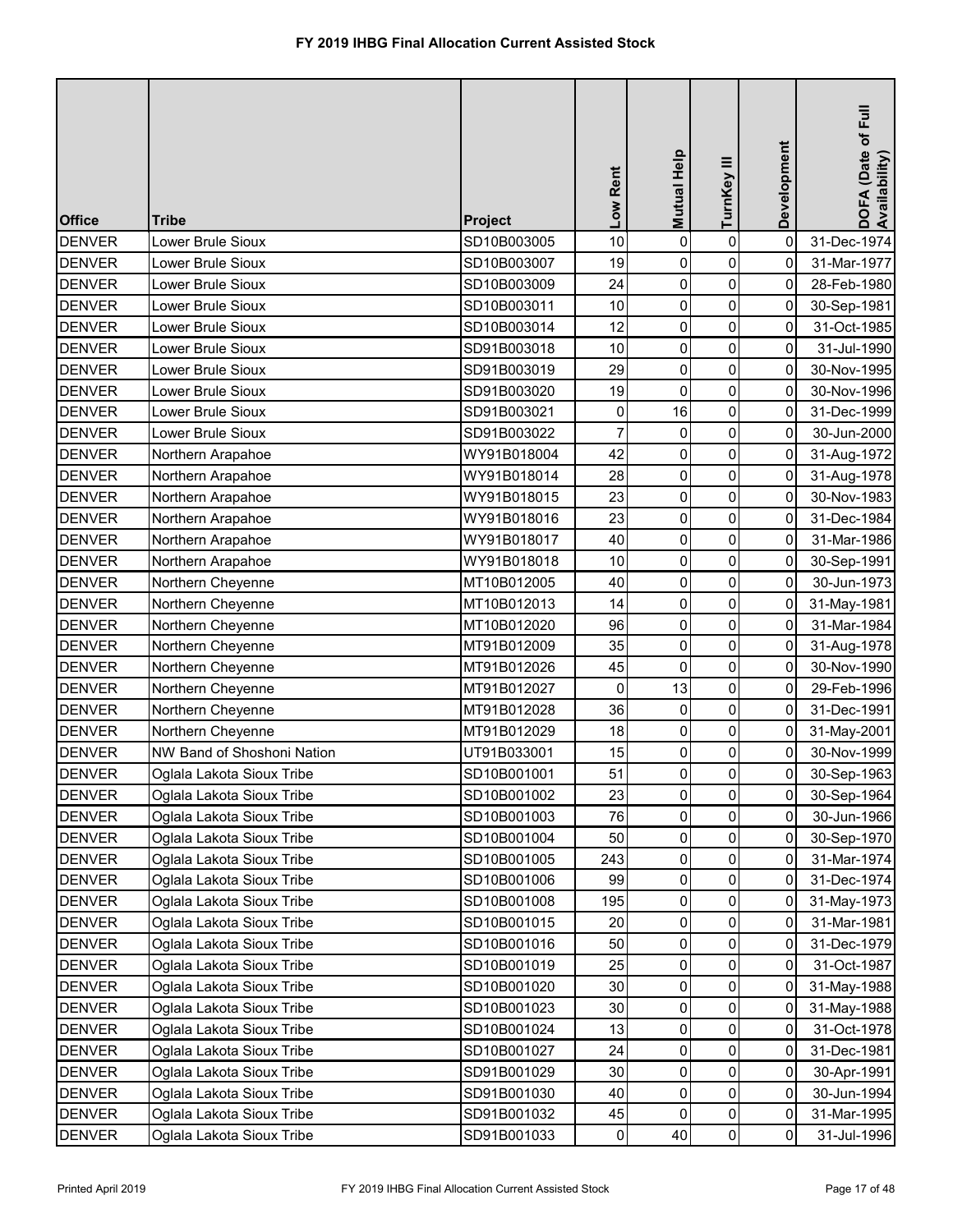| <b>Office</b> | <b>Tribe</b>                | <b>Project</b> | Low Rent    | Mutual Help    | TurnKey III    | Development | DOFA (Date of Full<br>Availability) |
|---------------|-----------------------------|----------------|-------------|----------------|----------------|-------------|-------------------------------------|
| <b>DENVER</b> | Oglala Lakota Sioux Tribe   | SD91B001034    | $\mathbf 0$ | 40             | $\pmb{0}$      | $\mathbf 0$ | 30-Sep-1998                         |
| <b>DENVER</b> | Oglala Lakota Sioux Tribe   | SD91B001035    | 40          | 0              | 0              | 0           | 30-Jun-1997                         |
| <b>DENVER</b> | Oglala Lakota Sioux Tribe   | SD91B001036    | 0           | 25             | 0              | 0           | 31-Aug-1998                         |
| <b>DENVER</b> | Oglala Lakota Sioux Tribe   | SD91B001037    | 20          | $\mathbf 0$    | 0              | 0           | 30-Jun-1997                         |
| <b>DENVER</b> | Oglala Lakota Sioux Tribe   | SD91B001038    | $\pmb{0}$   | 18             | $\pmb{0}$      | 0           | 20-Feb-2001                         |
| <b>DENVER</b> | Oglala Lakota Sioux Tribe   | SD91B001039    | 54          | 0              | 0              | 6           | 31-Dec-2001                         |
| <b>DENVER</b> | Omaha Tribe                 | NE10B013001    | 21          | 0              | $\pmb{0}$      | 0           | 30-Jun-1965                         |
| <b>DENVER</b> | Omaha Tribe                 | NE10B013002    | 30          | 0              | 0              | 0           | 31-May-1971                         |
| <b>DENVER</b> | Omaha Tribe                 | NE10B013003    | 75          | $\pmb{0}$      | 0              | 0           | 31-Jul-1974                         |
| <b>DENVER</b> | Omaha Tribe                 | NE10B013004    | 37          | 0              | 0              | 0           | 30-Sep-1980                         |
| <b>DENVER</b> | Paiute Indian Tribe of Utah | UT10B010006    | 24          | $\pmb{0}$      | 0              | 0           | 31-Dec-1988                         |
| <b>DENVER</b> | Paiute Indian Tribe of Utah | UT91B010007    | 32          | $\mathbf 0$    | 0              | 0           | 31-Jul-1988                         |
| <b>DENVER</b> | Paiute Indian Tribe of Utah | UT91B010008    | 20          | 0              | 0              | 0           | 30-Nov-1992                         |
| <b>DENVER</b> | Paiute Indian Tribe of Utah | UT91B010010    | 18          | 0              | $\mathbf 0$    | 0           | 30-Sep-1993                         |
| <b>DENVER</b> | Paiute Indian Tribe of Utah | UT91B010011    | 14          | $\mathbf 0$    | 0              | 0           | 30-Sep-1995                         |
| <b>DENVER</b> | Paiute Indian Tribe of Utah | UT91B010012    | 13          | 0              | 0              | $\mathbf 0$ | 01-Dec-1996                         |
| <b>DENVER</b> | Paiute Indian Tribe of Utah | UT91B010013    | 1           | 0              | 0              | 0           | 31-Dec-1980                         |
| <b>DENVER</b> | Paiute Indian Tribe of Utah | UT91B010015    | 1           | 0              | 0              | 0           | 31-Oct-1976                         |
| <b>DENVER</b> | Paiute Indian Tribe of Utah | UT91B010017    | 11          | 0              | 0              | 0           | 30-Sep-1997                         |
| <b>DENVER</b> | Paiute Indian Tribe of Utah | UT91B010017    | 5           | 0              | $\pmb{0}$      | 0           | 31-Oct-1999                         |
| <b>DENVER</b> | Paiute Indian Tribe of Utah | UT91B010020    | 1           | 0              | 0              | 0           | 31-Jul-1988                         |
| <b>DENVER</b> | Paiute Indian Tribe of Utah | UT91B010021    | 20          | 0              | 0              | 0           | 30-Sep-2002                         |
| <b>DENVER</b> | Ponca Tribe of Nebraska     | NE91B183001    | 12          | $\overline{0}$ | $\overline{0}$ | 01          | 30-Jun-1997                         |
| <b>DENVER</b> | Ponca Tribe of Nebraska     | NE91B183002    | 0           |                | 0              | 0           | 31-Dec-1996                         |
| <b>DENVER</b> | Ponca Tribe of Nebraska     | NE91B183003    | 4           | $\Omega$       | 0              | 0           | 30-Jun-1997                         |
| <b>DENVER</b> | Ponca Tribe of Nebraska     | NE91B183004    | $\mathbf 0$ | 6              | 0              | 0           | 31-Dec-1996                         |
| <b>DENVER</b> | Ponca Tribe of Nebraska     | NE91B183005    | 22          | 0              | 0              | 0           | 31-Dec-1996                         |
| <b>DENVER</b> | Ponca Tribe of Nebraska     | NE91B183006    | 0           | 11             | 0              | 0           | 31-Dec-1996                         |
| <b>DENVER</b> | Rosebud Sioux               | SD10B002001    | 38          | $\mathbf{0}$   | 0              | 0           | 31-Dec-1966                         |
| <b>DENVER</b> | Rosebud Sioux               | SD10B002002    | 14          | 0              | 0              | 0           | 31-Dec-1966                         |
| <b>DENVER</b> | Rosebud Sioux               | SD10B002003    | 26          | 0              | 0              | 0           | 31-Dec-1966                         |
| <b>DENVER</b> | Rosebud Sioux               | SD10B002004    | 14          | 0              | 0              | 0           | 31-Dec-1966                         |
| <b>DENVER</b> | Rosebud Sioux               | SD10B002007    | 62          | $\Omega$       | 0              | 0           | 30-Nov-1978                         |
| <b>DENVER</b> | Rosebud Sioux               | SD10B002009    | 90          | $\Omega$       | 0              | 0           | 30-Sep-1978                         |
| <b>DENVER</b> | Rosebud Sioux               | SD10B002011    | 80          | 0              | 0              | 0           | 30-Sep-1979                         |
| <b>DENVER</b> | Rosebud Sioux               | SD10B002013    | 60          | 0              | 0              | 0           | 30-Sep-1980                         |
| <b>DENVER</b> | Rosebud Sioux               | SD10B002014    | 120         | 0              | 0              | 0           | 31-Dec-1979                         |
| <b>DENVER</b> | Rosebud Sioux               | SD10B002016    | 31          | 0              | 0              | 0           | 31-Aug-1985                         |
| <b>DENVER</b> | Rosebud Sioux               | SD10B002017    | 48          | 0              | 0              | 0           | 30-Sep-1985                         |
| <b>DENVER</b> | Rosebud Sioux               | SD10B002020    | 132         | 0              | 0              | 0           | 28-Feb-1986                         |
| <b>DENVER</b> | Rosebud Sioux               | SD91B002027    | 70          | 0              | 0              | 0           | 31-Mar-1990                         |
| <b>DENVER</b> | Rosebud Sioux               | SD91B002029    | 0           | 0              | 0              | 0           | 30-Jun-1993                         |
| <b>DENVER</b> | Rosebud Sioux               | SD91B002030    | 20          | 0              | $\pmb{0}$      | 0           | 31-May-1992                         |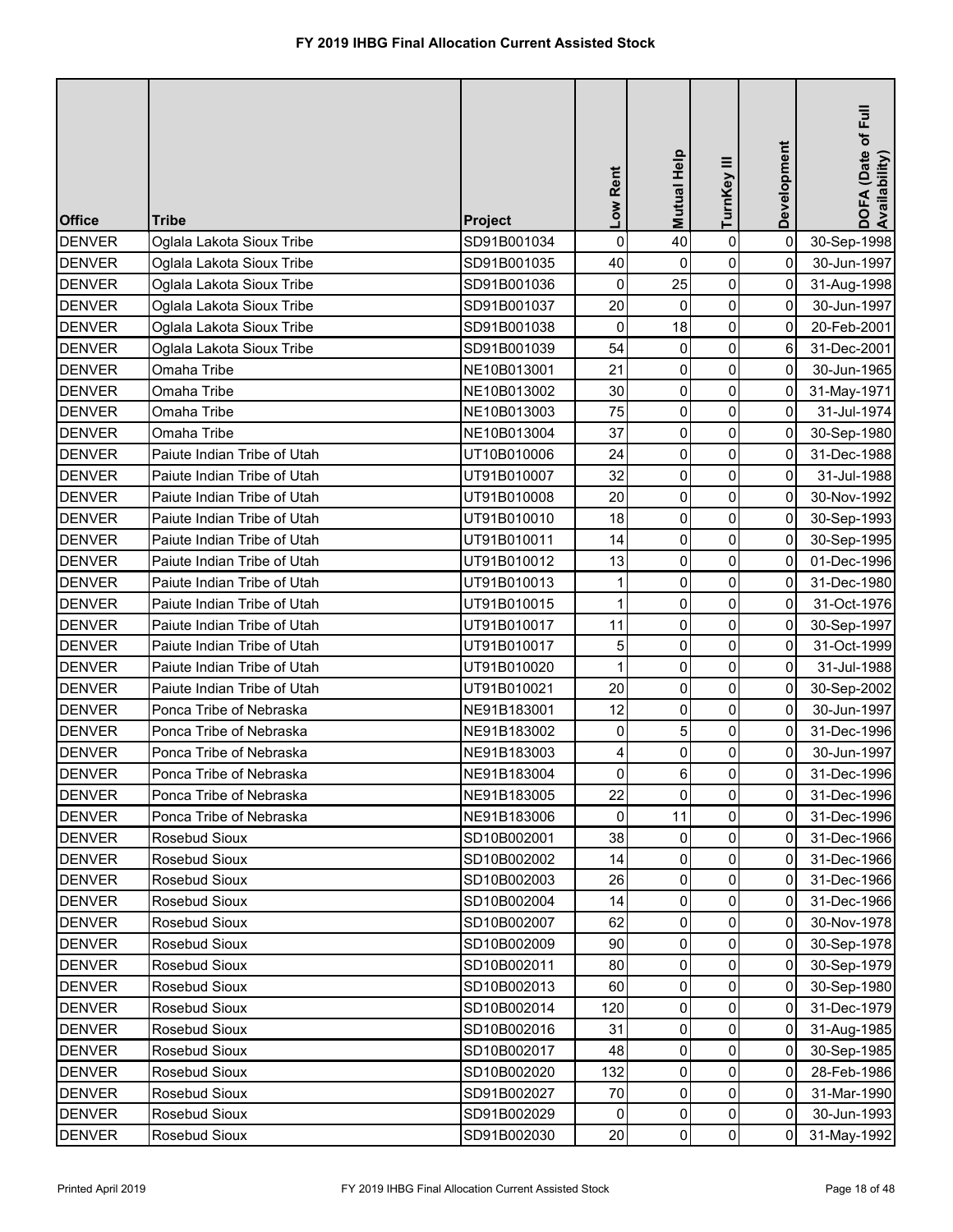| <b>Office</b> | <b>Tribe</b>               | Project     | Low Rent        | <b>Mutual Help</b> | TurnKey III         | Development    | DOFA (Date of Full<br>Availability) |
|---------------|----------------------------|-------------|-----------------|--------------------|---------------------|----------------|-------------------------------------|
| <b>DENVER</b> | Rosebud Sioux              | SD91B002031 | $\mathsf 0$     | 20                 | $\pmb{0}$           | $\pmb{0}$      | 31-Aug-1996                         |
| <b>DENVER</b> | Rosebud Sioux              | SD91B002032 | $\pmb{0}$       | 28                 | $\mathsf{O}\xspace$ | 0              | 31-Aug-1999                         |
| <b>DENVER</b> | <b>Rosebud Sioux</b>       | SD91B002033 | 13              | $\pmb{0}$          | $\pmb{0}$           | 0              | 30-Sep-1999                         |
| <b>DENVER</b> | <b>Rosebud Sioux</b>       | SD91B002034 | 0               | 10                 | $\mathbf 0$         | 0              | 30-Sep-1999                         |
| <b>DENVER</b> | Salish and Kootenai Tribes | MT10B013003 | 40              | 0                  | $\pmb{0}$           | 0              | 30-Nov-1974                         |
| <b>DENVER</b> | Salish and Kootenai Tribes | MT10B013005 | 7               | 0                  | 0                   | 0              | 30-Jun-1976                         |
| <b>DENVER</b> | Salish and Kootenai Tribes | MT10B013006 | $\overline{7}$  | 0                  | $\overline{0}$      | 0              | 31-Aug-1976                         |
| <b>DENVER</b> | Salish and Kootenai Tribes | MT10B013007 | 22              | 0                  | $\pmb{0}$           | 0              | 31-Oct-1976                         |
| <b>DENVER</b> | Salish and Kootenai Tribes | MT10B013008 | 9               | 0                  | $\pmb{0}$           | 0              | 30-Jun-1977                         |
| <b>DENVER</b> | Salish and Kootenai Tribes | MT10B013009 | 20              | 0                  | $\pmb{0}$           | 0              | 30-Sep-1977                         |
| <b>DENVER</b> | Salish and Kootenai Tribes | MT10B013010 | 35              | $\pmb{0}$          | $\pmb{0}$           | 0              | 31-Aug-1978                         |
| <b>DENVER</b> | Salish and Kootenai Tribes | MT10B013014 | 10              | $\mathbf 0$        | $\mathsf{O}\xspace$ | $\overline{0}$ | 30-May-1979                         |
| <b>DENVER</b> | Salish and Kootenai Tribes | MT10B013018 | 40              | 0                  | $\pmb{0}$           | 0              | 28-Feb-1981                         |
| <b>DENVER</b> | Salish and Kootenai Tribes | MT10B013019 | 6               | 0                  | 0                   | 0              | 30-Jun-1981                         |
| <b>DENVER</b> | Salish and Kootenai Tribes | MT10B013020 | 27              | 0                  | $\mathbf 0$         | 0              | 30-Nov-1981                         |
| <b>DENVER</b> | Salish and Kootenai Tribes | MT10B013022 | 4               | 0                  | 0                   | 0              | 31-Aug-1982                         |
| <b>DENVER</b> | Salish and Kootenai Tribes | MT10B013023 | 57              | 0                  | $\mathbf 0$         | 0              | 30-Nov-1983                         |
| <b>DENVER</b> | Salish and Kootenai Tribes | MT10B013025 | 20              | 0                  | $\pmb{0}$           | 0              | 31-Oct-1984                         |
| <b>DENVER</b> | Salish and Kootenai Tribes | MT10B013027 | 5               | $\mathbf 0$        | $\mathbf 0$         | 0              | 30-Apr-1987                         |
| <b>DENVER</b> | Salish and Kootenai Tribes | MT10B013028 | 31              | $\pmb{0}$          | $\pmb{0}$           | 0              | 30-Jun-1986                         |
| <b>DENVER</b> | Salish and Kootenai Tribes | MT91B013030 | 28              | 0                  | $\mathsf{O}\xspace$ | 0              | 30-Jun-1989                         |
| <b>DENVER</b> | Salish and Kootenai Tribes | MT91B013031 | 36              | 0                  | $\mathsf{O}\xspace$ | 0              | 30-Jun-1990                         |
| DENVER        | Salish and Kootenai Tribes | MT91B013038 | 10 <sub>l</sub> | $\overline{0}$     | $\overline{0}$      | 0              | 30-Sep-1998                         |
| <b>DENVER</b> | <b>Santee Sioux Tribe</b>  | NE10B105001 | 36              | $\Omega$           | 0                   | 0              | 31-Oct-1971                         |
| <b>DENVER</b> | Santee Sioux Tribe         | NE10B105002 | 30              | 0                  | $\pmb{0}$           | 0              | 31-Jan-1974                         |
| <b>DENVER</b> | Santee Sioux Tribe         | NE10B105003 | 10 <sub>1</sub> | 0                  | $\pmb{0}$           | 0              | 30-Sep-1977                         |
| <b>DENVER</b> | Santee Sioux Tribe         | NE10B105005 | 10              | $\mathbf{0}$       | $\mathbf 0$         | 0              | 31-Oct-1984                         |
| <b>DENVER</b> | Santee Sioux Tribe         | NE91B105006 | 15              | 0                  | 0                   | 0              | 30-Jun-1994                         |
| <b>DENVER</b> | Santee Sioux Tribe         | NE91B105008 | 0               |                    | $\mathbf 0$         | 0              | 30-Jun-1999                         |
| <b>DENVER</b> | Sisseton-Wahpeton Sioux    | SD10B015001 | 100             | 0                  | 0                   | 0              | 30-Jun-1971                         |
| <b>DENVER</b> | Sisseton-Wahpeton Sioux    | SD10B015002 | 80              | 0                  | $\mathbf 0$         | 0              | 31-Jul-1972                         |
| <b>DENVER</b> | Sisseton-Wahpeton Sioux    | SD10B015003 | 60              | 0                  | 0                   | 0              | 31-Jul-1973                         |
| <b>DENVER</b> | Sisseton-Wahpeton Sioux    | SD10B015004 | 35              | 0                  | $\mathbf 0$         | 0              | 31-Mar-1976                         |
| <b>DENVER</b> | Sisseton-Wahpeton Sioux    | SD10B015007 | 90              | 0                  | 0                   | 0              | 31-Oct-1978                         |
| <b>DENVER</b> | Sisseton-Wahpeton Sioux    | SD10B015008 | 55              | 0                  | $\mathsf{O}\xspace$ | 0              | 30-Sep-1979                         |
| <b>DENVER</b> | Sisseton-Wahpeton Sioux    | SD10B015010 | 58              | $\mathbf{0}$       | 0                   | 0              | 30-Oct-1980                         |
| <b>DENVER</b> | Sisseton-Wahpeton Sioux    | SD91B015018 | 0               | 0                  | $\pmb{0}$           | 0              | 31-Dec-1992                         |
| <b>DENVER</b> | Sisseton-Wahpeton Sioux    | SD91B015019 | 0               | 0                  | $\mathbf 0$         | 3              | 31-May-1997                         |
| <b>DENVER</b> | Southern Ute Tribe         | CO10B010003 | 25              | $\mathbf 0$        | $\mathsf{O}\xspace$ | 0              | 31-Aug-1970                         |
| <b>DENVER</b> | Southern Ute Tribe         | CO10B010004 | 40              | $\mathbf{0}$       | $\overline{0}$      | 0              | 28-Feb-1977                         |
| <b>DENVER</b> | Southern Ute Tribe         | CO10B010006 | 16              | 0                  | $\pmb{0}$           | 0              | 30-Jun-1978                         |
| <b>DENVER</b> | Southern Ute Tribe         | CO10B010008 | 20              | 0                  | $\pmb{0}$           | 0              | 31-Oct-1981                         |
| <b>DENVER</b> | Southern Ute Tribe         | CO91B010011 | 10              | $\pmb{0}$          | $\overline{0}$      | 0              | 31-Oct-1990                         |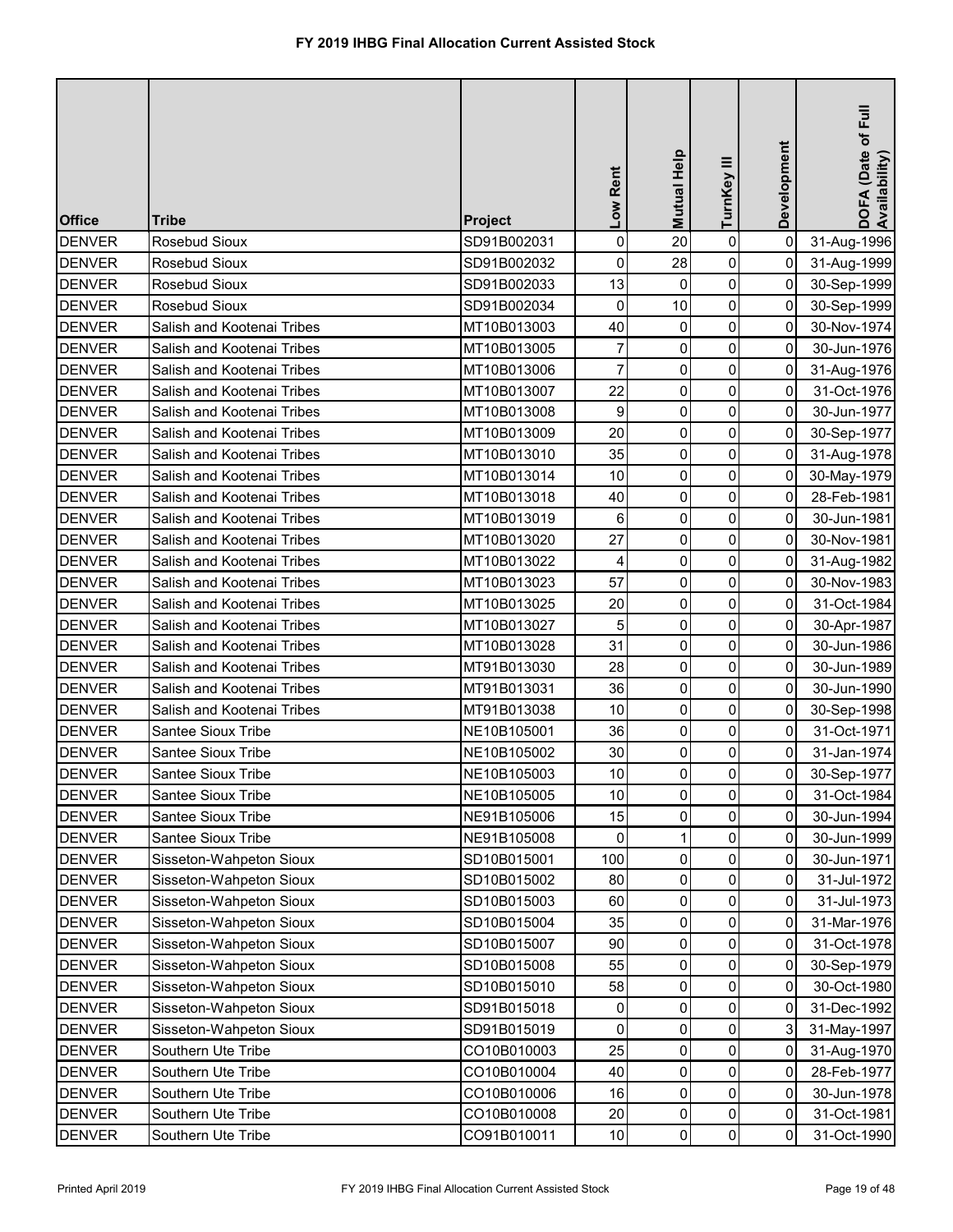| <b>Office</b> | <b>Tribe</b>                                 | <b>Project</b> | Low Rent    | <b>Mutual Help</b> | TurnKey III    | Development | DOFA (Date of Full<br>Availability) |
|---------------|----------------------------------------------|----------------|-------------|--------------------|----------------|-------------|-------------------------------------|
| <b>DENVER</b> | Southern Ute Tribe                           | CO91B010013    | $\mathbf 0$ | $\overline{7}$     | $\pmb{0}$      | $\mathbf 0$ | 31-Aug-1994                         |
| <b>DENVER</b> | Southern Ute Tribe                           | CO91B010014    | 0           | 15                 | 0              | 0           | 30-Sep-1995                         |
| DENVER        | Spirit Lake Sioux Tribe                      | ND10B008001    | 60          | 0                  | $\mathbf 0$    | 0           | 31-Oct-1968                         |
| <b>DENVER</b> | Spirit Lake Sioux Tribe                      | ND10B008004    | 48          | 0                  | 0              | 0           | 31-Aug-1974                         |
| <b>DENVER</b> | Spirit Lake Sioux Tribe                      | ND10B008005    | 27          | 0                  | $\pmb{0}$      | 0           | 31-May-1972                         |
| <b>DENVER</b> | Spirit Lake Sioux Tribe                      | ND10B008007    | 20          | 0                  | 0              | 0           | 30-Nov-1977                         |
| <b>DENVER</b> | Spirit Lake Sioux Tribe                      | ND10B008008    | 50          | 0                  | 0              | 0           | 31-Aug-1979                         |
| <b>DENVER</b> | Spirit Lake Sioux Tribe                      | ND10B008009    | 50          | 0                  | 0              | 0           | 30-Jun-1981                         |
| <b>DENVER</b> | Spirit Lake Sioux Tribe                      | ND10B008010    | 14          | $\pmb{0}$          | $\pmb{0}$      | 0           | 31-Jan-1985                         |
| <b>DENVER</b> | Spirit Lake Sioux Tribe                      | ND10B008011    | 14          | $\boldsymbol{0}$   | 0              | 0           | 31-Jan-1985                         |
| <b>DENVER</b> | Spirit Lake Sioux Tribe                      | ND10B008012    | 25          | 0                  | 0              | 0           | 31-Jul-1987                         |
| <b>DENVER</b> | Spirit Lake Sioux Tribe                      | ND91B008014    | 20          | 0                  | 0              | 0           | 31-Jan-1993                         |
| <b>DENVER</b> | Spirit Lake Sioux Tribe                      | ND91B008015    | 0           | 6                  | 0              |             | 29-Sep-1997                         |
| DENVER        | <b>Standing Rock Sioux</b>                   | SD10B006001    | 56          | 0                  | 0              | $\mathbf 0$ | 31-Jan-1965                         |
| <b>DENVER</b> | <b>Standing Rock Sioux</b>                   | SD10B006002    | 109         | 0                  | 0              | 0           | 31-Aug-1971                         |
| <b>DENVER</b> | <b>Standing Rock Sioux</b>                   | SD10B006003    | 10          | 0                  | 0              | 0           | 31-Aug-1974                         |
| <b>DENVER</b> | <b>Standing Rock Sioux</b>                   | SD10B006005    | 85          | 0                  | 0              | 0           | 30-Nov-1974                         |
| DENVER        | <b>Standing Rock Sioux</b>                   | SD10B006007    | 64          | 0                  | 0              | 0           | 31-Dec-1975                         |
| <b>DENVER</b> | <b>Standing Rock Sioux</b>                   | SD10B006008    | 84          | 0                  | 0              | 0           | 30-Sep-1973                         |
| <b>DENVER</b> | <b>Standing Rock Sioux</b>                   | SD10B006009    | 10          | 0                  | $\pmb{0}$      | 0           | 28-Feb-1977                         |
| <b>DENVER</b> | <b>Standing Rock Sioux</b>                   | SD10B006012    | 50          | 0                  | 0              | 0           | 31-May-1979                         |
| <b>DENVER</b> | <b>Standing Rock Sioux</b>                   | SD10B006013    | 15          | 0                  | 0              | 0           | 30-Oct-1981                         |
| <b>DENVER</b> | <b>Standing Rock Sioux</b>                   | SD10B006014    | 19          | $\overline{0}$     | $\overline{0}$ | 0           | 31-Dec-1980                         |
| <b>DENVER</b> | <b>Standing Rock Sioux</b>                   | SD10B006016    | 5           | 0                  | 0              | 0           | 30-Jun-1985                         |
| <b>DENVER</b> | <b>Standing Rock Sioux</b>                   | SD10B006021    | 39          | $\mathbf 0$        | $\pmb{0}$      | 0           | 30-Sep-1986                         |
| <b>DENVER</b> | <b>Standing Rock Sioux</b>                   | SD10B006022    | 26          | 0                  | 0              | 0           | 31-Jul-1987                         |
| <b>DENVER</b> | <b>Standing Rock Sioux</b>                   | SD91B006026    | 0           | 39                 | 0              | 0           | 31-Dec-1999                         |
| <b>DENVER</b> | <b>Standing Rock Sioux</b>                   | SD91B006028    | 0           | 0                  | 0              | 24          |                                     |
| <b>DENVER</b> | <b>Standing Rock Sioux</b>                   | SD91B006029    | 24          | $\Omega$           | 0              | 0           | 31-Oct-1997                         |
| <b>DENVER</b> | <b>Standing Rock Sioux</b>                   | SD91B006030    | 0           | 20                 | 0              | 0           | 31-Dec-1999                         |
| <b>DENVER</b> | <b>Standing Rock Sioux</b>                   | SD91B006031    | 1           | $\mathbf 0$        | 0              | 0           | 31-Jan-1997                         |
| <b>DENVER</b> | <b>Standing Rock Sioux</b>                   | SD91B006032    | 0           | 39                 | 0              | 0           | 31-Dec-1997                         |
| <b>DENVER</b> | <b>Standing Rock Sioux</b>                   | SD91B006033    | 0           | 17                 | 0              | 0           | 30-Mar-1999                         |
| <b>DENVER</b> | <b>Standing Rock Sioux</b>                   | SD91B006034    | 0           | 0                  | 0              | 6           |                                     |
| <b>DENVER</b> | <b>Standing Rock Sioux</b>                   | SD91B006035    | $\mathbf 0$ | 0                  | 0              | 16          | 30-Jun-1999                         |
| <b>DENVER</b> | <b>Standing Rock Sioux</b>                   | SD91B006036    | 0           | 0                  | 0              | 33          |                                     |
| <b>DENVER</b> | Three Affiliated Tribes Fort Berthold        | ND10B005001    | 60          | 0                  | 0              | 0           | 31-Dec-1967                         |
| <b>DENVER</b> | <b>Three Affiliated Tribes Fort Berthold</b> | ND10B005003    | 20          | 0                  | 0              | 0           | 30-Sep-1969                         |
| <b>DENVER</b> | <b>Three Affiliated Tribes Fort Berthold</b> | ND10B005004    | 120         | 0                  | 0              | 0           | 30-Dec-1971                         |
| <b>DENVER</b> | Three Affiliated Tribes Fort Berthold        | ND10B005009    | 64          | 0                  | 0              | 0           | 30-Jun-1980                         |
| <b>DENVER</b> | Three Affiliated Tribes Fort Berthold        | ND10B005011    | 39          | 0                  | 0              | 0           | 31-Dec-1981                         |
| <b>DENVER</b> | Three Affiliated Tribes Fort Berthold        | ND10B005015    | 54          | 0                  | 0              | 0           | 30-Jul-1987                         |
| <b>DENVER</b> | Three Affiliated Tribes Fort Berthold        | ND10B005019    | 9           | 0                  | 0              | 0           | 31-Jan-1987                         |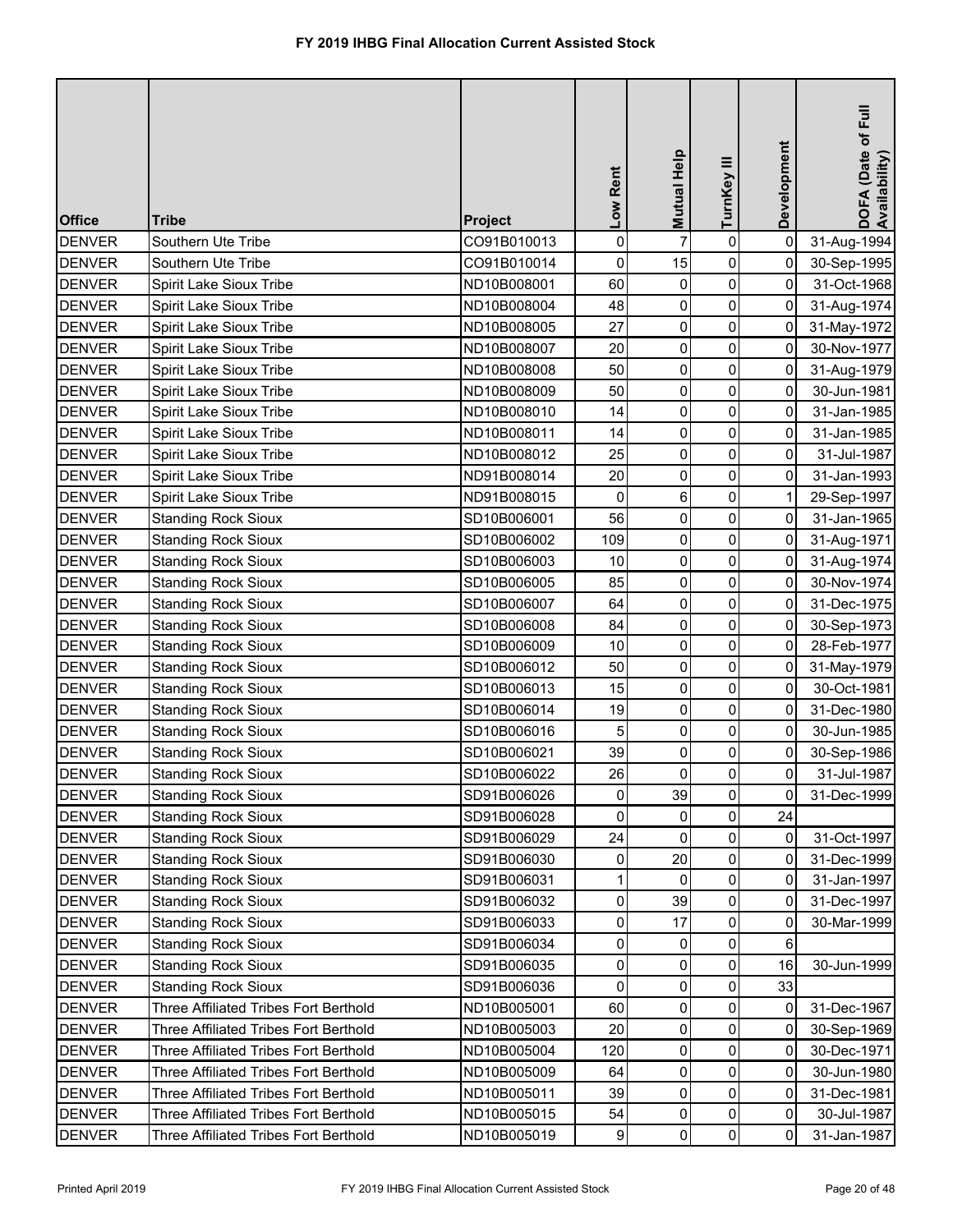| <b>Office</b> | <b>Tribe</b>                                 | Project     | Low Rent                | <b>Mutual Help</b> | TurnKey III         | Development | DOFA (Date of Full<br>Availability) |
|---------------|----------------------------------------------|-------------|-------------------------|--------------------|---------------------|-------------|-------------------------------------|
| <b>DENVER</b> | Three Affiliated Tribes Fort Berthold        | ND91B005022 | $\mathbf 0$             | 19                 | $\pmb{0}$           | $\mathbf 0$ | 31-Mar-1995                         |
| <b>DENVER</b> | <b>Three Affiliated Tribes Fort Berthold</b> | ND91B005023 | 52                      | 0                  | 0                   | 0           | 31-Jan-1992                         |
| <b>DENVER</b> | <b>Three Affiliated Tribes Fort Berthold</b> | ND91B005026 | 0                       | 6                  | $\mathsf{O}\xspace$ | $\mathbf 0$ | 31-Mar-1998                         |
| <b>DENVER</b> | <b>Three Affiliated Tribes Fort Berthold</b> | ND91B005027 | 0                       | 13                 | 0                   | 0           | 31-Mar-1998                         |
| <b>DENVER</b> | <b>Three Affiliated Tribes Fort Berthold</b> | ND91B005028 | 0                       | 10                 | $\mathsf{O}\xspace$ | $\mathbf 0$ | 31-Mar-1998                         |
| <b>DENVER</b> | Turtle Mountain Band of Chippewa             | ND10B006001 | 37                      | 0                  | 0                   | 0           | 31-Aug-1967                         |
| <b>DENVER</b> | Turtle Mountain Band of Chippewa             | ND10B006002 | 23                      | 0                  | $\overline{0}$      | 0           | 31-Oct-1967                         |
| <b>DENVER</b> | Turtle Mountain Band of Chippewa             | ND10B006003 | 26                      | 0                  | 0                   | 0           | 31-Dec-1968                         |
| <b>DENVER</b> | Turtle Mountain Band of Chippewa             | ND10B006006 | 68                      | 0                  | $\mathsf{O}\xspace$ | 0           | 30-Nov-1974                         |
| <b>DENVER</b> | Turtle Mountain Band of Chippewa             | ND10B006008 | 44                      | 0                  | $\mathsf{O}\xspace$ | 0           | 30-Apr-1977                         |
| <b>DENVER</b> | Turtle Mountain Band of Chippewa             | ND10B006010 | 39                      | 0                  | $\overline{0}$      | 0           | 30-Sep-1978                         |
| <b>DENVER</b> | Turtle Mountain Band of Chippewa             | ND10B006012 | 34                      | $\mathbf 0$        | $\mathbf 0$         | 0           | 31-Mar-1980                         |
| <b>DENVER</b> | Turtle Mountain Band of Chippewa             | ND10B006013 | 45                      | 0                  | $\mathsf{O}\xspace$ | 0           | 31-Jul-1981                         |
| <b>DENVER</b> | Turtle Mountain Band of Chippewa             | ND10B006014 | 18                      | $\pmb{0}$          | $\mathsf{O}\xspace$ | 0           | 30-Apr-1982                         |
| <b>DENVER</b> | Turtle Mountain Band of Chippewa             | ND10B006015 | 30                      | $\pmb{0}$          | $\mathbf 0$         | 0           | 31-Dec-1983                         |
| <b>DENVER</b> | Turtle Mountain Band of Chippewa             | ND10B006017 | 60                      | $\pmb{0}$          | 0                   | $\mathbf 0$ | 30-Sep-1983                         |
| <b>DENVER</b> | Turtle Mountain Band of Chippewa             | ND10B006022 | 37                      | $\mathbf 0$        | 0                   | 0           | 30-Sep-1985                         |
| <b>DENVER</b> | Turtle Mountain Band of Chippewa             | ND10B006024 | 20                      | $\pmb{0}$          | 0                   | 0           | 31-Oct-1986                         |
| <b>DENVER</b> | Turtle Mountain Band of Chippewa             | ND10B006028 | 72                      | $\mathbf 0$        | 0                   | 0           | 31-Dec-1987                         |
| <b>DENVER</b> | Turtle Mountain Band of Chippewa             | ND10B006031 | 37                      | 0                  | $\mathsf{O}\xspace$ | 0           | 31-Jan-1989                         |
| <b>DENVER</b> | Turtle Mountain Band of Chippewa             | ND10B042001 | $\overline{\mathbf{c}}$ | $\pmb{0}$          | 0                   | 0           | 30-Sep-1976                         |
| <b>DENVER</b> | Turtle Mountain Band of Chippewa             | ND10B042003 | 4                       | 0                  | $\mathsf{O}\xspace$ | 0           | 30-Jun-1977                         |
| <b>DENVER</b> | Turtle Mountain Band of Chippewa             | ND10B068001 | 7                       | $\overline{0}$     | $\overline{0}$      | 0           | 31-Jul-1980                         |
| <b>DENVER</b> | Turtle Mountain Band of Chippewa             | ND10B068003 | 10                      | 0                  | 0                   | 0           | 31-Jul-1980                         |
| <b>DENVER</b> | Turtle Mountain Band of Chippewa             | ND10B068005 | 5                       | 0                  | $\overline{0}$      | 0           | 30-Sep-1981                         |
| <b>DENVER</b> | Turtle Mountain Band of Chippewa             | ND10B068007 | 20                      | 0                  | $\overline{0}$      | 0           | 28-Feb-1985                         |
| <b>DENVER</b> | Turtle Mountain Band of Chippewa             | ND91B006036 | 8                       | 0                  | 0                   | 0           | 30-Sep-1993                         |
| <b>DENVER</b> | Turtle Mountain Band of Chippewa             | ND91B006038 | 22                      | 0                  | 0                   | 0           | 31-May-1996                         |
| <b>DENVER</b> | Turtle Mountain Band of Chippewa             | ND91B006041 |                         | $\mathbf 0$        | 0                   | 0           | 30-Sep-1978                         |
| <b>DENVER</b> | Turtle Mountain Band of Chippewa             | ND91B006042 | 4                       | 0                  | 0                   | 0           | 31-Jul-1997                         |
| <b>DENVER</b> | Turtle Mountain Band of Chippewa             | ND91B006043 | 0                       |                    | 0                   | 0           | 31-Aug-1995                         |
| DENVER        | Turtle Mountain Band of Chippewa             | ND91B006045 | 0                       | 16                 | 0                   |             | 30-Jun-2001                         |
| <b>DENVER</b> | Ute Indian Tribe Uintah & Ouray Res          | UT10B001006 | 40                      | $\Omega$           | 0                   | 0           | 30-Nov-1974                         |
| <b>DENVER</b> | Ute Indian Tribe Uintah & Ouray Res          | UT10B001008 | 30                      | 0                  | 0                   | 0           | 30-Sep-1978                         |
| <b>DENVER</b> | Ute Indian Tribe Uintah & Ouray Res          | UT10B001010 | 20                      | 0                  | $\mathsf{O}\xspace$ | 0           | 30-Sep-1982                         |
| <b>DENVER</b> | Ute Indian Tribe Uintah & Ouray Res          | UT91B001016 | 19                      | 0                  | 0                   | 0           | 30-Sep-1995                         |
| <b>DENVER</b> | Ute Indian Tribe Uintah & Ouray Res          | UT91B001017 | 0                       | 3                  | $\overline{0}$      | 0           | 31-Dec-1995                         |
| <b>DENVER</b> | Ute Mountain Tribe                           | CO10B047003 | 16                      | 0                  | $\mathbf 0$         | 0           | 31-Oct-1978                         |
| <b>DENVER</b> | Ute Mountain Tribe                           | CO10B047004 | 15                      | 0                  | $\overline{0}$      | 0           | 30-Jun-1979                         |
| <b>DENVER</b> | Ute Mountain Tribe                           | CO91B047009 | 10                      | 0                  | $\overline{0}$      | 0           | 31-Jul-1990                         |
| <b>DENVER</b> | Ute Mountain Tribe                           | CO91B047010 | 20                      | 0                  | $\overline{0}$      | 0           | 31-Jul-1990                         |
| <b>DENVER</b> | Ute Mountain Tribe                           | CO91B047012 | 16                      | 0                  | $\overline{0}$      | 0           | 31-Oct-1991                         |
| <b>DENVER</b> | Ute Mountain Tribe                           | CO91B047013 | 20                      | 0                  | $\overline{0}$      | 0           | 31-Dec-1992                         |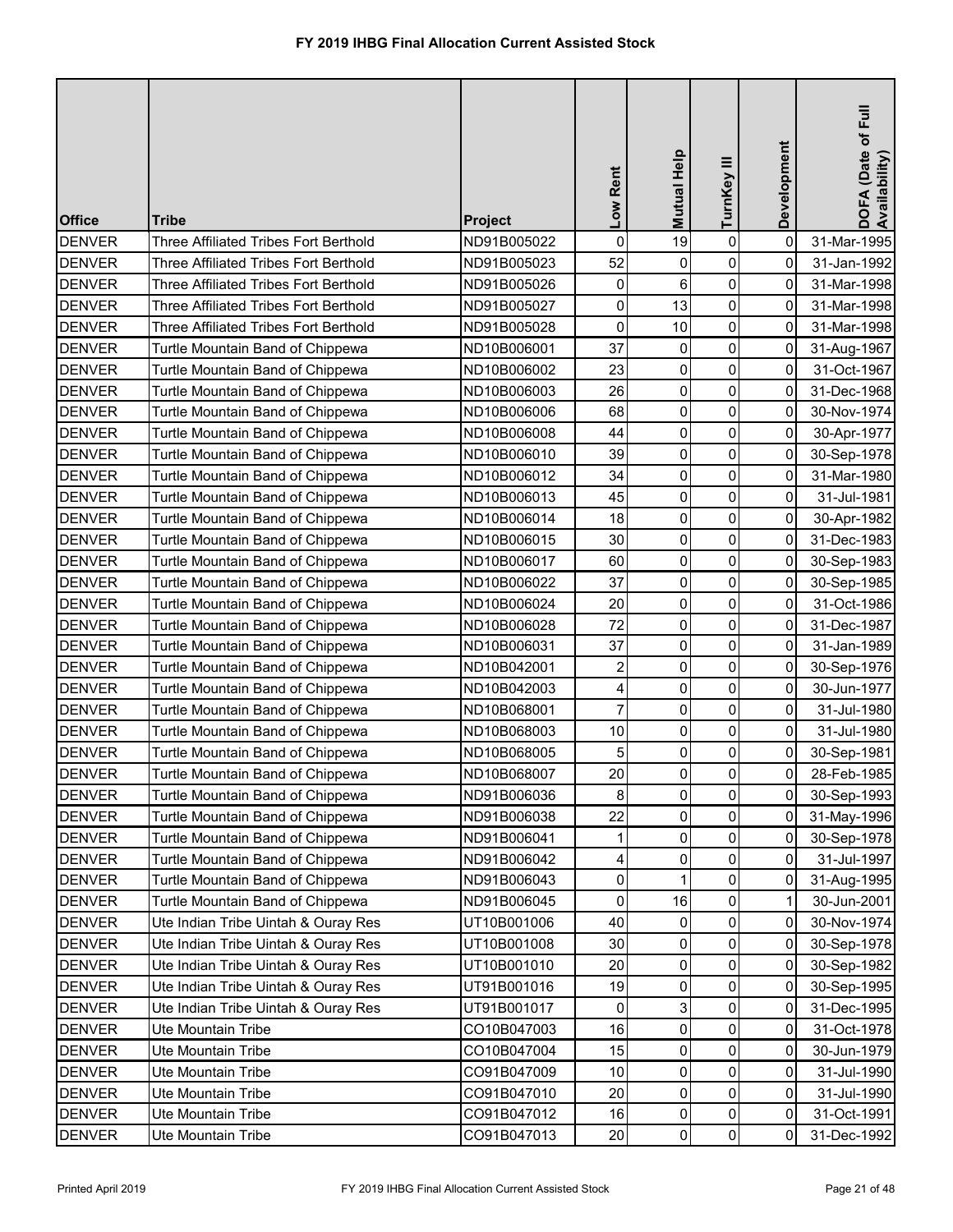| <b>Office</b> | <b>Tribe</b>              | Project     | Low Rent       | <b>Mutual Help</b> | TurnKey III         | Development | DOFA (Date of Full<br>Availability) |
|---------------|---------------------------|-------------|----------------|--------------------|---------------------|-------------|-------------------------------------|
| <b>DENVER</b> | Ute Mountain Tribe        | CO91B047014 | 20             | 0                  | $\pmb{0}$           | 0           | 30-Nov-1993                         |
| <b>DENVER</b> | <b>Ute Mountain Tribe</b> | CO91B047015 | $\pmb{0}$      | 8                  | $\pmb{0}$           | 0           | 30-Nov-1993                         |
| <b>DENVER</b> | <b>Ute Mountain Tribe</b> | CO91B047016 | 13             | 0                  | $\overline{0}$      | 0           | 30-Nov-1994                         |
| <b>DENVER</b> | Ute Mountain Tribe        | CO91B047017 | 20             | $\mathbf 0$        | $\mathbf 0$         | 0           | 31-Jul-1996                         |
| <b>DENVER</b> | Winnebago Tribe           | NE10B045001 | 30             | 0                  | $\mathbf 0$         | 0           | 28-Feb-1966                         |
| <b>DENVER</b> | Winnebago Tribe           | NE10B045003 | 77             | $\mathbf 0$        | $\mathbf 0$         | 0           | 31-Jan-1974                         |
| <b>DENVER</b> | Winnebago Tribe           | NE10B045008 | 35             | 0                  | 0                   | 0           | 31-Aug-1980                         |
| <b>DENVER</b> | Winnebago Tribe           | NE10B045011 | 21             | 0                  | 0                   | 0           | 31-May-1989                         |
| <b>DENVER</b> | Winnebago Tribe           | NE91B045013 | $\overline{7}$ | $\mathbf 0$        | $\mathbf 0$         | 0           | 31-Jan-1991                         |
| <b>DENVER</b> | Winnebago Tribe           | NE91B045015 | 15             | 0                  | $\mathbf 0$         | 0           | 31-Jan-1999                         |
| <b>DENVER</b> | <b>Yankton Sioux</b>      | SD10B012001 | 100            | 0                  | $\mathbf 0$         | 0           | 31-Dec-1971                         |
| <b>DENVER</b> | <b>Yankton Sioux</b>      | SD10B012002 | 30             | $\pmb{0}$          | $\pmb{0}$           | 0           | 31-Jul-1976                         |
| <b>DENVER</b> | <b>Yankton Sioux</b>      | SD10B012004 | 21             | 0                  | 0                   | 0           | 30-Sep-1979                         |
| <b>DENVER</b> | <b>Yankton Sioux</b>      | SD10B012007 | 24             | 0                  | $\overline{0}$      | 0           | 31-Dec-1980                         |
| <b>DENVER</b> | <b>Yankton Sioux</b>      | SD10B012008 | 17             | $\mathbf 0$        | $\mathbf 0$         | 0           | 31-Jul-1981                         |
| <b>DENVER</b> | Yankton Sioux             | SD91B012013 | 18             | 0                  | $\mathbf 0$         | 0           | 31-Mar-1993                         |
| <b>DENVER</b> | <b>Yankton Sioux</b>      | SD91B012014 | 18             | $\mathbf 0$        | $\mathbf 0$         | 0           | 31-Jul-1994                         |
| <b>DENVER</b> | <b>Yankton Sioux</b>      | SD91B012015 | 0              | 15                 | 0                   | 0           | 28-Feb-1995                         |
| <b>DENVER</b> | <b>Yankton Sioux</b>      | SD91B012016 | $\mathbf 0$    | 20                 | $\mathbf 0$         | 0           | 08-Sep-1997                         |
| <b>DENVER</b> | <b>Yankton Sioux</b>      | SD91B012017 | 23             | $\mathbf 0$        | $\mathsf{O}\xspace$ | 0           | 10-Nov-1997                         |
| <b>DENVER</b> | <b>Yankton Sioux</b>      | SD91B012018 | 0              |                    | $\pmb{0}$           | 0           | 08-Sep-1997                         |
| <b>DENVER</b> | <b>TOTAL</b>              |             | 9,762          | 758                | $\pmb{0}$           | 90          |                                     |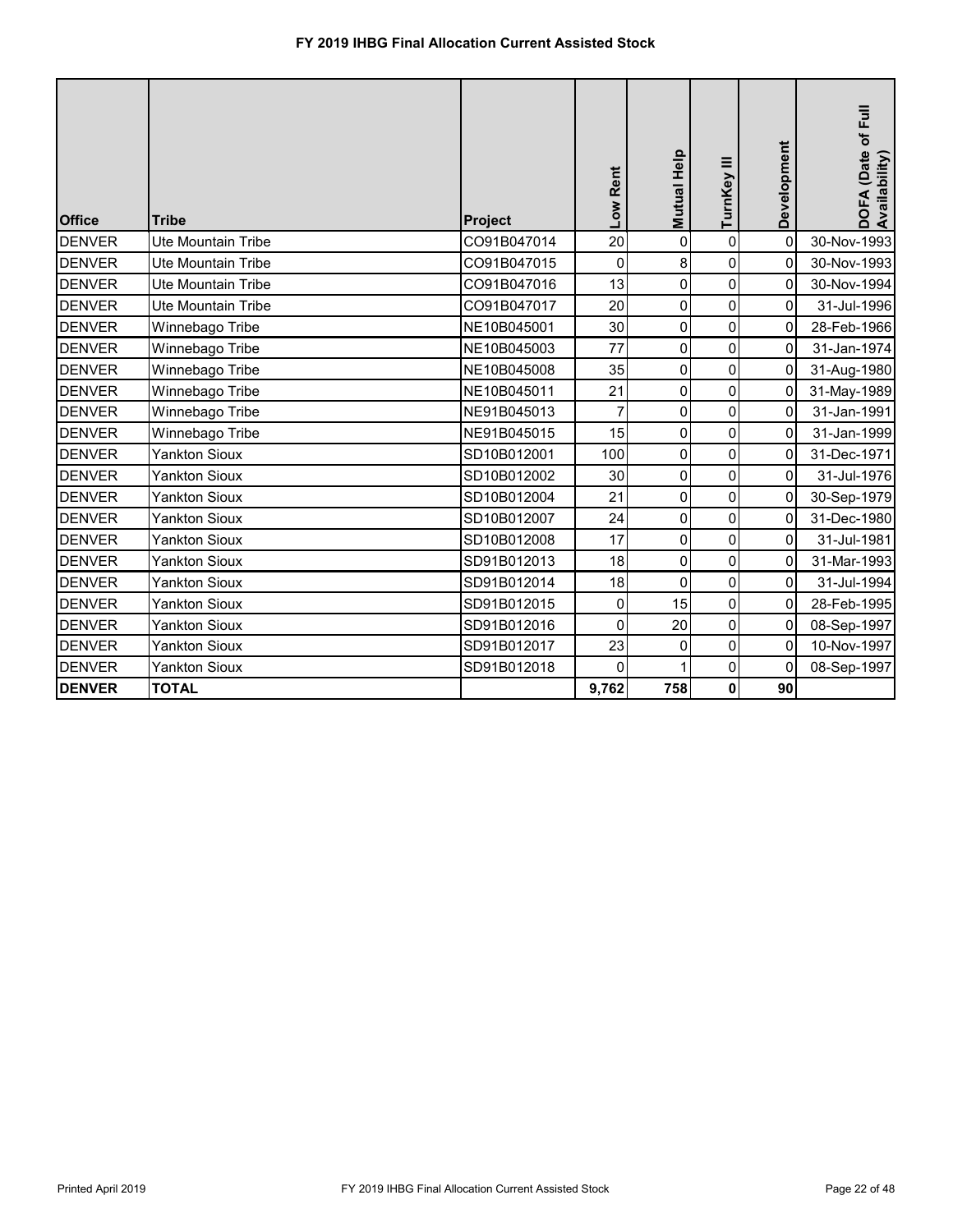| <b>Office</b>   | <b>Tribe</b>           | Project     | Low Rent            | Mutual Help    | TurnKey III    | Development | DOFA (Date of Full<br>Availability) |
|-----------------|------------------------|-------------|---------------------|----------------|----------------|-------------|-------------------------------------|
| <b>OKLAHOMA</b> | Absentee-Shawnee       | OK56B091011 | $\mathbf 0$         | $\overline{2}$ | $\pmb{0}$      | $\mathbf 0$ | 31-Mar-1982                         |
| <b>OKLAHOMA</b> | Absentee-Shawnee       | OK56B091012 | 25                  | $\mathbf 0$    | 0              | 0           | 30-Jun-1981                         |
| <b>OKLAHOMA</b> | Absentee-Shawnee       | OK56B091013 | $\mathbf 0$         | 8              | $\pmb{0}$      | 0           | 31-Oct-1981                         |
| <b>OKLAHOMA</b> | Absentee-Shawnee       | OK56B091015 | 25                  | $\mathbf 0$    | $\pmb{0}$      | 0           | 30-Apr-1982                         |
| <b>OKLAHOMA</b> | Absentee-Shawnee       | OK95B091006 | 74                  | 0              | $\pmb{0}$      | 0           | 31-Mar-1979                         |
| <b>OKLAHOMA</b> | Absentee-Shawnee       | OK95B091007 | 0                   |                | 0              | 0           | 30-Oct-1979                         |
| <b>OKLAHOMA</b> | Absentee-Shawnee       | OK95B091008 | $\mathbf 0$         | 8              | $\pmb{0}$      | 0           | 30-Sep-1982                         |
| <b>OKLAHOMA</b> | Absentee-Shawnee       | OK95B091009 | 0                   | 4              | $\pmb{0}$      | 0           | 31-Dec-1980                         |
| <b>OKLAHOMA</b> | Absentee-Shawnee       | OK95B091010 | 21                  | 0              | 0              | 0           | 30-Sep-1979                         |
| <b>OKLAHOMA</b> | Absentee-Shawnee       | OK95B091014 | 25                  | $\mathbf 0$    | 0              | 0           | 31-Aug-1982                         |
| <b>OKLAHOMA</b> | Absentee-Shawnee       | OK95B091016 | $\pmb{0}$           | 8              | $\pmb{0}$      | 0           | 31-Mar-1984                         |
| <b>OKLAHOMA</b> | Absentee-Shawnee       | OK95B091017 | $\pmb{0}$           | 5              | $\pmb{0}$      | 0           | 30-Jun-1984                         |
| <b>OKLAHOMA</b> | Absentee-Shawnee       | OK95B091019 | $\pmb{0}$           | 5              | 0              | 0           | 30-Nov-1984                         |
| <b>OKLAHOMA</b> | Absentee-Shawnee       | OK95B091020 | $\pmb{0}$           |                | 0              | 0           | 31-Jul-1984                         |
| <b>OKLAHOMA</b> | Absentee-Shawnee       | OK95B091021 | 0                   | 5              | 0              | 0           | 30-Sep-1987                         |
| <b>OKLAHOMA</b> | Absentee-Shawnee       | OK95B091024 | 0                   | 5              | $\pmb{0}$      | 0           | 31-May-1987                         |
| <b>OKLAHOMA</b> | Absentee-Shawnee       | OK95B091025 | 0                   | 4              | 0              | 0           | 31-Mar-1989                         |
| <b>OKLAHOMA</b> | Absentee-Shawnee       | OK95B091026 | 0                   | 3              | $\pmb{0}$      | 0           | 30-Nov-1989                         |
| <b>OKLAHOMA</b> | Absentee-Shawnee       | OK95B091028 | 0                   | $\overline{2}$ | 0              | 0           | 31-Dec-1990                         |
| <b>OKLAHOMA</b> | Absentee-Shawnee       | OK95B091029 | $\mathsf{O}\xspace$ | 4              | $\pmb{0}$      | 0           | 31-Jul-1992                         |
| <b>OKLAHOMA</b> | Absentee-Shawnee       | OK95B091030 | 0                   | 5              | 0              | 0           | 31-Jul-1995                         |
| <b>OKLAHOMA</b> | Absentee-Shawnee       | OK95B091031 | 0                   | 4              | 0              | 0           | 31-Dec-1993                         |
| <b>OKLAHOMA</b> | Absentee-Shawnee       | OK95B091032 | 20                  | $\overline{0}$ | $\overline{0}$ | 01          | 30-Nov-1995                         |
| <b>OKLAHOMA</b> | Absentee-Shawnee       | OK95B091033 | 0                   |                | 0              | 0           | 30-Nov-1996                         |
| <b>OKLAHOMA</b> | Absentee-Shawnee       | OK95B091034 | $\mathbf 0$         | 6              | 0              | 0           | 31-Jan-1995                         |
| <b>OKLAHOMA</b> | Absentee-Shawnee       | OK95B091035 | $\overline{0}$      |                | 0              | 0           | 31-Oct-1995                         |
| <b>OKLAHOMA</b> | Absentee-Shawnee       | OK95B091036 | $\mathbf 0$         | 13             | 0              | 0           | 30-Jan-1999                         |
| <b>OKLAHOMA</b> | Absentee-Shawnee       | OK95B091037 | $\mathbf 0$         | 19             | 0              | 0           | 31-Mar-2000                         |
| <b>OKLAHOMA</b> | Absentee-Shawnee       | OK95B091038 | $\mathbf 0$         | 10             | 0              | 0           | 30-Apr-1999                         |
| <b>OKLAHOMA</b> | Absentee-Shawnee       | OK95B091039 | 0                   | 13             | 0              | 0           | 30-Apr-2001                         |
| <b>OKLAHOMA</b> | Absentee-Shawnee       | OK95B091040 | 0                   | 13             | 0              | 0           | 30-Apr-1999                         |
| <b>OKLAHOMA</b> | Alabama-Coushatta      | TX95B338005 | 0                   | 0              | 0              | 0           | 28-Feb-1993                         |
| <b>OKLAHOMA</b> | Alabama-Coushatta      | TX95B338006 | 0                   | 3              | 0              | 0           | 30-Jun-1995                         |
| <b>OKLAHOMA</b> | Alabama-Coushatta      | TX95B338007 | 0                   | 27             | 0              | 0           | 31-Dec-1998                         |
| <b>OKLAHOMA</b> | Apache Tribe           | OK95B128002 | $\mathbf 0$         | $\overline{2}$ | 0              | 0           | 30-Apr-1991                         |
| <b>OKLAHOMA</b> | Apache Tribe           | OK95B128003 | 0                   |                | 0              | 0           | 30-Nov-1990                         |
| <b>OKLAHOMA</b> | Apache Tribe           | OK95B128005 | $\mathbf 0$         | 5              | 0              | 0           | 30-Sep-1987                         |
| <b>OKLAHOMA</b> | Apache Tribe           | OK95B128006 | $\mathbf 0$         | 8              | 0              | 0           | 30-Sep-1994                         |
| <b>OKLAHOMA</b> | Apache Tribe           | OK95B128010 | $\mathbf 0$         | 21             | 0              | 0           | 31-Mar-1998                         |
| <b>OKLAHOMA</b> | Apache Tribe           | OK95B128011 | 0                   | 13             | 0              | 0           | 30-Nov-1996                         |
| <b>OKLAHOMA</b> | Caddo Tribe            | OK95B077002 | 20                  | 0              | $\pmb{0}$      | 0           | 31-May-1972                         |
| <b>OKLAHOMA</b> | Caddo Tribe            | OK95B077010 | 0                   | 0              | 0              | 9           |                                     |
| <b>OKLAHOMA</b> | <b>Cherokee Nation</b> | OK56B045041 | 51                  | $\mathbf 0$    | $\pmb{0}$      | $\mathbf 0$ | 31-Jul-1982                         |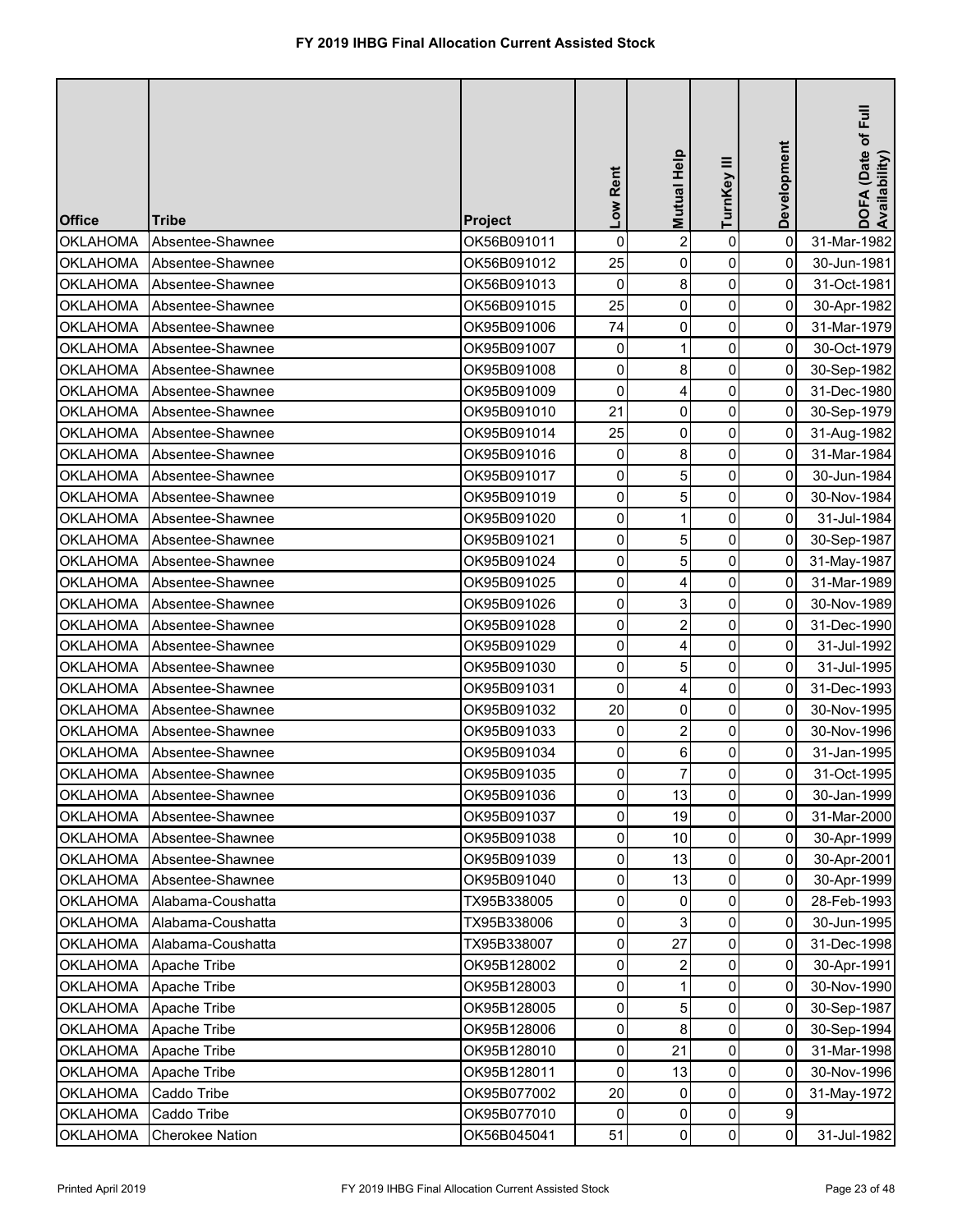| <b>Office</b>   | <b>Tribe</b>           | Project     | Low Rent            | Mutual Help    | TurnKey III    | Development    | DOFA (Date of Full<br>Availability) |
|-----------------|------------------------|-------------|---------------------|----------------|----------------|----------------|-------------------------------------|
| <b>OKLAHOMA</b> | <b>Cherokee Nation</b> | OK56B045047 | 35                  | $\mathbf 0$    | $\pmb{0}$      | $\mathbf 0$    | 31-Mar-1981                         |
| <b>OKLAHOMA</b> | <b>Cherokee Nation</b> | OK56B045048 | 40                  | $\mathbf{0}$   | 0              | 0              | 31-Dec-1981                         |
| <b>OKLAHOMA</b> | <b>Cherokee Nation</b> | OK56B045050 | $\mathbf 0$         | $\mathbf 0$    | $\pmb{0}$      | 0              | 31-Mar-1983                         |
| <b>OKLAHOMA</b> | <b>Cherokee Nation</b> | OK56B045052 | 25                  | $\mathbf 0$    | 0              | 0              | 30-Nov-1981                         |
| <b>OKLAHOMA</b> | <b>Cherokee Nation</b> | OK56B045054 | 50                  | 0              | $\pmb{0}$      | 0              | 31-Jan-1983                         |
| <b>OKLAHOMA</b> | <b>Cherokee Nation</b> | OK56B045055 | 50                  | 0              | 0              | 0              | 31-Oct-1981                         |
| <b>OKLAHOMA</b> | <b>Cherokee Nation</b> | OK56B045056 | 0                   | 0              | $\pmb{0}$      | 0              | 31-Jan-1983                         |
| <b>OKLAHOMA</b> | <b>Cherokee Nation</b> | OK56B045057 | 0                   | 0              | $\mathbf 0$    | 0              | 31-Jan-1983                         |
| <b>OKLAHOMA</b> | <b>Cherokee Nation</b> | OK56B045058 | $\pmb{0}$           | 0              | 0              | 0              | 30-Sep-1982                         |
| <b>OKLAHOMA</b> | <b>Cherokee Nation</b> | OK95B045002 | 16                  | 0              | 0              | 0              | 31-Aug-1969                         |
| <b>OKLAHOMA</b> | <b>Cherokee Nation</b> | OK95B045005 | 40                  | 0              | $\pmb{0}$      | 0              | 30-Jun-1971                         |
| <b>OKLAHOMA</b> | <b>Cherokee Nation</b> | OK95B045016 | 84                  | 0              | $\pmb{0}$      | $\mathbf 0$    | 31-Aug-1972                         |
| <b>OKLAHOMA</b> | <b>Cherokee Nation</b> | OK95B045024 | 29                  | 0              | 0              | $\overline{0}$ | 31-Jul-1974                         |
| <b>OKLAHOMA</b> | <b>Cherokee Nation</b> | OK95B045025 | 19                  | $\mathbf 0$    | 0              | 0              | 30-Nov-1974                         |
| <b>OKLAHOMA</b> | <b>Cherokee Nation</b> | OK95B045026 | 19                  | $\mathbf 0$    | 0              | 0              | 30-Nov-1974                         |
| <b>OKLAHOMA</b> | <b>Cherokee Nation</b> | OK95B045030 | 50                  | $\mathbf 0$    | 0              | 0              | 30-Sep-1977                         |
| <b>OKLAHOMA</b> | <b>Cherokee Nation</b> | OK95B045032 | 20                  | $\mathbf 0$    | 0              | 0              | 31-Jan-1978                         |
| <b>OKLAHOMA</b> | <b>Cherokee Nation</b> | OK95B045033 | $\mathbf 0$         | $\mathbf 0$    | $\pmb{0}$      | 0              | 31-Dec-1977                         |
| <b>OKLAHOMA</b> | <b>Cherokee Nation</b> | OK95B045035 | 50                  | $\mathbf 0$    | $\pmb{0}$      | 0              | 30-Sep-1977                         |
| <b>OKLAHOMA</b> | <b>Cherokee Nation</b> | OK95B045037 | 25                  | 0              | $\pmb{0}$      | 0              | 31-Dec-1978                         |
| <b>OKLAHOMA</b> | <b>Cherokee Nation</b> | OK95B045038 | 25                  | $\mathbf{0}$   | 0              | 0              | 31-Dec-1979                         |
| <b>OKLAHOMA</b> | <b>Cherokee Nation</b> | OK95B045039 | 30                  | 0              | 0              | 0              | 31-Jan-1981                         |
| <b>OKLAHOMA</b> | <b>Cherokee Nation</b> | OK95B045040 | 46                  | $\overline{0}$ | $\overline{0}$ | 01             | 31-Mar-1981                         |
| <b>OKLAHOMA</b> | <b>Cherokee Nation</b> | OK95B045042 | 25                  | 0              | 0              | 0              | 31-Oct-1980                         |
| <b>OKLAHOMA</b> | <b>Cherokee Nation</b> | OK95B045043 | 50                  | 0              | 0              | 0              | 31-Aug-1980                         |
| <b>OKLAHOMA</b> | <b>Cherokee Nation</b> | OK95B045044 | 50                  | 0              | 0              | 0              | 30-Nov-1980                         |
| <b>OKLAHOMA</b> | <b>Cherokee Nation</b> | OK95B045045 | 24                  | 0              | 0              | 0              | 31-Aug-1980                         |
| <b>OKLAHOMA</b> | <b>Cherokee Nation</b> | OK95B045046 | 60                  | 0              | 0              | 0              | 31-Jan-1981                         |
| <b>OKLAHOMA</b> | <b>Cherokee Nation</b> | OK95B045049 | 0                   | $\Omega$       | 0              | 0              | 31-Oct-1980                         |
| <b>OKLAHOMA</b> | <b>Cherokee Nation</b> | OK95B045053 | 0                   |                | 0              | 0              | 30-Sep-1981                         |
| <b>OKLAHOMA</b> | <b>Cherokee Nation</b> | OK95B045059 | 0                   | $\mathbf{0}$   | 0              | 0              | 31-Oct-1984                         |
| <b>OKLAHOMA</b> | <b>Cherokee Nation</b> | OK95B045060 | 0                   | $\Omega$       | 0              | 0              | 28-Feb-1986                         |
| <b>OKLAHOMA</b> | <b>Cherokee Nation</b> | OK95B045061 | 0                   | $\Omega$       | 0              | 0              | 30-Sep-1986                         |
| <b>OKLAHOMA</b> | <b>Cherokee Nation</b> | OK95B045062 | 0                   | $\Omega$       | 0              | 0              | 30-Nov-1986                         |
| <b>OKLAHOMA</b> | <b>Cherokee Nation</b> | OK95B045064 | $\mathbf 0$         | $\overline{2}$ | 0              | 0              | 31-Oct-1987                         |
| <b>OKLAHOMA</b> | <b>Cherokee Nation</b> | OK95B045065 | 0                   | $\Omega$       | 0              | 0              | 31-Oct-1984                         |
| <b>OKLAHOMA</b> | <b>Cherokee Nation</b> | OK95B045066 | $\mathbf 0$         | 0              | 0              | 0              | 28-Feb-1987                         |
| <b>OKLAHOMA</b> | <b>Cherokee Nation</b> | OK95B045067 | 0                   | 2              | 0              | 0              | 29-Feb-1988                         |
| <b>OKLAHOMA</b> | <b>Cherokee Nation</b> | OK95B045068 | $\mathbf 0$         |                | 0              | 0              | 31-Mar-1988                         |
| <b>OKLAHOMA</b> | <b>Cherokee Nation</b> | OK95B045069 | $\mathbf 0$         | 4              | 0              | 0              | 31-Mar-1988                         |
| <b>OKLAHOMA</b> | <b>Cherokee Nation</b> | OK95B045072 | $\overline{0}$      |                | 0              | 0              | 30-Sep-1988                         |
| <b>OKLAHOMA</b> | <b>Cherokee Nation</b> | OK95B045073 | $\mathsf{O}\xspace$ | 4              | 0              | 0              | 30-Sep-1988                         |
| <b>OKLAHOMA</b> | <b>Cherokee Nation</b> | OK95B045075 | $\pmb{0}$           | 0              | $\pmb{0}$      | 0              | 30-Sep-1989                         |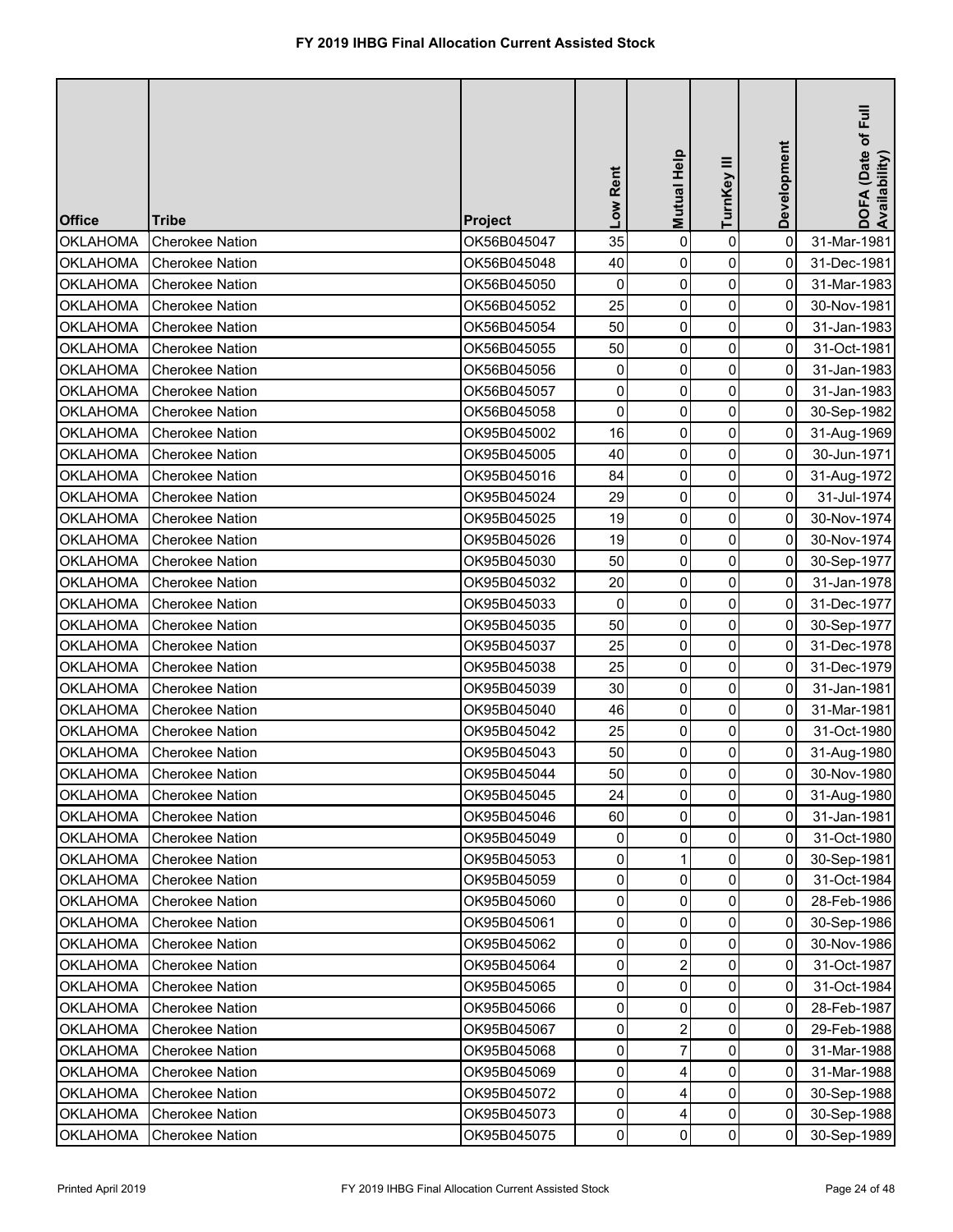| <b>Office</b>   | <b>Tribe</b>            | <b>Project</b> | Low Rent            | Mutual Help    | TurnKey III    | Development         | DOFA (Date of Full<br>Availability) |
|-----------------|-------------------------|----------------|---------------------|----------------|----------------|---------------------|-------------------------------------|
| <b>OKLAHOMA</b> | <b>Cherokee Nation</b>  | OK95B045078    | $\pmb{0}$           | 14             | 0              | $\mathbf 0$         | 31-Dec-1993                         |
| <b>OKLAHOMA</b> | <b>Cherokee Nation</b>  | OK95B045079    | 0                   | 10             | 0              | 0                   | 31-Oct-1993                         |
| <b>OKLAHOMA</b> | <b>Cherokee Nation</b>  | OK95B045080    | 0                   | 10             | $\pmb{0}$      | 0                   | 30-Apr-1994                         |
| <b>OKLAHOMA</b> | <b>Cherokee Nation</b>  | OK95B045081    | 0                   | 16             | 0              | 0                   | 31-May-1994                         |
| <b>OKLAHOMA</b> | <b>Cherokee Nation</b>  | OK95B045082    | 0                   | 50             | $\pmb{0}$      | 0                   | 30-Apr-1995                         |
| <b>OKLAHOMA</b> | <b>Cherokee Nation</b>  | OK95B045083    | 43                  | 0              | 0              | 0                   | 30-Nov-1995                         |
| <b>OKLAHOMA</b> | <b>Cherokee Nation</b>  | OK95B045085    | 0                   | 57             | $\pmb{0}$      | $\mathsf{O}\xspace$ | 30-Apr-1996                         |
| <b>OKLAHOMA</b> | <b>Cherokee Nation</b>  | OK95B045086    | 0                   | 90             | 0              | 0                   | 25-Mar-1998                         |
| <b>OKLAHOMA</b> | <b>Cherokee Nation</b>  | OK95B045087    | 0                   | 12             | 0              | 0                   | 31-Dec-1999                         |
| <b>OKLAHOMA</b> | <b>Cherokee Nation</b>  | OK95B045088    | 0                   | 39             | 0              | 0                   | 31-Dec-2000                         |
| <b>OKLAHOMA</b> | Cheyenne-Arapaho Tribes | OK95B100004    | $\mathsf{O}\xspace$ | 0              | 0              | $\overline{0}$      | 31-Jul-1981                         |
| <b>OKLAHOMA</b> | Cheyenne-Arapaho Tribes | OK95B100005    | $\pmb{0}$           |                | 0              | 0                   | 30-Oct-1987                         |
| <b>OKLAHOMA</b> | Cheyenne-Arapaho Tribes | OK95B100008    | $\mathsf{O}\xspace$ | 0              | 0              | 0                   | 31-Jul-1993                         |
| <b>OKLAHOMA</b> | Cheyenne-Arapaho Tribes | OK95B100009    | 0                   | 6              | 0              | 0                   | 13-May-1996                         |
| <b>OKLAHOMA</b> | Cheyenne-Arapaho Tribes | OK95B100010    | 0                   | 12             | 0              | 0                   | 30-Dec-1997                         |
| <b>OKLAHOMA</b> | Cheyenne-Arapaho Tribes | OK95B100012    | 0                   | 22             | 0              | $\mathbf 0$         | 28-Feb-1999                         |
| <b>OKLAHOMA</b> | Chickasaw               | OK56B047042    | 0                   |                | 0              | 0                   | 30-Apr-1982                         |
| <b>OKLAHOMA</b> | Chickasaw               | OK56B047044    | $\mathbf 0$         | 4              | 0              | 0                   | 31-May-1985                         |
| <b>OKLAHOMA</b> | Chickasaw               | OK95B047002    | 24                  | $\mathbf 0$    | 0              | 0                   | 30-Nov-1970                         |
| <b>OKLAHOMA</b> | Chickasaw               | OK95B047004    | 64                  | $\mathbf 0$    | $\pmb{0}$      | 0                   | 31-Dec-1971                         |
| <b>OKLAHOMA</b> | Chickasaw               | OK95B047006    | 100                 | 0              | 0              | 0                   | 31-Oct-1971                         |
| <b>OKLAHOMA</b> | Chickasaw               | OK95B047010    | 100                 | 0              | 0              | 0                   | 28-Feb-1973                         |
| <b>OKLAHOMA</b> | Chickasaw               | OK95B047011    | 25                  | $\overline{0}$ | $\overline{0}$ | 0                   | 30-Jun-1973                         |
| <b>OKLAHOMA</b> | Chickasaw               | OK95B047013    | 30                  | 0              | 0              | 0                   | 31-Oct-1972                         |
| <b>OKLAHOMA</b> | Chickasaw               | OK95B047014    | 22                  | 0              | 0              | 0                   | 31-Oct-1972                         |
| <b>OKLAHOMA</b> | Chickasaw               | OK95B047029    | 0                   |                | 0              | 0                   | 31-Dec-1980                         |
| <b>OKLAHOMA</b> | Chickasaw               | OK95B047033    | 40                  | 0              | 0              | 0                   | 31-May-1979                         |
| <b>OKLAHOMA</b> | Chickasaw               | OK95B047034    | 0                   |                | 0              | 0                   | 30-Apr-1981                         |
| <b>OKLAHOMA</b> | Chickasaw               | OK95B047035    | 0                   | 3              | 0              | 0                   | 31-Dec-1980                         |
| <b>OKLAHOMA</b> | Chickasaw               | OK95B047036    | 90                  | 0              | 0              | 0                   | 30-Sep-1981                         |
| <b>OKLAHOMA</b> | Chickasaw               | OK95B047037    | 60                  | $\mathbf{0}$   | 0              | 0                   | 30-Sep-1980                         |
| <b>OKLAHOMA</b> | Chickasaw               | OK95B047038    | 50                  | 0              | 0              | 0                   | 30-Jun-1983                         |
| <b>OKLAHOMA</b> | Chickasaw               | OK95B047039    | 0                   |                | 0              | 0                   | 30-Apr-1980                         |
| <b>OKLAHOMA</b> | Chickasaw               | OK95B047040    | 0                   |                | 0              | 0                   | 31-May-1984                         |
| <b>OKLAHOMA</b> | Chickasaw               | OK95B047046    | 0                   | 3              | 0              | 0                   | 30-Sep-1986                         |
| <b>OKLAHOMA</b> | Chickasaw               | OK95B047047    | 0                   | 4              | 0              | 0                   | 31-Jul-1986                         |
| <b>OKLAHOMA</b> | Chickasaw               | OK95B047048    | $\mathbf 0$         |                | 0              | 0                   | 30-Sep-1986                         |
| <b>OKLAHOMA</b> | Chickasaw               | OK95B047049    | 0                   | 4              | 0              | 0                   | 30-Apr-1987                         |
| <b>OKLAHOMA</b> | Chickasaw               | OK95B047052    | 0                   |                | 0              | 0                   | 31-Aug-1984                         |
| <b>OKLAHOMA</b> | Chickasaw               | OK95B047053    | $\mathbf 0$         | 3              | 0              | 0                   | 31-May-1987                         |
| <b>OKLAHOMA</b> | Chickasaw               | OK95B047054    | $\overline{0}$      |                | 0              | 0                   | 31-Aug-1987                         |
| <b>OKLAHOMA</b> | Chickasaw               | OK95B047055    | $\mathsf{O}\xspace$ | 3              | 0              | 0                   | 31-Aug-1987                         |
| <b>OKLAHOMA</b> | Chickasaw               | OK95B047057    | $\pmb{0}$           | 3              | $\pmb{0}$      | $\mathbf 0$         | 31-Jul-1986                         |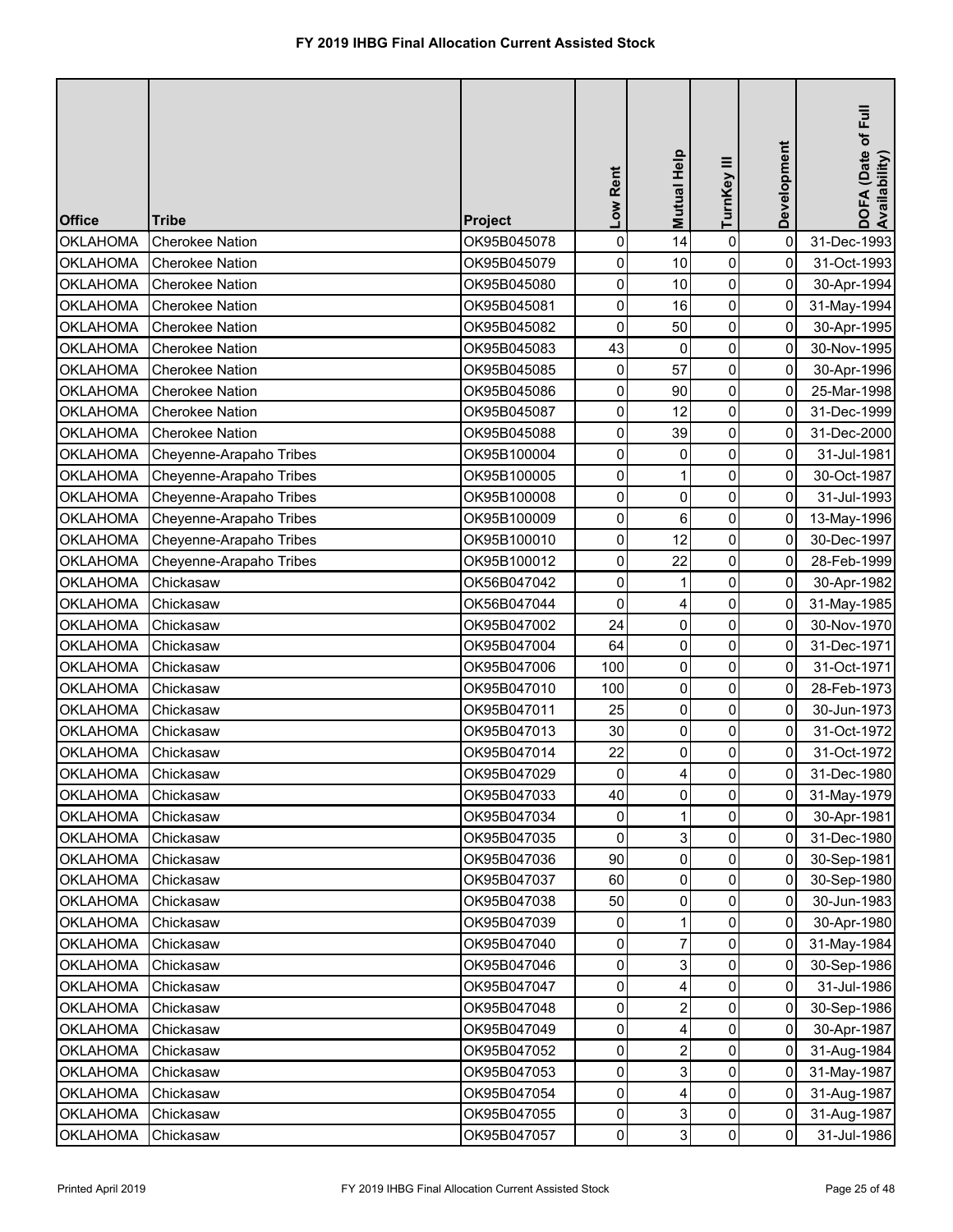| <b>Office</b>   | <b>Tribe</b>          | <b>Project</b> | Low Rent            | Mutual Help    | TurnKey III    | Development | DOFA (Date of Full<br>Availability) |
|-----------------|-----------------------|----------------|---------------------|----------------|----------------|-------------|-------------------------------------|
| <b>OKLAHOMA</b> | Chickasaw             | OK95B047058    | $\pmb{0}$           | 6              | $\pmb{0}$      | 0           | 30-Sep-1988                         |
| <b>OKLAHOMA</b> | Chickasaw             | OK95B047059    | $\pmb{0}$           |                | 0              | 0           | 30-Apr-1989                         |
| <b>OKLAHOMA</b> | Chickasaw             | OK95B047060    | 0                   | 3              | 0              | 0           | 30-Apr-1990                         |
| <b>OKLAHOMA</b> | Chickasaw             | OK95B047061    | 0                   | 5              | 0              | 0           | 31-Mar-1991                         |
| <b>OKLAHOMA</b> | Chickasaw             | OK95B047062    | 0                   | $\overline{2}$ | $\pmb{0}$      | 0           | 31-Dec-1989                         |
| <b>OKLAHOMA</b> | Chickasaw             | OK95B047063    | 0                   | 5              | 0              | 0           | 31-Jan-1992                         |
| <b>OKLAHOMA</b> | Chickasaw             | OK95B047064    | 0                   | 5              | $\pmb{0}$      | 0           | 31-Oct-1992                         |
| <b>OKLAHOMA</b> | Chickasaw             | OK95B047065    | 0                   | 3              | 0              | 0           | 30-Apr-1992                         |
| <b>OKLAHOMA</b> | Chickasaw             | OK95B047066    | $\pmb{0}$           | 4              | $\pmb{0}$      | 0           | 30-Jun-1995                         |
| <b>OKLAHOMA</b> | Chickasaw             | OK95B047067    | 0                   | 3              | 0              | 0           | 31-Mar-1993                         |
| <b>OKLAHOMA</b> | Chickasaw             | OK95B047068    | $\mathsf{O}\xspace$ | 9              | 0              | 0           | 25-Mar-1996                         |
| <b>OKLAHOMA</b> | Chickasaw             | OK95B047069    | $\mathsf{O}\xspace$ | 8              | 0              | 0           | 31-Oct-1995                         |
| <b>OKLAHOMA</b> | Chickasaw             | OK95B047070    | $\pmb{0}$           | 13             | 0              | 0           | 31-Mar-1996                         |
| <b>OKLAHOMA</b> | Chickasaw             | OK95B047071    | 0                   | 9              | 0              | 0           | 31-Mar-1996                         |
| <b>OKLAHOMA</b> | Chickasaw             | OK95B047072    | $\mathsf{O}\xspace$ | 8              | 0              | 0           | 29-Feb-1996                         |
| <b>OKLAHOMA</b> | Chickasaw             | OK95B047073    | $\pmb{0}$           | $\mathbf 0$    | 5              | 0           | 30-Jun-1997                         |
| <b>OKLAHOMA</b> | Chickasaw             | OK95B047074    | 0                   | 4              | 0              | 0           | 30-Nov-1996                         |
| <b>OKLAHOMA</b> | Chickasaw             | OK95B047075    | 0                   | 10             | 0              | 0           | 28-Feb-1997                         |
| <b>OKLAHOMA</b> | Chickasaw             | OK95B047076    | 0                   | $\overline{2}$ | 0              | 0           | 30-Jun-1983                         |
| <b>OKLAHOMA</b> | Chickasaw             | OK95B047077    | 0                   | 5              | $\pmb{0}$      | 0           | 31-Mar-1998                         |
| <b>OKLAHOMA</b> | Chitimacha Tribe      | LA95B244004    | 0                   | $\overline{2}$ | 0              | 0           | 31-Dec-1995                         |
| <b>OKLAHOMA</b> | <b>Choctaw Nation</b> | OK56B049050    | 0                   |                | 0              | 0           | 31-Mar-1983                         |
| <b>OKLAHOMA</b> | <b>Choctaw Nation</b> | OK56B049055    | $\overline{0}$      | 3              | $\overline{0}$ | 01          | 30-Sep-1983                         |
| <b>OKLAHOMA</b> | <b>Choctaw Nation</b> | OK56B049056    | 0                   |                | 0              | 0           | 31-Oct-1983                         |
| <b>OKLAHOMA</b> | <b>Choctaw Nation</b> | OK56B049057    | 0                   | 4              | 0              | 0           | 31-May-1984                         |
| <b>OKLAHOMA</b> | <b>Choctaw Nation</b> | OK56B049058    | 0                   |                | 0              | 0           | 30-Jun-1983                         |
| <b>OKLAHOMA</b> | <b>Choctaw Nation</b> | OK95B049002    | 30                  | 0              | 0              | 0           | 31-Dec-1969                         |
| <b>OKLAHOMA</b> | <b>Choctaw Nation</b> | OK95B049009    | 14                  | 0              | 0              | 0           | 28-Feb-1971                         |
| <b>OKLAHOMA</b> | <b>Choctaw Nation</b> | OK95B049010    | 20                  | $\Omega$       | 0              | 0           | 31-Aug-1971                         |
| <b>OKLAHOMA</b> | <b>Choctaw Nation</b> | OK95B049011    | 12                  | 0              | 0              | 0           | 31-Dec-1971                         |
| <b>OKLAHOMA</b> | <b>Choctaw Nation</b> | OK95B049014    | 24                  | 0              | 0              | 0           | 31-Jul-1971                         |
| <b>OKLAHOMA</b> | <b>Choctaw Nation</b> | OK95B049016    | 16                  | 0              | 0              | 0           | 31-Dec-1971                         |
| <b>OKLAHOMA</b> | <b>Choctaw Nation</b> | OK95B049020    | 30                  | $\Omega$       | 0              | 0           | 30-Apr-1974                         |
| <b>OKLAHOMA</b> | <b>Choctaw Nation</b> | OK95B049034    | 0                   | 0              | 0              | 0           | 30-Jun-1979                         |
| <b>OKLAHOMA</b> | <b>Choctaw Nation</b> | OK95B049059    | 0                   | 2              | 0              | 0           | 31-May-1985                         |
| <b>OKLAHOMA</b> | <b>Choctaw Nation</b> | OK95B049060    | 0                   |                | 0              | 0           | 30-Sep-1986                         |
| <b>OKLAHOMA</b> | <b>Choctaw Nation</b> | OK95B049061    | 0                   | 5              | 0              | 0           | 31-Dec-1986                         |
| <b>OKLAHOMA</b> | <b>Choctaw Nation</b> | OK95B049062    | 0                   |                | 0              | 0           | 31-Jul-1985                         |
| <b>OKLAHOMA</b> | <b>Choctaw Nation</b> | OK95B049064    | $\mathbf 0$         |                | 0              | 0           | 31-Jan-1987                         |
| <b>OKLAHOMA</b> | <b>Choctaw Nation</b> | OK95B049069    | 0                   |                | 0              | 0           | 31-Jul-1988                         |
| <b>OKLAHOMA</b> | <b>Choctaw Nation</b> | OK95B049071    | $\overline{0}$      |                | 0              | 0           | 30-Sep-1988                         |
| <b>OKLAHOMA</b> | <b>Choctaw Nation</b> | OK95B049076    | 0                   | $\overline{2}$ | 0              | 0           | 30-Sep-1989                         |
| <b>OKLAHOMA</b> | <b>Choctaw Nation</b> | OK95B049077    | $\overline{0}$      | 1              | $\pmb{0}$      | $\mathbf 0$ | 31-Dec-1989                         |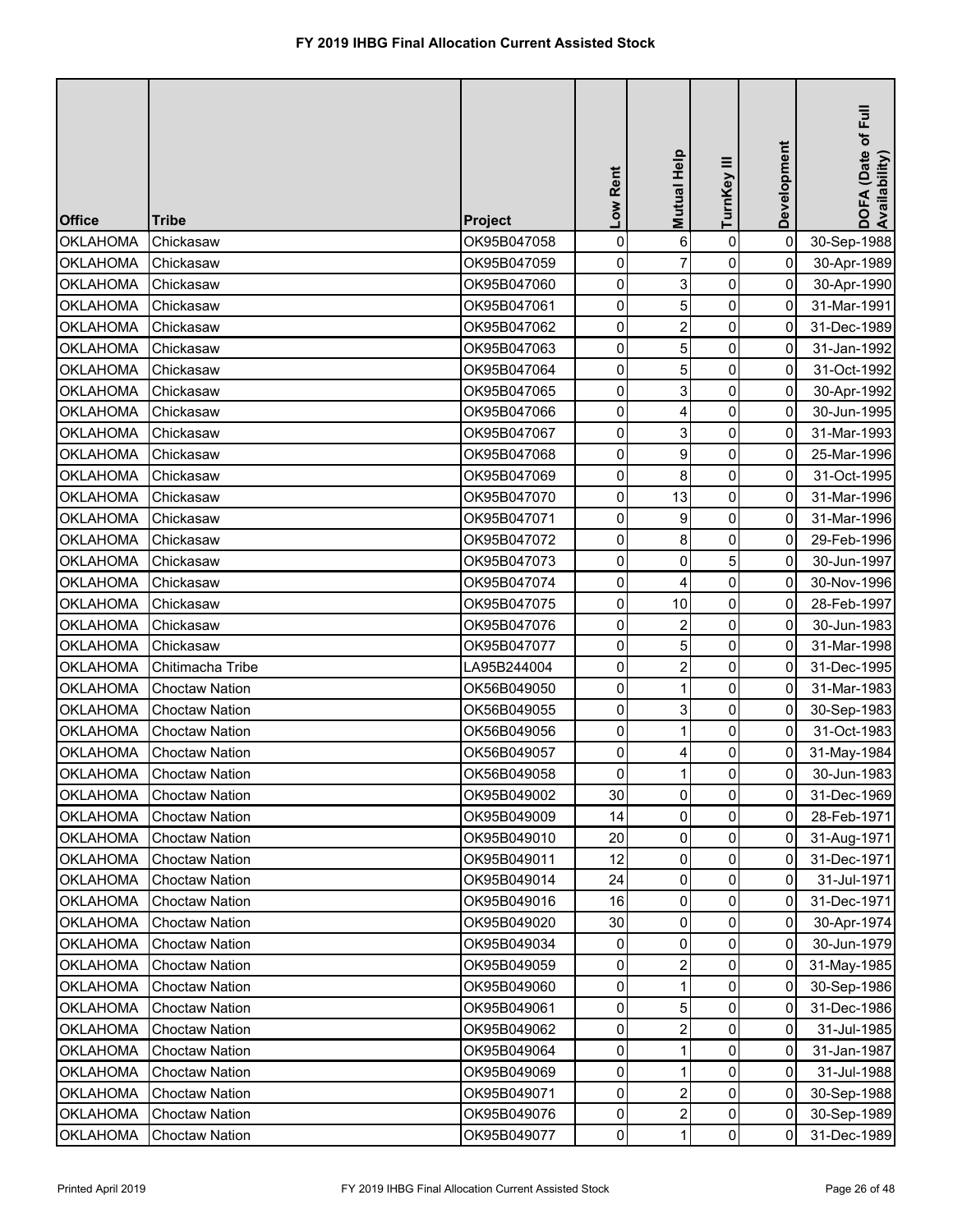| <b>Office</b>   | <b>Tribe</b>                      | <b>Project</b> | Low Rent            | Mutual Help    | TurnKey III    | Development | DOFA (Date of Full<br>Availability) |
|-----------------|-----------------------------------|----------------|---------------------|----------------|----------------|-------------|-------------------------------------|
| <b>OKLAHOMA</b> | <b>Choctaw Nation</b>             | OK95B049079    | $\pmb{0}$           | $\overline{2}$ | $\pmb{0}$      | $\mathbf 0$ | 30-Jun-1990                         |
| <b>OKLAHOMA</b> | <b>Choctaw Nation</b>             | OK95B049080    | 0                   | $\overline{2}$ | 0              | 0           | 30-Nov-1990                         |
| <b>OKLAHOMA</b> | <b>Choctaw Nation</b>             | OK95B049081    | 0                   | $\overline{2}$ | $\pmb{0}$      | 0           | 31-May-1991                         |
| <b>OKLAHOMA</b> | <b>Choctaw Nation</b>             | OK95B049083    | 0                   |                | 0              | 0           | 31-May-1992                         |
| <b>OKLAHOMA</b> | <b>Choctaw Nation</b>             | OK95B049084    | 0                   | $\overline{2}$ | $\pmb{0}$      | 0           | 31-Mar-1993                         |
| <b>OKLAHOMA</b> | <b>Choctaw Nation</b>             | OK95B049085    | 0                   | 26             | $\pmb{0}$      | 0           | 30-Apr-1995                         |
| <b>OKLAHOMA</b> | <b>Choctaw Nation</b>             | OK95B049086    | $\mathsf{O}\xspace$ | 16             | $\pmb{0}$      | 0           | 31-Aug-1996                         |
| <b>OKLAHOMA</b> | <b>Choctaw Nation</b>             | OK95B049087    | 0                   | 25             | $\mathbf 0$    | 0           | 31-Mar-1997                         |
| <b>OKLAHOMA</b> | <b>Choctaw Nation</b>             | OK95B049088    | $\mathsf{O}\xspace$ | 27             | 0              | 0           | 31-Jul-1997                         |
| <b>OKLAHOMA</b> | <b>Choctaw Nation</b>             | OK95B049089    | $\mathsf{O}\xspace$ | 8              | 0              | 0           | 30-Sep-1997                         |
| <b>OKLAHOMA</b> | <b>Choctaw Nation</b>             | OK95B049090    | $\mathsf{O}\xspace$ | 26             | $\pmb{0}$      | 0           | 31-Mar-1998                         |
| <b>OKLAHOMA</b> | <b>Choctaw Nation</b>             | OK95B049091    | 0                   | 21             | $\pmb{0}$      | 0           | 28-Feb-1999                         |
| <b>OKLAHOMA</b> | <b>Choctaw Nation</b>             | OK95B049092    | $\mathsf{O}\xspace$ | 26             | 0              | 0           | 28-Feb-1999                         |
| <b>OKLAHOMA</b> | <b>Choctaw Nation</b>             | OK95B049093    | 0                   | 30             | $\mathbf 0$    | 0           | 31-Dec-1999                         |
| <b>OKLAHOMA</b> | <b>Choctaw Nation</b>             | OK95B049094    | 0                   | 30             | 0              | 0           | 30-Apr-2000                         |
| <b>OKLAHOMA</b> | <b>Choctaw Nation</b>             | OK95B049095    | 0                   | 24             | 0              | 0           | 31-Aug-2000                         |
| <b>OKLAHOMA</b> | Citizen Potawatomi Nation         | OK95B091022    | 25                  | 0              | 0              | 0           | 31-Jul-1987                         |
| <b>OKLAHOMA</b> | <b>Comanche Tribe</b>             | OK95B110006    | 0                   | 1              | $\pmb{0}$      | 0           | 30-Apr-1980                         |
| <b>OKLAHOMA</b> | Comanche Tribe                    | OK95B110007    | 0                   | $\overline{7}$ | 0              | 0           | 30-Nov-1982                         |
| <b>OKLAHOMA</b> | Comanche Tribe                    | OK95B110008    | $\mathsf{O}\xspace$ | 1              | $\pmb{0}$      | 0           | 31-Jul-1983                         |
| <b>OKLAHOMA</b> | <b>Comanche Tribe</b>             | OK95B110009    | 0                   | 3              | 0              | 0           | 30-Jun-1982                         |
| <b>OKLAHOMA</b> | <b>Comanche Tribe</b>             | OK95B110011    | 0                   | $\overline{2}$ | 0              | 0           | 30-Nov-1987                         |
| <b>OKLAHOMA</b> | <b>Comanche Tribe</b>             | OK95B110012    | $\overline{0}$      | $2\vert$       | $\overline{0}$ | 0           | 30-Jun-1990                         |
| <b>OKLAHOMA</b> | <b>Comanche Tribe</b>             | OK95B110013    | 0                   |                | 0              | 0           | 31-Jul-1991                         |
| <b>OKLAHOMA</b> | <b>Comanche Tribe</b>             | OK95B110014    | 55                  | $\Omega$       | 0              | 0           | 30-Apr-1997                         |
| <b>OKLAHOMA</b> | Comanche Tribe                    | OK95B110015    | 0                   | 20             | $\overline{0}$ | 0           | 31-Dec-1998                         |
| <b>OKLAHOMA</b> | <b>Comanche Tribe</b>             | OK95B110016    | $\mathbf 0$         | 24             | 0              | 1           | 30-Sep-1998                         |
| <b>OKLAHOMA</b> | <b>Comanche Tribe</b>             | OK95B110017    | 44                  | 0              | 0              | 0           | 30-Jun-1999                         |
| <b>OKLAHOMA</b> | Comanche Tribe                    | OK95B110018    | 40                  | $\Omega$       | 0              | 0           | 30-Jun-1999                         |
| <b>OKLAHOMA</b> | Delaware Nation of West Oklahoma  | OK95B170001    | 0                   | 12             | 0              | 0           | 09-Sep-2004                         |
| <b>OKLAHOMA</b> | Delaware Tribe (eastern)          | OK95B144001    | 21                  | $\mathbf{0}$   | 0              | 0           | 30-Sep-1980                         |
| <b>OKLAHOMA</b> | Delaware Tribe (eastern)          | OK95B144007    | 0                   | $\Omega$       | 0              | 0           | 30-Jun-1993                         |
| <b>OKLAHOMA</b> | Delaware Tribe (eastern)          | OK95B144008    | 0                   | $\Omega$       | 0              | 0           | 30-Sep-1993                         |
| <b>OKLAHOMA</b> | Delaware Tribe (eastern)          | OK95B144009    | 0                   |                | 0              | 0           | 30-Sep-1995                         |
| <b>OKLAHOMA</b> | Delaware Tribe (eastern)          | OK95B144010    | 0                   | $\overline{2}$ | 0              | 0           | 20-Jul-1997                         |
| <b>OKLAHOMA</b> | Delaware Tribe (eastern)          | OK95B144011    | $\overline{2}$      | $\Omega$       | 0              | 0           | 20-Nov-1997                         |
| <b>OKLAHOMA</b> | Delaware Tribe (eastern)          | OK95B144012    | 32                  | 0              | 0              | 0           | 30-Sep-1998                         |
| <b>OKLAHOMA</b> | Eastern Shawnee Tribe             | OK95B167001    | 0                   | 12             | 0              | 0           | 30-Mar-2000                         |
| <b>OKLAHOMA</b> | Fort Sill Apache Tribe            | OK95B159001    | 0                   | 9              | 0              | 0           | 31-Aug-2000                         |
| <b>OKLAHOMA</b> | Iowa Tribe of Kansas and Nebraska | KS95B067003    | 46                  | $\Omega$       | 0              | 0           | 31-Mar-1980                         |
| <b>OKLAHOMA</b> | Iowa Tribe of Kansas and Nebraska | KS95B067006    | 0                   | 10             | $\pmb{0}$      | 0           | 29-Feb-2000                         |
| <b>OKLAHOMA</b> | Iowa Tribe of Oklahoma            | OK95B161001    | $\mathsf{O}\xspace$ | 2              | $\pmb{0}$      | 0           | 15-Jul-1997                         |
| <b>OKLAHOMA</b> | <b>Kaw Nation</b>                 | OK95B145001    | $\pmb{0}$           | 6              | $\pmb{0}$      | 0           | 31-Aug-1985                         |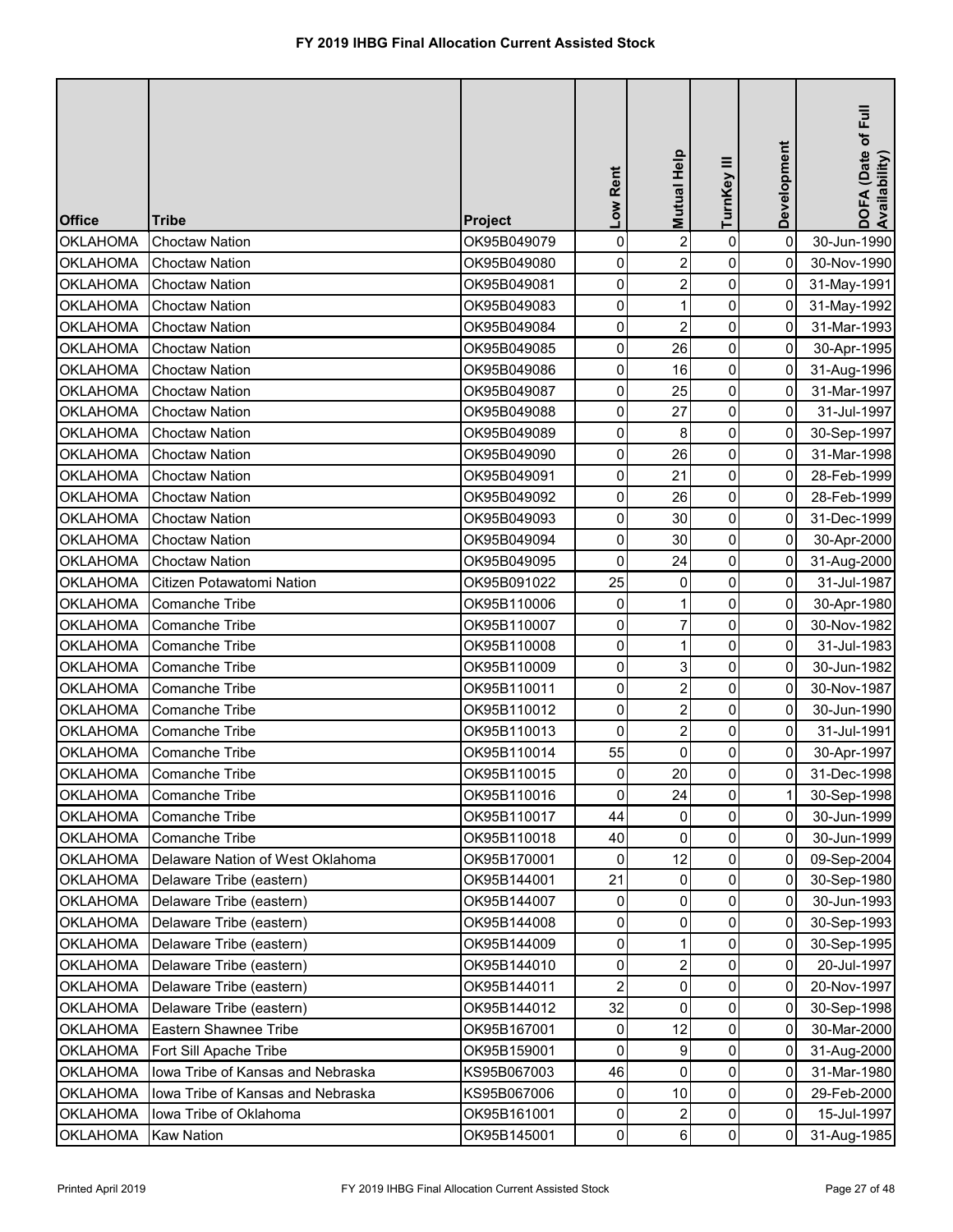| <b>Office</b>   | <b>Tribe</b>                        | <b>Project</b> | Low Rent            | Mutual Help    | TurnKey III    | Development         | DOFA (Date of Full<br>Availability) |
|-----------------|-------------------------------------|----------------|---------------------|----------------|----------------|---------------------|-------------------------------------|
| <b>OKLAHOMA</b> | <b>Kaw Nation</b>                   | OK95B145002    | $\pmb{0}$           | 5              | 0              | $\mathbf 0$         | 30-Sep-1988                         |
| <b>OKLAHOMA</b> | <b>Kaw Nation</b>                   | OK95B145003    | 0                   | 3              | 0              | 0                   | 30-Sep-1990                         |
| <b>OKLAHOMA</b> | <b>Kaw Nation</b>                   | OK95B145005    | 0                   | $\overline{2}$ | $\pmb{0}$      | $\mathbf 0$         | 30-Jun-1993                         |
| <b>OKLAHOMA</b> | <b>Kaw Nation</b>                   | OK95B145006    | 0                   | $\overline{2}$ | 0              | 0                   | 31-Mar-1995                         |
| <b>OKLAHOMA</b> | <b>Kaw Nation</b>                   | OK95B145007    | $\pmb{0}$           | 6              | $\pmb{0}$      | 0                   | 31-Mar-1999                         |
| <b>OKLAHOMA</b> | Kickapoo Traditional Tribe of Texas | TX95B558001    | 20                  | 0              | 0              | 0                   | 31-Dec-1995                         |
| <b>OKLAHOMA</b> | Kickapoo Tribe of Kansas            | KS95B048003    | 19                  | 0              | $\pmb{0}$      | 0                   | 30-Jun-1980                         |
| <b>OKLAHOMA</b> | Kickapoo Tribe of Kansas            | KS95B048004    | 25                  | 0              | 0              | 0                   | 30-Jun-1980                         |
| <b>OKLAHOMA</b> | Kickapoo Tribe of Oklahoma          | OK95B158001    | 9                   | 0              | 0              | 6                   | 01-Sep-2004                         |
| <b>OKLAHOMA</b> | Kickapoo Tribe of Oklahoma          | OK95B158002    | 9                   | $\mathbf 0$    | 0              | 0                   | 01-Sep-2004                         |
| <b>OKLAHOMA</b> | Kiowa Tribe                         | OK95B098009    | $\mathsf{O}\xspace$ | 8              | $\pmb{0}$      | 0                   | 30-Apr-1994                         |
| <b>OKLAHOMA</b> | <b>Kiowa Tribe</b>                  | OK95B098010    | $\pmb{0}$           | $\mathbf 0$    | $\pmb{0}$      | $\mathbf 0$         | 26-Feb-1993                         |
| <b>OKLAHOMA</b> | Kiowa Tribe                         | OK95B098011    | $\pmb{0}$           | 14             | 0              | 0                   | 30-Sep-1996                         |
| <b>OKLAHOMA</b> | Kiowa Tribe                         | OK95B098012    | 21                  | $\mathbf 0$    | 0              | $\mathbf 0$         | 30-Apr-1997                         |
| <b>OKLAHOMA</b> | Modoc Tribe                         | OK95B165001    | 15                  | $\mathbf 0$    | 0              | 0                   | 30-Sep-1998                         |
| <b>OKLAHOMA</b> | Muscogee (Creek) Nation             | OK56B051031    | 0                   |                | 0              | $\mathbf 0$         | 31-Mar-1981                         |
| <b>OKLAHOMA</b> | Muscogee (Creek) Nation             | OK56B051032    | 0                   | 3              | 0              | 0                   | 31-Jan-1981                         |
| <b>OKLAHOMA</b> | Muscogee (Creek) Nation             | OK56B051035    | 0                   | $\overline{2}$ | 0              | 0                   | 30-Sep-1981                         |
| <b>OKLAHOMA</b> | Muscogee (Creek) Nation             | OK56B051037    | $\mathbf 0$         |                | 0              | 0                   | 30-Jun-1982                         |
| <b>OKLAHOMA</b> | Muscogee (Creek) Nation             | OK95B051001    | 20                  | $\mathbf 0$    | $\pmb{0}$      | 0                   | 30-May-1969                         |
| <b>OKLAHOMA</b> | Muscogee (Creek) Nation             | OK95B051006    | 28                  | 0              | 0              | 0                   | 30-Jun-1971                         |
| <b>OKLAHOMA</b> | Muscogee (Creek) Nation             | OK95B051007    | 30                  | 0              | 0              | $\mathsf{O}\xspace$ | 30-Apr-1973                         |
| <b>OKLAHOMA</b> | Muscogee (Creek) Nation             | OK95B051008    | 69                  | $\overline{0}$ | $\overline{0}$ | $\overline{0}$      | 30-Apr-1973                         |
| <b>OKLAHOMA</b> | Muscogee (Creek) Nation             | OK95B051012    | 70                  | 0              | 0              | $\Omega$            | 31-Jul-1974                         |
| OKLAHOMA        | Muscogee (Creek) Nation             | OK95B051017    | 0                   | 0              | $\pmb{0}$      | 0                   | 31-Aug-1978                         |
| <b>OKLAHOMA</b> | Muscogee (Creek) Nation             | OK95B051019    | 50                  | 0              | $\pmb{0}$      | 0                   | 31-Jan-1980                         |
| <b>OKLAHOMA</b> | Muscogee (Creek) Nation             | OK95B051020    | 0                   | 3              | 0              | 0                   | 31-Jan-1980                         |
| <b>OKLAHOMA</b> | Muscogee (Creek) Nation             | OK95B051021    | 0                   | 3              | 0              | 0                   | 31-Oct-1979                         |
| <b>OKLAHOMA</b> | Muscogee (Creek) Nation             | OK95B051022    | $\mathbf 0$         | 5              | 0              | 0                   | 29-Feb-1980                         |
| <b>OKLAHOMA</b> | Muscogee (Creek) Nation             | OK95B051023    | 50                  | 0              | 0              | 0                   | 30-Jun-1980                         |
| <b>OKLAHOMA</b> | Muscogee (Creek) Nation             | OK95B051024    | 0                   |                | 0              | 0                   | 31-Jul-1980                         |
| <b>OKLAHOMA</b> | Muscogee (Creek) Nation             | OK95B051025    | 0                   |                | 0              | 0                   | 30-Nov-1980                         |
| <b>OKLAHOMA</b> | Muscogee (Creek) Nation             | OK95B051026    | 0                   | $\overline{2}$ | 0              | 0                   | 31-Oct-1980                         |
| <b>OKLAHOMA</b> | Muscogee (Creek) Nation             | OK95B051041    | 0                   | 2              | 0              | 0                   | 31-Dec-1984                         |
| <b>OKLAHOMA</b> | Muscogee (Creek) Nation             | OK95B051042    | 0                   |                | 0              | 0                   | 31-Jan-1985                         |
| <b>OKLAHOMA</b> | Muscogee (Creek) Nation             | OK95B051043    | 0                   |                | 0              | 0                   | 30-Sep-1985                         |
| <b>OKLAHOMA</b> | Muscogee (Creek) Nation             | OK95B051044    | $\mathbf 0$         |                | 0              | 0                   | 30-Sep-1985                         |
| <b>OKLAHOMA</b> | Muscogee (Creek) Nation             | OK95B051045    | 0                   | 2              | 0              | 0                   | 30-Jun-1986                         |
| <b>OKLAHOMA</b> | Muscogee (Creek) Nation             | OK95B051046    | $\mathbf 0$         |                | 0              | 0                   | 30-Sep-1986                         |
| <b>OKLAHOMA</b> | Muscogee (Creek) Nation             | OK95B051047    | $\mathbf 0$         | $\overline{2}$ | 0              | 0                   | 31-Aug-1987                         |
| <b>OKLAHOMA</b> | Muscogee (Creek) Nation             | OK95B051048    | $\overline{0}$      | $\overline{2}$ | $\pmb{0}$      | 0                   | 31-Aug-1987                         |
| <b>OKLAHOMA</b> | Muscogee (Creek) Nation             | OK95B051049    | $\mathsf{O}\xspace$ |                | $\pmb{0}$      | 0                   | 31-Jan-1988                         |
| <b>OKLAHOMA</b> | Muscogee (Creek) Nation             | OK95B051050    | $\pmb{0}$           | 8              | $\pmb{0}$      | 0                   | 31-Mar-1988                         |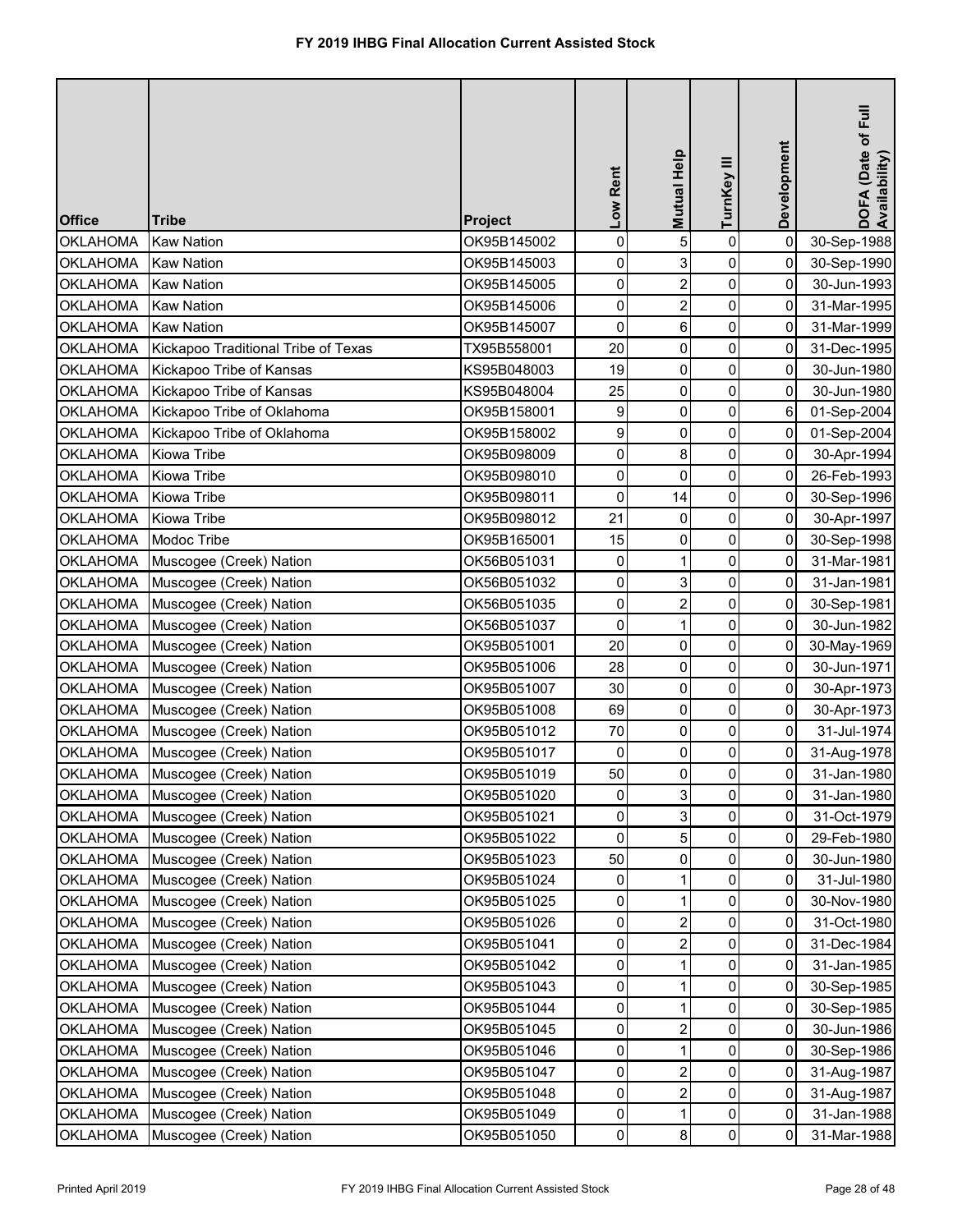| <b>Office</b>   | <b>Tribe</b>                   | Project     | Low Rent       | Mutual Help    | TurnKey III    | Development    | DOFA (Date of Full<br>Availability) |
|-----------------|--------------------------------|-------------|----------------|----------------|----------------|----------------|-------------------------------------|
| <b>OKLAHOMA</b> | Muscogee (Creek) Nation        | OK95B051052 | 0              | $\overline{2}$ | $\pmb{0}$      | $\pmb{0}$      | 31-Aug-1988                         |
| <b>OKLAHOMA</b> | Muscogee (Creek) Nation        | OK95B051053 | 0              | 4              | $\pmb{0}$      | 0              | 31-Jul-1989                         |
| <b>OKLAHOMA</b> | Muscogee (Creek) Nation        | OK95B051054 | 0              | $\overline{2}$ | $\mathbf 0$    | 0              | 31-Jul-1989                         |
| <b>OKLAHOMA</b> | Muscogee (Creek) Nation        | OK95B051055 | 0              |                | 0              | 0              | 31-Jan-1989                         |
| <b>OKLAHOMA</b> | Muscogee (Creek) Nation        | OK95B051056 | 0              | 1              | $\pmb{0}$      | 0              | 31-Jan-1986                         |
| <b>OKLAHOMA</b> | Muscogee (Creek) Nation        | OK95B051057 | 0              | 4              | $\pmb{0}$      | 0              | 30-Sep-1986                         |
| <b>OKLAHOMA</b> | Muscogee (Creek) Nation        | OK95B051058 | 0              | 2              | $\pmb{0}$      | 0              | 31-Mar-1991                         |
| <b>OKLAHOMA</b> | Muscogee (Creek) Nation        | OK95B051059 | 0              | 1              | $\pmb{0}$      | $\overline{0}$ | 30-Sep-1989                         |
| <b>OKLAHOMA</b> | Muscogee (Creek) Nation        | OK95B051063 | $\overline{0}$ | 4              | $\pmb{0}$      | $\overline{0}$ | 31-Aug-1993                         |
| <b>OKLAHOMA</b> | Muscogee (Creek) Nation        | OK95B051064 | 0              | $\overline{2}$ | $\mathbf 0$    | $\overline{0}$ | 31-Jan-1991                         |
| <b>OKLAHOMA</b> | Muscogee (Creek) Nation        | OK95B051065 | 0              | 3              | $\pmb{0}$      | 0              | 30-Jun-1994                         |
| <b>OKLAHOMA</b> | Muscogee (Creek) Nation        | OK95B051066 | 0              | 15             | $\pmb{0}$      | 0              | 30-Jun-1995                         |
| <b>OKLAHOMA</b> | Muscogee (Creek) Nation        | OK95B051067 | 0              | 26             | $\mathbf 0$    | 0              | 31-Jul-1996                         |
| <b>OKLAHOMA</b> | Muscogee (Creek) Nation        | OK95B051068 | 0              | 30             | 0              | 0              | 30-Sep-1997                         |
| <b>OKLAHOMA</b> | Muscogee (Creek) Nation        | OK95B051069 | 0              | 9              | 0              | 0              | 31-Aug-1996                         |
| <b>OKLAHOMA</b> | Muscogee (Creek) Nation        | OK95B051070 | 0              | 9              | $\pmb{0}$      | 0              | 30-Sep-1999                         |
| <b>OKLAHOMA</b> | Otoe-Missouria Tribe           | OK95B114002 | 48             | 0              | $\mathbf 0$    | 0              | 30-Apr-1981                         |
| <b>OKLAHOMA</b> | <b>Pawnee Nation</b>           | OK56B094004 | 25             | 0              | $\mathbf 0$    | 0              | 30-Jun-1982                         |
| <b>OKLAHOMA</b> | Peoria Tribe                   | OK56B143004 | 0              | 3              | 0              | 0              | 31-Mar-1984                         |
| <b>OKLAHOMA</b> | Peoria Tribe                   | OK95B143001 | 123            | 0              | $\pmb{0}$      | 0              | 29-Feb-1980                         |
| <b>OKLAHOMA</b> | Peoria Tribe                   | OK95B143002 | 0              | 8              | $\pmb{0}$      | 0              | 28-Feb-1981                         |
| <b>OKLAHOMA</b> | Peoria Tribe                   | OK95B143003 | $\overline{0}$ | 0              | $\mathbf 0$    | 0              | 30-Nov-1982                         |
| <b>OKLAHOMA</b> | Peoria Tribe                   | OK95B143005 | $\overline{0}$ | 4              | 0              | οI             | 30-Apr-1986                         |
| <b>OKLAHOMA</b> | Peoria Tribe                   | OK95B143006 | 0              |                | 0              | 0              | 30-Jun-1987                         |
| <b>OKLAHOMA</b> | Peoria Tribe                   | OK95B143007 | $\overline{0}$ |                | $\mathbf 0$    | 0              | 30-Sep-1987                         |
| <b>OKLAHOMA</b> | Peoria Tribe                   | OK95B143008 | 0              |                | 0              | 0              | 31-Mar-1989                         |
| <b>OKLAHOMA</b> | Peoria Tribe                   | OK95B143009 | 0              | 4              | $\mathbf 0$    | 0              | 30-Apr-1990                         |
| <b>OKLAHOMA</b> | Peoria Tribe                   | OK95B143010 | 0              | 3              | $\Omega$       | 0              | 29-Feb-1992                         |
| <b>OKLAHOMA</b> | Peoria Tribe                   | OK95B143011 | 0              | $\overline{2}$ | 0              | 0              | 30-Apr-1990                         |
| <b>OKLAHOMA</b> | Peoria Tribe                   | OK95B143012 | 0              |                | 0              | 0              | 31-Jul-1993                         |
| <b>OKLAHOMA</b> | Peoria Tribe                   | OK95B143013 | 0              |                | 0              | 0              | 31-Mar-1994                         |
| <b>OKLAHOMA</b> | Peoria Tribe                   | OK95B143014 | 0              | 4              | 0              | 0              | 30-Jun-1995                         |
| <b>OKLAHOMA</b> | Peoria Tribe                   | OK95B143015 | 0              | 8              | 0              | 0              | 28-Feb-1996                         |
| <b>OKLAHOMA</b> | Peoria Tribe                   | OK95B143016 | 0              | 12             | 0              | 0              | 30-Sep-1998                         |
| <b>OKLAHOMA</b> | Peoria Tribe                   | OK95B143016 | 0              | 2              | $\pmb{0}$      | 0              | 28-Feb-1999                         |
| <b>OKLAHOMA</b> | Ponca Tribe                    | OK95B054002 | 10             | $\mathbf{0}$   | $\mathbf 0$    | 0              | 30-Sep-1971                         |
| <b>OKLAHOMA</b> | Ponca Tribe                    | OK95B054005 | 25             | 0              | $\pmb{0}$      | 0              | 31-Jul-1974                         |
| <b>OKLAHOMA</b> | Ponca Tribe                    | OK95B054007 | 0              | 0              | $\mathbf 0$    | 0              | 30-Apr-1990                         |
| <b>OKLAHOMA</b> | Prairie Band Potawatomi Nation | KS95B084003 | 17             | 0              | $\pmb{0}$      | $\overline{0}$ | 31-Aug-1984                         |
| <b>OKLAHOMA</b> | Sac and Fox Nation of Missouri | KS16B151001 | 17             | 0              | $\mathbf 0$    | 0              | 30-Jun-1986                         |
| <b>OKLAHOMA</b> | Sac and Fox Nation of Missouri | KS95B151003 | 0              | 5              | 0              | 0              | 31-Jul-1999                         |
| <b>OKLAHOMA</b> | Sac and Fox Nation of Missouri | KS95B151004 | $5\vert$       | 0              | $\pmb{0}$      | 0              | 31-Jan-2007                         |
| <b>OKLAHOMA</b> | Sac and Fox Nation, Oklahoma   | OK56B090012 | $\overline{0}$ | 4              | $\overline{0}$ | 0              | 31-Mar-1984                         |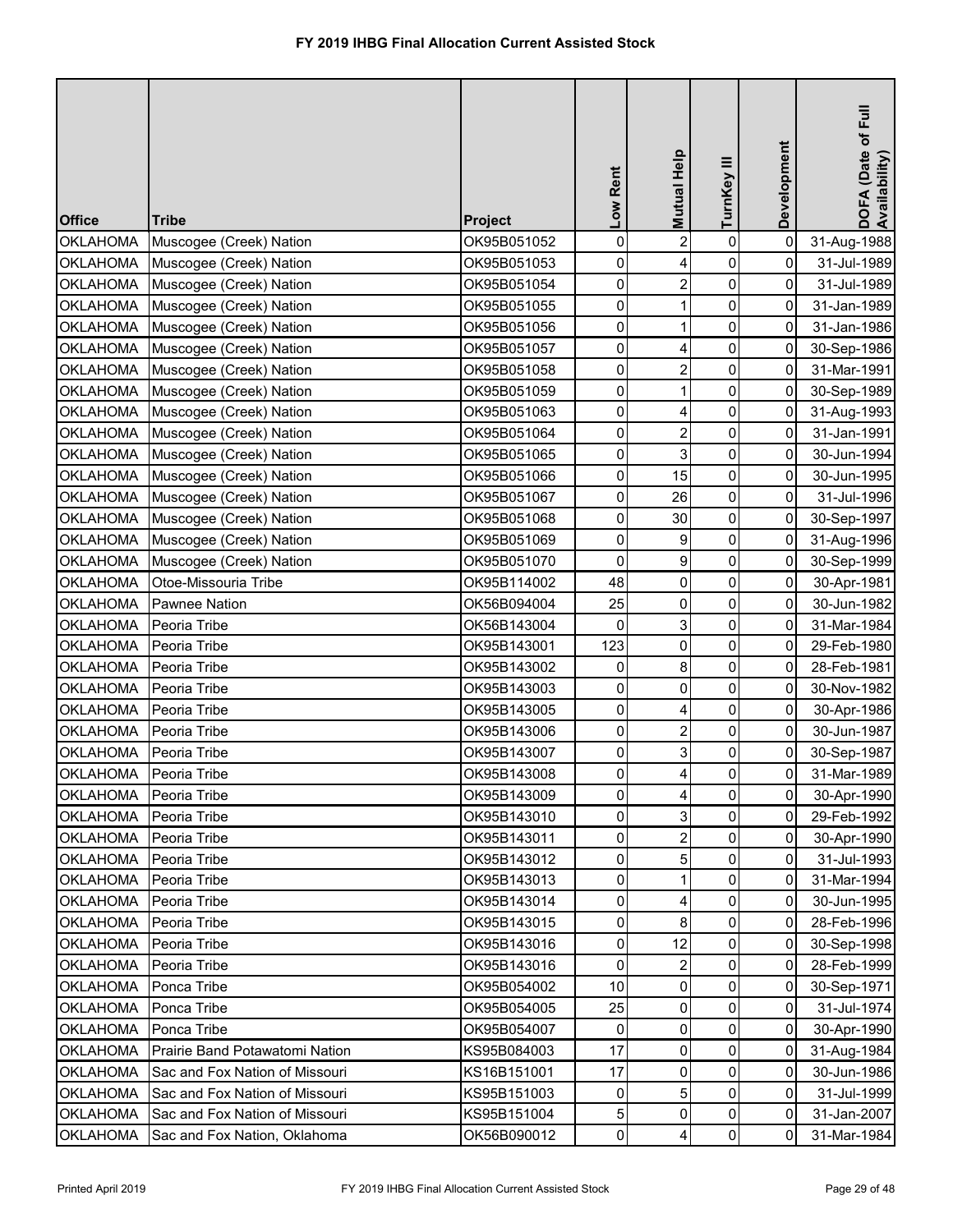| <b>Office</b>   | Tribe                        | <b>Project</b> | Low Rent            | <b>Mutual Help</b> | TurnKey III    | Development | DOFA (Date of Full<br>Availability) |
|-----------------|------------------------------|----------------|---------------------|--------------------|----------------|-------------|-------------------------------------|
| <b>OKLAHOMA</b> | Sac and Fox Nation, Oklahoma | OK95B090002    | 20                  | $\overline{0}$     | $\mathbf 0$    | $\mathbf 0$ | 31-Jul-1975                         |
| <b>OKLAHOMA</b> | Sac and Fox Nation, Oklahoma | OK95B090011    | 21                  | 0                  | $\overline{0}$ | $\mathbf 0$ | 31-Jul-1979                         |
| <b>OKLAHOMA</b> | Sac and Fox Nation, Oklahoma | OK95B090013    | 0                   | 1                  | $\mathbf 0$    | 0           | 31-Aug-1986                         |
| <b>OKLAHOMA</b> | Sac and Fox Nation, Oklahoma | OK95B090014    | 0                   | 1                  | 0              | 0           | 31-Aug-1986                         |
| <b>OKLAHOMA</b> | Sac and Fox Nation, Oklahoma | OK95B090015    | 0                   | 3                  | 0              | 0           | 30-Sep-1988                         |
| <b>OKLAHOMA</b> | Sac and Fox Nation, Oklahoma | OK95B090017    | 0                   | $\overline{2}$     | 0              | 0           | 31-Jul-1990                         |
| <b>OKLAHOMA</b> | Sac and Fox Nation, Oklahoma | OK95B090018    | $\mathbf 0$         | $\overline{2}$     | 0              | 0           | 29-Feb-1992                         |
| <b>OKLAHOMA</b> | Sac and Fox Nation, Oklahoma | OK95B090019    | 0                   | 1                  | 0              | 0           | 31-Dec-1991                         |
| <b>OKLAHOMA</b> | Sac and Fox Nation, Oklahoma | OK95B090020    | 0                   | 3                  | $\mathbf 0$    | 0           | 30-Sep-1993                         |
| <b>OKLAHOMA</b> | Sac and Fox Nation, Oklahoma | OK95B090021    | $\mathbf 0$         | 3                  | $\overline{0}$ | 0           | 31-Jan-1995                         |
| <b>OKLAHOMA</b> | Sac and Fox Nation, Oklahoma | OK95B090022    | 22                  | 0                  | 0              | 0           | 31-Dec-1997                         |
| <b>OKLAHOMA</b> | <b>Seminole Nation</b>       | OK95B093005    | 24                  | $\overline{0}$     | 0              | $\mathbf 0$ | 31-May-1981                         |
| <b>OKLAHOMA</b> | Seminole Nation              | OK95B093008    | 0                   | 3                  | 0              | 0           | 28-Feb-1994                         |
| <b>OKLAHOMA</b> | Seminole Nation              | OK95B093009    | $\mathbf 0$         | $\mathbf 0$        | 0              | 0           | 31-Oct-1992                         |
| <b>OKLAHOMA</b> | <b>Seminole Nation</b>       | OK95B093010    | $\mathsf{O}\xspace$ | 10                 | $\overline{0}$ | 0           | 31-Mar-1996                         |
| <b>OKLAHOMA</b> | <b>Seminole Nation</b>       | OK95B093011    | 8                   | 0                  | 0              | 0           | 31-Oct-1997                         |
| <b>OKLAHOMA</b> | Seminole Nation              | OK95B093013    | $\overline{0}$      | $\overline{2}$     | $\mathbf 0$    | 0           | 30-Dec-1998                         |
| <b>OKLAHOMA</b> | <b>Tonkawa Tribe</b>         | OK95B141001    | 50                  | $\mathbf 0$        | 0              | $\mathbf 0$ | 31-Mar-1980                         |
| <b>OKLAHOMA</b> | <b>Tonkawa Tribe</b>         | OK95B141004    | 0                   | 12                 | $\mathbf 0$    | 0           | 30-Jul-2002                         |
| <b>OKLAHOMA</b> | <b>Wichita Tribe</b>         | OK95B157001    | $\mathsf{O}\xspace$ | 10                 | $\pmb{0}$      | 0           | 30-Jun-1997                         |
| <b>OKLAHOMA</b> | <b>Wichita Tribe</b>         | OK95B157002    | 0                   | 25                 | 0              | 0           | 30-Jul-1998                         |
| <b>OKLAHOMA</b> | Wichita Tribe                | OK95B157003    | 40                  | $\overline{0}$     | $\mathbf 0$    | 0           | 31-Mar-1998                         |
| <b>OKLAHOMA</b> | <b>Wyandotte Tribe</b>       | OK95B162001    | 0                   | 15                 | 0              | 0           | 31-Jul-2000                         |
| <b>OKLAHOMA</b> | <b>TOTAL</b>                 |                | 3,072               | 1,538              | 5 <sup>1</sup> | 16          |                                     |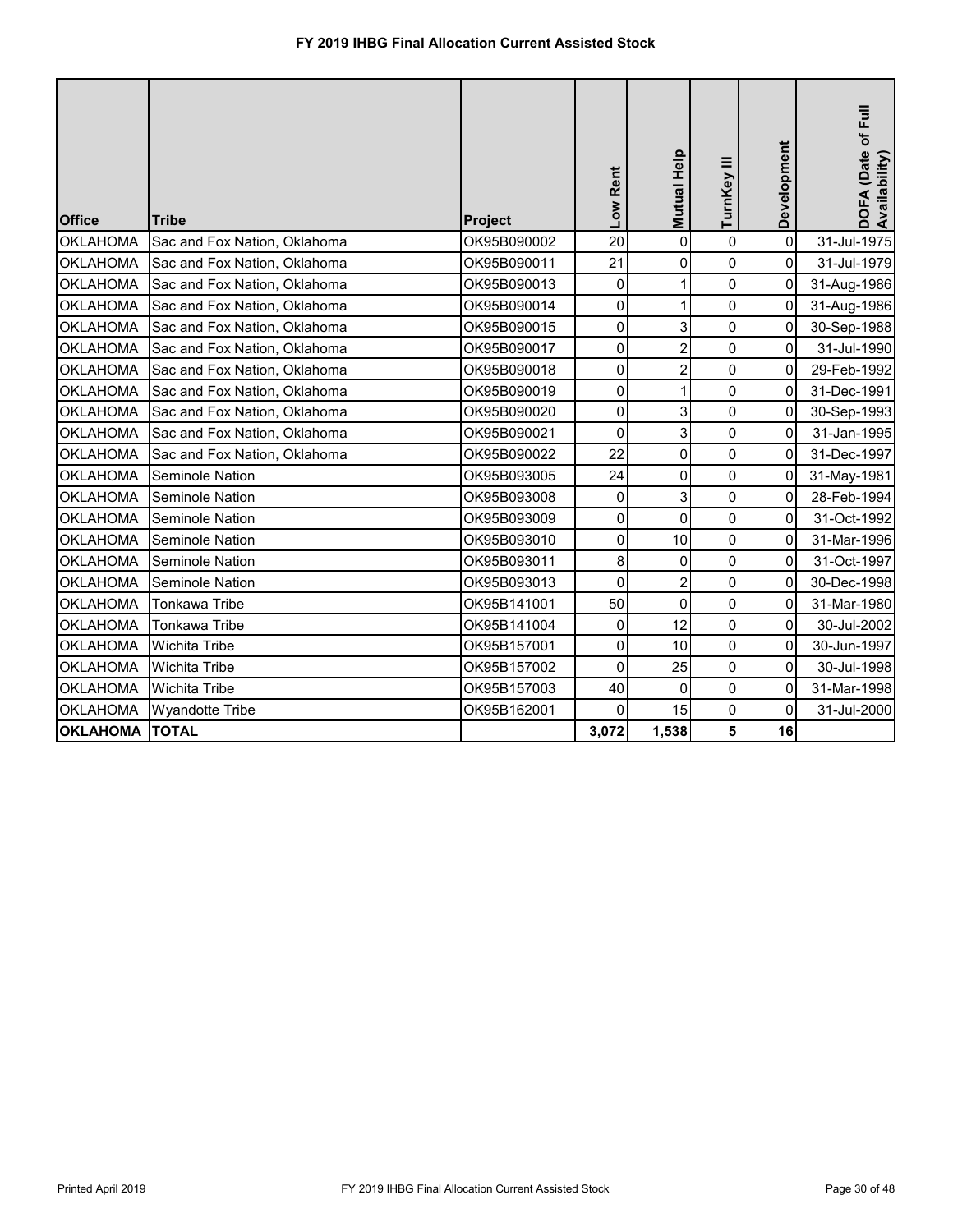| <b>Office</b>  | <b>Tribe</b>                           | <b>Project</b> | Low Rent                | Mutual Help    | TurnKey III    | Development | DOFA (Date of Full<br>Availability) |
|----------------|----------------------------------------|----------------|-------------------------|----------------|----------------|-------------|-------------------------------------|
| <b>PHOENIX</b> | Acoma Pueblo                           | NM99B079007    | $\mathbf 0$             | 19             | $\pmb{0}$      | $\mathbf 0$ | 31-Oct-1999                         |
| PHOENIX        | Acoma Pueblo                           | NM99B079008    | 14                      | 0              | 0              | 0           | 30-Apr-2002                         |
| <b>PHOENIX</b> | Acoma Pueblo                           | NM99B079009    | 1                       | 0              | 0              | $\mathbf 0$ | 30-Nov-2002                         |
| <b>PHOENIX</b> | Acoma Pueblo                           | NM99B079010    | 0                       | 3              | 0              | 0           | 30-Apr-2002                         |
| <b>PHOENIX</b> | Acoma Pueblo                           | NM99B079011    | $\mathsf{O}\xspace$     | 4              | $\pmb{0}$      | 0           | 30-Apr-2002                         |
| <b>PHOENIX</b> | Acoma Pueblo                           | NM99B079012    | 0                       | 20             | 0              | 0           | 30-Apr-2002                         |
| PHOENIX        | Acoma Pueblo                           | NM99B079013    | 20                      | 0              | $\pmb{0}$      | 0           | 30-Apr-2002                         |
| <b>PHOENIX</b> | Ak-Chin                                | AZ99B042001    | 19                      | 0              | 0              | 0           | 29-Feb-1992                         |
| PHOENIX        | Ak-Chin                                | AZ99B042002    | 12                      | $\mathbf 0$    | 0              | 0           | 30-Jun-1992                         |
| PHOENIX        | Berry Creek Rancheria                  | CA99B130017    | 9                       | 0              | 0              | 0           | 31-Oct-1992                         |
| PHOENIX        | Berry Creek Rancheria                  | CA99B130018    | 4                       | $\pmb{0}$      | 0              | 0           | 31-Oct-1992                         |
| PHOENIX        | Berry Creek Rancheria                  | CA99B130021    | 1                       | 1              | 0              | 0           | 31-Dec-1995                         |
| <b>PHOENIX</b> | Berry Creek Rancheria                  | CA99B130023    | 5                       | 0              | 0              | 0           | 31-Dec-1995                         |
| PHOENIX        | <b>Big Pine Paiute Tribe</b>           | CA99B098004    | 4                       | 0              | 0              | 0           | 31-Mar-1982                         |
| <b>PHOENIX</b> | <b>Big Pine Paiute Tribe</b>           | CA99B098005    | 4                       | 0              | 0              | 0           | 31-Mar-1979                         |
| <b>PHOENIX</b> | <b>Big Pine Paiute Tribe</b>           | CA99B098008    | $\overline{\mathbf{c}}$ | 0              | 0              | $\mathbf 0$ | 29-Feb-1984                         |
| <b>PHOENIX</b> | <b>Big Pine Paiute Tribe</b>           | CA99B098010    | $\overline{\mathbf{c}}$ | 0              | 0              | 0           | 30-Nov-1987                         |
| PHOENIX        | <b>Big Pine Paiute Tribe</b>           | CA99B098013    | 0                       | $\mathbf 0$    | 0              | 0           | 30-Apr-1993                         |
| <b>PHOENIX</b> | <b>Big Pine Paiute Tribe</b>           | CA99B098014    | 0                       | 12             | 0              | 0           | 31-May-2001                         |
| <b>PHOENIX</b> | <b>Bishop Paiute Tribe</b>             | CA99B098004    | 9                       | $\mathbf 0$    | $\pmb{0}$      | 0           | 31-Mar-1982                         |
| PHOENIX        | <b>Bishop Paiute Tribe</b>             | CA99B098005    | 6                       | 0              | 0              | 0           | 31-Mar-1979                         |
| PHOENIX        | <b>Bishop Paiute Tribe</b>             | CA99B098008    | 4                       | 0              | 0              | 0           | 29-Feb-1984                         |
| PHOENIX        | <b>Bishop Paiute Tribe</b>             | CA99B098010    | 3 <sup>1</sup>          | $\overline{0}$ | $\overline{0}$ | 0           | 30-Nov-1987                         |
| PHOENIX        | <b>Bishop Paiute Tribe</b>             | CA99B098011    |                         | 0              | 0              | 0           | 30-Sep-1991                         |
| <b>PHOENIX</b> | <b>Bishop Paiute Tribe</b>             | CA99B098013    | 0                       | 0              | 0              | 0           | 30-Apr-1993                         |
| <b>PHOENIX</b> | <b>Bishop Paiute Tribe</b>             | CA99B098015    | $\mathbf 0$             | 5              | 0              | 0           | 15-Jun-1994                         |
| <b>PHOENIX</b> | <b>Bishop Paiute Tribe</b>             | CA99B605001    | 0                       | 4              | 0              | 0           | 30-Sep-2002                         |
| <b>PHOENIX</b> | <b>Bishop Paiute Tribe</b>             | CA99B605001    | 0                       | 6              | 0              | 0           | 30-Apr-2005                         |
| <b>PHOENIX</b> | <b>Bridgeport Paiute Indian Colony</b> | CA99B098006    | 21                      | 0              | 0              | 0           | 31-Oct-1980                         |
| <b>PHOENIX</b> | Cahto Tribe (Laytonville)              | CA99B130001    | 33                      | 0              | 0              | 0           | 31-Jul-1985                         |
| <b>PHOENIX</b> | Campo Band                             | CA99B150001    | 15                      | 0              | 0              | 0           | 30-Sep-1991                         |
| <b>PHOENIX</b> | Capitan Grande Band                    | CA99B080058    | 0                       |                | 0              | 0           | 31-May-1995                         |
| <b>PHOENIX</b> | Chemehuevi                             | CA99B133001    | 25                      | 0              | 0              | 0           | 30-Nov-1988                         |
| <b>PHOENIX</b> | Chemehuevi                             | CA99B133002    | 0                       | $\Omega$       | 0              | 0           | 30-Sep-1980                         |
| <b>PHOENIX</b> | Chemehuevi                             | CA99B133003    | 10                      | 0              | 0              | 0           | 30-Sep-1980                         |
| <b>PHOENIX</b> | Chemehuevi                             | CA99B133005    | 10                      | 0              | 0              | 0           | 31-Oct-1988                         |
| <b>PHOENIX</b> | Chemehuevi                             | CA99B133008    | 10                      | 0              | $\pmb{0}$      | 10          | 31-May-2002                         |
| <b>PHOENIX</b> | Cochiti Pueblo                         | NM99B084004    | 0                       | 14             | 0              | 0           | 31-May-1998                         |
| <b>PHOENIX</b> | Cochiti Pueblo                         | NM99B084005    | 10                      | 0              | 0              | 0           | 31-May-1998                         |
| <b>PHOENIX</b> | Cochiti Pueblo                         | NM99B084006    | 0                       | 3              | 0              | 0           | 31-May-1998                         |
| <b>PHOENIX</b> | Cochiti Pueblo                         | NM99B084007    |                         | 0              | 0              | 0           | 31-May-1998                         |
| <b>PHOENIX</b> | Cocopah Tribe                          | AZ99B020003    | 32                      | 0              | 0              | 0           | 31-Oct-1980                         |
| <b>PHOENIX</b> | Cocopah Tribe                          | AZ99B020004    | 15                      | 0              | $\pmb{0}$      | 0           | 31-Jul-1992                         |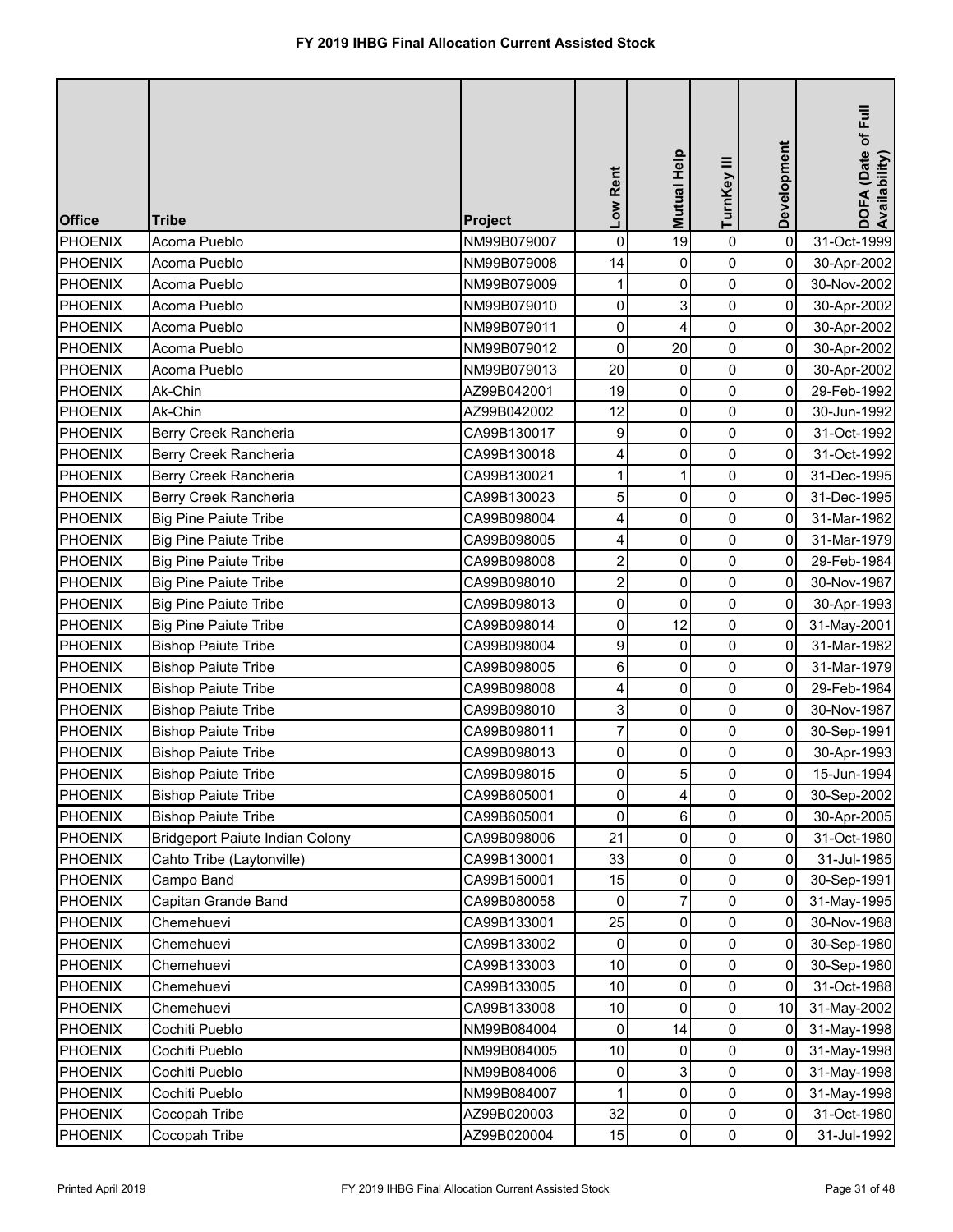| <b>Office</b>  | <b>Tribe</b>                        | <b>Project</b> | Low Rent                | <b>Mutual Help</b> | TurnKey III    | Development    | DOFA (Date of Full<br>Availability) |
|----------------|-------------------------------------|----------------|-------------------------|--------------------|----------------|----------------|-------------------------------------|
| <b>PHOENIX</b> | Cocopah Tribe                       | AZ99B020005    | 28                      | 0                  | $\pmb{0}$      | $\mathbf 0$    | 31-Oct-1998                         |
| <b>PHOENIX</b> | Cold Springs Rancheria              | CA99B129004    | 11                      | 0                  | 0              | 0              | 30-Sep-1982                         |
| <b>PHOENIX</b> | Cold Springs Rancheria              | CA99B129009    | 8                       | 0                  | 0              | $\mathbf 0$    | 31-Dec-1987                         |
| <b>PHOENIX</b> | Cold Springs Rancheria              | CA99B129011    | 10                      | 0                  | 0              | 0              | 31-Dec-1987                         |
| PHOENIX        | Cold Springs Rancheria              | CA99B129019    | 1                       | 0                  | $\pmb{0}$      | $\mathbf 0$    | 30-Sep-1982                         |
| <b>PHOENIX</b> | Cold Springs Rancheria              | CA99B129021    | 0                       | 12                 | 0              | 0              | 30-Nov-2001                         |
| <b>PHOENIX</b> | <b>Cold Springs Rancheria</b>       | CA99B129022    | $\overline{c}$          | $\boldsymbol{0}$   | 0              | 18             | 22-Apr-2005                         |
| PHOENIX        | Colorado River Indian Tribes        | AZ99B018005    | 50                      | 0                  | 0              | 0              | 31-Aug-1972                         |
| <b>PHOENIX</b> | Colorado River Indian Tribes        | AZ99B018006    | 99                      | $\pmb{0}$          | 0              | 0              | 30-Nov-1973                         |
| PHOENIX        | Colorado River Indian Tribes        | AZ99B018007    | 25                      | 0                  | 0              | 0              | 31-Oct-1975                         |
| PHOENIX        | <b>Colorado River Indian Tribes</b> | AZ99B018009    | 0                       | $\pmb{0}$          | 0              | 0              | 30-Jun-1980                         |
| PHOENIX        | Colorado River Indian Tribes        | AZ99B018010    | 50                      | $\mathbf 0$        | 0              | 0              | 31-Oct-1982                         |
| <b>PHOENIX</b> | <b>Colorado River Indian Tribes</b> | AZ99B018011    | 0                       | 0                  | 0              | 0              | 28-Feb-1982                         |
| <b>PHOENIX</b> | Colorado River Indian Tribes        | AZ99B018013    | 0                       | 0                  | 0              | 0              | 31-Dec-1986                         |
| <b>PHOENIX</b> | Colorado River Indian Tribes        | AZ99B018014    | 0                       | $\boldsymbol{0}$   | 0              | 0              | 31-Mar-1990                         |
| <b>PHOENIX</b> | Colorado River Indian Tribes        | AZ99B018015    | 0                       | 8                  | 0              | $\mathbf 0$    | 31-Jan-1992                         |
| <b>PHOENIX</b> | Colorado River Indian Tribes        | AZ99B018016    | 0                       | 0                  | 0              | 0              | 30-Apr-1993                         |
| <b>PHOENIX</b> | Colorado River Indian Tribes        | AZ99B018017    | 0                       | 0                  | 0              | $\mathbf 0$    | 31-Dec-1971                         |
| <b>PHOENIX</b> | Coyote Valley Band                  | CA99B097007    | 15                      | 0                  | 0              | 0              | 28-Feb-1987                         |
| <b>PHOENIX</b> | Coyote Valley Band                  | CA99B097009    | 15                      | 0                  | $\pmb{0}$      | 0              | 28-Feb-1987                         |
| <b>PHOENIX</b> | Duck Valley Shoshone-Paiute         | NV99B006005    | 0                       | 1                  | 0              | 0              | 28-Feb-1979                         |
| PHOENIX        | Duck Valley Shoshone-Paiute         | NV99B006008    | 20                      | 0                  | 0              | 0              | 30-Sep-1982                         |
| PHOENIX        | Duck Valley Shoshone-Paiute         | NV99B006011    | 19                      | $\overline{0}$     | $\overline{0}$ | $\overline{0}$ | 01-Jul-1986                         |
| <b>PHOENIX</b> | Duck Valley Shoshone-Paiute         | NV99B006012    | 0                       |                    | 0              | 0              | 01-Jul-1986                         |
| <b>PHOENIX</b> | Duck Valley Shoshone-Paiute         | NV99B006013    | 25                      | 0                  | 0              | 0              | 18-Mar-1996                         |
| <b>PHOENIX</b> | Duck Valley Shoshone-Paiute         | NV99B006014    | 0                       |                    | $\overline{0}$ | 0              | 09-Jun-1997                         |
| <b>PHOENIX</b> | Duck Valley Shoshone-Paiute         | NV99B006015    | 12                      | 0                  | 0              | 0              | 02-Dec-1998                         |
| <b>PHOENIX</b> | Duckwater Shoshone                  | NV99B015010    | 8                       | 0                  | 0              | 0              | 31-Dec-1985                         |
| <b>PHOENIX</b> | Duckwater Shoshone                  | NV99B015015    | 9                       | 0                  | 0              | 0              | 31-Dec-1986                         |
| <b>PHOENIX</b> | Ely Shoshone                        | NV99B015008    | 10                      | 0                  | 0              | 0              | 31-Oct-1985                         |
| <b>PHOENIX</b> | Ely Shoshone                        | NV99B015014    | 18                      | 0                  | 0              | 0              | 31-Oct-1985                         |
| <b>PHOENIX</b> | Ely Shoshone                        | NV99B015016    |                         | $\Omega$           | 0              | 0              | 30-Sep-2000                         |
| <b>PHOENIX</b> | Enterprise Rancheria                | CA99B160001    | 0                       | 16                 | 0              | 0              | 09-Oct-2009                         |
| <b>PHOENIX</b> | <b>Fallon Paiute-Shoshone</b>       | NV99B011003    | 0                       |                    | 0              | 0              | 31-Jul-1980                         |
| <b>PHOENIX</b> | <b>Fallon Paiute-Shoshone</b>       | NV99B011006    | 15                      | 0                  | 0              | 0              | 30-Apr-1989                         |
| <b>PHOENIX</b> | <b>Fallon Paiute-Shoshone</b>       | NV99B011007    | 0                       |                    | 0              | 0              | 30-Sep-1989                         |
| <b>PHOENIX</b> | <b>Fallon Paiute-Shoshone</b>       | NV99B011009    | 15                      | 0                  | 0              | 0              | 31-May-1992                         |
| <b>PHOENIX</b> | <b>Fallon Paiute-Shoshone</b>       | NV99B011011    | 19                      | 0                  | 0              | 0              | 31-Jan-1995                         |
| <b>PHOENIX</b> | <b>Fallon Paiute-Shoshone</b>       | NV99B011012    | 0                       | 5                  | 0              | 0              | 31-Jan-1995                         |
| <b>PHOENIX</b> | Fort Bidwell                        | CA99B083001    | $\overline{\mathbf{c}}$ | 0                  | 0              | 0              | 31-Oct-1975                         |
| <b>PHOENIX</b> | Fort Bidwell                        | CA99B083005    | 6                       | 0                  | 0              | 0              | 31-Oct-1982                         |
| <b>PHOENIX</b> | Fort Bidwell                        | CA99B603004    | 10                      | 0                  | 0              | 0              | 28-Oct-1999                         |
| <b>PHOENIX</b> | Fort Mojave Tribe                   | CA99B100003    | 10                      | 0                  | $\pmb{0}$      | 0              | 30-Apr-1982                         |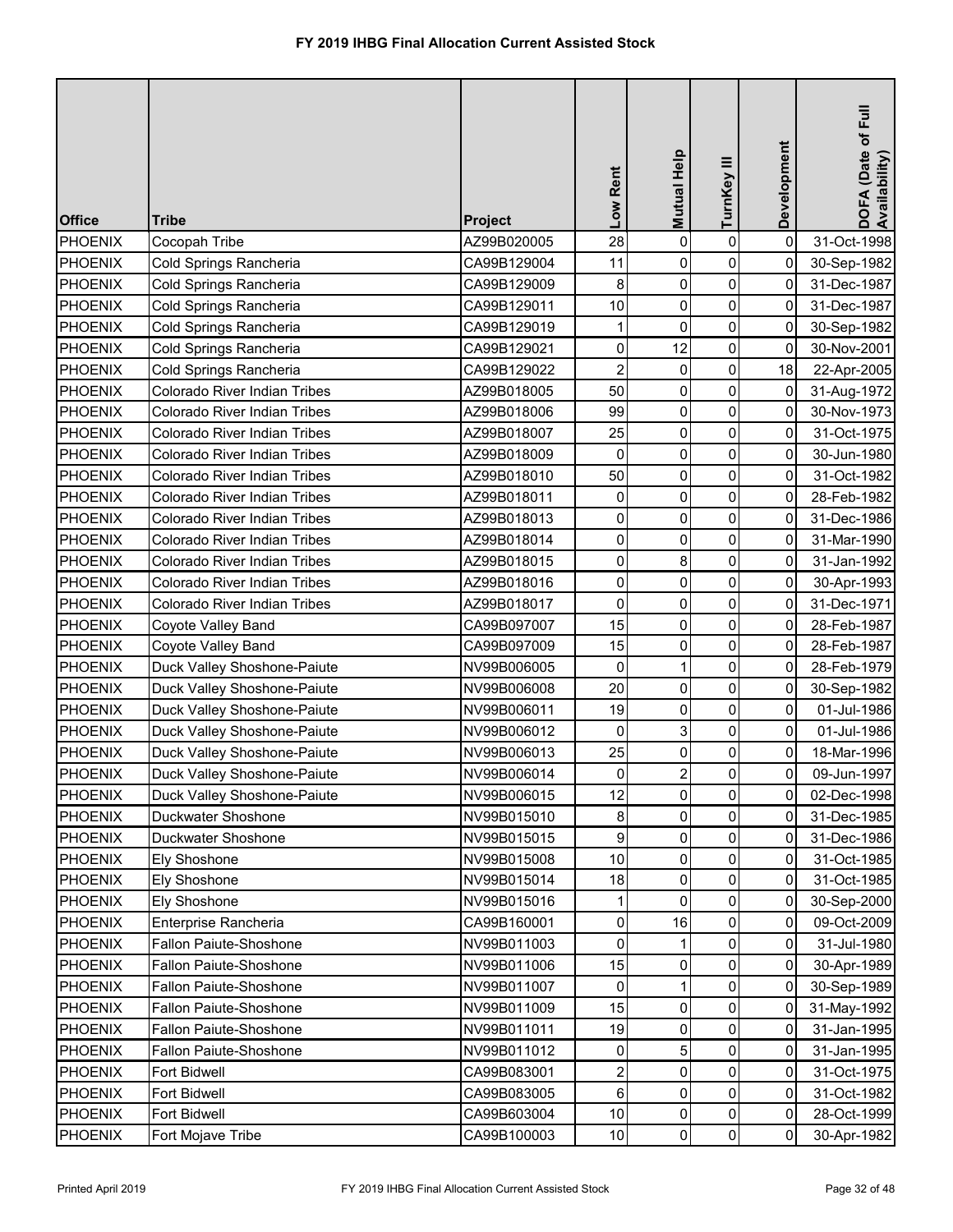| <b>Office</b>  | <b>Tribe</b>         | Project     | Low Rent                | Mutual Help    | TurnKey III         | Development | DOFA (Date of Full<br>Availability) |
|----------------|----------------------|-------------|-------------------------|----------------|---------------------|-------------|-------------------------------------|
| PHOENIX        | Fort Mojave Tribe    | CA99B100004 | 50                      | $\mathbf 0$    | $\pmb{0}$           | $\mathbf 0$ | 31-May-1987                         |
| <b>PHOENIX</b> | Fort Mojave Tribe    | CA99B100006 | $\overline{\mathbf{c}}$ | 0              | 0                   | 0           | 30-Jun-1985                         |
| <b>PHOENIX</b> | Fort Mojave Tribe    | CA99B100007 | 19                      | 0              | $\mathsf{O}\xspace$ | 0           | 31-Jul-1987                         |
| <b>PHOENIX</b> | Fort Mojave Tribe    | CA99B100008 | 25                      | 0              | $\mathsf{O}\xspace$ | 0           | 30-Apr-1987                         |
| <b>PHOENIX</b> | Fort Mojave Tribe    | CA99B100009 | 4                       | 0              | $\mathsf{O}\xspace$ | 0           | 31-Aug-1978                         |
| <b>PHOENIX</b> | Gila River           | AZ99B015005 | 10                      | 0              | $\mathsf{O}\xspace$ | 0           | 30-Jun-1973                         |
| <b>PHOENIX</b> | Gila River           | AZ99B015006 | 80                      | 0              | $\overline{0}$      | 0           | 28-Feb-1974                         |
| PHOENIX        | Gila River           | AZ99B015007 | 10                      | 0              | $\mathbf 0$         | 0           | 02-Oct-1973                         |
| PHOENIX        | Gila River           | AZ99B015010 | 20                      | 0              | $\overline{0}$      | 0           | 31-Jul-1980                         |
| <b>PHOENIX</b> | Gila River           | AZ99B015011 | 30                      | 0              | $\mathsf{O}\xspace$ | 0           | 30-Sep-1978                         |
| PHOENIX        | <b>Gila River</b>    | AZ99B015012 | $\mathbf 0$             | 0              | $\overline{0}$      | 0           | 31-Jan-1980                         |
| <b>PHOENIX</b> | <b>Gila River</b>    | AZ99B015013 | 20                      | 0              | $\mathsf{O}\xspace$ | 0           | 31-Jan-1981                         |
| <b>PHOENIX</b> | Gila River           | AZ99B015014 | 30                      | 0              | $\overline{0}$      | 0           | 31-Jul-1979                         |
| <b>PHOENIX</b> | <b>Gila River</b>    | AZ99B015015 | 50                      | 0              | $\overline{0}$      | 0           | 30-Jun-1980                         |
| <b>PHOENIX</b> | Gila River           | AZ99B015016 | 30                      | 0              | 0                   | 0           | 31-Aug-1980                         |
| <b>PHOENIX</b> | <b>Gila River</b>    | AZ99B015017 | 20                      | 0              | $\mathbf 0$         | $\mathbf 0$ | 31-Jan-1980                         |
| <b>PHOENIX</b> | Gila River           | AZ99B015018 | 0                       | 0              | $\mathbf 0$         | 0           | 30-Jun-1982                         |
| <b>PHOENIX</b> | <b>Gila River</b>    | AZ99B015019 | 20                      | 0              | $\mathsf{O}\xspace$ | 0           | 31-Aug-1982                         |
| <b>PHOENIX</b> | Gila River           | AZ99B015020 | 71                      | 0              | 0                   | 0           | 31-Oct-1986                         |
| <b>PHOENIX</b> | <b>Gila River</b>    | AZ99B015021 | 35                      | 0              | $\mathsf{O}\xspace$ | 0           | 30-Apr-1987                         |
| <b>PHOENIX</b> | Gila River           | AZ99B015022 | 0                       | 0              | $\mathsf{O}\xspace$ | 0           | 30-Apr-1987                         |
| <b>PHOENIX</b> | Gila River           | AZ99B015023 | 9                       | 0              | $\overline{0}$      | 0           | 31-Jan-1987                         |
| <b>PHOENIX</b> | Gila River           | AZ99B015024 | 64                      | $\overline{0}$ | $\overline{0}$      | 0           | 31-Dec-1987                         |
| PHOENIX        | Gila River           | AZ99B015025 | 0                       |                | 0                   | 0           | 30-Jun-1988                         |
| <b>PHOENIX</b> | Gila River           | AZ99B015028 | 0                       |                | $\overline{0}$      | 0           | 30-Jun-1988                         |
| <b>PHOENIX</b> | Gila River           | AZ99B015029 | $\mathbf 0$             |                | $\overline{0}$      | 0           | 31-May-1988                         |
| <b>PHOENIX</b> | Gila River           | AZ99B015030 | 38                      | 0              | 0                   | 0           | 31-Mar-1988                         |
| <b>PHOENIX</b> | Gila River           | AZ99B015032 | 20                      | 0              | 0                   | 0           | 31-Jul-1993                         |
| <b>PHOENIX</b> | Gila River           | AZ99B015033 | 94                      | 0              | 0                   | 0           | 31-Jan-1991                         |
| <b>PHOENIX</b> | Gila River           | AZ99B015034 | 10                      | 0              | 0                   | 0           | 31-Jul-1993                         |
| <b>PHOENIX</b> | Grindstone Rancheria | CA99B083009 | 12                      | 0              | 0                   | 0           | 30-Jun-1995                         |
| <b>PHOENIX</b> | Grindstone Rancheria | CA99B083013 | 16                      | 0              | 0                   | 0           | 31-Mar-1997                         |
| <b>PHOENIX</b> | Grindstone Rancheria | CA99B083015 | 3                       | 0              | 0                   | 0           | 31-Mar-1997                         |
| <b>PHOENIX</b> | Guidiville Rancheria | CA99B130026 | $\overline{3}$          | 0              | 0                   | 0           | 01-Jul-2011                         |
| <b>PHOENIX</b> | Guidiville Rancheria | CA99B130026 | 14                      | 0              | $\mathsf{O}\xspace$ | 0           | 01-Jan-2001                         |
| <b>PHOENIX</b> | Hoopa Valley         | CA99B090002 | 30                      | 0              | 0                   | 0           | 31-May-1980                         |
| <b>PHOENIX</b> | Hoopa Valley         | CA99B090004 | 0                       |                | $\overline{0}$      | 0           | 31-Oct-1985                         |
| <b>PHOENIX</b> | Hoopa Valley         | CA99B090008 | 0                       |                | 0                   | 0           | 31-May-1992                         |
| <b>PHOENIX</b> | Hoopa Valley         | CA99B090009 | 0                       |                | 0                   | 0           | 28-Feb-1993                         |
| <b>PHOENIX</b> | Hoopa Valley         | CA99B090010 | $\overline{0}$          | 34             | $\overline{0}$      | 0           | 30-Sep-1994                         |
| <b>PHOENIX</b> | Hoopa Valley         | CA99B090011 | $\mathbf 0$             | 27             | $\overline{0}$      | 0           | 01-Apr-1998                         |
| <b>PHOENIX</b> | Hoopa Valley         | CA99B090012 | 21                      | $\mathbf{0}$   | $\overline{0}$      | 0           | 30-Sep-1997                         |
| <b>PHOENIX</b> | Hoopa Valley         | CA99B090013 | $\overline{0}$          | 20             | $\overline{0}$      | 0           | 30-Sep-1997                         |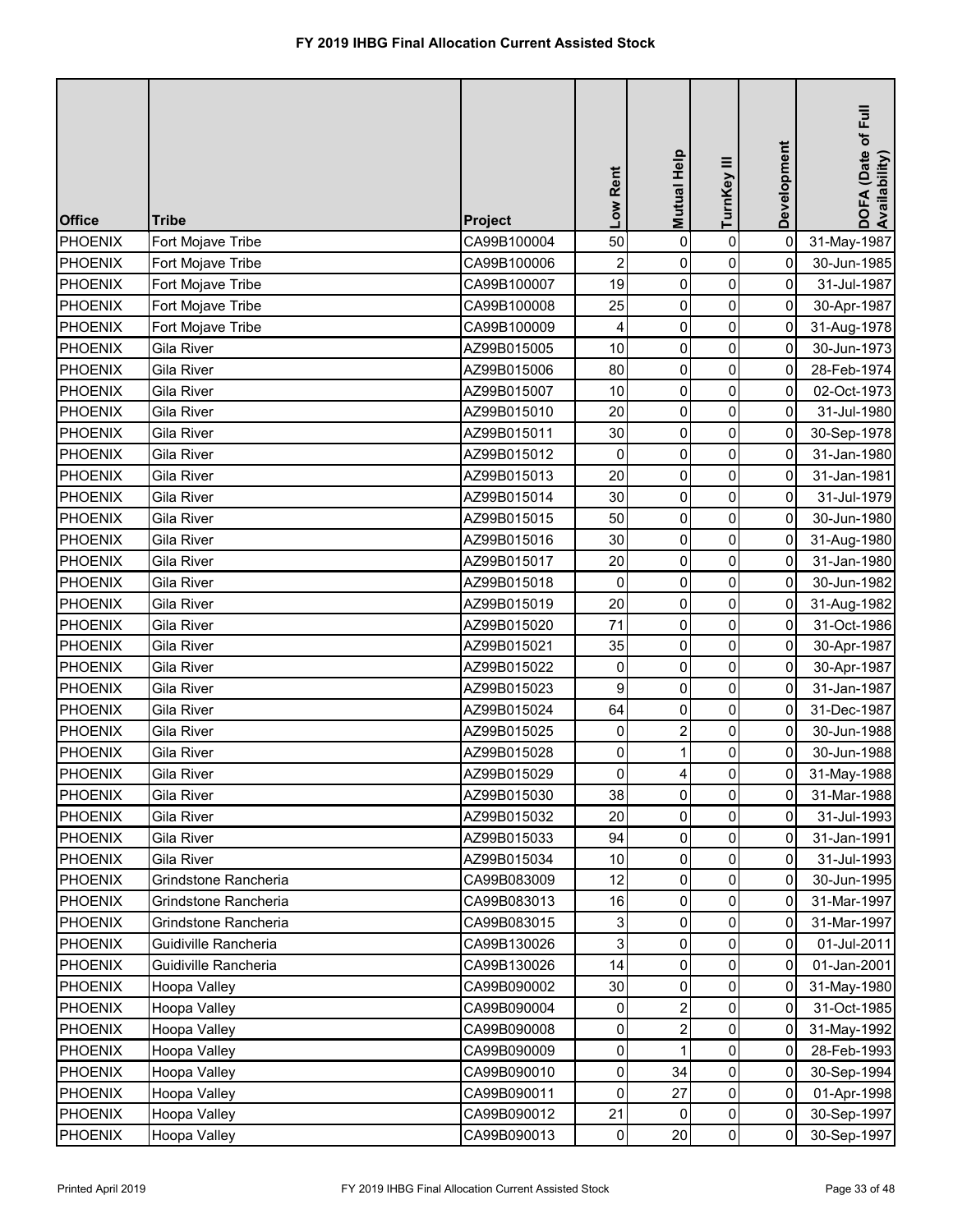| <b>Office</b>  | <b>Tribe</b>                 | Project     | Low Rent                | Mutual Help    | TurnKey III    | Development | DOFA (Date of Full<br>Availability) |
|----------------|------------------------------|-------------|-------------------------|----------------|----------------|-------------|-------------------------------------|
| <b>PHOENIX</b> | Hopi                         | AZ99B027011 | $\mathbf 0$             | $\mathbf 0$    | $\pmb{0}$      | $\mathbf 0$ | 30-Sep-1984                         |
| PHOENIX        | Hopi                         | AZ99B027015 | $\pmb{0}$               | 3              | 0              | 0           | 30-Nov-1991                         |
| <b>PHOENIX</b> | Hopi                         | AZ99B027016 | 20                      | $\mathbf 0$    | 0              | $\mathbf 0$ | 31-Mar-1993                         |
| <b>PHOENIX</b> | Hopi                         | AZ99B027017 | 0                       | 9              | 0              | 0           | 31-Mar-1997                         |
| <b>PHOENIX</b> | Hopi                         | AZ99B027018 | 13                      | 0              | 0              | $\mathbf 0$ | 31-Dec-1997                         |
| PHOENIX        | Hopland Band of Pomo Indians | CA99B130008 | 10                      | 0              | 0              | 0           | 31-Mar-1988                         |
| <b>PHOENIX</b> | Hopland Band of Pomo Indians | CA99B130010 | 10                      | 0              | 0              | 0           | 29-Feb-1988                         |
| <b>PHOENIX</b> | Hualapai                     | AZ99B017002 | 0                       |                | 0              | 0           | 30-Sep-1973                         |
| <b>PHOENIX</b> | Hualapai                     | AZ99B017003 | 0                       | 0              | 0              | 0           | 31-Mar-1981                         |
| <b>PHOENIX</b> | Hualapai                     | AZ99B017004 | 30                      | 0              | 0              | 0           | 31-Jul-1981                         |
| PHOENIX        | Hualapai                     | AZ99B017007 | 20                      | 0              | $\pmb{0}$      | 0           | 30-Apr-1987                         |
| PHOENIX        | Hualapai                     | AZ99B017008 | 10                      | 0              | 0              | 0           | 31-Mar-1988                         |
| <b>PHOENIX</b> | Hualapai                     | AZ99B017010 | 20                      | 0              | 0              | 0           | 31-Jul-1989                         |
| PHOENIX        | Hualapai                     | AZ99B017012 | 25                      | $\mathbf 0$    | $\mathbf 0$    | 0           | 30-Aug-1991                         |
| <b>PHOENIX</b> | Hualapai                     | AZ99B017013 | 30                      | $\pmb{0}$      | $\overline{0}$ | 0           | 30-Sep-1994                         |
| PHOENIX        | Hualapai                     | AZ99B017014 | $\pmb{0}$               | 8              | $\mathbf 0$    | 0           | 31-Dec-1995                         |
| PHOENIX        | <b>Isleta Pueblo</b>         | NM99B081008 | 3                       | 23             | $\mathbf 0$    | 0           | 30-Nov-1998                         |
| <b>PHOENIX</b> | Isleta Pueblo                | NM99B081009 | 25                      | $\mathbf 0$    | 0              | 0           | 30-Nov-1998                         |
| <b>PHOENIX</b> | Isleta Pueblo                | NM99B081010 | $\overline{\mathbf{c}}$ | 0              | 0              | 0           | 30-Nov-1998                         |
| <b>PHOENIX</b> | Isleta Pueblo                | NM99B081011 | 0                       | $\overline{2}$ | 0              | $\mathbf 0$ | 30-Nov-1998                         |
| <b>PHOENIX</b> | Jemez Pueblo                 | NM99B080003 | 0                       | 23             | 0              | 0           | 31-Oct-1996                         |
| <b>PHOENIX</b> | Jemez Pueblo                 | NM99B080004 | 0                       | $\overline{2}$ | 0              | 0           | 31-Dec-1998                         |
| PHOENIX        | Jicarilla Apache Nation      | NM99B014001 | 22                      | 3              | 01             | 01          | 31-Jul-1966                         |
| <b>PHOENIX</b> | Jicarilla Apache Nation      | NM99B014008 | 30                      | 0              | 0              | 0           | 30-Sep-1981                         |
| <b>PHOENIX</b> | Jicarilla Apache Nation      | NM99B014009 | 55                      |                | 0              | 0           | 30-Nov-1981                         |
| <b>PHOENIX</b> | Jicarilla Apache Nation      | NM99B014015 | 32                      | 0              | 0              | 0           | 31-Oct-1996                         |
| <b>PHOENIX</b> | Jicarilla Apache Nation      | NM99B014016 | 0                       |                | 0              | 0           | 30-Nov-1986                         |
| <b>PHOENIX</b> | Kaibab Band of Paiute        | AZ99B024003 | 13                      | 0              | 0              | 0           | 30-Sep-1982                         |
| <b>PHOENIX</b> | Kaibab Band of Paiute        | AZ99B024004 | 8                       | 0              | 0              | 0           | 31-Jan-1987                         |
| <b>PHOENIX</b> | Kaibab Band of Paiute        | AZ99B024006 | 4                       | 0              | 0              | 0           | 31-Dec-1986                         |
| <b>PHOENIX</b> | Kaibab Band of Paiute        | AZ99B024008 | 13                      | 0              | 0              | 0           | 30-Sep-1997                         |
| <b>PHOENIX</b> | Karuk                        | CA99B134003 | 63                      | 0              | 0              | 0           | 31-May-1992                         |
| PHOENIX        | Karuk                        | CA99B134004 | 17                      | 0              | 0              | 0           | 31-May-1993                         |
| <b>PHOENIX</b> | Karuk                        | CA99B134005 | 15                      | 0              | 0              | 0           | 31-Mar-1997                         |
| <b>PHOENIX</b> | Karuk                        | CA99B134006 | 0                       | 5              | 0              | 0           | 31-Mar-1997                         |
| <b>PHOENIX</b> | Karuk                        | CA99B134007 | 0                       | 15             | 0              | 0           | 31-May-2001                         |
| <b>PHOENIX</b> | Karuk                        | CA99B134008 | 16                      | $\Omega$       | 0              | 0           | 30-Sep-2003                         |
| <b>PHOENIX</b> | Karuk                        | CA99B134009 | 18                      | 0              | 0              | 0           | 31-May-2001                         |
| <b>PHOENIX</b> | Karuk                        | CA99B134010 | 10                      | 0              | 0              | 0           | 01-Aug-2004                         |
| <b>PHOENIX</b> | Karuk                        | CA99B134010 | 14                      | 0              | 0              | 0           | 01-Sep-2005                         |
| <b>PHOENIX</b> | La Jolla Band                | CA99B080057 | 2                       | 0              | 0              | 0           | 31-Oct-1995                         |
| <b>PHOENIX</b> | La Jolla Band                | CA99B080062 | $\mathsf{O}\xspace$     | 9              | 0              | 0           | 31-Oct-1995                         |
| <b>PHOENIX</b> | La Jolla Band                | CA99B080071 | 11                      | 0              | 0              | 0           | 17-Mar-1999                         |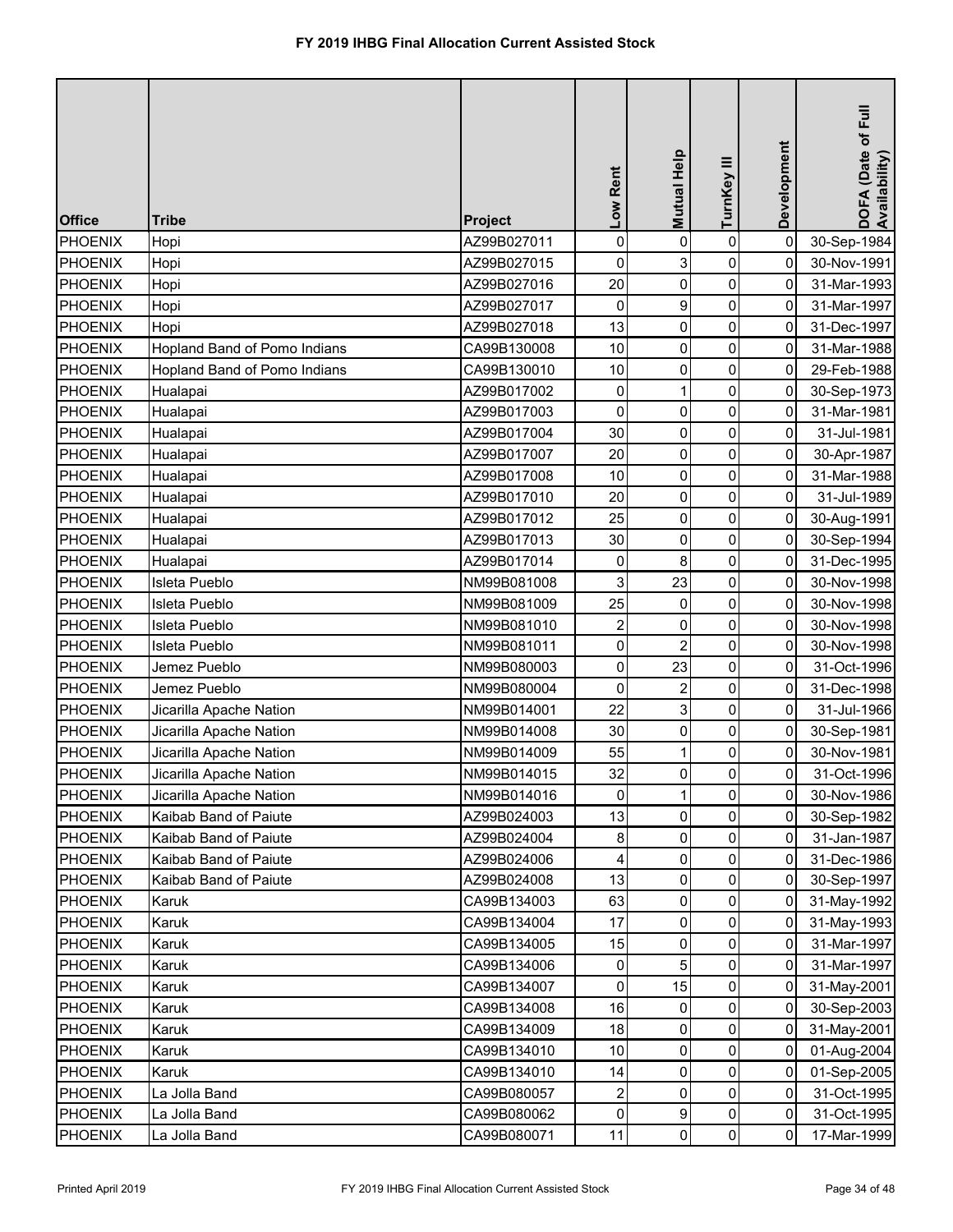| <b>Office</b>  | <b>Tribe</b>                     | <b>Project</b> | Low Rent                | Mutual Help      | TurnKey III    | Development | DOFA (Date of Full<br>Availability) |
|----------------|----------------------------------|----------------|-------------------------|------------------|----------------|-------------|-------------------------------------|
| <b>PHOENIX</b> | Laguna Pueblo                    | NM99B012001    | 10                      | 0                | $\pmb{0}$      | $\mathbf 0$ | 28-Feb-1967                         |
| <b>PHOENIX</b> | Laguna Pueblo                    | NM99B012002    | 29                      | 0                | 0              | 0           | 28-Feb-1967                         |
| <b>PHOENIX</b> | Laguna Pueblo                    | NM99B012009    | 10                      | 0                | 0              | 0           | 31-Dec-2004                         |
| <b>PHOENIX</b> | Laguna Pueblo                    | NM99B012010    | 0                       | 4                | 0              | 0           | 30-Sep-1999                         |
| <b>PHOENIX</b> | Laguna Pueblo                    | NM99B012011    | 30                      | 0                | $\pmb{0}$      | 0           | 31-Dec-2004                         |
| <b>PHOENIX</b> | Lone Pine Paiute-Shoshone        | CA99B098003    | $\overline{7}$          | 0                | 0              | 0           | 30-Sep-1997                         |
| PHOENIX        | Lone Pine Paiute-Shoshone        | CA99B098004    | 5                       | 0                | $\pmb{0}$      | 0           | 31-Mar-1982                         |
| PHOENIX        | Lone Pine Paiute-Shoshone        | CA99B098005    | 3                       | 0                | 0              | 0           | 31-Mar-1979                         |
| <b>PHOENIX</b> | Lone Pine Paiute-Shoshone        | CA99B098010    | $\overline{\mathbf{c}}$ | $\pmb{0}$        | 0              | 0           | 30-Nov-1987                         |
| PHOENIX        | Lone Pine Paiute-Shoshone        | CA99B098013    | $\mathbf 0$             | 0                | 0              | 0           | 30-Apr-1993                         |
| <b>PHOENIX</b> | Manchester Point Arena Rancheria | CA99B130004    | 29                      | $\pmb{0}$        | 0              | 0           | 29-Feb-1988                         |
| PHOENIX        | Manchester Point Arena Rancheria | CA99B130016    | $\overline{7}$          | $\mathbf 0$      | $\mathbf 0$    | 0           | 30-Jun-1992                         |
| PHOENIX        | Mesa Grande Band                 | CA99B148001    | 14                      | 0                | $\mathbf 0$    | 0           | 01-Mar-1996                         |
| <b>PHOENIX</b> | <b>Mesa Grande Band</b>          | CA99B148002    | 8                       | 0                | $\mathbf 0$    | 0           | 31-Aug-1999                         |
| <b>PHOENIX</b> | Mescalero Apache Tribe           | NM99B013003    | 35                      | $\boldsymbol{0}$ | 0              | 0           | 31-Mar-1977                         |
| <b>PHOENIX</b> | Mescalero Apache Tribe           | NM99B013004    | 55                      | 0                | 0              | $\mathbf 0$ | 31-Mar-1979                         |
| PHOENIX        | Mescalero Apache Tribe           | NM99B013005    | 13                      | 0                | 0              | 0           | 30-Apr-1979                         |
| <b>PHOENIX</b> | Mescalero Apache Tribe           | NM99B013006    | 12                      | 0                | 0              | 0           | 30-Sep-1980                         |
| <b>PHOENIX</b> | Mescalero Apache Tribe           | NM99B013007    | 25                      | 0                | 0              | 0           | 30-Nov-1981                         |
| <b>PHOENIX</b> | Mescalero Apache Tribe           | NM99B013008    | 25                      | 0                | $\pmb{0}$      | 0           | 31-Mar-1984                         |
| <b>PHOENIX</b> | Mescalero Apache Tribe           | NM99B013011    | 25                      | 0                | 0              | 0           | 31-May-1988                         |
| PHOENIX        | Mescalero Apache Tribe           | NM99B013012    | 25                      | 0                | 0              | 0           | 31-May-1988                         |
| <b>PHOENIX</b> | Mescalero Apache Tribe           | NM99B013014    | 40                      | $\overline{0}$   | $\overline{0}$ | 01          | 31-May-1993                         |
| PHOENIX        | Moapa Band of Paiute             | NV99B014004    | 39                      | 0                | 0              | 0           | 31-May-1982                         |
| <b>PHOENIX</b> | Mooretown Rancheria              | CA99B130019    | 12                      | 0                | 0              | 0           | 31-Aug-1996                         |
| <b>PHOENIX</b> | Mooretown Rancheria              | CA99B130020    | 3                       | 0                | $\pmb{0}$      | 0           | 31-Aug-1996                         |
| <b>PHOENIX</b> | Mooretown Rancheria              | CA99B130022    | 6                       | 0                | 0              | 0           | 31-Aug-1996                         |
| <b>PHOENIX</b> | Nambe Pueblo                     | NM99B040027    | 0                       | 14               | 0              | 0           | 28-Feb-1995                         |
| <b>PHOENIX</b> | Nambe Pueblo                     | NM99B040030    | 20                      | 0                | 0              | 0           | 31-Jul-1999                         |
| <b>PHOENIX</b> | Navajo Nation                    | AZ99B012001    | 60                      | 0                | 0              | 0           | 31-Dec-1968                         |
| <b>PHOENIX</b> | Navajo Nation                    | AZ99B012002    | 49                      | 0                | 0              | 0           | 30-Apr-1968                         |
| <b>PHOENIX</b> | Navajo Nation                    | AZ99B012003    | 108                     | 0                | 0              | 0           | 30-Apr-1968                         |
| <b>PHOENIX</b> | Navajo Nation                    | AZ99B012004    | 40                      | $\Omega$         | 0              | 0           | 30-Nov-1967                         |
| <b>PHOENIX</b> | Navajo Nation                    | AZ99B012005    | 50                      | $\Omega$         | 0              | 0           | 31-Jan-1967                         |
| <b>PHOENIX</b> | Navajo Nation                    | AZ99B012012    | 50                      | 0                | 0              | 0           | 31-Jan-1971                         |
| <b>PHOENIX</b> | Navajo Nation                    | AZ99B012038    | 10                      | 0                | 0              | 0           | 30-Dec-1974                         |
| <b>PHOENIX</b> | Navajo Nation                    | AZ99B012039    | 10                      | 0                | 0              | 0           | 31-Dec-1975                         |
| <b>PHOENIX</b> | Navajo Nation                    | AZ99B012040    | 10                      | 0                | 0              | 0           | 30-Jun-1976                         |
| <b>PHOENIX</b> | Navajo Nation                    | AZ99B012043    | 45                      | 0                | 0              | 0           | 30-Apr-1979                         |
| <b>PHOENIX</b> | Navajo Nation                    | AZ99B012048    | 10                      | 0                | 0              | 0           | 31-Oct-1978                         |
| <b>PHOENIX</b> | Navajo Nation                    | AZ99B012050    | 40                      | 0                | 0              | 0           | 31-Aug-1983                         |
| <b>PHOENIX</b> | Navajo Nation                    | AZ99B012057    | 150                     | 0                | 0              | 0           | 30-Apr-1987                         |
| <b>PHOENIX</b> | Navajo Nation                    | AZ99B012058    | 37                      | 0                | $\pmb{0}$      | 0           | 31-May-1983                         |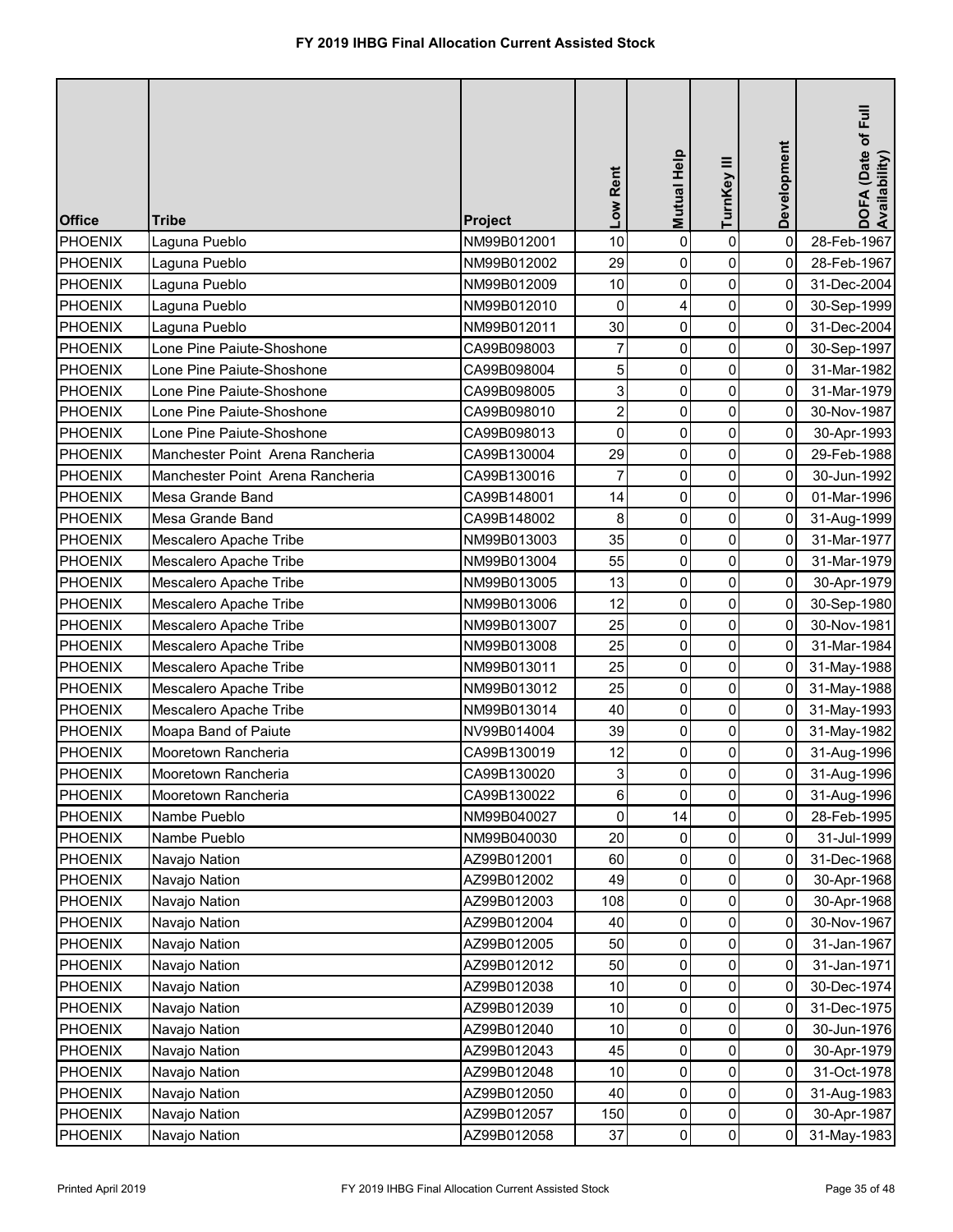| <b>Office</b>  | <b>Tribe</b>  | Project     | Low Rent            | Mutual Help | TurnKey III    | Development | DOFA (Date of Full<br>Availability) |
|----------------|---------------|-------------|---------------------|-------------|----------------|-------------|-------------------------------------|
| <b>PHOENIX</b> | Navajo Nation | AZ99B012059 | 30                  | 0           | $\pmb{0}$      | $\mathbf 0$ | 31-Dec-1982                         |
| <b>PHOENIX</b> | Navajo Nation | AZ99B012060 | 10                  | 0           | 0              | 0           | 30-Nov-1982                         |
| <b>PHOENIX</b> | Navajo Nation | AZ99B012061 | 6                   | 0           | 0              | $\mathbf 0$ | 31-Aug-1982                         |
| <b>PHOENIX</b> | Navajo Nation | AZ99B012062 | 119                 | 0           | 0              | 0           | 30-Nov-1983                         |
| PHOENIX        | Navajo Nation | AZ99B012063 | 88                  | 0           | $\pmb{0}$      | $\mathbf 0$ | 31-Mar-1984                         |
| <b>PHOENIX</b> | Navajo Nation | AZ99B012067 | 65                  | 0           | 0              | 0           | 30-Nov-1982                         |
| <b>PHOENIX</b> | Navajo Nation | AZ99B012073 | 15                  | 0           | 0              | 0           | 31-Oct-1983                         |
| PHOENIX        | Navajo Nation | AZ99B012082 | 50                  | 0           | 0              | 0           | 30-Sep-1986                         |
| PHOENIX        | Navajo Nation | AZ99B012083 | 70                  | 0           | $\pmb{0}$      | 0           | 31-Aug-1985                         |
| PHOENIX        | Navajo Nation | AZ99B012084 | 0                   | 1           | 0              | 0           | 31-May-1985                         |
| PHOENIX        | Navajo Nation | AZ99B012085 | 50                  | 0           | 0              | 0           | 31-Aug-1986                         |
| PHOENIX        | Navajo Nation | AZ99B012086 | 50                  | 0           | 0              | 0           | 31-Aug-1986                         |
| PHOENIX        | Navajo Nation | AZ99B012087 | 50                  | $\pmb{0}$   | $\pmb{0}$      | 0           | 30-Sep-1986                         |
| PHOENIX        | Navajo Nation | AZ99B012093 | 40                  | 0           | 0              | 0           | 31-Aug-1985                         |
| <b>PHOENIX</b> | Navajo Nation | AZ99B012098 | 33                  | 0           | 0              | 0           | 31-Oct-1987                         |
| <b>PHOENIX</b> | Navajo Nation | AZ99B012103 | 65                  | 0           | 0              | 0           | 31-May-1991                         |
| <b>PHOENIX</b> | Navajo Nation | AZ99B012107 | 0                   |             | 0              | 0           | 31-May-1991                         |
| <b>PHOENIX</b> | Navajo Nation | AZ99B012113 | 25                  | 0           | 0              | 0           | 31-May-1992                         |
| <b>PHOENIX</b> | Navajo Nation | AZ99B012118 | 15                  | 0           | 0              | 0           | 30-Nov-1991                         |
| <b>PHOENIX</b> | Navajo Nation | AZ99B012122 | 10                  | 0           | $\pmb{0}$      | $\mathbf 0$ | 31-Mar-1992                         |
| <b>PHOENIX</b> | Navajo Nation | AZ99B012124 | 10                  | 0           | 0              | 0           | 31-Dec-1991                         |
| PHOENIX        | Navajo Nation | AZ99B012126 | 29                  | 0           | 0              | 0           | 30-Nov-1992                         |
| PHOENIX        | Navajo Nation | AZ99B012127 | $\overline{0}$      |             | 0              | 01          | 31-Jul-1994                         |
| <b>PHOENIX</b> | Navajo Nation | AZ99B012129 | $\mathsf{O}\xspace$ |             | 0              | 0           | 31-Jul-1994                         |
| <b>PHOENIX</b> | Navajo Nation | AZ99B012130 | 0                   | 5           | 0              | 0           | 31-May-1995                         |
| <b>PHOENIX</b> | Navajo Nation | AZ99B012132 | 20                  | 0           | 0              | 0           | 31-May-1995                         |
| <b>PHOENIX</b> | Navajo Nation | AZ99B012133 | 19                  | 0           | 0              | 0           | 31-Oct-1994                         |
| <b>PHOENIX</b> | Navajo Nation | AZ99B012134 | 19                  | 0           | 0              | 0           | 31-Jul-1994                         |
| <b>PHOENIX</b> | Navajo Nation | AZ99B012135 | 19                  | 0           | 0              | 0           | 31-Jul-1994                         |
| <b>PHOENIX</b> | Navajo Nation | AZ99B012136 | 0                   |             | 0              | 0           | 31-Mar-1995                         |
| <b>PHOENIX</b> | Navajo Nation | AZ99B012137 | 0                   | 2           | 0              | 0           | 31-Oct-1996                         |
| <b>PHOENIX</b> | Navajo Nation | AZ99B012138 | 16                  | 0           | 0              | 0           | 31-Oct-1996                         |
| <b>PHOENIX</b> | Navajo Nation | AZ99B012139 | 0                   | 2           | 0              | 0           | 31-Oct-1996                         |
| <b>PHOENIX</b> | Navajo Nation | AZ99B012140 | 0                   |             | 0              | 0           | 30-Sep-1996                         |
| <b>PHOENIX</b> | Navajo Nation | AZ99B012141 | $\mathsf{O}\xspace$ | 10          | 0              | 0           | 31-May-1997                         |
| <b>PHOENIX</b> | Navajo Nation | AZ99B012142 | 0                   | 5           | 0              | 0           | 30-Nov-1998                         |
| <b>PHOENIX</b> | Navajo Nation | AZ99B012143 | 0                   |             | 0              | 0           | 31-Oct-1996                         |
| <b>PHOENIX</b> | Navajo Nation | AZ99B012144 | 15                  | 0           | 0              | 0           | 31-May-1997                         |
| <b>PHOENIX</b> | Navajo Nation | AZ99B012145 | 6                   | 0           | 0              | 0           | 30-Nov-1998                         |
| <b>PHOENIX</b> | Navajo Nation | AZ99B012146 | 0                   | 4           | 0              | 0           | 31-May-1997                         |
| <b>PHOENIX</b> | Navajo Nation | AZ99B012147 | 15                  | 0           | 0              | 0           | 31-May-1997                         |
| <b>PHOENIX</b> | Navajo Nation | AZ99B012148 | 0                   | 9           | 0              | 0           | 31-May-1998                         |
| <b>PHOENIX</b> | Navajo Nation | AZ99B012149 | 20                  | 0           | $\overline{0}$ | 0           | 31-May-1998                         |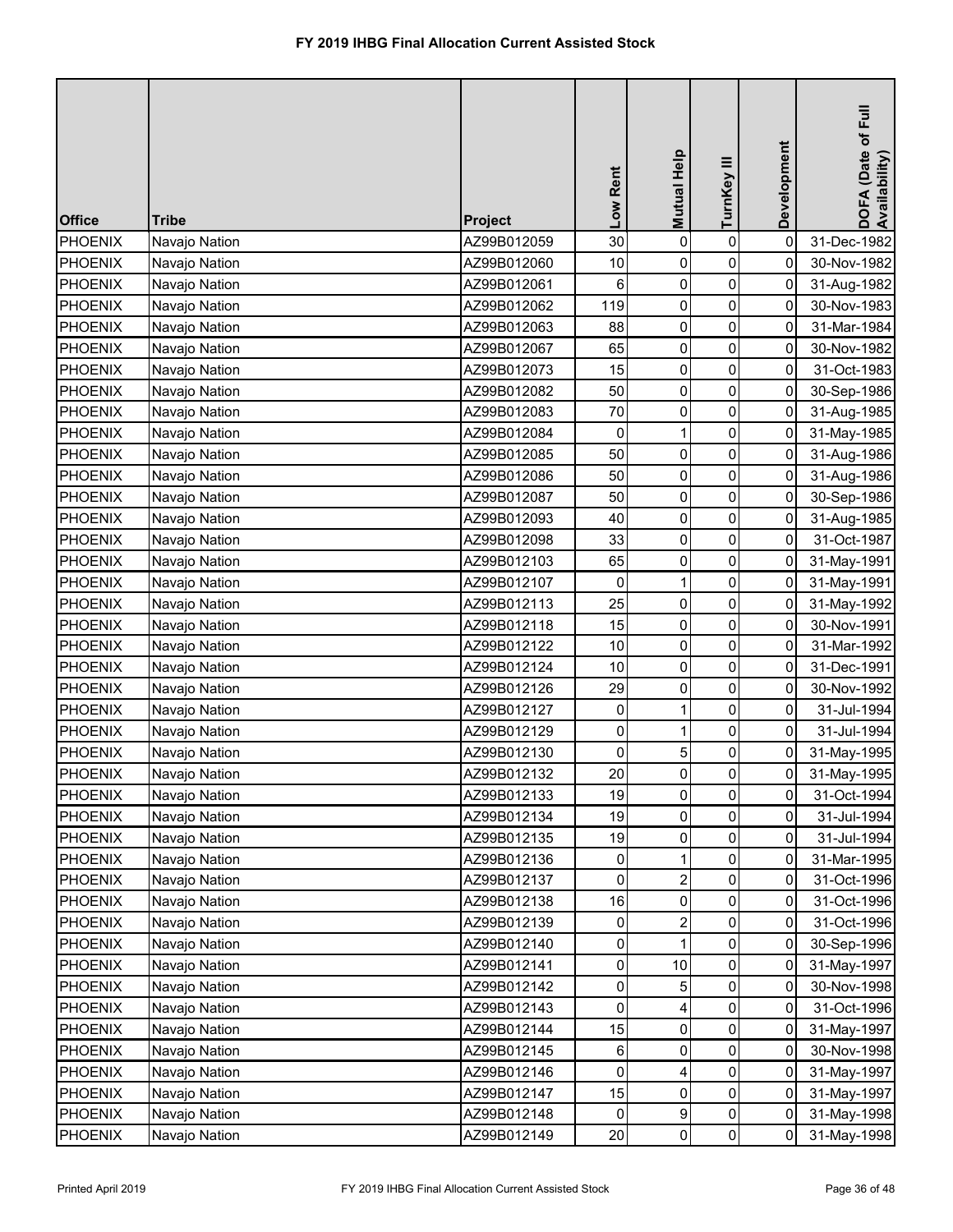| <b>Office</b>  | <b>Tribe</b>  | Project     | Low Rent            | Mutual Help    | TurnKey III | Development    | DOFA (Date of Full<br>Availability) |
|----------------|---------------|-------------|---------------------|----------------|-------------|----------------|-------------------------------------|
| <b>PHOENIX</b> | Navajo Nation | AZ99B012150 | 40                  | 0              | $\pmb{0}$   | $\mathbf 0$    | 31-May-1998                         |
| <b>PHOENIX</b> | Navajo Nation | AZ99B012151 | 40                  | 0              | 0           | 0              | 30-Sep-1997                         |
| <b>PHOENIX</b> | Navajo Nation | AZ99B012152 | 0                   | 4              | 0           | $\mathbf 0$    | 30-Apr-1999                         |
| <b>PHOENIX</b> | Navajo Nation | AZ99B012153 | 0                   | 10             | 0           | 0              | 31-Jan-1999                         |
| <b>PHOENIX</b> | Navajo Nation | AZ99B012154 | 0                   | 41             | $\pmb{0}$   | $\mathbf 0$    | 31-Mar-1999                         |
| <b>PHOENIX</b> | Navajo Nation | AZ99B012155 | 0                   | 9              | 0           | 0              | 28-Feb-2000                         |
| <b>PHOENIX</b> | Navajo Nation | AZ99B012156 | 0                   | 20             | 0           | $\mathbf 0$    | 28-Feb-2000                         |
| <b>PHOENIX</b> | Navajo Nation | AZ99B012158 | 0                   | 5              | 0           | 0              | 28-Feb-2000                         |
| <b>PHOENIX</b> | Navajo Nation | AZ99B012160 | 10                  | 0              | $\pmb{0}$   | 0              | 31-Mar-2001                         |
| PHOENIX        | Navajo Nation | AZ99B012161 | 54                  | 0              | 0           | 0              | 31-Mar-1997                         |
| PHOENIX        | Navajo Nation | AZ99B012162 | 0                   | 5              | 0           | 0              | 31-Oct-2001                         |
| PHOENIX        | Navajo Nation | AZ99B012163 | $\mathsf{O}\xspace$ | 11             | 0           | $\overline{2}$ | 30-Jun-2001                         |
| <b>PHOENIX</b> | Navajo Nation | AZ99B012164 | $\pmb{0}$           | 23             | $\pmb{0}$   | 0              | 30-Jun-2001                         |
| PHOENIX        | Navajo Nation | AZ99B012165 | 0                   | 15             | 0           | 0              | 30-Jun-2001                         |
| PHOENIX        | Navajo Nation | AZ99B012166 | 0                   | 14             | 0           | 0              | 30-Nov-1998                         |
| <b>PHOENIX</b> | Navajo Nation | NM99B015001 | 60                  | $\mathbf 0$    | $\mathbf 0$ | 0              | 30-Nov-1965                         |
| <b>PHOENIX</b> | Navajo Nation | NM99B015002 | 59                  | 0              | 0           | 0              | 30-Sep-1976                         |
| <b>PHOENIX</b> | Navajo Nation | NM99B015003 | 19                  | 0              | 0           | $\mathbf 0$    | 31-Oct-1966                         |
| <b>PHOENIX</b> | Navajo Nation | NM99B015004 | 30                  | 0              | 0           | 0              | 31-Oct-1966                         |
| <b>PHOENIX</b> | Navajo Nation | NM99B015005 | 19                  | 0              | 0           | $\mathbf 0$    | 31-Jan-1967                         |
| PHOENIX        | Navajo Nation | NM99B015006 | 100                 | 0              | 0           | 0              | 30-Apr-1968                         |
| PHOENIX        | Navajo Nation | NM99B015012 | 50                  | 0              | 0           | 0              | 30-Apr-1971                         |
| PHOENIX        | Navajo Nation | NM99B015013 | 60                  | $\overline{0}$ | 0           | 0              | 30-Jun-1973                         |
| <b>PHOENIX</b> | Navajo Nation | NM99B015014 | 20                  | 0              | 0           | 0              | 31-Oct-1972                         |
| <b>PHOENIX</b> | Navajo Nation | NM99B015024 | 10                  | 0              | 0           | 0              | 28-Feb-1975                         |
| <b>PHOENIX</b> | Navajo Nation | NM99B015028 | 20                  | 0              | 0           | 0              | 30-Sep-1975                         |
| <b>PHOENIX</b> | Navajo Nation | NM99B015030 | 30                  | 0              | 0           | 0              | 30-Jun-1975                         |
| <b>PHOENIX</b> | Navajo Nation | NM99B015032 | 150                 | 0              | 0           | 0              | 31-Jul-1979                         |
| <b>PHOENIX</b> | Navajo Nation | NM99B015036 | 105                 | 0              | 0           | 0              | 31-Aug-1979                         |
| <b>PHOENIX</b> | Navajo Nation | NM99B015039 | 90                  | 0              | 0           | 0              | 30-Sep-1980                         |
| <b>PHOENIX</b> | Navajo Nation | NM99B015040 | 74                  | 0              | 0           | 0              | 30-Apr-1983                         |
| <b>PHOENIX</b> | Navajo Nation | NM99B015041 | 100                 | 0              | 0           | 0              | 30-Apr-1984                         |
| <b>PHOENIX</b> | Navajo Nation | NM99B015042 | 20                  | $\Omega$       | 0           | 0              | 28-Feb-1983                         |
| <b>PHOENIX</b> | Navajo Nation | NM99B015044 | 20                  | 0              | 0           | 0              | 30-Jun-1983                         |
| <b>PHOENIX</b> | Navajo Nation | NM99B015045 | 10                  | 0              | 0           | 0              | 30-Nov-1983                         |
| <b>PHOENIX</b> | Navajo Nation | NM99B015046 | 25                  | 0              | 0           | 0              | 31-Jan-1983                         |
| <b>PHOENIX</b> | Navajo Nation | NM99B015047 | 50                  | 0              | 0           | 0              | 31-Dec-1983                         |
| <b>PHOENIX</b> | Navajo Nation | NM99B015048 | 100                 | 0              | 0           | 0              | 31-Jan-1984                         |
| <b>PHOENIX</b> | Navajo Nation | NM99B015049 | 51                  | 0              | 0           | 0              | 29-Feb-1984                         |
| <b>PHOENIX</b> | Navajo Nation | NM99B015052 | 4                   | 0              | 0           | 0              | 30-Apr-1984                         |
| <b>PHOENIX</b> | Navajo Nation | NM99B015053 | 0                   |                | 0           | 0              | 31-Mar-1986                         |
| <b>PHOENIX</b> | Navajo Nation | NM99B015055 | 59                  | 0              | 0           | 0              | 31-Jan-1986                         |
| <b>PHOENIX</b> | Navajo Nation | NM99B015071 | $\pmb{0}$           | $\overline{2}$ | $\pmb{0}$   | 0              | 31-Oct-1990                         |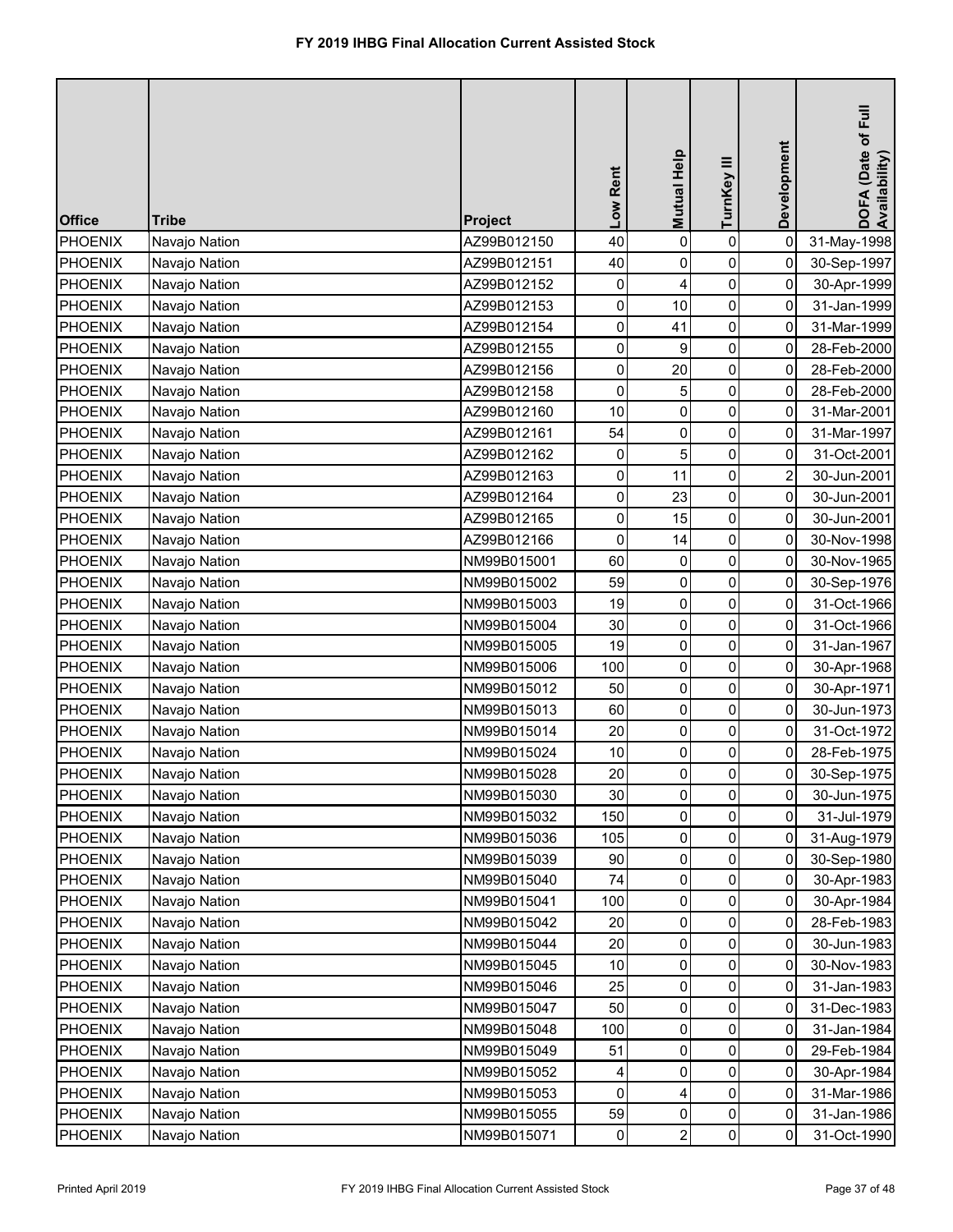| <b>Office</b>  | <b>Tribe</b>  | Project     | Low Rent    | Mutual Help             | TurnKey III    | Development | DOFA (Date of Full<br>Availability) |
|----------------|---------------|-------------|-------------|-------------------------|----------------|-------------|-------------------------------------|
| PHOENIX        | Navajo Nation | NM99B015073 | 10          | 0                       | $\pmb{0}$      | $\mathbf 0$ | 31-Dec-1991                         |
| <b>PHOENIX</b> | Navajo Nation | NM99B015075 | 10          | 0                       | 0              | 0           | 30-Nov-1991                         |
| <b>PHOENIX</b> | Navajo Nation | NM99B015077 | 35          | 0                       | 0              | $\mathbf 0$ | 31-Dec-1991                         |
| <b>PHOENIX</b> | Navajo Nation | NM99B015079 | 20          | 0                       | 0              | 0           | 31-Mar-1992                         |
| PHOENIX        | Navajo Nation | NM99B015080 | 20          | 0                       | $\pmb{0}$      | 0           | 31-Aug-1991                         |
| <b>PHOENIX</b> | Navajo Nation | NM99B015082 | 10          | 0                       | 0              | 0           | 30-Nov-1991                         |
| <b>PHOENIX</b> | Navajo Nation | NM99B015085 | 10          | 0                       | 0              | $\mathbf 0$ | 30-Nov-1991                         |
| <b>PHOENIX</b> | Navajo Nation | NM99B015087 | 20          | 0                       | 0              | 0           | 31-Dec-1993                         |
| <b>PHOENIX</b> | Navajo Nation | NM99B015089 | 18          | 0                       | $\pmb{0}$      | 0           | 31-Aug-1992                         |
| PHOENIX        | Navajo Nation | NM99B015094 | 18          | 0                       | 0              | 0           | 31-Jan-1994                         |
| PHOENIX        | Navajo Nation | NM99B015095 | 17          | 0                       | 0              | 0           | 31-Mar-1994                         |
| <b>PHOENIX</b> | Navajo Nation | NM99B015096 | 20          | 0                       | 0              | 0           | 31-Dec-1993                         |
| PHOENIX        | Navajo Nation | NM99B015097 | 0           | 5                       | $\pmb{0}$      | 0           | 31-Jan-1995                         |
| <b>PHOENIX</b> | Navajo Nation | NM99B015098 | 0           | $\overline{2}$          | 0              | 0           | 30-Nov-1994                         |
| PHOENIX        | Navajo Nation | NM99B015099 | 0           | 5                       | $\overline{0}$ | 0           | 28-Feb-1997                         |
| <b>PHOENIX</b> | Navajo Nation | NM99B015100 | 0           | $\overline{2}$          | 0              | 0           | 31-Oct-1996                         |
| <b>PHOENIX</b> | Navajo Nation | NM99B015101 | 0           | $\overline{\mathbf{c}}$ | 0              | 0           | 31-Oct-1996                         |
| <b>PHOENIX</b> | Navajo Nation | NM99B015102 | 0           | 3                       | 0              | 0           | 31-May-1996                         |
| <b>PHOENIX</b> | Navajo Nation | NM99B015103 | 0           | 10                      | 0              | 0           | 30-Sep-1996                         |
| <b>PHOENIX</b> | Navajo Nation | NM99B015104 | 11          | $\mathbf 0$             | 0              | $\mathbf 0$ | 31-Oct-1996                         |
| <b>PHOENIX</b> | Navajo Nation | NM99B015105 | 9           | 0                       | 0              | 0           | 31-Oct-1996                         |
| <b>PHOENIX</b> | Navajo Nation | NM99B015106 | 20          | 0                       | 0              | 0           | 31-May-1996                         |
| PHOENIX        | Navajo Nation | NM99B015107 | 14          | $\overline{0}$          | 0              | 0           | 30-Sep-1996                         |
| <b>PHOENIX</b> | Navajo Nation | NM99B015108 | 0           |                         | 0              | 0           | 30-Sep-1996                         |
| <b>PHOENIX</b> | Navajo Nation | NM99B015109 | 14          | 0                       | 0              | 0           | 30-Jun-1996                         |
| <b>PHOENIX</b> | Navajo Nation | NM99B015110 | 10          | 0                       | 0              | 0           | 30-Apr-1996                         |
| <b>PHOENIX</b> | Navajo Nation | NM99B015111 | 0           |                         | 0              | 0           | 30-Apr-1996                         |
| <b>PHOENIX</b> | Navajo Nation | NM99B015112 | $\mathbf 0$ | 9                       | 0              | 0           | 31-May-1998                         |
| <b>PHOENIX</b> | Navajo Nation | NM99B015113 | 0           | 45                      | 0              | 0           | 30-Sep-1998                         |
| <b>PHOENIX</b> | Navajo Nation | NM99B015114 | 28          | 0                       | 0              | 0           | 30-Sep-1980                         |
| <b>PHOENIX</b> | Navajo Nation | NM99B015115 | 0           | 12                      | 0              | 0           | 31-Dec-1999                         |
| <b>PHOENIX</b> | Navajo Nation | NM99B015116 | 0           | 8                       | 0              | 0           | 30-Nov-1999                         |
| <b>PHOENIX</b> | Navajo Nation | NM99B015117 | 0           |                         | 0              | 0           | 30-Nov-1999                         |
| <b>PHOENIX</b> | Navajo Nation | NM99B015118 | 0           | 5                       | 0              | 0           | 28-Feb-1999                         |
| <b>PHOENIX</b> | Navajo Nation | NM99B015119 | 0           | 6                       | 0              | 0           | 28-Feb-1999                         |
| <b>PHOENIX</b> | Navajo Nation | NM99B015120 | 0           | 6                       | 0              | 0           | 30-Sep-2000                         |
| <b>PHOENIX</b> | Navajo Nation | NM99B015121 | 0           |                         | 0              | 0           | 31-Dec-1999                         |
| <b>PHOENIX</b> | Navajo Nation | NM99B015122 | 0           | 14                      | 0              | 0           | 30-Nov-2000                         |
| <b>PHOENIX</b> | Navajo Nation | NM99B015123 | $\mathbf 0$ | 16                      | 0              | 0           | 31-Dec-2000                         |
| <b>PHOENIX</b> | Navajo Nation | NM99B015124 | 0           | 9                       | 0              | 0           | 30-Nov-2000                         |
| <b>PHOENIX</b> | Navajo Nation | NM99B015125 | 20          | 0                       | 0              | 0           | 31-Mar-2002                         |
| <b>PHOENIX</b> | Navajo Nation | NM99B015127 | 18          | $\mathbf{0}$            | 0              | 0           | 30-Jun-2001                         |
| <b>PHOENIX</b> | Navajo Nation | NM99B015128 | $\pmb{0}$   | 20                      | $\pmb{0}$      | 0           | 30-Jun-2001                         |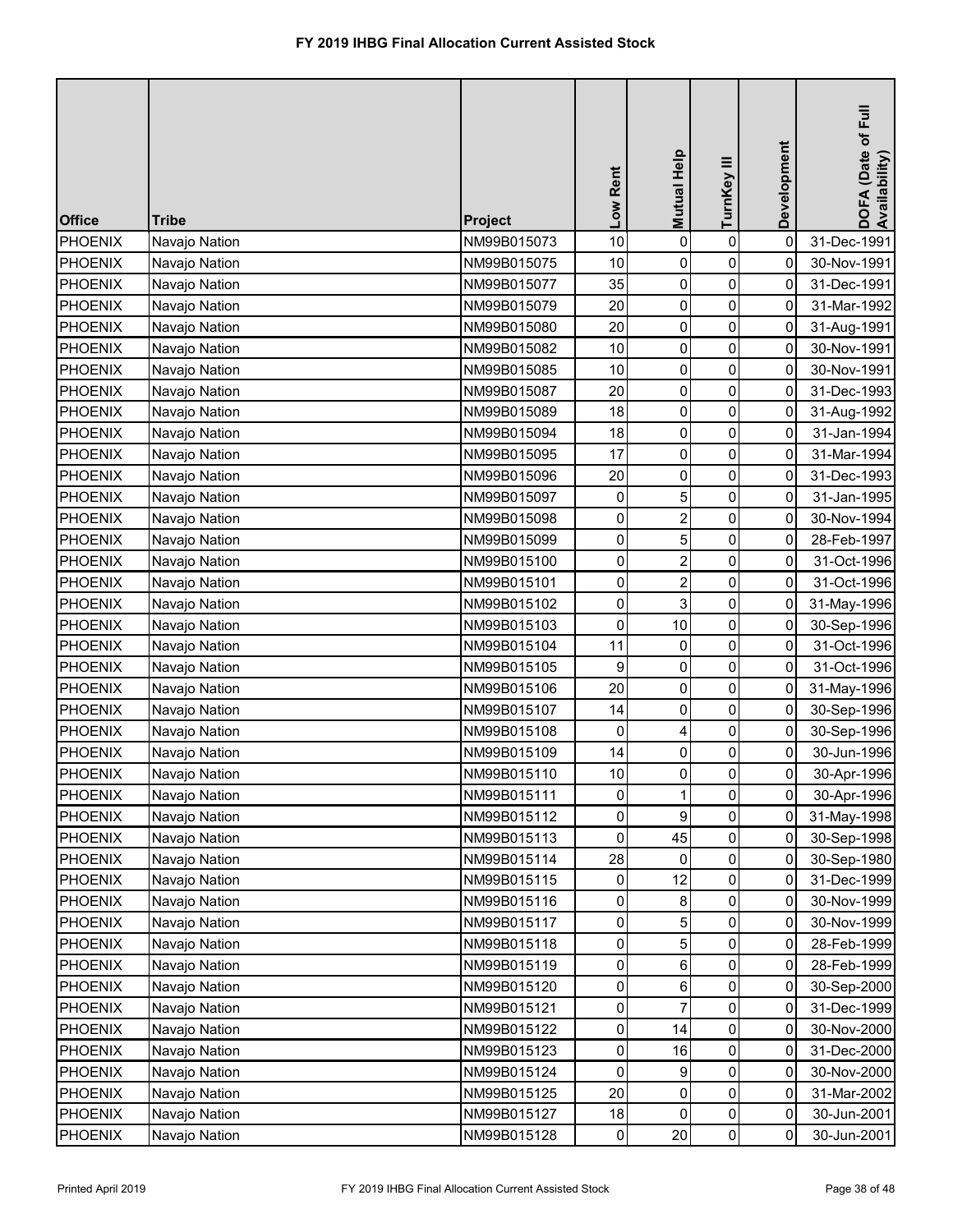| <b>Office</b>  | <b>Tribe</b>                    | <b>Project</b> | Low Rent       | <b>Mutual Help</b> | TurnKey III    | Development         | DOFA (Date of Full<br>Availability) |
|----------------|---------------------------------|----------------|----------------|--------------------|----------------|---------------------|-------------------------------------|
| <b>PHOENIX</b> | Ohkay Owingeh (San Juan Pueblo) | NM99B083008    | $\mathbf 0$    |                    | $\pmb{0}$      | $\mathbf 0$         | 31-Jul-1996                         |
| <b>PHOENIX</b> | Ohkay Owingeh (San Juan Pueblo) | NM99B083009    | 22             | 0                  | 0              | 0                   | 31-Dec-1997                         |
| <b>PHOENIX</b> | Ohkay Owingeh (San Juan Pueblo) | NM99B083010    | 3              | 0                  | $\pmb{0}$      | 0                   | 30-Nov-2005                         |
| <b>PHOENIX</b> | Pala Band                       | CA99B080053    | 12             | 0                  | 0              | 0                   | 30-Nov-1994                         |
| <b>PHOENIX</b> | Pascua Yaqui Tribe              | AZ99B040001    | 48             | 0                  | $\pmb{0}$      | 0                   | 31-Oct-1981                         |
| <b>PHOENIX</b> | Pascua Yaqui Tribe              | AZ99B040003    | 40             | 0                  | 0              | 0                   | 30-Apr-1986                         |
| <b>PHOENIX</b> | Pascua Yaqui Tribe              | AZ99B040004    | 50             | 0                  | $\pmb{0}$      | 0                   | 31-Dec-1986                         |
| <b>PHOENIX</b> | Pascua Yaqui Tribe              | AZ99B040006    | 50             | 0                  | 0              | 0                   | 30-Jun-1987                         |
| <b>PHOENIX</b> | Pascua Yaqui Tribe              | AZ99B040007    | 79             | 0                  | $\pmb{0}$      | 0                   | 31-Dec-1987                         |
| <b>PHOENIX</b> | Pascua Yaqui Tribe              | AZ99B040011    | 43             | $\mathbf 0$        | $\pmb{0}$      | 0                   | 30-Apr-1992                         |
| <b>PHOENIX</b> | Pascua Yaqui Tribe              | AZ99B040013    | 20             | $\mathbf 0$        | 0              | 0                   | 31-Mar-1995                         |
| <b>PHOENIX</b> | Pascua Yaqui Tribe              | AZ99B040015    | 40             | $\mathbf 0$        | 0              | 0                   | 28-Feb-1998                         |
| <b>PHOENIX</b> | Pauma Band                      | CA99B080063    | 0              |                    | 0              | 0                   | 30-Apr-1995                         |
| <b>PHOENIX</b> | Picayune Rancheria              | CA99B159001    | 5              | $\mathbf 0$        | 0              | 0                   | 26-Mar-2013                         |
| <b>PHOENIX</b> | Picayune Rancheria              | CA99B159001    | 12             | $\mathbf 0$        | 0              | 0                   | 31-Dec-1999                         |
| <b>PHOENIX</b> | Picayune Rancheria              | CA99B159001    | 3              | $\mathbf 0$        | 0              | $\mathbf 0$         | 08-Feb-2003                         |
| <b>PHOENIX</b> | Picayune Rancheria              | CA99B159002    | 0              | 4                  | 0              | 0                   | 01-May-2011                         |
| <b>PHOENIX</b> | Pinoleville Rancheria           | CA99B130024    | 5              | 0                  | $\pmb{0}$      | 14                  | 01-Sep-2006                         |
| <b>PHOENIX</b> | Pyramid Lake Paiute             | NV99B004005    | 12             | $\mathbf 0$        | 0              | 0                   | 31-Aug-1980                         |
| <b>PHOENIX</b> | Pyramid Lake Paiute             | NV99B004006    | 36             | 0                  | $\pmb{0}$      | $\mathsf{O}\xspace$ | 31-Jul-1981                         |
| <b>PHOENIX</b> | <b>Pyramid Lake Paiute</b>      | NV99B004010    | 0              | 16                 | 0              | 0                   | 31-May-1995                         |
| <b>PHOENIX</b> | Pyramid Lake Paiute             | NV99B004011    | $\mathbf 0$    | 17                 | 0              | 0                   | 30-Apr-1997                         |
| PHOENIX        | <b>Pyramid Lake Paiute</b>      | NV99B004013    | $\overline{0}$ |                    | $\overline{0}$ | $\overline{0}$      | 31-Mar-1998                         |
| <b>PHOENIX</b> | Quartz Valley Rancheria         | CA99B083011    | 10             | 0                  | 0              | 0                   | 04-May-2004                         |
| <b>PHOENIX</b> | Quartz Valley Rancheria         | CA99B083012    | 0              | 5                  | $\pmb{0}$      | $\mathbf 0$         | 04-May-2004                         |
| <b>PHOENIX</b> | <b>Quartz Valley Rancheria</b>  | CA99B083014    |                | 0                  | 0              | 0                   | 31-Dec-1997                         |
| <b>PHOENIX</b> | Quartz Valley Rancheria         | CA99B083017    | 10             | $\mathbf 0$        | 0              | 0                   | 30-Nov-2000                         |
| <b>PHOENIX</b> | Quechan Tribe                   | CA99B054006    | 39             | 0                  | 0              | 0                   | 31-Jul-1982                         |
| <b>PHOENIX</b> | Quechan Tribe                   | CA99B054013    | 0              | $\Omega$           | 0              | 0                   | 31-Aug-1993                         |
| <b>PHOENIX</b> | Quechan Tribe                   | CA99B054014    | 20             | 0                  | 0              | 0                   | 30-Nov-1994                         |
| <b>PHOENIX</b> | Quechan Tribe                   | CA99B054015    | 20             | $\mathbf 0$        | 0              | 0                   | 12-Jun-1997                         |
| <b>PHOENIX</b> | Quechan Tribe                   | CA99B054017    | 22             | $\Omega$           | 0              | 0                   | 30-Jun-1999                         |
| <b>PHOENIX</b> | Redwood Valley Rancheria        | CA99B130011    | 9              | $\Omega$           | 0              | 0                   | 31-May-1990                         |
| <b>PHOENIX</b> | Reno-Sparks Colony              | NV99B012003    | 29             | 0                  | 0              | 0                   | 30-Sep-1974                         |
| <b>PHOENIX</b> | Reno-Sparks Colony              | NV99B012007    | 20             | 0                  | 0              | 0                   | 31-Jul-1991                         |
| <b>PHOENIX</b> | Reno-Sparks Colony              | NV99B012008    | 0              | 9                  | 0              | 0                   | 30-Sep-1991                         |
| <b>PHOENIX</b> | Reno-Sparks Colony              | NV99B012009    | 0              |                    | 0              | 0                   | 30-Sep-1991                         |
| <b>PHOENIX</b> | Reno-Sparks Colony              | NV99B012010    | 0              | 15                 | 0              | 0                   | 14-Jun-1995                         |
| <b>PHOENIX</b> | Reno-Sparks Colony              | NV99B012012    | 29             | 0                  | 0              | 0                   | 30-Apr-1997                         |
| <b>PHOENIX</b> | Rincon Band                     | CA99B080010    | 0              |                    | 0              | 0                   | 30-Jun-1981                         |
| <b>PHOENIX</b> | Rincon Band                     | CA99B080054    | $\overline{7}$ | 0                  | 0              | 0                   | 30-Apr-1994                         |
| <b>PHOENIX</b> | Rincon Band                     | CA99B080065    | 0              | 9                  | 0              | 0                   | 31-Jan-1996                         |
| <b>PHOENIX</b> | Rincon Band                     | CA99B080066    | 6              | 0                  | $\pmb{0}$      | 0                   | 31-Jan-1996                         |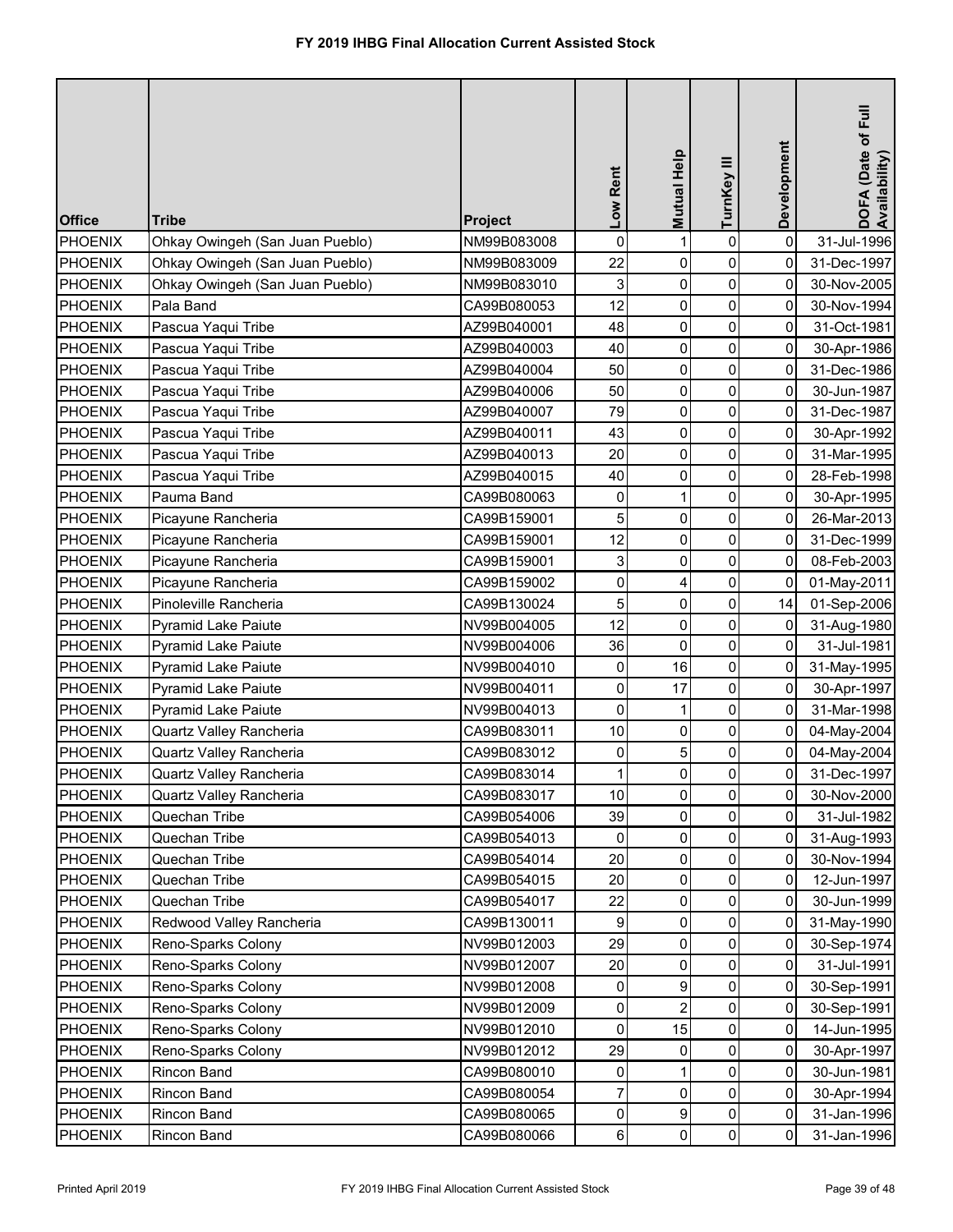| <b>Office</b>  | <b>Tribe</b>                | <b>Project</b> | Low Rent                | <b>Mutual Help</b> | TurnKey III    | Development    | DOFA (Date of Full<br>Availability) |
|----------------|-----------------------------|----------------|-------------------------|--------------------|----------------|----------------|-------------------------------------|
| PHOENIX        | Robinson Rancheria          | CA99B130005    | 11                      | $\mathbf 0$        | $\pmb{0}$      | $\mathbf 0$    | 30-Apr-1988                         |
| PHOENIX        | Round Valley Indian Tribe   | CA99B097002    | 29                      | 0                  | 0              | 0              | 31-Aug-1978                         |
| <b>PHOENIX</b> | Round Valley Indian Tribe   | CA99B097005    | 22                      | $\mathbf 0$        | $\pmb{0}$      | 0              | 31-Aug-1981                         |
| <b>PHOENIX</b> | Salt River PIma-Maricopa    | AZ99B014002    | 0                       | 0                  | 0              | 0              | 31-Dec-1974                         |
| <b>PHOENIX</b> | Salt River PIma-Maricopa    | AZ99B014004    | $\pmb{0}$               | 0                  | $\pmb{0}$      | 0              | 28-Feb-1979                         |
| <b>PHOENIX</b> | Salt River PIma-Maricopa    | AZ99B014005    | 0                       | 0                  | 0              | 0              | 28-Feb-1979                         |
| PHOENIX        | Salt River PIma-Maricopa    | AZ99B014007    | 25                      | 0                  | $\pmb{0}$      | 0              | 30-Jun-1980                         |
| PHOENIX        | Salt River Plma-Maricopa    | AZ99B014008    | 0                       | $\mathbf 0$        | 0              | $\mathbf 0$    | 31-Jul-1981                         |
| <b>PHOENIX</b> | Salt River Plma-Maricopa    | AZ99B014009    | 59                      | 0                  | $\pmb{0}$      | 0              | 30-Sep-1980                         |
| <b>PHOENIX</b> | Salt River Plma-Maricopa    | AZ99B014011    | 28                      | $\pmb{0}$          | $\mathbf 0$    | 0              | 31-Jan-1986                         |
| <b>PHOENIX</b> | Salt River Plma-Maricopa    | AZ99B014014    | 0                       | $\mathbf 0$        | 0              | 0              | 31-Jul-1990                         |
| <b>PHOENIX</b> | Salt River Plma-Maricopa    | AZ99B014016    | $\mathbf 0$             | $\mathbf 0$        | 0              | 0              | 31-May-1993                         |
| <b>PHOENIX</b> | Salt River Plma-Maricopa    | AZ99B014017    | 40                      | 0                  | 0              | 0              | 31-Oct-1995                         |
| <b>PHOENIX</b> | Salt River Plma-Maricopa    | AZ99B014018    | 20                      | $\mathbf 0$        | 0              | 0              | 09-Feb-1999                         |
| <b>PHOENIX</b> | San Carlos Apache           | AZ99B011016    | 99                      | $\mathbf 0$        | 0              | 0              | 30-Jul-1980                         |
| <b>PHOENIX</b> | San Carlos Apache           | AZ99B011017    | 20                      | $\mathbf 0$        | 0              | $\mathbf 0$    | 31-Dec-1981                         |
| <b>PHOENIX</b> | San Carlos Apache           | AZ99B011020    | 50                      | $\mathbf 0$        | 0              | 0              | 30-Nov-1987                         |
| <b>PHOENIX</b> | San Carlos Apache           | AZ99B011021    | 50                      | 0                  | 0              | 0              | 30-Nov-1987                         |
| <b>PHOENIX</b> | San Carlos Apache           | AZ99B011022    | 60                      | 0                  | 0              | 0              | 30-Nov-1987                         |
| <b>PHOENIX</b> | San Carlos Apache           | AZ99B011023    | 20                      | 0                  | $\pmb{0}$      | 0              | 30-Nov-1987                         |
| <b>PHOENIX</b> | San Carlos Apache           | AZ99B011025    | 73                      | 0                  | 0              | 0              | 30-Nov-1992                         |
| <b>PHOENIX</b> | San Carlos Apache           | AZ99B011026    | $\mathbf 0$             | 5                  | 0              | 0              | 31-Jan-1994                         |
| <b>PHOENIX</b> | San Carlos Apache           | AZ99B011027    | 38                      | 0                  | $\overline{0}$ | $\overline{0}$ | 30-Nov-1994                         |
| <b>PHOENIX</b> | San Carlos Apache           | AZ99B011029    | 0                       | 3                  | 0              | 0              | 01-Jan-2000                         |
| <b>PHOENIX</b> | San Carlos Apache           | AZ99B011030    | $\overline{\mathbf{c}}$ | $\mathbf 0$        | $\mathbf 0$    | 0              | 01-Jan-2000                         |
| <b>PHOENIX</b> | San Ildefonso Pueblo        | NM99B040006    | $\mathbf 0$             | 0                  | 0              | 0              | 31-Aug-1978                         |
| <b>PHOENIX</b> | San Ildefonso Pueblo        | NM99B040012    | 0                       | 0                  | $\mathsf{O}$   | 0              | 28-Feb-1981                         |
| <b>PHOENIX</b> | San Ildefonso Pueblo        | NM99B040022    | 0                       | 8                  | 0              | 0              | 20-Dec-1994                         |
| <b>PHOENIX</b> | San Ildefonso Pueblo        | NM99B040026    | 0                       | 18                 | 0              | 0              | 31-Dec-1994                         |
| <b>PHOENIX</b> | San Ildefonso Pueblo        | NM99B040029    | 20                      | 0                  | 0              | 0              | 31-Jan-2000                         |
| <b>PHOENIX</b> | San Pasqual Band            | CA99B080055    | 10                      | $\mathbf{0}$       | 0              | 0              | 31-May-1993                         |
| <b>PHOENIX</b> | San Pasqual Band            | CA99B080059    | 0                       | 5                  | 0              | 0              | 31-Oct-1995                         |
| <b>PHOENIX</b> | San Pasqual Band            | CA99B080072    | 11                      | 0                  | 0              | $\mathbf 0$    | 28-Nov-1995                         |
| PHOENIX        | Sandia Pueblo               | NM99B031067    | 0                       | 9                  | 0              | 0              | 30-Sep-1995                         |
| <b>PHOENIX</b> | Santa Ana Pueblo            | NM99B087013    | 5 <sup>1</sup>          | 0                  | 0              | 0              | 30-Nov-1999                         |
| <b>PHOENIX</b> | Santa Clara Pueblo          | NM99B082008    | 0                       | 13                 | 0              | 0              | 31-Dec-2004                         |
| <b>PHOENIX</b> | Santa Clara Pueblo          | NM99B082009    | 22                      | 0                  | 0              | 0              | 31-Dec-2004                         |
| <b>PHOENIX</b> | Santa Rosa Band of Cahuilla | CA99B080061    | 0                       |                    | 0              | 0              | 30-May-1995                         |
| <b>PHOENIX</b> | Santa Rosa Band of Cahuilla | CA99B080069    | $\mathbf 0$             |                    | 0              | 0              | 30-May-1995                         |
| <b>PHOENIX</b> | Santa Rosa Band of Cahuilla | CA99B080070    | 0                       |                    | 0              | 0              | 18-May-1998                         |
| <b>PHOENIX</b> | Santa Rosa Rancheria        | CA99B129001    | 23                      | 0                  | 0              | 0              | 31-Jul-1982                         |
| <b>PHOENIX</b> | Santa Rosa Rancheria        | CA99B129007    | 20                      | 0                  | 0              | 0              | 31-Dec-1987                         |
| <b>PHOENIX</b> | Santo Domingo Pueblo        | NM99B078001    | 29                      | 0                  | $\pmb{0}$      | 0              | 30-Sep-1998                         |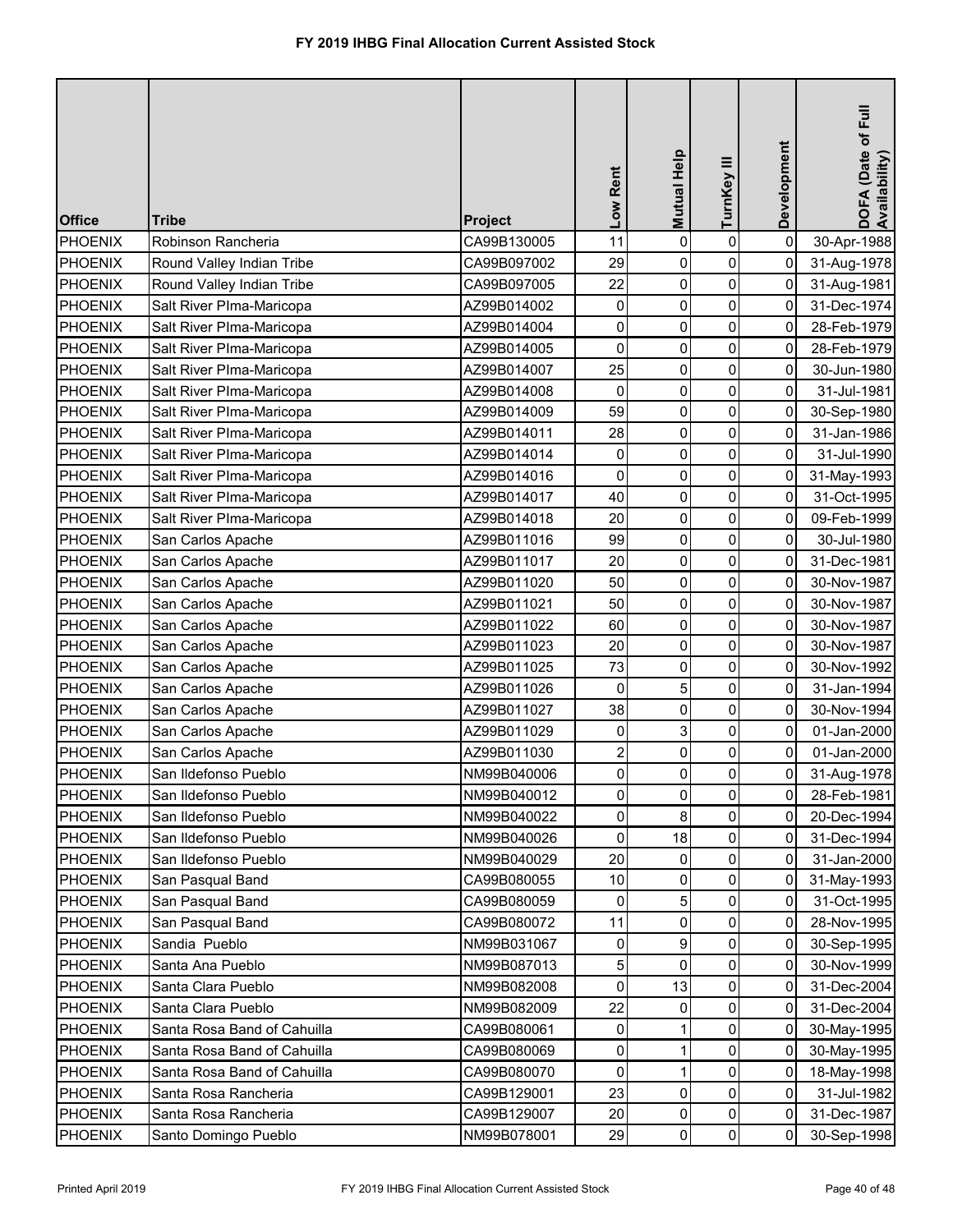| <b>Office</b>  | <b>Tribe</b>                     | <b>Project</b> | Low Rent                | Mutual Help    | TurnKey III    | Development    | DOFA (Date of Full<br>Availability) |
|----------------|----------------------------------|----------------|-------------------------|----------------|----------------|----------------|-------------------------------------|
| <b>PHOENIX</b> | Santo Domingo Pueblo             | NM99B078002    | $\pmb{0}$               | 6              | $\pmb{0}$      | 10             | 30-Sep-1998                         |
| <b>PHOENIX</b> | Santo Domingo Pueblo             | NM99B078003    | 0                       | $\overline{2}$ | 0              | 0              | 30-Nov-2004                         |
| <b>PHOENIX</b> | Sherwood Valley Rancheria        | CA99B130014    | 9                       | 0              | $\pmb{0}$      | 0              | 30-Apr-1993                         |
| <b>PHOENIX</b> | Sherwood Valley Rancheria        | CA99B130015    | 4                       | 0              | 0              | 0              | 30-Apr-1993                         |
| <b>PHOENIX</b> | Sherwood Valley Rancheria        | CA99B130027    | 12                      | 0              | $\pmb{0}$      | 3              | 28-Sep-2012                         |
| <b>PHOENIX</b> | Soboba Band                      | CA99B080068    | $\overline{\mathbf{c}}$ | 0              | 0              | 0              | 30-May-1995                         |
| PHOENIX        | Soboba Band                      | CA99B080073    | 3                       | 0              | $\pmb{0}$      | 0              | 30-Jun-1998                         |
| <b>PHOENIX</b> | Susanville Rancheria             | CA99B083008    | 25                      | $\pmb{0}$      | 0              | 0              | 30-Sep-1993                         |
| <b>PHOENIX</b> | Susanville Rancheria             | CA99B083010    | 6                       | $\pmb{0}$      | $\pmb{0}$      | 0              | 31-Dec-1995                         |
| <b>PHOENIX</b> | Te-Moak                          | NV99B016003    | $\pmb{0}$               | $\overline{2}$ | $\pmb{0}$      | 0              | 31-Dec-1980                         |
| <b>PHOENIX</b> | Te-Moak                          | NV99B016004    | 10                      | 0              | 0              | 0              | 30-Nov-1980                         |
| <b>PHOENIX</b> | Te-Moak                          | NV99B016005    | 37                      | 0              | 0              | 0              | 28-Feb-1982                         |
| <b>PHOENIX</b> | Te-Moak                          | NV99B016006    | 0                       | 5              | 0              | 0              | 28-Feb-1982                         |
| <b>PHOENIX</b> | Te-Moak                          | NV99B016008    | 0                       | 5              | 0              | 0              | 31-Aug-1986                         |
| <b>PHOENIX</b> | Te-Moak                          | NV99B016009    | 0                       | 6              | 0              | 0              | 31-Aug-1988                         |
| <b>PHOENIX</b> | Te-Moak                          | NV99B016011    | 12                      | $\mathbf 0$    | 0              | $\mathbf 0$    | 28-Feb-1998                         |
| <b>PHOENIX</b> | <b>Tesuque Pueblo</b>            | NM99B040028    | 0                       | 9              | 0              | 0              | 28-Feb-1995                         |
| <b>PHOENIX</b> | Tohono O'Odham Nation            | AZ99B026008    | 10                      | 0              | $\pmb{0}$      | 0              | 30-Sep-1978                         |
| <b>PHOENIX</b> | Tohono O'Odham Nation            | AZ99B026012    | 50                      | 0              | 0              | 0              | 31-May-1974                         |
| <b>PHOENIX</b> | Tohono O'Odham Nation            | AZ99B026020    | 12                      | 0              | $\pmb{0}$      | 0              | 28-Feb-1983                         |
| <b>PHOENIX</b> | Tohono O'Odham Nation            | AZ99B026022    | 50                      | 0              | 0              | 0              | 30-Jun-1986                         |
| <b>PHOENIX</b> | Tohono O'Odham Nation            | AZ99B026029    | 0                       |                | 0              | 0              | 31-Dec-1991                         |
| PHOENIX        | Tohono O'Odham Nation            | AZ99B026030    | $\overline{0}$          | 1              | $\overline{0}$ | $\overline{0}$ | 30-Apr-1992                         |
| <b>PHOENIX</b> | Tohono O'Odham Nation            | AZ99B026031    | $\overline{0}$          | 12             | 0              | 0              | 31-Mar-1994                         |
| <b>PHOENIX</b> | Tohono O'Odham Nation            | AZ99B026032    | $\mathsf{O}\xspace$     | 91             | 0              | 0              | 30-Jan-1999                         |
| <b>PHOENIX</b> | Torres-Martinez Band of Cahuilla | CA99B080035    | 9                       | 0              | 0              | 0              | 29-Feb-1988                         |
| <b>PHOENIX</b> | Torres-Martinez Band of Cahuilla | CA99B080045    | 1                       | 0              | 0              | 0              | 30-Apr-1989                         |
| <b>PHOENIX</b> | <b>Tule River Indian Tribe</b>   | CA99B099003    | 7                       | 0              | 0              | 0              | 30-Jun-1988                         |
| <b>PHOENIX</b> | Tule River Indian Tribe          | CA99B099006    | 18                      | $\Omega$       | 0              | 0              | 29-Mar-1996                         |
| <b>PHOENIX</b> | Tule River Indian Tribe          | CA99B099007    | 0                       | 16             | 0              | 0              | 29-Mar-1996                         |
| <b>PHOENIX</b> | Tule River Indian Tribe          | CA99B099009    | 35                      | $\mathbf{0}$   | 0              | 0              | 10-Feb-2004                         |
| <b>PHOENIX</b> | Tuolumne Band of Me-Wuk Indians  | CA99B129006    | 5                       | $\mathbf{0}$   | 0              | 0              | 31-Jul-1982                         |
| <b>PHOENIX</b> | Tuolumne Band of Me-Wuk Indians  | CA99B129012    | 3                       | $\Omega$       | $\mathbf 0$    | 0              | 31-May-1999                         |
| <b>PHOENIX</b> | Tuolumne Band of Me-Wuk Indians  | CA99B129013    | 0                       | 10             | 0              | 0              | 31-May-1999                         |
| <b>PHOENIX</b> | Viejas Group of Capitan Grande   | CA99B080056    | 1                       | 0              | $\pmb{0}$      | 0              | 30-Nov-1993                         |
| <b>PHOENIX</b> | <b>Walker River Paiute Tribe</b> | NV99B008006    | 10                      | 0              | 0              | 0              | 31-Mar-1982                         |
| <b>PHOENIX</b> | <b>Walker River Paiute Tribe</b> | NV99B008009    | 10                      | 0              | 0              | 0              | 31-Oct-1986                         |
| <b>PHOENIX</b> | <b>Walker River Paiute Tribe</b> | NV99B008011    | $\mathbf 0$             | 9              | 0              | 0              | 31-Dec-1992                         |
| <b>PHOENIX</b> | <b>Walker River Paiute Tribe</b> | NV99B008012    | $\mathbf 0$             | 4              | 0              | 0              | 31-Dec-1992                         |
| <b>PHOENIX</b> | <b>Walker River Paiute Tribe</b> | NV99B008013    | 13                      | 0              | 0              | 0              | 30-Sep-1994                         |
| <b>PHOENIX</b> | <b>Walker River Paiute Tribe</b> | NV99B008014    | 13                      | 0              | 0              | 0              | 30-Sep-1994                         |
| <b>PHOENIX</b> | <b>Walker River Paiute Tribe</b> | NV99B008015    | 22                      | 0              | 0              | 0              | 30-Nov-2001                         |
| <b>PHOENIX</b> | <b>Washoe Tribe</b>              | NV99B003007    | 15                      | $\pmb{0}$      | $\pmb{0}$      | 0              | 31-Jul-1980                         |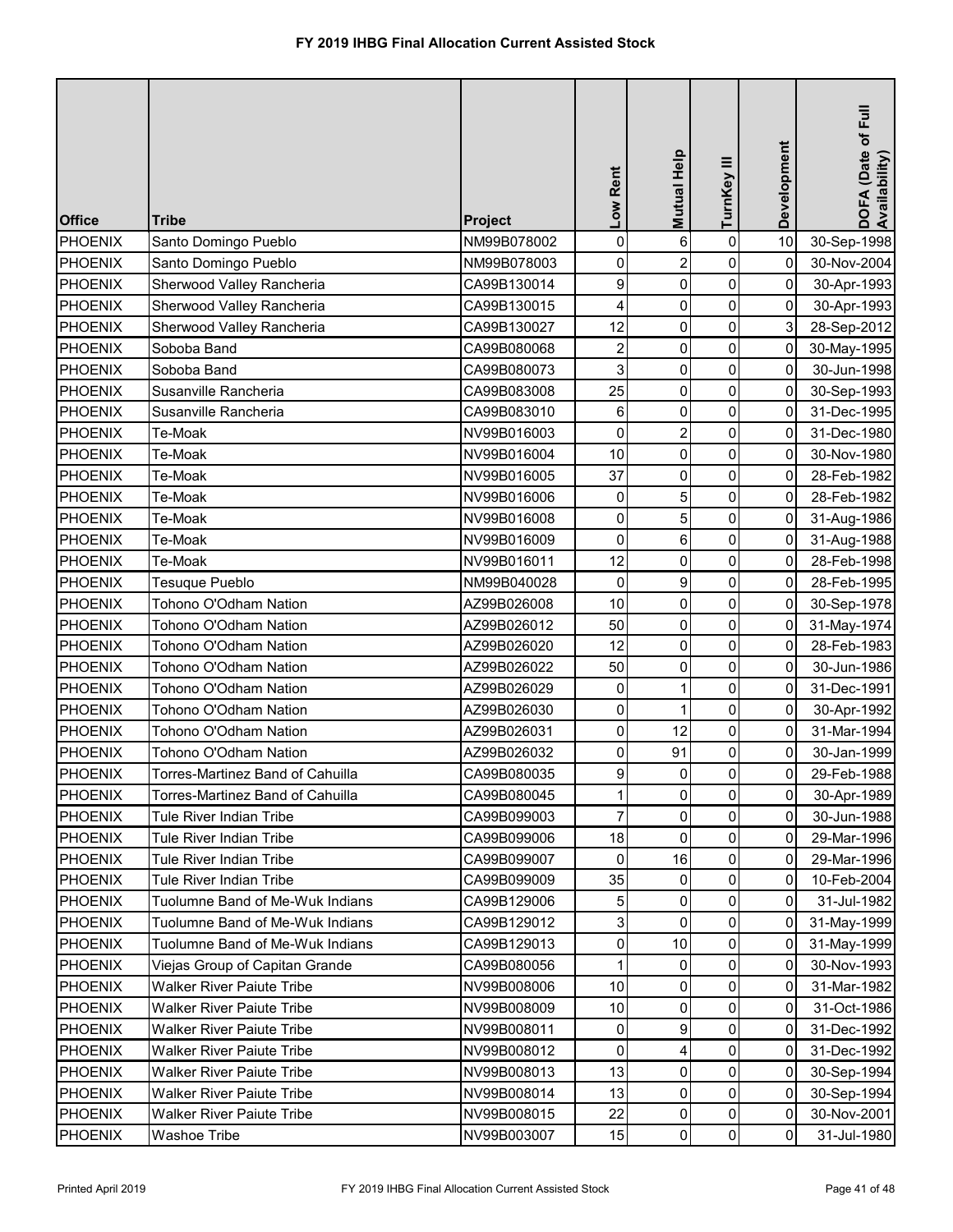| <b>Office</b>  | <b>Tribe</b>                        | <b>Project</b> | Low Rent            | Mutual Help    | TurnKey III | Development    | DOFA (Date of Full<br>Availability) |
|----------------|-------------------------------------|----------------|---------------------|----------------|-------------|----------------|-------------------------------------|
| <b>PHOENIX</b> | <b>Washoe Tribe</b>                 | NV99B003009    | 25                  | 0              | 0           | $\mathbf 0$    | 30-Jun-1984                         |
| <b>PHOENIX</b> | <b>Washoe Tribe</b>                 | NV99B003010    | 40                  | $\mathbf 0$    | 0           | 0              | 31-Jul-1989                         |
| PHOENIX        | <b>Washoe Tribe</b>                 | NV99B003013    | 0                   | 19             | $\pmb{0}$   | 0              | 30-Sep-1995                         |
| <b>PHOENIX</b> | White Mountain Apache (Fort Apache) | AZ99B016007    | 35                  | 0              | 0           | 0              | 30-Jun-1971                         |
| <b>PHOENIX</b> | White Mountain Apache (Fort Apache) | AZ99B016017    | 65                  | 0              | $\pmb{0}$   | 0              | 31-Dec-1972                         |
| <b>PHOENIX</b> | White Mountain Apache (Fort Apache) | AZ99B016026    | 30                  | 0              | 0           | 0              | 31-Dec-1979                         |
| <b>PHOENIX</b> | White Mountain Apache (Fort Apache) | AZ99B016027    | 48                  | 0              | $\pmb{0}$   | 0              | 31-Aug-1980                         |
| <b>PHOENIX</b> | White Mountain Apache (Fort Apache) | AZ99B016029    | 50                  | 0              | $\pmb{0}$   | 0              | 28-Feb-1981                         |
| PHOENIX        | White Mountain Apache (Fort Apache) | AZ99B016030    | 0                   | $\overline{2}$ | 0           | 0              | 31-Jul-1986                         |
| <b>PHOENIX</b> | White Mountain Apache (Fort Apache) | AZ99B016031    | 5                   | $\pmb{0}$      | 0           | 0              | 31-May-1986                         |
| PHOENIX        | White Mountain Apache (Fort Apache) | AZ99B016034    | 40                  | 0              | $\pmb{0}$   | $\mathbf 0$    | 31-Oct-1987                         |
| <b>PHOENIX</b> | White Mountain Apache (Fort Apache) | AZ99B016036    | 50                  | 0              | $\pmb{0}$   | 0              | 31-Jan-1988                         |
| <b>PHOENIX</b> | White Mountain Apache (Fort Apache) | AZ99B016037    | 0                   | $\overline{2}$ | 0           | 0              | 31-Oct-1987                         |
| <b>PHOENIX</b> | White Mountain Apache (Fort Apache) | AZ99B016038    | 50                  | 0              | 0           | 0              | 31-Jan-1988                         |
| <b>PHOENIX</b> | White Mountain Apache (Fort Apache) | AZ99B016040    | 0                   |                | 0           | 0              | 31-Oct-1988                         |
| <b>PHOENIX</b> | White Mountain Apache (Fort Apache) | AZ99B016042    | 0                   | 3              | 0           | $\mathbf 0$    | 31-Oct-1988                         |
| <b>PHOENIX</b> | White Mountain Apache (Fort Apache) | AZ99B016043    | 0                   | $\overline{2}$ | 0           | 0              | 31-Oct-1991                         |
| <b>PHOENIX</b> | White Mountain Apache (Fort Apache) | AZ99B016045    | 0                   | 1              | $\pmb{0}$   | 0              | 31-Oct-1991                         |
| <b>PHOENIX</b> | White Mountain Apache (Fort Apache) | AZ99B016046    | 20                  | $\mathbf 0$    | 0           | 0              | 30-Apr-1993                         |
| PHOENIX        | White Mountain Apache (Fort Apache) | AZ99B016047    | 0                   | 0              | $\pmb{0}$   | 0              | 30-Apr-1993                         |
| <b>PHOENIX</b> | White Mountain Apache (Fort Apache) | AZ99B016048    | 75                  | 0              | 0           | 0              | 31-Jul-1994                         |
| <b>PHOENIX</b> | White Mountain Apache (Fort Apache) | AZ99B016049    | 0                   | 21             | 0           | 0              | 31-Jul-1994                         |
| <b>PHOENIX</b> | White Mountain Apache (Fort Apache) | AZ99B016050    | 75                  | $\overline{0}$ | 0           | $\overline{0}$ | 31-May-1997                         |
| <b>PHOENIX</b> | White Mountain Apache (Fort Apache) | AZ99B016051    | 0                   | 48             | 0           | 0              | 30-Apr-1998                         |
| <b>PHOENIX</b> | Yavapai-Apache (Camp Verde)         | AZ99B022004    |                     | $\Omega$       | 0           | 0              | 28-Feb-1983                         |
| <b>PHOENIX</b> | Yavapai-Apache (Camp Verde)         | AZ99B022006    | 10                  | 0              | 0           | 0              | 31-Jul-1986                         |
| <b>PHOENIX</b> | Yavapai-Apache (Camp Verde)         | AZ99B022007    | 13                  | 0              | 0           | 0              | 30-Jun-1986                         |
| <b>PHOENIX</b> | Yavapai-Apache (Camp Verde)         | AZ99B022010    | 14                  | 0              | 0           | 0              | 31-May-1991                         |
| <b>PHOENIX</b> | Yavapai-Apache (Camp Verde)         | AZ99B022012    | 7                   | 0              | 0           | 0              | 30-Sep-1997                         |
| <b>PHOENIX</b> | Yavapai-Apache (Camp Verde)         | AZ99B022013    |                     | 0              | 0           | 0              | 31-May-1997                         |
| <b>PHOENIX</b> | <b>Yerington Paiute Tribe</b>       | NV99B010005    | 14                  | $\mathbf{0}$   | 0           | 0              | 30-Jun-1980                         |
| <b>PHOENIX</b> | <b>Yerington Paiute Tribe</b>       | NV99B010007    | 0                   | 0              | 0           | 0              | 30-Nov-1987                         |
| <b>PHOENIX</b> | <b>Yerington Paiute Tribe</b>       | NV99B010010    | 0                   | $\Omega$       | 0           | 0              | 30-Sep-1989                         |
| <b>PHOENIX</b> | Yomba Shoshone Tribe                | NV99B020001    | 22                  | $\Omega$       | 0           | 0              | 30-Jun-1981                         |
| <b>PHOENIX</b> | Ysleta Del Sur                      | TX99B429003    | 0                   | 18             | 0           | 0              | 04-Jan-1999                         |
| <b>PHOENIX</b> | <b>Yurok Tribe</b>                  | CA99B158001    | 11                  | 0              | 0           | 3              | 31-Dec-2001                         |
| <b>PHOENIX</b> | <b>Yurok Tribe</b>                  | CA99B158001    |                     | 0              | 0           | 0              | 05-Jul-2007                         |
| <b>PHOENIX</b> | <b>Yurok Tribe</b>                  | CA99B158002    | $\overline{7}$      | 0              | 0           | 0              | 30-Sep-2004                         |
| <b>PHOENIX</b> | <b>Yurok Tribe</b>                  | CA99B158002    | 25                  | 0              | 0           | 0              | 19-Jun-2009                         |
| <b>PHOENIX</b> | <b>Yurok Tribe</b>                  | CA99B158003    | 0                   | 19             | 0           | 0              | 30-Sep-2009                         |
| <b>PHOENIX</b> | <b>Yurok Tribe</b>                  | CA99B158003    | $\mathbf 0$         |                | $\pmb{0}$   | 0              | 18-Mar-2004                         |
| <b>PHOENIX</b> | <b>Yurok Tribe</b>                  | CA99B158003    | $\mathsf{O}\xspace$ |                | 0           | 0              | 04-May-2004                         |
| <b>PHOENIX</b> | <b>Yurok Tribe</b>                  | CA99B158003    | $\pmb{0}$           | $\overline{2}$ | $\pmb{0}$   | 0              | 30-Sep-2005                         |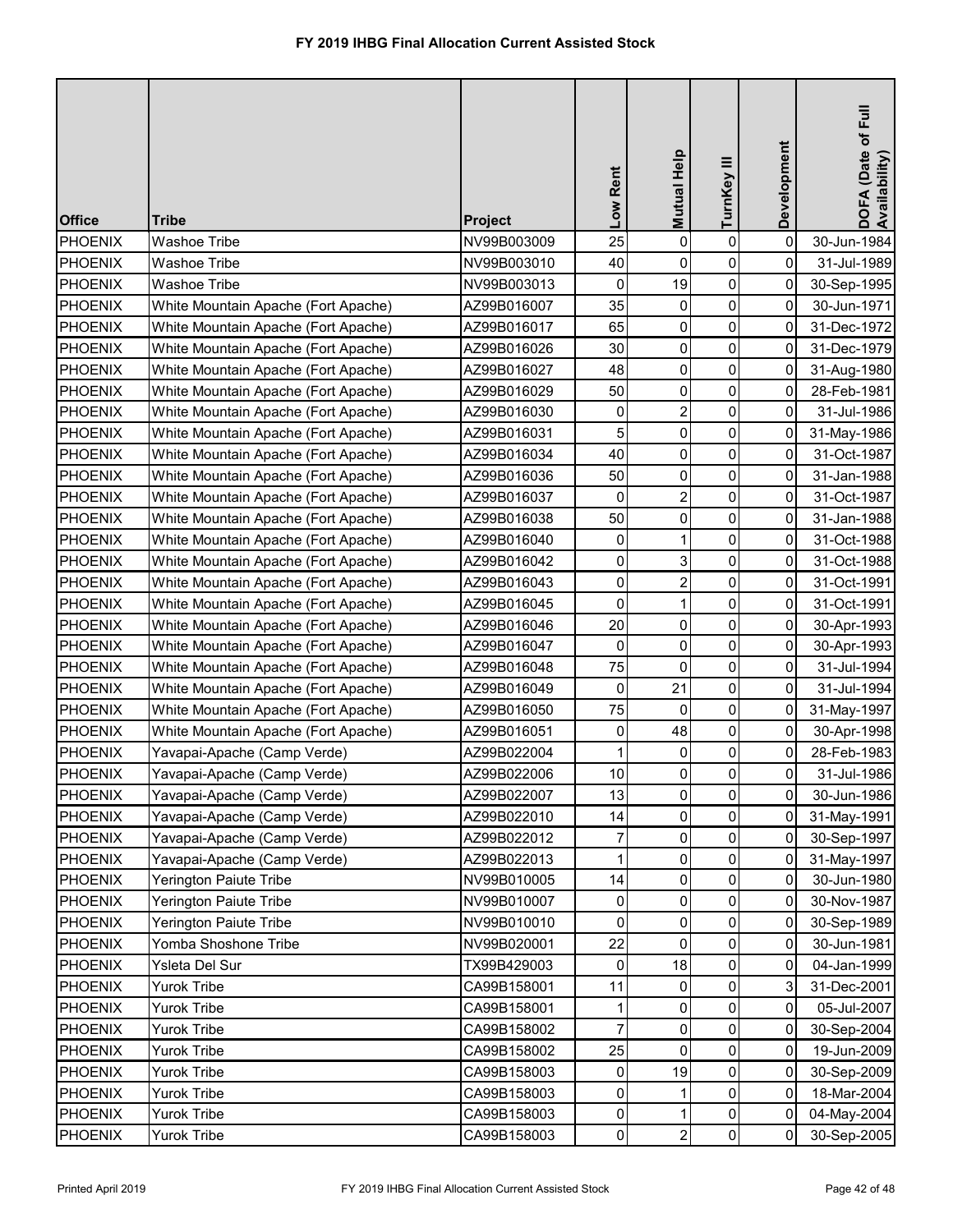| <b>Office</b>  | <b>Tribe</b>       | Project     | Rent<br><b>NOT</b> | <b>Mutual Help</b> | TurnKey III         | Development    | of Full<br>(Date<br>DOFA (Date<br>Availability) |
|----------------|--------------------|-------------|--------------------|--------------------|---------------------|----------------|-------------------------------------------------|
| PHOENIX        | <b>Yurok Tribe</b> | CA99B158003 | $\overline{0}$     |                    | 0                   | $\overline{0}$ | 16-Apr-2001                                     |
| <b>PHOENIX</b> | <b>Yurok Tribe</b> | CA99B158003 | 0                  | $\overline{2}$     | 0                   | 0              | 12-Jun-2001                                     |
| PHOENIX        | <b>Yurok Tribe</b> | CA99B158003 | 0                  |                    | 0                   | 0              | 10-Jul-2001                                     |
| <b>PHOENIX</b> | <b>Yurok Tribe</b> | CA99B158003 | $\mathbf 0$        |                    | $\mathbf 0$         | 0              | 31-Dec-2001                                     |
| <b>PHOENIX</b> | <b>Yurok Tribe</b> | CA99B158003 | $\mathbf 0$        |                    | 0                   | 0              | 31-Aug-2002                                     |
| <b>PHOENIX</b> | <b>Yurok Tribe</b> | CA99B158003 | 0                  | 2                  | 0                   | 0              | 30-Sep-2002                                     |
| <b>PHOENIX</b> | Zia Pueblo         | NM99B031068 | 0                  | 18                 | 0                   | 0              | 30-Jun-1996                                     |
| <b>PHOENIX</b> | Zuni Tribe         | NM99B019005 | 2                  | 0                  | 0                   | 0              | 31-Oct-1972                                     |
| <b>PHOENIX</b> | Zuni Tribe         | NM99B019008 | 50                 | 0                  | 0                   | 0              | 31-Mar-1977                                     |
| <b>PHOENIX</b> | Zuni Tribe         | NM99B019009 | 74                 | 0                  | $\mathsf{O}\xspace$ | 0              | 28-Feb-1982                                     |
| <b>PHOENIX</b> | Zuni Tribe         | NM99B019011 | 1                  | 0                  | 0                   | 0              | 30-Sep-1982                                     |
| <b>PHOENIX</b> | Zuni Tribe         | NM99B019013 | 40                 | 0                  | 0                   | 0              | 31-Jul-1986                                     |
| <b>PHOENIX</b> | Zuni Tribe         | NM99B019015 | 22                 | 0                  | $\mathbf 0$         | 0              | 31-Dec-1997                                     |
| <b>PHOENIX</b> | Zuni Tribe         | NM99B019016 | 0                  | 5                  | $\mathbf 0$         | 0              | 30-Apr-2007                                     |
| <b>PHOENIX</b> | Zuni Tribe         | NM99B019017 | 5 <sup>1</sup>     | $\Omega$           | 0                   | 0              | 30-Apr-2007                                     |
| <b>PHOENIX</b> | <b>TOTAL</b>       |             | 9,030              | 1,264              | 0                   | 60             |                                                 |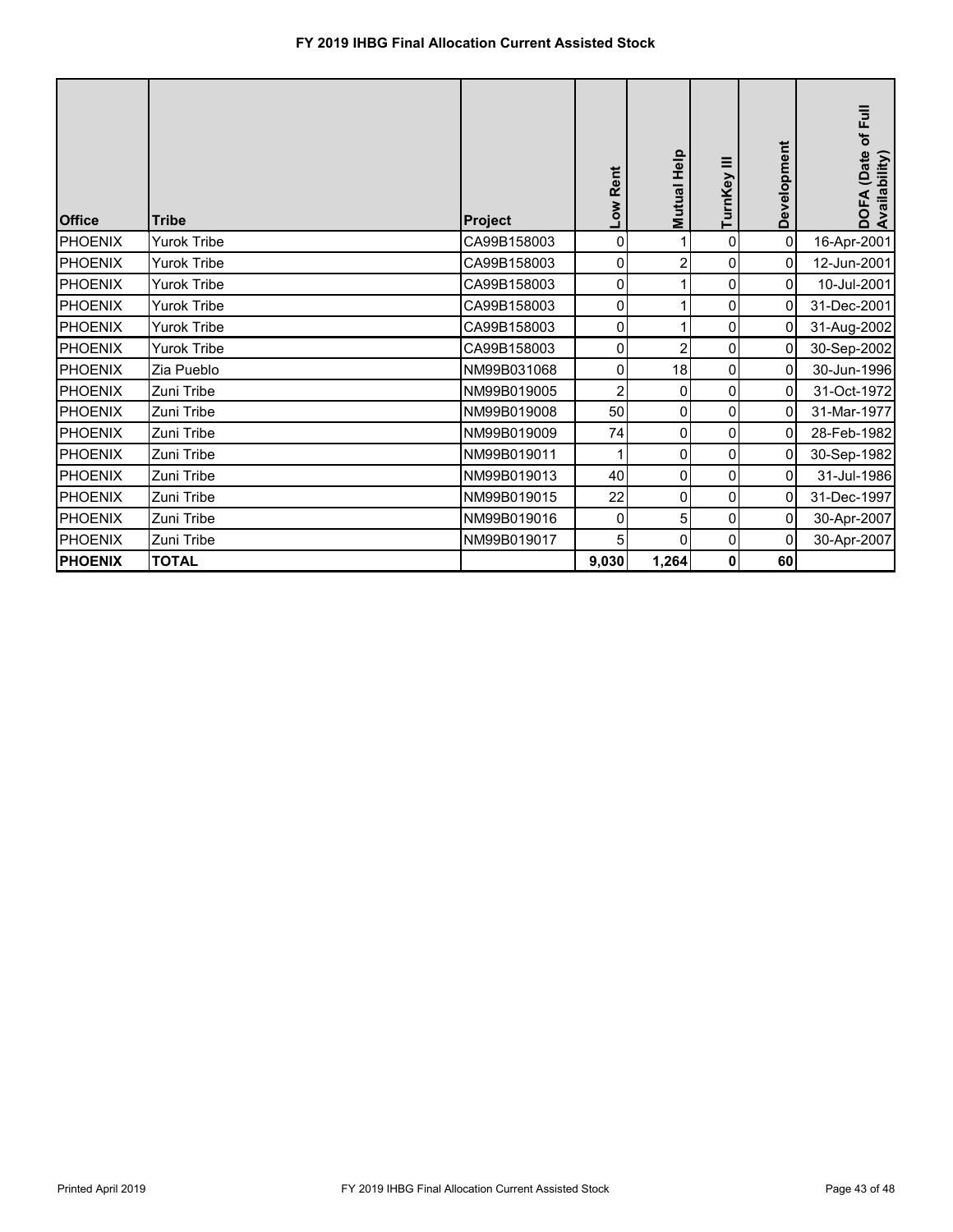| <b>Office</b>  | <b>Tribe</b>                          | <b>Project</b> | Low Rent       | <b>Mutual Help</b> | TurnKey III         | Development    | DOFA (Date of Full<br>Availability) |
|----------------|---------------------------------------|----------------|----------------|--------------------|---------------------|----------------|-------------------------------------|
| <b>SEATTLE</b> | <b>Burns-Paiute Tribe</b>             | OR97B039001    | $\mathsf 0$    | 16                 | $\pmb{0}$           | $\pmb{0}$      | 31-Mar-1999                         |
| <b>SEATTLE</b> | <b>Chehalis Confederated Tribes</b>   | WA19B048002    | 29             | 0                  | $\pmb{0}$           | 0              | 30-Nov-1983                         |
| <b>SEATTLE</b> | <b>Chehalis Confederated Tribes</b>   | WA97B048001    | $\pmb{0}$      | 0                  | $\pmb{0}$           | 0              | 28-Feb-1978                         |
| <b>SEATTLE</b> | <b>Chehalis Confederated Tribes</b>   | WA97B048003    | 21             | 0                  | $\pmb{0}$           | 0              | 30-Jun-1987                         |
| <b>SEATTLE</b> | <b>Chehalis Confederated Tribes</b>   | WA97B048005    | $\pmb{0}$      | 3                  | $\pmb{0}$           | 0              | 25-Nov-1997                         |
| <b>SEATTLE</b> | <b>Chehalis Confederated Tribes</b>   | WA97B048007    | $\pmb{0}$      | 1                  | 0                   | 0              | 31-Jan-2000                         |
| <b>SEATTLE</b> | <b>Chehalis Confederated Tribes</b>   | WA97B048008    | 5              | 0                  | $\pmb{0}$           | 0              | 29-Feb-2008                         |
| <b>SEATTLE</b> | Coeur D'Alene Tribe                   | ID16B007009    | 16             | 0                  | $\mathbf 0$         | 0              | 30-Apr-1984                         |
| <b>SEATTLE</b> | Coeur D'Alene Tribe                   | ID16B007010    | $\pmb{0}$      | $\overline{2}$     | $\overline{0}$      | $\overline{0}$ | 31-Aug-1984                         |
| <b>SEATTLE</b> | Coeur D'Alene Tribe                   | ID97B007006    | 45             | 0                  | $\pmb{0}$           | $\overline{0}$ | 30-Sep-1981                         |
| <b>SEATTLE</b> | Coeur D'Alene Tribe                   | ID97B007013    | 0              | 1                  | $\mathbf 0$         | $\overline{0}$ | 31-Aug-1984                         |
| <b>SEATTLE</b> | Coeur D'Alene Tribe                   | ID97B007015    | 11             | 0                  | $\mathsf{O}\xspace$ | $\overline{0}$ | 31-Mar-1990                         |
| <b>SEATTLE</b> | Coeur D'Alene Tribe                   | ID97B007018    | 0              | $\overline{2}$     | $\pmb{0}$           | $\overline{0}$ | 31-Aug-1994                         |
| <b>SEATTLE</b> | Coeur D'Alene Tribe                   | ID97B007021    | 9              | $\mathbf 0$        | $\mathbf 0$         | 1              | 31-Dec-1998                         |
| <b>SEATTLE</b> | Coeur D'Alene Tribe                   | ID97B007022    | 0              | 5                  | 0                   | 1              | 31-Dec-1998                         |
| <b>SEATTLE</b> | Coeur D'Alene Tribe                   | ID97B007025    | 5              | 0                  | 0                   | 0              | 31-Dec-1998                         |
| <b>SEATTLE</b> | <b>Colville Confederated Tribes</b>   | WA19B043007    | 43             | 1                  | $\mathbf 0$         | 0              | 31-Dec-1980                         |
| <b>SEATTLE</b> | <b>Colville Confederated Tribes</b>   | WA19B043008    | $\pmb{0}$      | 1                  | $\mathsf{O}\xspace$ | 0              | 30-Apr-1981                         |
| <b>SEATTLE</b> | <b>Colville Confederated Tribes</b>   | WA19B043009    | 51             | 1                  | 0                   | 0              | 30-Jun-1982                         |
| <b>SEATTLE</b> | <b>Colville Confederated Tribes</b>   | WA97B043002    | 39             | 1                  | $\overline{0}$      | 0              | 30-Jun-1977                         |
| <b>SEATTLE</b> | <b>Colville Confederated Tribes</b>   | WA97B043003    | 29             | 0                  | $\pmb{0}$           | 0              | 31-Aug-1978                         |
| <b>SEATTLE</b> | <b>Colville Confederated Tribes</b>   | WA97B043004    | $\pmb{0}$      | $\overline{2}$     | $\mathbf 0$         | 0              | 31-Jan-1979                         |
| <b>SEATTLE</b> | <b>Colville Confederated Tribes</b>   | WA97B043005    | 35             | 1 <sup>1</sup>     | 0                   | 0              | 31-Jan-1980                         |
| <b>SEATTLE</b> | <b>Colville Confederated Tribes</b>   | WA97B043006    | 0              | 0                  | $\mathbf 0$         | 0              | 31-Jan-1980                         |
| <b>SEATTLE</b> | <b>Colville Confederated Tribes</b>   | WA97B043012    | 59             | 0                  | $\mathbf 0$         | 0              | 30-Jun-1983                         |
| <b>SEATTLE</b> | <b>Colville Confederated Tribes</b>   | WA97B043014    | 0              | 5                  | 0                   | 0              | 31-May-1986                         |
| <b>SEATTLE</b> | <b>Colville Confederated Tribes</b>   | WA97B043017    | $\mathbf 0$    | 3                  | $\mathbf 0$         | 0              | 31-Mar-1999                         |
| <b>SEATTLE</b> | Coos, Lower Umpqua and Siuslaw Tribes | OR97B036001    | 15             | 0                  | $\mathbf 0$         | 0              | 28-Feb-2001                         |
| <b>SEATTLE</b> | Coquille Indian Tribe                 | OR97B038001    | 50             | 0                  | 0                   | 0              | 30-Jun-1997                         |
| <b>SEATTLE</b> | Coquille Indian Tribe                 | OR97B038002    | 0              |                    | 0                   | 0              | 30-Jun-1997                         |
| <b>SEATTLE</b> | <b>Grand Ronde</b>                    | OR97B040001    | 15             | 0                  | 0                   | 0              | 31-Aug-2000                         |
| <b>SEATTLE</b> | <b>Grand Ronde</b>                    | OR97B040002    | 5              | $\Omega$           | 0                   | 0              | 31-Aug-2000                         |
| <b>SEATTLE</b> | Hoh Indian Tribe                      | WA97B052032    | 4              | 0                  | $\pmb{0}$           | 0              | 01-Feb-1997                         |
| <b>SEATTLE</b> | Kalispel Indian Community             | WA97B037012    | 0              | 4                  | $\mathbf 0$         | 0              | 31-Dec-1996                         |
| <b>SEATTLE</b> | Kalispel Indian Community             | WA97B600371    | 3              | 0                  | $\mathbf 0$         | 0              | 30-Sep-2000                         |
| <b>SEATTLE</b> | Kalispel Indian Community             | WA97B600372    | 0              |                    | $\mathbf 0$         | 0              | 30-Sep-2000                         |
| <b>SEATTLE</b> | Klamath Indian Tribe                  | OR97B037004    | 0              | 5                  | $\mathbf 0$         | 0              | 28-Feb-1999                         |
| <b>SEATTLE</b> | Klamath Indian Tribe                  | OR97B037005    | 6              | 0                  | $\mathbf 0$         | 0              | 28-Feb-1999                         |
| <b>SEATTLE</b> | Kootenai Tribe                        | ID97B022001    | 0              | 3                  | $\pmb{0}$           | 0              | 28-Feb-1986                         |
| <b>SEATTLE</b> | Lower Elwha Tribal Community          | WA97B050004    | 0              | 3                  | 0                   | 0              | 16-Apr-1994                         |
| <b>SEATTLE</b> | Lower Elwha Tribal Community          | WA97B050005    | $\overline{0}$ | 5                  | 0                   | 0              | 30-Apr-1994                         |
| <b>SEATTLE</b> | Lower Elwha Tribal Community          | WA97B050007    | $\pmb{0}$      | 15                 | $\overline{0}$      | 0              | 30-Apr-1994                         |
| <b>SEATTLE</b> | Lower Elwha Tribal Community          | WA97B050009    | $\overline{0}$ | 12                 | $\overline{0}$      | 0              | 31-Aug-1996                         |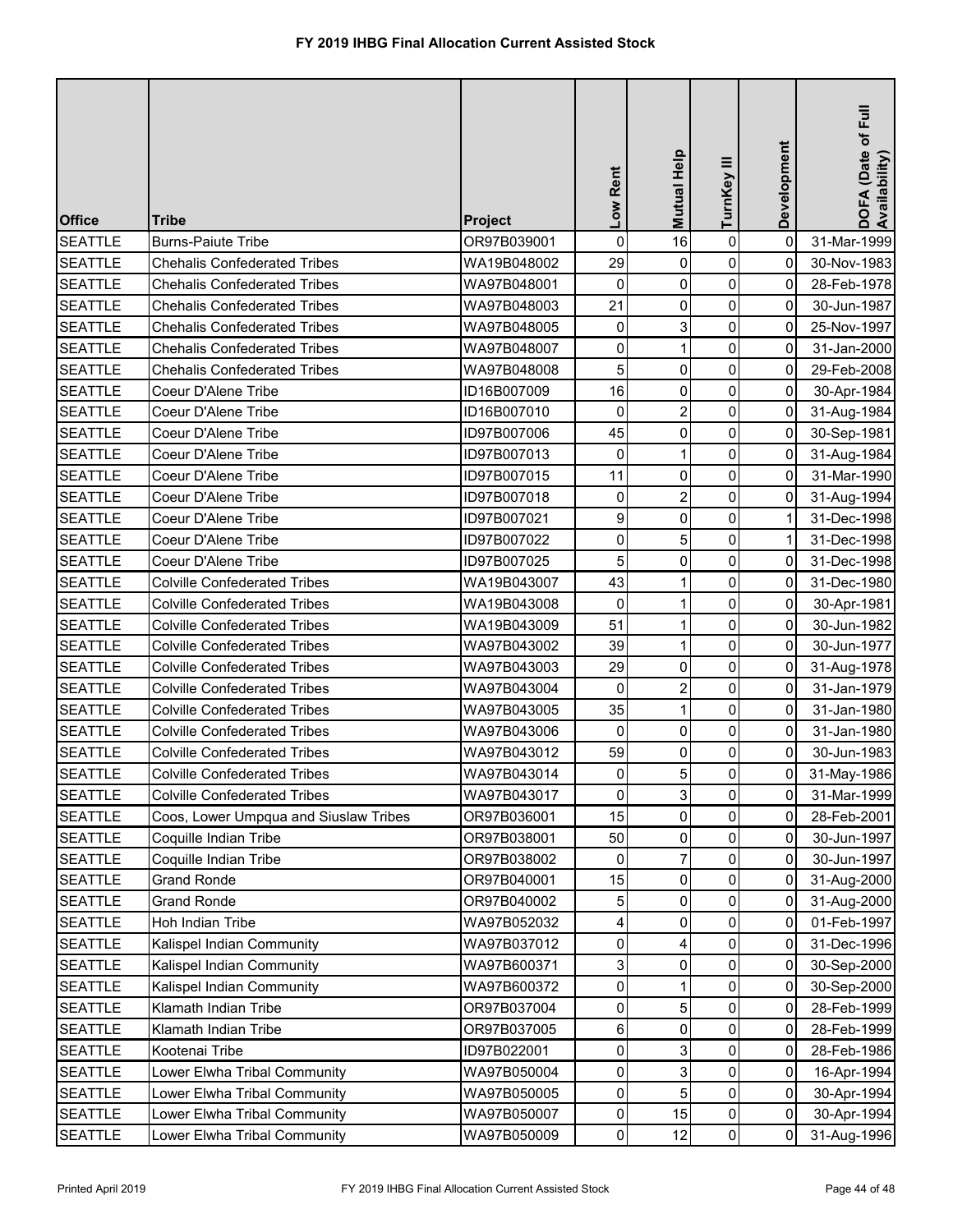| <b>Office</b>  | <b>Tribe</b>                      | Project     | Low Rent       | Mutual Help    | TurnKey III    | Development | DOFA (Date of Full<br>Availability) |
|----------------|-----------------------------------|-------------|----------------|----------------|----------------|-------------|-------------------------------------|
| <b>SEATTLE</b> | Lower Elwha Tribal Community      | WA97B050011 | 4              | 0              | $\pmb{0}$      | $\mathbf 0$ | 31-Jul-1999                         |
| <b>SEATTLE</b> | Lower Elwha Tribal Community      | WA97B050012 | 0              | 3              | 0              | 0           | 31-Jul-1999                         |
| <b>SEATTLE</b> | Lummi Tribe                       | WA97B028004 | 24             | 0              | 0              | 0           | 30-Apr-1975                         |
| <b>SEATTLE</b> | Lummi Tribe                       | WA97B028007 | 30             | 0              | 0              | 0           | 30-Jun-1989                         |
| <b>SEATTLE</b> | Lummi Tribe                       | WA97B028011 | 0              | 4              | $\pmb{0}$      | 0           | 31-Aug-1995                         |
| <b>SEATTLE</b> | Lummi Tribe                       | WA97B028012 | 15             | 0              | 0              | 0           | 31-Mar-1996                         |
| <b>SEATTLE</b> | Lummi Tribe                       | WA97B028013 | 0              | 8              | 0              | 0           | 30-Sep-1996                         |
| <b>SEATTLE</b> | Lummi Tribe                       | WA97B028014 | 20             | $\mathbf 0$    | 0              | 0           | 30-Mar-1997                         |
| <b>SEATTLE</b> | Lummi Tribe                       | WA97B028015 | $\pmb{0}$      | 25             | $\pmb{0}$      | 0           | 30-Sep-1998                         |
| <b>SEATTLE</b> | Lummi Tribe                       | WA97B028023 | $\mathbf 0$    | 4              | 0              | 0           | 31-Dec-1998                         |
| <b>SEATTLE</b> | Makah Indian Tribe                | WA19B029004 | 22             | 0              | 0              | 0           | 31-Mar-1982                         |
| <b>SEATTLE</b> | Makah Indian Tribe                | WA97B029010 | $\mathbf 0$    | $\overline{2}$ | 0              | 0           | 31-Jan-1995                         |
| <b>SEATTLE</b> | Makah Indian Tribe                | WA97B029013 | 18             | $\mathbf 0$    | 0              | 0           | 31-Dec-1996                         |
| <b>SEATTLE</b> | <b>Makah Indian Tribe</b>         | WA97B029014 | 5              | 0              | 0              | $\mathbf 0$ | 30-Nov-1999                         |
| <b>SEATTLE</b> | Muckleshoot Indian Tribe          | WA97B040001 | 40             | 0              | 0              | 0           | 31-Dec-1980                         |
| <b>SEATTLE</b> | Muckleshoot Indian Tribe          | WA97B040003 | 24             | 0              | 0              | 0           | 30-Sep-1998                         |
| <b>SEATTLE</b> | Muckleshoot Indian Tribe          | WA97B040004 | 40             | 0              | 0              | 0           | 28-Sep-2007                         |
| <b>SEATTLE</b> | <b>Nez Perce Tribe</b>            | ID97B008007 | 60             | 0              | 0              | 0           | 30-Sep-1977                         |
| <b>SEATTLE</b> | Nez Perce Tribe                   | ID97B008011 | 0              | 0              | 0              | 0           | 30-Apr-1984                         |
| <b>SEATTLE</b> | <b>Nez Perce Tribe</b>            | ID97B008014 | $\pmb{0}$      | 12             | $\pmb{0}$      | 0           | 31-Aug-1991                         |
| <b>SEATTLE</b> | Nez Perce Tribe                   | ID97B008015 | 29             | $\mathbf 0$    | 0              | 0           | 30-Sep-1993                         |
| <b>SEATTLE</b> | <b>Nez Perce Tribe</b>            | ID97B008017 | $\mathbf 0$    | 7              | 0              | 0           | 31-Dec-1994                         |
| <b>SEATTLE</b> | Nez Perce Tribe                   | ID97B008021 | $\overline{0}$ | 2              | $\overline{0}$ | 0           | 30-Sep-1996                         |
| <b>SEATTLE</b> | <b>Nisqually Indian Community</b> | WA97B052032 | 5              | 0              | 0              | 0           | 30-Sep-2000                         |
| <b>SEATTLE</b> | Nisqually Indian Community        | WA97B052035 | 5              | $\Omega$       | $\mathbf 0$    | 0           | 31-Mar-1999                         |
| <b>SEATTLE</b> | <b>Nisqually Indian Community</b> | WA97B052040 | $\mathbf 0$    | 3              | 0              | 0           | 31-Jul-1998                         |
| <b>SEATTLE</b> | Nooksack Tribe                    | WA19B056002 | 0              | 3              | 0              | 0           | 31-Dec-1980                         |
| <b>SEATTLE</b> | <b>Nooksack Tribe</b>             | WA97B056001 | 0              |                | 0              | 0           | 31-Dec-1979                         |
| <b>SEATTLE</b> | Nooksack Tribe                    | WA97B056003 | 0              | 15             | 0              | 0           | 31-Aug-1984                         |
| <b>SEATTLE</b> | Nooksack Tribe                    | WA97B056005 | 0              |                | 0              | 0           | 31-Jan-1992                         |
| <b>SEATTLE</b> | Nooksack Tribe                    | WA97B056006 | $\mathbf 0$    | 13             | 0              | 0           | 31-Jul-1994                         |
| <b>SEATTLE</b> | Nooksack Tribe                    | WA97B056007 | 0              | 6              | 0              | 0           | 31-Jul-1994                         |
| <b>SEATTLE</b> | Nooksack Tribe                    | WA97B056008 | 7              | $\Omega$       | 0              | $\mathbf 0$ | 30-Sep-1999                         |
| <b>SEATTLE</b> | Port Gamble Indian Community      | WA19B044004 | 10             | 0              | 0              | 0           | 31-Mar-1983                         |
| <b>SEATTLE</b> | Port Gamble Indian Community      | WA97B044001 | 5              | 0              | 0              | 0           | 30-May-1974                         |
| <b>SEATTLE</b> | Port Gamble Indian Community      | WA97B044003 | 20             | 0              | 0              | 0           | 31-Oct-1977                         |
| <b>SEATTLE</b> | Port Gamble Indian Community      | WA97B044010 | 0              | 3              | 0              | 0           | 30-Apr-1998                         |
| <b>SEATTLE</b> | Port Gamble Indian Community      | WA97B044011 | 6              | 0              | 0              | 0           | 30-Apr-1998                         |
| <b>SEATTLE</b> | <b>Puyallup Tribe</b>             | WA97B063002 | 27             | 0              | 0              | 0           | 31-Jul-1990                         |
| <b>SEATTLE</b> | Puyallup Tribe                    | WA97B063006 | 5              | 0              | 0              | 0           | 04-Aug-2006                         |
| <b>SEATTLE</b> | Puyallup Tribe                    | WA97B063007 | $\mathbf 0$    | 5              | 0              | 0           | 04-Aug-2006                         |
| <b>SEATTLE</b> | Quileute Tribe                    | WA97B047002 | 0              | 20             | 0              | 0           | 31-Mar-1996                         |
| <b>SEATTLE</b> | Quileute Tribe                    | WA97B047003 | $\pmb{0}$      | 4              | $\pmb{0}$      | 0           | 30-Sep-1997                         |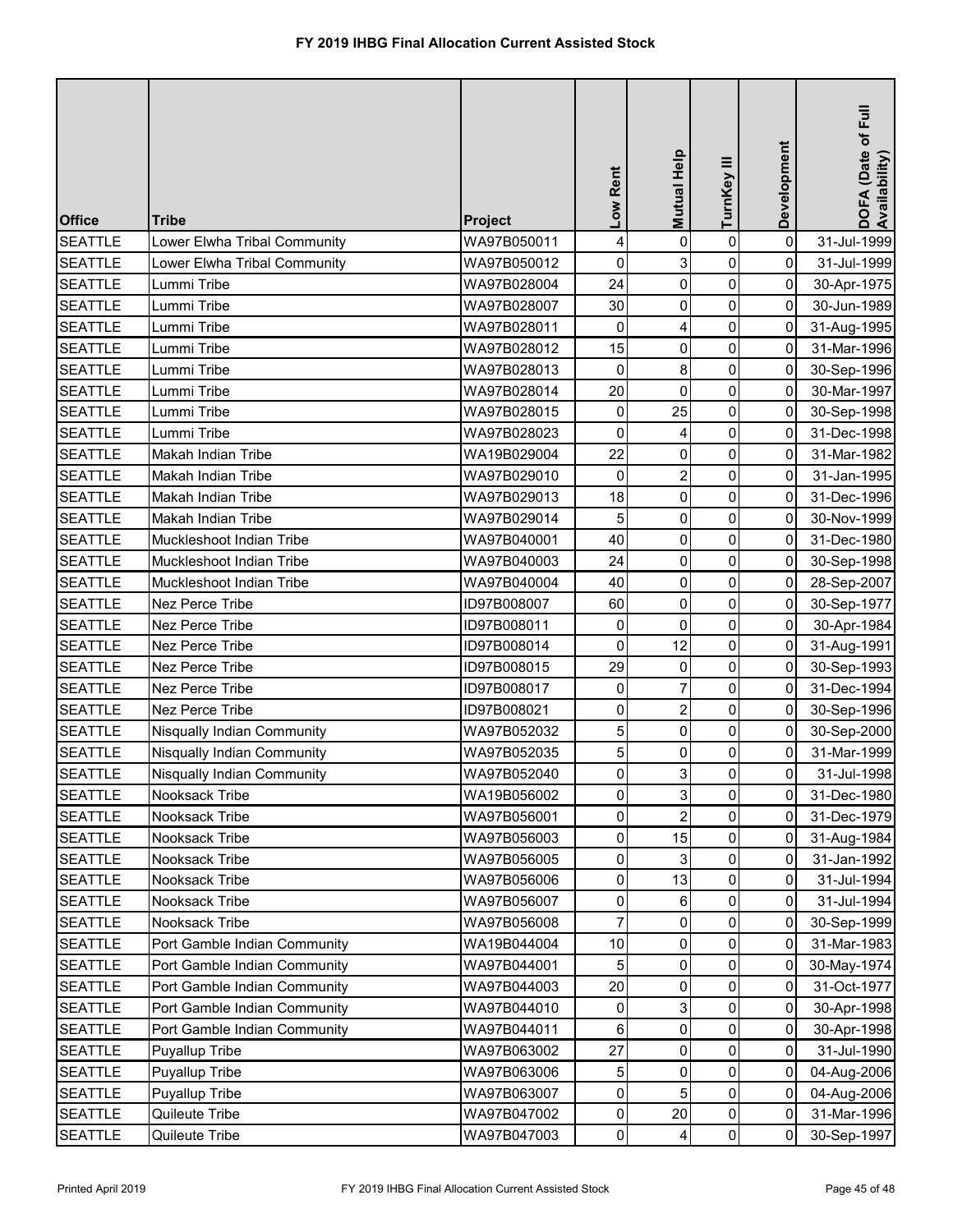| <b>Office</b>  | <b>Tribe</b>                           | <b>Project</b> | Low Rent                | Mutual Help    | TurnKey III    | Development | DOFA (Date of Full<br>Availability) |
|----------------|----------------------------------------|----------------|-------------------------|----------------|----------------|-------------|-------------------------------------|
| <b>SEATTLE</b> | Quileute Tribe                         | WA97B047004    | $\mathbf 0$             | 3              | $\pmb{0}$      | $\mathbf 0$ | 30-Sep-1997                         |
| <b>SEATTLE</b> | Quileute Tribe                         | WA97B047005    | 3                       | 3              | 0              | 0           | 31-Dec-1998                         |
| <b>SEATTLE</b> | <b>Quinault Tribe</b>                  | WA97B027003    | 40                      | 0              | 0              | 0           | 30-Jul-1974                         |
| <b>SEATTLE</b> | <b>Quinault Tribe</b>                  | WA97B027007    | 10                      | $\mathbf 0$    | 0              | 0           | 31-Jul-1981                         |
| <b>SEATTLE</b> | <b>Quinault Tribe</b>                  | WA97B027010    | 0                       | 16             | $\pmb{0}$      | 0           | 30-Sep-1995                         |
| <b>SEATTLE</b> | <b>Quinault Tribe</b>                  | WA97B027011    | 5                       | 0              | 0              | 0           | 02-Feb-2005                         |
| <b>SEATTLE</b> | <b>Quinault Tribe</b>                  | WA97B027012    | $\mathbf 0$             | 5              | 0              | 0           | 02-Feb-2005                         |
| <b>SEATTLE</b> | Sauk-Suiattle Indian Tribe             | WA97B062003    | 0                       | 0              | $\mathbf 0$    | 0           | 31-Jul-1984                         |
| <b>SEATTLE</b> | Shoalwater Bay Tribe                   | WA97B052008    | $\mathsf{O}\xspace$     | $\overline{2}$ | $\overline{0}$ | 0           | 30-Apr-1986                         |
| <b>SEATTLE</b> | Shoalwater Bay Tribe                   | WA97B052021    | 1                       | 0              | 0              | 0           | 28-Feb-2000                         |
| <b>SEATTLE</b> | Shoalwater Bay Tribe                   | WA97B052046    | 3                       | 0              | $\overline{0}$ | 0           | 30-Apr-2003                         |
| <b>SEATTLE</b> | Shoalwater Bay Tribe                   | WA97B052051    | $\mathsf{O}\xspace$     | 3              | $\overline{0}$ | 0           | 31-Jul-2000                         |
| <b>SEATTLE</b> | Shoshone-Bannock Tribes, Ft. Hall Res. | ID16B009005    | $\pmb{0}$               |                | $\overline{0}$ | 0           | 31-Jan-1984                         |
| <b>SEATTLE</b> | Shoshone-Bannock Tribes, Ft. Hall Res. | ID16B009006    | 19                      | 0              | $\mathbf 0$    | 0           | 31-Mar-1983                         |
| <b>SEATTLE</b> | Shoshone-Bannock Tribes, Ft. Hall Res. | ID97B009003    | 60                      | 0              | $\overline{0}$ | 0           | 31-Oct-1975                         |
| <b>SEATTLE</b> | Shoshone-Bannock Tribes, Ft. Hall Res. | ID97B009009    | 0                       | $\overline{2}$ | $\mathbf 0$    | $\mathbf 0$ | 31-Aug-1992                         |
| <b>SEATTLE</b> | Shoshone-Bannock Tribes, Ft. Hall Res. | ID97B009010    | 15                      | $\mathbf 0$    | 0              | 0           | 30-Sep-1991                         |
| <b>SEATTLE</b> | Shoshone-Bannock Tribes, Ft. Hall Res. | ID97B009011    | 0                       | 8              | 0              | 0           | 31-May-1994                         |
| <b>SEATTLE</b> | Shoshone-Bannock Tribes, Ft. Hall Res. | ID97B009014    | 5                       | 0              | 0              | 0           | 31-Oct-2000                         |
| <b>SEATTLE</b> | Shoshone-Bannock Tribes, Ft. Hall Res. | ID97B009015    | 5 <sup>1</sup>          | 0              | $\pmb{0}$      | 0           | 31-May-2001                         |
| <b>SEATTLE</b> | Shoshone-Bannock Tribes, Ft. Hall Res. | ID97B009016    | $\mathsf{O}\xspace$     | 5              | 0              | 0           | 31-May-2001                         |
| <b>SEATTLE</b> | <b>Siletz Confederated Tribes</b>      | OR97B035001    | $\mathsf{O}\xspace$     | 8              | 0              | 0           | 31-Mar-1989                         |
| <b>SEATTLE</b> | <b>Siletz Confederated Tribes</b>      | OR97B035004    | 26                      | $\overline{0}$ | $\overline{0}$ | 01          | 30-Apr-1996                         |
| <b>SEATTLE</b> | <b>Siletz Confederated Tribes</b>      | OR97B035007    | 25                      | 0              | $\overline{0}$ | 0           | 30-Sep-1997                         |
| <b>SEATTLE</b> | <b>Siletz Confederated Tribes</b>      | OR97B035009    | 0                       |                | 0              | 0           | 28-Feb-2001                         |
| <b>SEATTLE</b> | <b>Siletz Confederated Tribes</b>      | OR97B035010    |                         | 0              | 0              | 0           | 28-Feb-2001                         |
| <b>SEATTLE</b> | <b>Siletz Confederated Tribes</b>      | OR97B035011    | $\mathbf 0$             | 3              | 0              | 0           | 28-Feb-2001                         |
| <b>SEATTLE</b> | <b>Siletz Confederated Tribes</b>      | OR97B035012    | 5                       | 0              | 0              | 0           | 28-Feb-2001                         |
| <b>SEATTLE</b> | Skokomish Indian Tribe                 | WA97B052008    | 0                       | 4              | 0              | 0           | 30-Apr-1986                         |
| <b>SEATTLE</b> | Skokomish Indian Tribe                 | WA97B052019    | $\mathbf 0$             | 9              | 0              | 0           | 31-Mar-1992                         |
| <b>SEATTLE</b> | Skokomish Indian Tribe                 | WA97B052021    | 9                       | 0              | 0              | 0           | 28-Feb-1999                         |
| <b>SEATTLE</b> | Skokomish Indian Tribe                 | WA97B052038    | 5                       | 0              | 0              | 0           | 31-Mar-2000                         |
| <b>SEATTLE</b> | Spokane Tribe                          | WA19B037004    | 36                      | $\Omega$       | 0              | 0           | 31-Dec-1981                         |
| <b>SEATTLE</b> | Spokane Tribe                          | WA97B037003    | 0                       |                | 0              | 0           | 30-Jun-1981                         |
| <b>SEATTLE</b> | Spokane Tribe                          | WA97B037005    | 52                      | 0              | 0              | 0           | 29-Feb-1984                         |
| <b>SEATTLE</b> | Spokane Tribe                          | WA97B037006    | 0                       |                | 0              | 0           | 30-Apr-1986                         |
| <b>SEATTLE</b> | Spokane Tribe                          | WA97B037008    | $\overline{\mathbf{c}}$ | 8              | 0              | 0           | 30-Nov-1987                         |
| <b>SEATTLE</b> | Spokane Tribe                          | WA97B037009    | 1                       | 12             | 0              | 0           | 30-Nov-1990                         |
| <b>SEATTLE</b> | Spokane Tribe                          | WA97B037013    | 0                       | 6              | 0              | 0           | 31-Jan-1997                         |
| <b>SEATTLE</b> | Spokane Tribe                          | WA97B037014    | 15                      | 0              | 0              | 0           | 31-Aug-1997                         |
| <b>SEATTLE</b> | Spokane Tribe                          | WA97B037024    | 0                       |                | 0              | 0           | 31-Aug-2000                         |
| <b>SEATTLE</b> | Spokane Tribe                          | WA97B037025    | $6\vert$                | 0              | 0              | 0           | 31-Mar-2000                         |
| <b>SEATTLE</b> | Squaxin Island Tribe                   | WA97B052001    | $\pmb{0}$               |                | $\pmb{0}$      | 0           | 31-Dec-1977                         |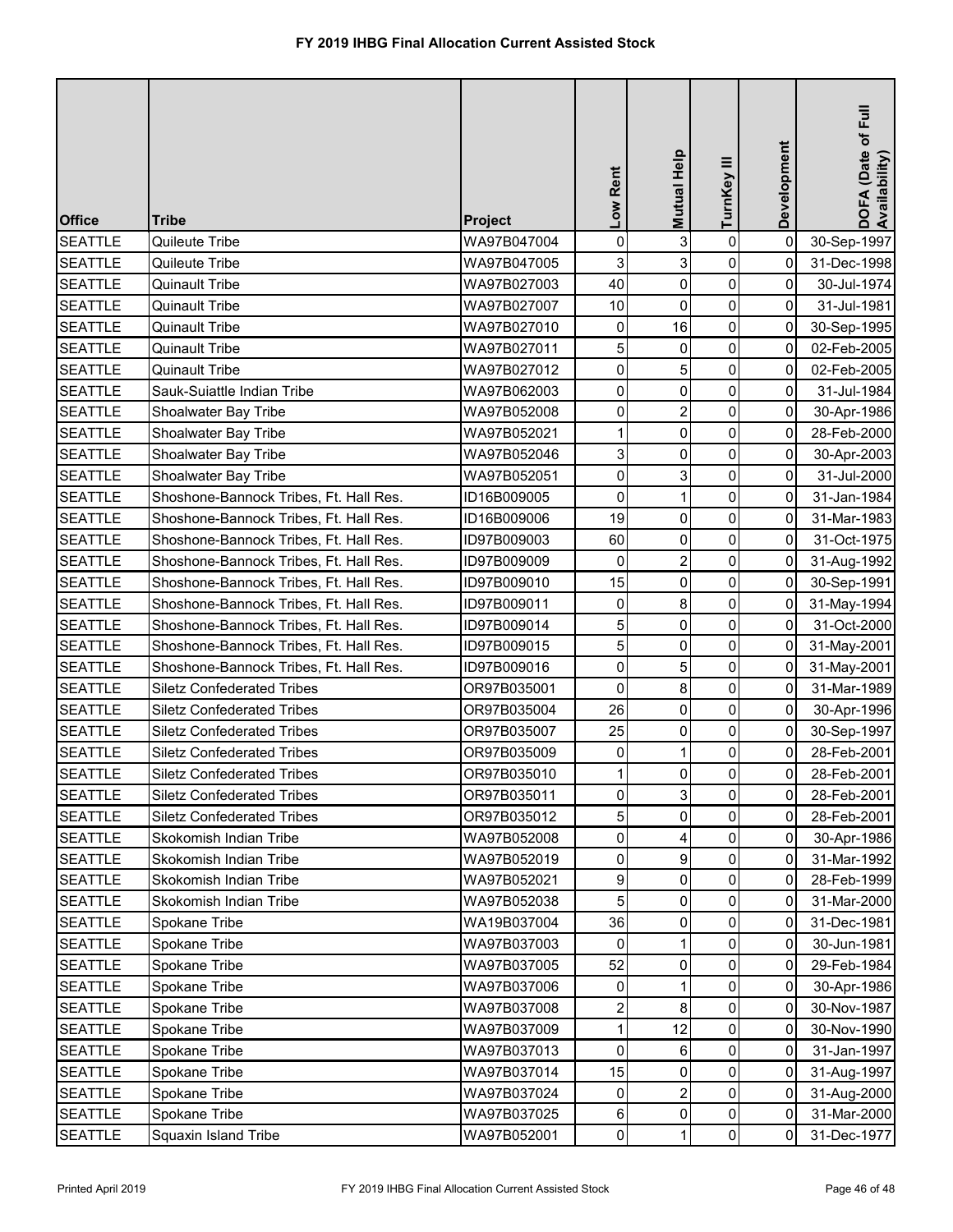| <b>Office</b>  | <b>Tribe</b>                        | <b>Project</b> | Low Rent                | Mutual Help    | TurnKey III    | Development | DOFA (Date of Full<br>Availability) |
|----------------|-------------------------------------|----------------|-------------------------|----------------|----------------|-------------|-------------------------------------|
| <b>SEATTLE</b> | Squaxin Island Tribe                | WA97B052003    | $\mathbf 0$             | 3              | $\pmb{0}$      | $\mathbf 0$ | 28-Feb-1982                         |
| <b>SEATTLE</b> | Squaxin Island Tribe                | WA97B052017    | 0                       | 11             | 0              | 0           | 29-Feb-1992                         |
| <b>SEATTLE</b> | Squaxin Island Tribe                | WA97B052021    | $\overline{7}$          | 1              | 0              | 0           | 23-Oct-1997                         |
| <b>SEATTLE</b> | Squaxin Island Tribe                | WA97B052032    | $\overline{7}$          | 0              | 0              | 0           | 01-Jun-1998                         |
| <b>SEATTLE</b> | Squaxin Island Tribe                | WA97B052036    | $\overline{\mathbf{c}}$ | 0              | 0              | $\mathbf 0$ | 01-Jun-1998                         |
| <b>SEATTLE</b> | Squaxin Island Tribe                | WA97B052042    | $\overline{c}$          | 0              | 0              | 0           | 31-Jan-2002                         |
| <b>SEATTLE</b> | Squaxin Island Tribe                | WA97B052052    | $\mathbf 0$             | 5              | 0              | 0           | 31-Jan-2002                         |
| <b>SEATTLE</b> | Suquamish Tribe                     | WA97B052002    | 0                       |                | 0              | 0           | 31-Dec-1980                         |
| <b>SEATTLE</b> | Suquamish Tribe                     | WA97B052008    | $\mathsf{O}\xspace$     | 3              | 0              | 0           | 30-Apr-1986                         |
| <b>SEATTLE</b> | Suquamish Tribe                     | WA97B052014    | 0                       | 9              | 0              | 0           | 31-Mar-1992                         |
| <b>SEATTLE</b> | Suquamish Tribe                     | WA97B052020    | 4                       | $\mathbf 0$    | 0              | 0           | 30-Sep-1993                         |
| <b>SEATTLE</b> | Suquamish Tribe                     | WA97B052034    | 5                       | $\mathbf 0$    | 0              | 0           | 28-Feb-1999                         |
| <b>SEATTLE</b> | Suquamish Tribe                     | WA97B052041    | $\pmb{0}$               | 5              | 0              | 0           | 31-Aug-1998                         |
| <b>SEATTLE</b> | Swinomish Indians                   | WA97B023003    | 16                      | 0              | 0              | 0           | 31-Dec-1972                         |
| <b>SEATTLE</b> | Swinomish Indians                   | WA97B023004    | 15                      | 0              | 0              | 0           | 30-Apr-1980                         |
| <b>SEATTLE</b> | Swinomish Indians                   | WA97B023006    | 36                      | 0              | 0              | $\mathbf 0$ | 31-Aug-1985                         |
| <b>SEATTLE</b> | Swinomish Indians                   | WA97B023007    | 10                      | 0              | 0              | 0           | 31-Dec-1993                         |
| <b>SEATTLE</b> | Swinomish Indians                   | WA97B023008    | 0                       | $\overline{2}$ | 0              | 0           | 30-Jun-1998                         |
| <b>SEATTLE</b> | <b>Tulalip Tribes</b>               | WA19B051003    | 16                      | 0              | 0              | 0           | 31-Jan-1982                         |
| <b>SEATTLE</b> | <b>Tulalip Tribes</b>               | WA19B051005    | 11                      | 0              | $\pmb{0}$      | 0           | 31-May-1986                         |
| <b>SEATTLE</b> | <b>Tulalip Tribes</b>               | WA97B051001    | 40                      | 0              | 0              | 0           | 31-May-1978                         |
| <b>SEATTLE</b> | <b>Tulalip Tribes</b>               | WA97B051007    | 16                      | 0              | 0              | 0           | 31-Oct-1991                         |
| <b>SEATTLE</b> | <b>Tulalip Tribes</b>               | WA97B051009    | $\vert 4 \vert$         | $\overline{0}$ | $\overline{0}$ | 0           | 31-Oct-1991                         |
| <b>SEATTLE</b> | <b>Tulalip Tribes</b>               | WA97B051011    | 17                      | 0              | 0              | 0           | 31-Oct-1991                         |
| <b>SEATTLE</b> | <b>Tulalip Tribes</b>               | WA97B051013    | 0                       | 0              | 0              | 0           | 31-Dec-1992                         |
| <b>SEATTLE</b> | <b>Tulalip Tribes</b>               | WA97B051018    | 17                      | 0              | 0              | 0           | 30-Nov-1994                         |
| <b>SEATTLE</b> | <b>Tulalip Tribes</b>               | WA97B051019    | 0                       | 9              | 0              | 0           | 30-Nov-1994                         |
| <b>SEATTLE</b> | <b>Tulalip Tribes</b>               | WA97B051022    | 0                       |                | 0              | 0           | 31-Dec-1996                         |
| <b>SEATTLE</b> | <b>Umatilla Confederated Tribes</b> | OR97B012002    | 50                      | 0              | 0              | 0           | 28-Feb-1974                         |
| <b>SEATTLE</b> | <b>Umatilla Confederated Tribes</b> | OR97B012005    | 10                      | 0              | 0              | 0           | 30-Jun-1978                         |
| <b>SEATTLE</b> | <b>Umatilla Confederated Tribes</b> | OR97B012006    | 50                      | 0              | 0              | 0           | 28-Feb-1981                         |
| <b>SEATTLE</b> | <b>Umatilla Confederated Tribes</b> | OR97B012013    | $\Omega$                | 2              | 0              | 3           | 31-Oct-2000                         |
| <b>SEATTLE</b> | <b>Umatilla Confederated Tribes</b> | OR97B012014    | 20                      | $\Omega$       | 0              | 0           | 31-Dec-1997                         |
| <b>SEATTLE</b> | Upper Skagit Tribe                  | WA97B062001    | 0                       | 21             | 0              | 0           | 30-Apr-1983                         |
| <b>SEATTLE</b> | Upper Skagit Tribe                  | WA97B062004    | 20                      | 0              | 0              | 0           | 30-Jun-1999                         |
| <b>SEATTLE</b> | Upper Skagit Tribe                  | WA97B062006    | 6                       | $\Omega$       | 0              | 0           | 30-Jun-1999                         |
| <b>SEATTLE</b> | Warm Springs Confederated Tribes    | OR97B013001    | 49                      | 0              | $\mathbf 0$    | 0           | 01-May-1973                         |
| <b>SEATTLE</b> | Warm Springs Confederated Tribes    | OR97B013002    | 48                      | 0              | 0              | 0           | 28-Feb-1979                         |
| <b>SEATTLE</b> | Warm Springs Confederated Tribes    | OR97B013003    | 0                       | 0              | 0              | 0           | 31-Jan-1987                         |
| <b>SEATTLE</b> | Warm Springs Confederated Tribes    | OR97B013008    | $\mathbf 0$             | 6              | 0              | 0           | 31-Jan-1995                         |
| <b>SEATTLE</b> | Warm Springs Confederated Tribes    | OR97B013009    | $\pmb{0}$               | 18             | 0              | 4           | 31-Aug-1997                         |
| <b>SEATTLE</b> | Warm Springs Confederated Tribes    | OR97B013011    | 0                       | 4              | 0              | 0           | 31-Mar-2000                         |
| <b>SEATTLE</b> | Yakama Indian Nation                | WA19B022014    | 24                      | 0              | $\pmb{0}$      | 0           | 31-Jul-1981                         |